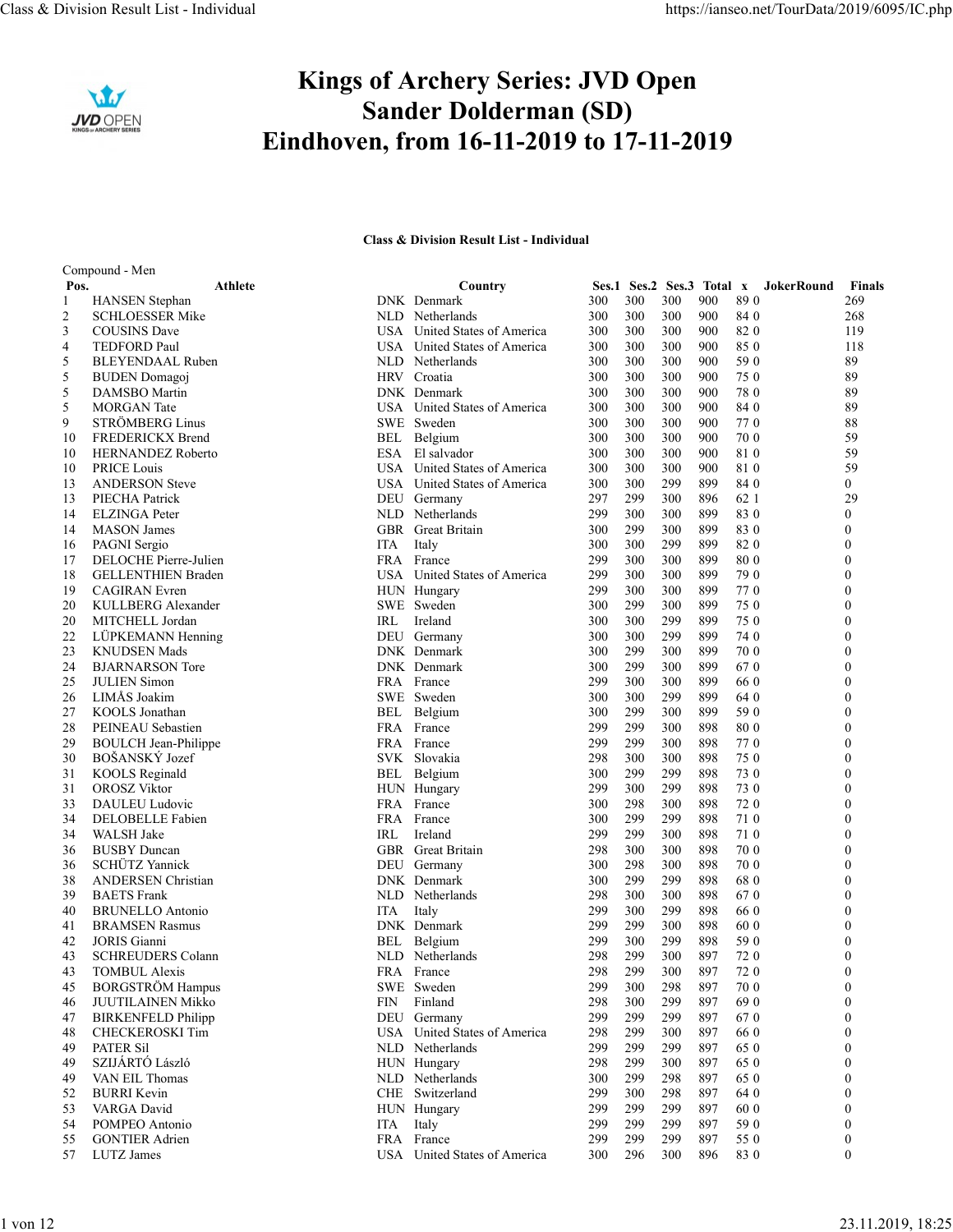| FAUGSTAD Anders<br>NOR Norway<br>300<br>297<br>896<br>820<br>$\mathbf{0}$<br>58<br>299<br><b>BARAËR</b> Quentin<br>59<br>FRA France<br>300<br>896<br>74 0<br>$\Omega$<br>298<br>298<br>BÖING Alexander<br>299<br>299<br>298<br>896<br>73 0<br>$\Omega$<br>60<br>DEU Germany<br><b>SCHLEGEL Stefan</b><br>CHE<br>Switzerland<br>300<br>300<br>896<br>73 0<br>60<br>296<br>$\Omega$<br>299<br>720<br>62<br>MODIC Staš<br>SVN Slovenia<br>297<br>300<br>896<br>$\Omega$<br>62<br>VERWOERDT Max<br>NLD Netherlands<br>300<br>297<br>299<br>72 0<br>896<br>$\Omega$<br>298<br>300<br>298<br>896<br>710<br>$\theta$<br>64<br>SEIMANDI Giuseppe<br>ITA<br>Italy<br><b>ACKX Enzo</b><br>298<br>Belgium<br>299<br>299<br>896<br>70 0<br>65<br>BEL<br>$\Omega$<br>ROUGIER Mathieu<br>FRA France<br>299<br>300<br>297<br>66 0<br>66<br>896<br>$\Omega$<br>67<br><b>HAMDORF</b> Sebastian<br>DEU Germany<br>300<br>297<br>299<br>896<br>63 0<br>$\Omega$<br>FRA France<br>299<br>299<br>298<br>896<br>62 0<br>68<br><b>BONDON</b> Morgan<br>$\Omega$<br><b>SAUNIER François</b><br>FRA France<br>298<br>299<br>299<br>896<br>61 0<br>69<br>$\Omega$<br>USA United States of America<br>299<br>300<br>896<br>60 0<br>$\Omega$<br>70<br><b>BUTTS Jimmy</b><br>297<br>HOFFMANN Jan<br>298<br>300<br>896<br>56 0<br>71<br>DEU Germany<br>298<br>$\Omega$<br>Netherlands<br>56 0<br>71<br>STAS Hareld<br>NLD<br>297<br>299<br>300<br>896<br>$\Omega$<br>73<br><b>TORLET Teddy</b><br>FRA France<br>299<br>299<br>298<br>896<br>54 0<br>$\Omega$<br>74<br><b>GALLAIS DUTRIEZ Alban</b><br>FRA<br>297<br>299<br>299<br>895<br>70 0<br>$\theta$<br>France<br>297<br>298<br>300<br>895<br>690<br>75<br>COPIN Frederic<br>FRA France<br>$\mathbf{0}$<br>Belgium<br>296<br>895<br><b>ETIENNE David</b><br>BEL<br>299<br>300<br>68 0<br>76<br>$\Omega$<br>299<br>297<br>299<br>895<br>60 0<br>77<br><b>WIJLER</b> Steve<br>NLD Netherlands<br>$\theta$<br>78<br><b>JOUBERT</b> Valentin<br>FRA France<br>298<br>298<br>299<br>895<br>58 0<br>$\theta$<br>299<br>298<br>298<br>895<br>570<br>79<br><b>BERX</b> Jordy<br>NLD Netherlands<br>$\theta$<br>299<br>297<br>895<br>570<br>79<br>VAN LOOY Quinten<br>BEL Belgium<br>299<br>$\Omega$<br>296<br>299<br>300<br>895<br>56 0<br>81<br><b>HARPER Rhys</b><br>GBR<br>Great Britain<br>$\theta$<br>297<br>82<br>OSNOWSKI Sebastien<br>BEL<br>Belgium<br>298<br>299<br>894<br>710<br>$\theta$<br>299<br>297<br>894<br>680<br>83<br><b>HORNUNG Henrik</b><br>DEU Germany<br>298<br>$\theta$<br>298<br>299<br>894<br>62 0<br>84<br><b>DUPUIS Anthony</b><br>FRA France<br>297<br>$\Omega$<br>298<br>298<br>298<br>894<br>62 0<br>84<br>DEU Germany<br><b>ROSEK Philipp</b><br>$\theta$<br>296<br>86<br><b>LOCK Oskars</b><br>GBR<br>Great Britain<br>300<br>298<br>894<br>61 0<br>$\theta$<br><b>BUNTINX Tim</b><br>296<br>300<br>298<br>894<br>60 0<br>87<br>BEL<br>Belgium<br>$\Omega$<br>298<br>894<br>60 0<br>87<br><b>CROSSIN Jimmy</b><br>FRA France<br>297<br>299<br>$\Omega$<br>894<br>87<br><b>HASENFUSS Thomas</b><br>DEU Germany<br>298<br>298<br>298<br>60 0<br>$\theta$<br>298<br>300<br>296<br>894<br>570<br>90<br>HOCEVAR Arnaud<br>LUX Luxembourg<br>$\theta$<br>894<br>56 0<br><b>ISNES Trym</b><br>NOR Norway<br>299<br>299<br>296<br>91<br>$\theta$<br>92<br>SOBRY Félix<br>297<br>297<br>300<br>894<br>55 0<br>FRA France<br>$\theta$<br>299<br>295<br>893<br><b>ARROUGE Yoann</b><br>FRA France<br>299<br>65 0<br>93<br>$\theta$<br>PAL Kashish<br>298<br>299<br>296<br>893<br>65 0<br>93<br>IND<br>India<br>$\theta$<br><b>SEYWERT Gilles</b><br>297<br>299<br>893<br>65 0<br>93<br>LUX<br>Luxembourg<br>297<br>$\Omega$<br>296<br>297<br>893<br>63 0<br>96<br>SOETAERT Stefaan<br>BEL Belgium<br>300<br>$\theta$<br>297<br>97<br><b>VERVACKE</b> Jaron<br>BEL<br>Belgium<br>298<br>298<br>893<br>61 0<br>$\theta$<br>Belgium<br>298<br>298<br>297<br>893<br>59 0<br>98<br>VANDEPOELE Mathieu<br>BEL<br>$\Omega$<br>298<br>893<br>59 0<br>98<br>WATTEBLED Loic<br>FRA France<br>299<br>296<br>$\Omega$<br>297<br>893<br>56 0<br>100<br>LIENARD Sébastien<br>FRA France<br>298<br>298<br>$\theta$<br>296<br>893<br><b>HENNIQUE Chris</b><br>FRA France<br>299<br>298<br>51 0<br>101<br>$\theta$<br>ARLEFUR WÄLLSTEDT Marcus<br>299<br>296<br>892<br>73 0<br>SWE Sweden<br>297<br>102<br>$\theta$<br>294<br>892<br>65 0<br><b>CARPENTER Adam</b><br>GBR Great Britain<br>300<br>298<br>$\Omega$<br>103<br>298<br>297<br>892<br>62 0<br>DURANTET Sébastien<br>FRA France<br>297<br>104<br>$\theta$<br>WHITE Chris<br>Great Britain<br>297<br>295<br>892<br>59 0<br>GBR<br>300<br>105<br>$\theta$<br>299<br>892<br>570<br><b>LAURSEN Martin</b><br>DNK Denmark<br>293<br>300<br>106<br>$\Omega$<br>297<br>297<br>298<br>892<br>570<br>106 LAVRENTIEV Oleg<br><b>BLR</b> Belarus<br>$\theta$<br><b>VERBURG Koen</b><br>Netherlands<br>297<br>299<br>296<br>892<br>56 0<br>108<br>NLD<br>$\theta$<br><b>HAMILTON</b> Dean<br>IRL<br>297<br>297<br>298<br>892<br>55 0<br>109<br>Ireland<br>$\theta$<br>Czechia<br>CZE<br>297<br>296<br>299<br>892<br>54 0<br><b>VANEK Martin</b><br>110<br>$\theta$<br>297<br>298<br>297<br>892<br>52 0<br><b>GBR</b><br>Great Britain<br>$\mathbf{0}$<br>111<br><b>THOMAS</b> Geraint<br><b>STRIJBOS Jack</b><br>297<br>299<br>296<br>892<br>50 0<br>112<br>NLD Netherlands<br>$\theta$<br>297<br>296<br>891<br>66 0<br>LIE Eivind<br>NOR Norway<br>298<br>113<br>$\theta$<br>296<br>65 0<br>114<br><b>SNELDER Rik</b><br>NLD<br>Netherlands<br>297<br>298<br>891<br>$\Omega$<br>295<br>298<br>298<br>891<br>59 0<br>DELIVEYNE Frederic<br>BEL Belgium<br>115<br>$\theta$<br><b>NEVERS</b> Vincent<br>FRA France<br>298<br>298<br>295<br>891<br>58 0<br>116<br>$\theta$<br>298<br>891<br>570<br><b>RENSMANN Dirk</b><br>DEU Germany<br>296<br>297<br>117<br>$\Omega$<br>570<br>Netherlands<br>295<br>297<br>299<br>891<br>117 VAN DALEN Jasper<br>NLD<br>$\Omega$<br>119 COTTERILL Martyn<br>GBR Great Britain<br>298<br>297<br>296<br>891<br>53 0<br>$\Omega$<br>119 VIGARIÉ Gilles<br>FRA France<br>297<br>53 0<br>295<br>299<br>891<br>$\theta$<br>121 IBSEN Mikkel<br>DNK Denmark<br>297<br>297<br>297<br>891<br>52 0<br>$\Omega$<br>122 PERKINS Louis<br>297<br>891<br>GBR Great Britain<br>296<br>298<br>480<br>$\theta$<br>122 VAN DEN BOSCH-SCHWANEN Guido<br>NLD Netherlands<br>297<br>299<br>295<br>891<br>480<br>$\Omega$<br>122 WIERING Jochem<br>NLD Netherlands<br>296<br>891<br>297<br>298<br>480<br>125 PORCHET David<br>FRA France<br>299<br>891<br>296<br>296<br>44 0<br>$\Omega$<br>295<br>890<br>126 MICHIELS Thomas<br>NLD Netherlands<br>299<br>296<br>65 0<br>$\left($<br>DE GOULET Thibaut<br>297<br>FRA France<br>297<br>296<br>890<br>63 0<br>127<br>295<br>298<br>890<br>128 LALLEMANT Julien<br>FRA France<br>297<br>62 0<br>$\theta$<br>129 BOUVRY Tim<br>299<br>294<br>890<br>BEL Belgium<br>297<br>58 0<br>$\bf{0}$<br>130 FLEURINCK Mick<br>299<br>296<br>890<br>BEL Belgium<br>295<br>56 0<br>$\mathbf{0}$ | 23.11.2019, 18:25<br>2 von 12 |  |  |  |  |  |  |
|-----------------------------------------------------------------------------------------------------------------------------------------------------------------------------------------------------------------------------------------------------------------------------------------------------------------------------------------------------------------------------------------------------------------------------------------------------------------------------------------------------------------------------------------------------------------------------------------------------------------------------------------------------------------------------------------------------------------------------------------------------------------------------------------------------------------------------------------------------------------------------------------------------------------------------------------------------------------------------------------------------------------------------------------------------------------------------------------------------------------------------------------------------------------------------------------------------------------------------------------------------------------------------------------------------------------------------------------------------------------------------------------------------------------------------------------------------------------------------------------------------------------------------------------------------------------------------------------------------------------------------------------------------------------------------------------------------------------------------------------------------------------------------------------------------------------------------------------------------------------------------------------------------------------------------------------------------------------------------------------------------------------------------------------------------------------------------------------------------------------------------------------------------------------------------------------------------------------------------------------------------------------------------------------------------------------------------------------------------------------------------------------------------------------------------------------------------------------------------------------------------------------------------------------------------------------------------------------------------------------------------------------------------------------------------------------------------------------------------------------------------------------------------------------------------------------------------------------------------------------------------------------------------------------------------------------------------------------------------------------------------------------------------------------------------------------------------------------------------------------------------------------------------------------------------------------------------------------------------------------------------------------------------------------------------------------------------------------------------------------------------------------------------------------------------------------------------------------------------------------------------------------------------------------------------------------------------------------------------------------------------------------------------------------------------------------------------------------------------------------------------------------------------------------------------------------------------------------------------------------------------------------------------------------------------------------------------------------------------------------------------------------------------------------------------------------------------------------------------------------------------------------------------------------------------------------------------------------------------------------------------------------------------------------------------------------------------------------------------------------------------------------------------------------------------------------------------------------------------------------------------------------------------------------------------------------------------------------------------------------------------------------------------------------------------------------------------------------------------------------------------------------------------------------------------------------------------------------------------------------------------------------------------------------------------------------------------------------------------------------------------------------------------------------------------------------------------------------------------------------------------------------------------------------------------------------------------------------------------------------------------------------------------------------------------------------------------------------------------------------------------------------------------------------------------------------------------------------------------------------------------------------------------------------------------------------------------------------------------------------------------------------------------------------------------------------------------------------------------------------------------------------------------------------------------------------------------------------------------------------------------------------------------------------------------------------------------------------------------------------------------------------------------------------------------------------------------------------------------------------------------------------------------------------------------------------------------------------------------------------------------------------------------------------------------------------------------------------------------------------------------------------------------------------------------------------------------------------------------------------------------------------------------------------------------------------------------------------------------------------------------------------------------------------------------------------------------------------------------------------------------------------------------------------------------------------------------------------------------------------------------------------------------------------------------------------------------------------------------------------------------------------|-------------------------------|--|--|--|--|--|--|
|                                                                                                                                                                                                                                                                                                                                                                                                                                                                                                                                                                                                                                                                                                                                                                                                                                                                                                                                                                                                                                                                                                                                                                                                                                                                                                                                                                                                                                                                                                                                                                                                                                                                                                                                                                                                                                                                                                                                                                                                                                                                                                                                                                                                                                                                                                                                                                                                                                                                                                                                                                                                                                                                                                                                                                                                                                                                                                                                                                                                                                                                                                                                                                                                                                                                                                                                                                                                                                                                                                                                                                                                                                                                                                                                                                                                                                                                                                                                                                                                                                                                                                                                                                                                                                                                                                                                                                                                                                                                                                                                                                                                                                                                                                                                                                                                                                                                                                                                                                                                                                                                                                                                                                                                                                                                                                                                                                                                                                                                                                                                                                                                                                                                                                                                                                                                                                                                                                                                                                                                                                                                                                                                                                                                                                                                                                                                                                                                                                                                                                                                                                                                                                                                                                                                                                                                                                                                                                                                                                                                                 |                               |  |  |  |  |  |  |
|                                                                                                                                                                                                                                                                                                                                                                                                                                                                                                                                                                                                                                                                                                                                                                                                                                                                                                                                                                                                                                                                                                                                                                                                                                                                                                                                                                                                                                                                                                                                                                                                                                                                                                                                                                                                                                                                                                                                                                                                                                                                                                                                                                                                                                                                                                                                                                                                                                                                                                                                                                                                                                                                                                                                                                                                                                                                                                                                                                                                                                                                                                                                                                                                                                                                                                                                                                                                                                                                                                                                                                                                                                                                                                                                                                                                                                                                                                                                                                                                                                                                                                                                                                                                                                                                                                                                                                                                                                                                                                                                                                                                                                                                                                                                                                                                                                                                                                                                                                                                                                                                                                                                                                                                                                                                                                                                                                                                                                                                                                                                                                                                                                                                                                                                                                                                                                                                                                                                                                                                                                                                                                                                                                                                                                                                                                                                                                                                                                                                                                                                                                                                                                                                                                                                                                                                                                                                                                                                                                                                                 |                               |  |  |  |  |  |  |
|                                                                                                                                                                                                                                                                                                                                                                                                                                                                                                                                                                                                                                                                                                                                                                                                                                                                                                                                                                                                                                                                                                                                                                                                                                                                                                                                                                                                                                                                                                                                                                                                                                                                                                                                                                                                                                                                                                                                                                                                                                                                                                                                                                                                                                                                                                                                                                                                                                                                                                                                                                                                                                                                                                                                                                                                                                                                                                                                                                                                                                                                                                                                                                                                                                                                                                                                                                                                                                                                                                                                                                                                                                                                                                                                                                                                                                                                                                                                                                                                                                                                                                                                                                                                                                                                                                                                                                                                                                                                                                                                                                                                                                                                                                                                                                                                                                                                                                                                                                                                                                                                                                                                                                                                                                                                                                                                                                                                                                                                                                                                                                                                                                                                                                                                                                                                                                                                                                                                                                                                                                                                                                                                                                                                                                                                                                                                                                                                                                                                                                                                                                                                                                                                                                                                                                                                                                                                                                                                                                                                                 |                               |  |  |  |  |  |  |
|                                                                                                                                                                                                                                                                                                                                                                                                                                                                                                                                                                                                                                                                                                                                                                                                                                                                                                                                                                                                                                                                                                                                                                                                                                                                                                                                                                                                                                                                                                                                                                                                                                                                                                                                                                                                                                                                                                                                                                                                                                                                                                                                                                                                                                                                                                                                                                                                                                                                                                                                                                                                                                                                                                                                                                                                                                                                                                                                                                                                                                                                                                                                                                                                                                                                                                                                                                                                                                                                                                                                                                                                                                                                                                                                                                                                                                                                                                                                                                                                                                                                                                                                                                                                                                                                                                                                                                                                                                                                                                                                                                                                                                                                                                                                                                                                                                                                                                                                                                                                                                                                                                                                                                                                                                                                                                                                                                                                                                                                                                                                                                                                                                                                                                                                                                                                                                                                                                                                                                                                                                                                                                                                                                                                                                                                                                                                                                                                                                                                                                                                                                                                                                                                                                                                                                                                                                                                                                                                                                                                                 |                               |  |  |  |  |  |  |
|                                                                                                                                                                                                                                                                                                                                                                                                                                                                                                                                                                                                                                                                                                                                                                                                                                                                                                                                                                                                                                                                                                                                                                                                                                                                                                                                                                                                                                                                                                                                                                                                                                                                                                                                                                                                                                                                                                                                                                                                                                                                                                                                                                                                                                                                                                                                                                                                                                                                                                                                                                                                                                                                                                                                                                                                                                                                                                                                                                                                                                                                                                                                                                                                                                                                                                                                                                                                                                                                                                                                                                                                                                                                                                                                                                                                                                                                                                                                                                                                                                                                                                                                                                                                                                                                                                                                                                                                                                                                                                                                                                                                                                                                                                                                                                                                                                                                                                                                                                                                                                                                                                                                                                                                                                                                                                                                                                                                                                                                                                                                                                                                                                                                                                                                                                                                                                                                                                                                                                                                                                                                                                                                                                                                                                                                                                                                                                                                                                                                                                                                                                                                                                                                                                                                                                                                                                                                                                                                                                                                                 |                               |  |  |  |  |  |  |
|                                                                                                                                                                                                                                                                                                                                                                                                                                                                                                                                                                                                                                                                                                                                                                                                                                                                                                                                                                                                                                                                                                                                                                                                                                                                                                                                                                                                                                                                                                                                                                                                                                                                                                                                                                                                                                                                                                                                                                                                                                                                                                                                                                                                                                                                                                                                                                                                                                                                                                                                                                                                                                                                                                                                                                                                                                                                                                                                                                                                                                                                                                                                                                                                                                                                                                                                                                                                                                                                                                                                                                                                                                                                                                                                                                                                                                                                                                                                                                                                                                                                                                                                                                                                                                                                                                                                                                                                                                                                                                                                                                                                                                                                                                                                                                                                                                                                                                                                                                                                                                                                                                                                                                                                                                                                                                                                                                                                                                                                                                                                                                                                                                                                                                                                                                                                                                                                                                                                                                                                                                                                                                                                                                                                                                                                                                                                                                                                                                                                                                                                                                                                                                                                                                                                                                                                                                                                                                                                                                                                                 |                               |  |  |  |  |  |  |
|                                                                                                                                                                                                                                                                                                                                                                                                                                                                                                                                                                                                                                                                                                                                                                                                                                                                                                                                                                                                                                                                                                                                                                                                                                                                                                                                                                                                                                                                                                                                                                                                                                                                                                                                                                                                                                                                                                                                                                                                                                                                                                                                                                                                                                                                                                                                                                                                                                                                                                                                                                                                                                                                                                                                                                                                                                                                                                                                                                                                                                                                                                                                                                                                                                                                                                                                                                                                                                                                                                                                                                                                                                                                                                                                                                                                                                                                                                                                                                                                                                                                                                                                                                                                                                                                                                                                                                                                                                                                                                                                                                                                                                                                                                                                                                                                                                                                                                                                                                                                                                                                                                                                                                                                                                                                                                                                                                                                                                                                                                                                                                                                                                                                                                                                                                                                                                                                                                                                                                                                                                                                                                                                                                                                                                                                                                                                                                                                                                                                                                                                                                                                                                                                                                                                                                                                                                                                                                                                                                                                                 |                               |  |  |  |  |  |  |
|                                                                                                                                                                                                                                                                                                                                                                                                                                                                                                                                                                                                                                                                                                                                                                                                                                                                                                                                                                                                                                                                                                                                                                                                                                                                                                                                                                                                                                                                                                                                                                                                                                                                                                                                                                                                                                                                                                                                                                                                                                                                                                                                                                                                                                                                                                                                                                                                                                                                                                                                                                                                                                                                                                                                                                                                                                                                                                                                                                                                                                                                                                                                                                                                                                                                                                                                                                                                                                                                                                                                                                                                                                                                                                                                                                                                                                                                                                                                                                                                                                                                                                                                                                                                                                                                                                                                                                                                                                                                                                                                                                                                                                                                                                                                                                                                                                                                                                                                                                                                                                                                                                                                                                                                                                                                                                                                                                                                                                                                                                                                                                                                                                                                                                                                                                                                                                                                                                                                                                                                                                                                                                                                                                                                                                                                                                                                                                                                                                                                                                                                                                                                                                                                                                                                                                                                                                                                                                                                                                                                                 |                               |  |  |  |  |  |  |
|                                                                                                                                                                                                                                                                                                                                                                                                                                                                                                                                                                                                                                                                                                                                                                                                                                                                                                                                                                                                                                                                                                                                                                                                                                                                                                                                                                                                                                                                                                                                                                                                                                                                                                                                                                                                                                                                                                                                                                                                                                                                                                                                                                                                                                                                                                                                                                                                                                                                                                                                                                                                                                                                                                                                                                                                                                                                                                                                                                                                                                                                                                                                                                                                                                                                                                                                                                                                                                                                                                                                                                                                                                                                                                                                                                                                                                                                                                                                                                                                                                                                                                                                                                                                                                                                                                                                                                                                                                                                                                                                                                                                                                                                                                                                                                                                                                                                                                                                                                                                                                                                                                                                                                                                                                                                                                                                                                                                                                                                                                                                                                                                                                                                                                                                                                                                                                                                                                                                                                                                                                                                                                                                                                                                                                                                                                                                                                                                                                                                                                                                                                                                                                                                                                                                                                                                                                                                                                                                                                                                                 |                               |  |  |  |  |  |  |
|                                                                                                                                                                                                                                                                                                                                                                                                                                                                                                                                                                                                                                                                                                                                                                                                                                                                                                                                                                                                                                                                                                                                                                                                                                                                                                                                                                                                                                                                                                                                                                                                                                                                                                                                                                                                                                                                                                                                                                                                                                                                                                                                                                                                                                                                                                                                                                                                                                                                                                                                                                                                                                                                                                                                                                                                                                                                                                                                                                                                                                                                                                                                                                                                                                                                                                                                                                                                                                                                                                                                                                                                                                                                                                                                                                                                                                                                                                                                                                                                                                                                                                                                                                                                                                                                                                                                                                                                                                                                                                                                                                                                                                                                                                                                                                                                                                                                                                                                                                                                                                                                                                                                                                                                                                                                                                                                                                                                                                                                                                                                                                                                                                                                                                                                                                                                                                                                                                                                                                                                                                                                                                                                                                                                                                                                                                                                                                                                                                                                                                                                                                                                                                                                                                                                                                                                                                                                                                                                                                                                                 |                               |  |  |  |  |  |  |
|                                                                                                                                                                                                                                                                                                                                                                                                                                                                                                                                                                                                                                                                                                                                                                                                                                                                                                                                                                                                                                                                                                                                                                                                                                                                                                                                                                                                                                                                                                                                                                                                                                                                                                                                                                                                                                                                                                                                                                                                                                                                                                                                                                                                                                                                                                                                                                                                                                                                                                                                                                                                                                                                                                                                                                                                                                                                                                                                                                                                                                                                                                                                                                                                                                                                                                                                                                                                                                                                                                                                                                                                                                                                                                                                                                                                                                                                                                                                                                                                                                                                                                                                                                                                                                                                                                                                                                                                                                                                                                                                                                                                                                                                                                                                                                                                                                                                                                                                                                                                                                                                                                                                                                                                                                                                                                                                                                                                                                                                                                                                                                                                                                                                                                                                                                                                                                                                                                                                                                                                                                                                                                                                                                                                                                                                                                                                                                                                                                                                                                                                                                                                                                                                                                                                                                                                                                                                                                                                                                                                                 |                               |  |  |  |  |  |  |
|                                                                                                                                                                                                                                                                                                                                                                                                                                                                                                                                                                                                                                                                                                                                                                                                                                                                                                                                                                                                                                                                                                                                                                                                                                                                                                                                                                                                                                                                                                                                                                                                                                                                                                                                                                                                                                                                                                                                                                                                                                                                                                                                                                                                                                                                                                                                                                                                                                                                                                                                                                                                                                                                                                                                                                                                                                                                                                                                                                                                                                                                                                                                                                                                                                                                                                                                                                                                                                                                                                                                                                                                                                                                                                                                                                                                                                                                                                                                                                                                                                                                                                                                                                                                                                                                                                                                                                                                                                                                                                                                                                                                                                                                                                                                                                                                                                                                                                                                                                                                                                                                                                                                                                                                                                                                                                                                                                                                                                                                                                                                                                                                                                                                                                                                                                                                                                                                                                                                                                                                                                                                                                                                                                                                                                                                                                                                                                                                                                                                                                                                                                                                                                                                                                                                                                                                                                                                                                                                                                                                                 |                               |  |  |  |  |  |  |
|                                                                                                                                                                                                                                                                                                                                                                                                                                                                                                                                                                                                                                                                                                                                                                                                                                                                                                                                                                                                                                                                                                                                                                                                                                                                                                                                                                                                                                                                                                                                                                                                                                                                                                                                                                                                                                                                                                                                                                                                                                                                                                                                                                                                                                                                                                                                                                                                                                                                                                                                                                                                                                                                                                                                                                                                                                                                                                                                                                                                                                                                                                                                                                                                                                                                                                                                                                                                                                                                                                                                                                                                                                                                                                                                                                                                                                                                                                                                                                                                                                                                                                                                                                                                                                                                                                                                                                                                                                                                                                                                                                                                                                                                                                                                                                                                                                                                                                                                                                                                                                                                                                                                                                                                                                                                                                                                                                                                                                                                                                                                                                                                                                                                                                                                                                                                                                                                                                                                                                                                                                                                                                                                                                                                                                                                                                                                                                                                                                                                                                                                                                                                                                                                                                                                                                                                                                                                                                                                                                                                                 |                               |  |  |  |  |  |  |
|                                                                                                                                                                                                                                                                                                                                                                                                                                                                                                                                                                                                                                                                                                                                                                                                                                                                                                                                                                                                                                                                                                                                                                                                                                                                                                                                                                                                                                                                                                                                                                                                                                                                                                                                                                                                                                                                                                                                                                                                                                                                                                                                                                                                                                                                                                                                                                                                                                                                                                                                                                                                                                                                                                                                                                                                                                                                                                                                                                                                                                                                                                                                                                                                                                                                                                                                                                                                                                                                                                                                                                                                                                                                                                                                                                                                                                                                                                                                                                                                                                                                                                                                                                                                                                                                                                                                                                                                                                                                                                                                                                                                                                                                                                                                                                                                                                                                                                                                                                                                                                                                                                                                                                                                                                                                                                                                                                                                                                                                                                                                                                                                                                                                                                                                                                                                                                                                                                                                                                                                                                                                                                                                                                                                                                                                                                                                                                                                                                                                                                                                                                                                                                                                                                                                                                                                                                                                                                                                                                                                                 |                               |  |  |  |  |  |  |
|                                                                                                                                                                                                                                                                                                                                                                                                                                                                                                                                                                                                                                                                                                                                                                                                                                                                                                                                                                                                                                                                                                                                                                                                                                                                                                                                                                                                                                                                                                                                                                                                                                                                                                                                                                                                                                                                                                                                                                                                                                                                                                                                                                                                                                                                                                                                                                                                                                                                                                                                                                                                                                                                                                                                                                                                                                                                                                                                                                                                                                                                                                                                                                                                                                                                                                                                                                                                                                                                                                                                                                                                                                                                                                                                                                                                                                                                                                                                                                                                                                                                                                                                                                                                                                                                                                                                                                                                                                                                                                                                                                                                                                                                                                                                                                                                                                                                                                                                                                                                                                                                                                                                                                                                                                                                                                                                                                                                                                                                                                                                                                                                                                                                                                                                                                                                                                                                                                                                                                                                                                                                                                                                                                                                                                                                                                                                                                                                                                                                                                                                                                                                                                                                                                                                                                                                                                                                                                                                                                                                                 |                               |  |  |  |  |  |  |
|                                                                                                                                                                                                                                                                                                                                                                                                                                                                                                                                                                                                                                                                                                                                                                                                                                                                                                                                                                                                                                                                                                                                                                                                                                                                                                                                                                                                                                                                                                                                                                                                                                                                                                                                                                                                                                                                                                                                                                                                                                                                                                                                                                                                                                                                                                                                                                                                                                                                                                                                                                                                                                                                                                                                                                                                                                                                                                                                                                                                                                                                                                                                                                                                                                                                                                                                                                                                                                                                                                                                                                                                                                                                                                                                                                                                                                                                                                                                                                                                                                                                                                                                                                                                                                                                                                                                                                                                                                                                                                                                                                                                                                                                                                                                                                                                                                                                                                                                                                                                                                                                                                                                                                                                                                                                                                                                                                                                                                                                                                                                                                                                                                                                                                                                                                                                                                                                                                                                                                                                                                                                                                                                                                                                                                                                                                                                                                                                                                                                                                                                                                                                                                                                                                                                                                                                                                                                                                                                                                                                                 |                               |  |  |  |  |  |  |
|                                                                                                                                                                                                                                                                                                                                                                                                                                                                                                                                                                                                                                                                                                                                                                                                                                                                                                                                                                                                                                                                                                                                                                                                                                                                                                                                                                                                                                                                                                                                                                                                                                                                                                                                                                                                                                                                                                                                                                                                                                                                                                                                                                                                                                                                                                                                                                                                                                                                                                                                                                                                                                                                                                                                                                                                                                                                                                                                                                                                                                                                                                                                                                                                                                                                                                                                                                                                                                                                                                                                                                                                                                                                                                                                                                                                                                                                                                                                                                                                                                                                                                                                                                                                                                                                                                                                                                                                                                                                                                                                                                                                                                                                                                                                                                                                                                                                                                                                                                                                                                                                                                                                                                                                                                                                                                                                                                                                                                                                                                                                                                                                                                                                                                                                                                                                                                                                                                                                                                                                                                                                                                                                                                                                                                                                                                                                                                                                                                                                                                                                                                                                                                                                                                                                                                                                                                                                                                                                                                                                                 |                               |  |  |  |  |  |  |
|                                                                                                                                                                                                                                                                                                                                                                                                                                                                                                                                                                                                                                                                                                                                                                                                                                                                                                                                                                                                                                                                                                                                                                                                                                                                                                                                                                                                                                                                                                                                                                                                                                                                                                                                                                                                                                                                                                                                                                                                                                                                                                                                                                                                                                                                                                                                                                                                                                                                                                                                                                                                                                                                                                                                                                                                                                                                                                                                                                                                                                                                                                                                                                                                                                                                                                                                                                                                                                                                                                                                                                                                                                                                                                                                                                                                                                                                                                                                                                                                                                                                                                                                                                                                                                                                                                                                                                                                                                                                                                                                                                                                                                                                                                                                                                                                                                                                                                                                                                                                                                                                                                                                                                                                                                                                                                                                                                                                                                                                                                                                                                                                                                                                                                                                                                                                                                                                                                                                                                                                                                                                                                                                                                                                                                                                                                                                                                                                                                                                                                                                                                                                                                                                                                                                                                                                                                                                                                                                                                                                                 |                               |  |  |  |  |  |  |
|                                                                                                                                                                                                                                                                                                                                                                                                                                                                                                                                                                                                                                                                                                                                                                                                                                                                                                                                                                                                                                                                                                                                                                                                                                                                                                                                                                                                                                                                                                                                                                                                                                                                                                                                                                                                                                                                                                                                                                                                                                                                                                                                                                                                                                                                                                                                                                                                                                                                                                                                                                                                                                                                                                                                                                                                                                                                                                                                                                                                                                                                                                                                                                                                                                                                                                                                                                                                                                                                                                                                                                                                                                                                                                                                                                                                                                                                                                                                                                                                                                                                                                                                                                                                                                                                                                                                                                                                                                                                                                                                                                                                                                                                                                                                                                                                                                                                                                                                                                                                                                                                                                                                                                                                                                                                                                                                                                                                                                                                                                                                                                                                                                                                                                                                                                                                                                                                                                                                                                                                                                                                                                                                                                                                                                                                                                                                                                                                                                                                                                                                                                                                                                                                                                                                                                                                                                                                                                                                                                                                                 |                               |  |  |  |  |  |  |
|                                                                                                                                                                                                                                                                                                                                                                                                                                                                                                                                                                                                                                                                                                                                                                                                                                                                                                                                                                                                                                                                                                                                                                                                                                                                                                                                                                                                                                                                                                                                                                                                                                                                                                                                                                                                                                                                                                                                                                                                                                                                                                                                                                                                                                                                                                                                                                                                                                                                                                                                                                                                                                                                                                                                                                                                                                                                                                                                                                                                                                                                                                                                                                                                                                                                                                                                                                                                                                                                                                                                                                                                                                                                                                                                                                                                                                                                                                                                                                                                                                                                                                                                                                                                                                                                                                                                                                                                                                                                                                                                                                                                                                                                                                                                                                                                                                                                                                                                                                                                                                                                                                                                                                                                                                                                                                                                                                                                                                                                                                                                                                                                                                                                                                                                                                                                                                                                                                                                                                                                                                                                                                                                                                                                                                                                                                                                                                                                                                                                                                                                                                                                                                                                                                                                                                                                                                                                                                                                                                                                                 |                               |  |  |  |  |  |  |
|                                                                                                                                                                                                                                                                                                                                                                                                                                                                                                                                                                                                                                                                                                                                                                                                                                                                                                                                                                                                                                                                                                                                                                                                                                                                                                                                                                                                                                                                                                                                                                                                                                                                                                                                                                                                                                                                                                                                                                                                                                                                                                                                                                                                                                                                                                                                                                                                                                                                                                                                                                                                                                                                                                                                                                                                                                                                                                                                                                                                                                                                                                                                                                                                                                                                                                                                                                                                                                                                                                                                                                                                                                                                                                                                                                                                                                                                                                                                                                                                                                                                                                                                                                                                                                                                                                                                                                                                                                                                                                                                                                                                                                                                                                                                                                                                                                                                                                                                                                                                                                                                                                                                                                                                                                                                                                                                                                                                                                                                                                                                                                                                                                                                                                                                                                                                                                                                                                                                                                                                                                                                                                                                                                                                                                                                                                                                                                                                                                                                                                                                                                                                                                                                                                                                                                                                                                                                                                                                                                                                                 |                               |  |  |  |  |  |  |
|                                                                                                                                                                                                                                                                                                                                                                                                                                                                                                                                                                                                                                                                                                                                                                                                                                                                                                                                                                                                                                                                                                                                                                                                                                                                                                                                                                                                                                                                                                                                                                                                                                                                                                                                                                                                                                                                                                                                                                                                                                                                                                                                                                                                                                                                                                                                                                                                                                                                                                                                                                                                                                                                                                                                                                                                                                                                                                                                                                                                                                                                                                                                                                                                                                                                                                                                                                                                                                                                                                                                                                                                                                                                                                                                                                                                                                                                                                                                                                                                                                                                                                                                                                                                                                                                                                                                                                                                                                                                                                                                                                                                                                                                                                                                                                                                                                                                                                                                                                                                                                                                                                                                                                                                                                                                                                                                                                                                                                                                                                                                                                                                                                                                                                                                                                                                                                                                                                                                                                                                                                                                                                                                                                                                                                                                                                                                                                                                                                                                                                                                                                                                                                                                                                                                                                                                                                                                                                                                                                                                                 |                               |  |  |  |  |  |  |
|                                                                                                                                                                                                                                                                                                                                                                                                                                                                                                                                                                                                                                                                                                                                                                                                                                                                                                                                                                                                                                                                                                                                                                                                                                                                                                                                                                                                                                                                                                                                                                                                                                                                                                                                                                                                                                                                                                                                                                                                                                                                                                                                                                                                                                                                                                                                                                                                                                                                                                                                                                                                                                                                                                                                                                                                                                                                                                                                                                                                                                                                                                                                                                                                                                                                                                                                                                                                                                                                                                                                                                                                                                                                                                                                                                                                                                                                                                                                                                                                                                                                                                                                                                                                                                                                                                                                                                                                                                                                                                                                                                                                                                                                                                                                                                                                                                                                                                                                                                                                                                                                                                                                                                                                                                                                                                                                                                                                                                                                                                                                                                                                                                                                                                                                                                                                                                                                                                                                                                                                                                                                                                                                                                                                                                                                                                                                                                                                                                                                                                                                                                                                                                                                                                                                                                                                                                                                                                                                                                                                                 |                               |  |  |  |  |  |  |
|                                                                                                                                                                                                                                                                                                                                                                                                                                                                                                                                                                                                                                                                                                                                                                                                                                                                                                                                                                                                                                                                                                                                                                                                                                                                                                                                                                                                                                                                                                                                                                                                                                                                                                                                                                                                                                                                                                                                                                                                                                                                                                                                                                                                                                                                                                                                                                                                                                                                                                                                                                                                                                                                                                                                                                                                                                                                                                                                                                                                                                                                                                                                                                                                                                                                                                                                                                                                                                                                                                                                                                                                                                                                                                                                                                                                                                                                                                                                                                                                                                                                                                                                                                                                                                                                                                                                                                                                                                                                                                                                                                                                                                                                                                                                                                                                                                                                                                                                                                                                                                                                                                                                                                                                                                                                                                                                                                                                                                                                                                                                                                                                                                                                                                                                                                                                                                                                                                                                                                                                                                                                                                                                                                                                                                                                                                                                                                                                                                                                                                                                                                                                                                                                                                                                                                                                                                                                                                                                                                                                                 |                               |  |  |  |  |  |  |
|                                                                                                                                                                                                                                                                                                                                                                                                                                                                                                                                                                                                                                                                                                                                                                                                                                                                                                                                                                                                                                                                                                                                                                                                                                                                                                                                                                                                                                                                                                                                                                                                                                                                                                                                                                                                                                                                                                                                                                                                                                                                                                                                                                                                                                                                                                                                                                                                                                                                                                                                                                                                                                                                                                                                                                                                                                                                                                                                                                                                                                                                                                                                                                                                                                                                                                                                                                                                                                                                                                                                                                                                                                                                                                                                                                                                                                                                                                                                                                                                                                                                                                                                                                                                                                                                                                                                                                                                                                                                                                                                                                                                                                                                                                                                                                                                                                                                                                                                                                                                                                                                                                                                                                                                                                                                                                                                                                                                                                                                                                                                                                                                                                                                                                                                                                                                                                                                                                                                                                                                                                                                                                                                                                                                                                                                                                                                                                                                                                                                                                                                                                                                                                                                                                                                                                                                                                                                                                                                                                                                                 |                               |  |  |  |  |  |  |
|                                                                                                                                                                                                                                                                                                                                                                                                                                                                                                                                                                                                                                                                                                                                                                                                                                                                                                                                                                                                                                                                                                                                                                                                                                                                                                                                                                                                                                                                                                                                                                                                                                                                                                                                                                                                                                                                                                                                                                                                                                                                                                                                                                                                                                                                                                                                                                                                                                                                                                                                                                                                                                                                                                                                                                                                                                                                                                                                                                                                                                                                                                                                                                                                                                                                                                                                                                                                                                                                                                                                                                                                                                                                                                                                                                                                                                                                                                                                                                                                                                                                                                                                                                                                                                                                                                                                                                                                                                                                                                                                                                                                                                                                                                                                                                                                                                                                                                                                                                                                                                                                                                                                                                                                                                                                                                                                                                                                                                                                                                                                                                                                                                                                                                                                                                                                                                                                                                                                                                                                                                                                                                                                                                                                                                                                                                                                                                                                                                                                                                                                                                                                                                                                                                                                                                                                                                                                                                                                                                                                                 |                               |  |  |  |  |  |  |
|                                                                                                                                                                                                                                                                                                                                                                                                                                                                                                                                                                                                                                                                                                                                                                                                                                                                                                                                                                                                                                                                                                                                                                                                                                                                                                                                                                                                                                                                                                                                                                                                                                                                                                                                                                                                                                                                                                                                                                                                                                                                                                                                                                                                                                                                                                                                                                                                                                                                                                                                                                                                                                                                                                                                                                                                                                                                                                                                                                                                                                                                                                                                                                                                                                                                                                                                                                                                                                                                                                                                                                                                                                                                                                                                                                                                                                                                                                                                                                                                                                                                                                                                                                                                                                                                                                                                                                                                                                                                                                                                                                                                                                                                                                                                                                                                                                                                                                                                                                                                                                                                                                                                                                                                                                                                                                                                                                                                                                                                                                                                                                                                                                                                                                                                                                                                                                                                                                                                                                                                                                                                                                                                                                                                                                                                                                                                                                                                                                                                                                                                                                                                                                                                                                                                                                                                                                                                                                                                                                                                                 |                               |  |  |  |  |  |  |
|                                                                                                                                                                                                                                                                                                                                                                                                                                                                                                                                                                                                                                                                                                                                                                                                                                                                                                                                                                                                                                                                                                                                                                                                                                                                                                                                                                                                                                                                                                                                                                                                                                                                                                                                                                                                                                                                                                                                                                                                                                                                                                                                                                                                                                                                                                                                                                                                                                                                                                                                                                                                                                                                                                                                                                                                                                                                                                                                                                                                                                                                                                                                                                                                                                                                                                                                                                                                                                                                                                                                                                                                                                                                                                                                                                                                                                                                                                                                                                                                                                                                                                                                                                                                                                                                                                                                                                                                                                                                                                                                                                                                                                                                                                                                                                                                                                                                                                                                                                                                                                                                                                                                                                                                                                                                                                                                                                                                                                                                                                                                                                                                                                                                                                                                                                                                                                                                                                                                                                                                                                                                                                                                                                                                                                                                                                                                                                                                                                                                                                                                                                                                                                                                                                                                                                                                                                                                                                                                                                                                                 |                               |  |  |  |  |  |  |
|                                                                                                                                                                                                                                                                                                                                                                                                                                                                                                                                                                                                                                                                                                                                                                                                                                                                                                                                                                                                                                                                                                                                                                                                                                                                                                                                                                                                                                                                                                                                                                                                                                                                                                                                                                                                                                                                                                                                                                                                                                                                                                                                                                                                                                                                                                                                                                                                                                                                                                                                                                                                                                                                                                                                                                                                                                                                                                                                                                                                                                                                                                                                                                                                                                                                                                                                                                                                                                                                                                                                                                                                                                                                                                                                                                                                                                                                                                                                                                                                                                                                                                                                                                                                                                                                                                                                                                                                                                                                                                                                                                                                                                                                                                                                                                                                                                                                                                                                                                                                                                                                                                                                                                                                                                                                                                                                                                                                                                                                                                                                                                                                                                                                                                                                                                                                                                                                                                                                                                                                                                                                                                                                                                                                                                                                                                                                                                                                                                                                                                                                                                                                                                                                                                                                                                                                                                                                                                                                                                                                                 |                               |  |  |  |  |  |  |
|                                                                                                                                                                                                                                                                                                                                                                                                                                                                                                                                                                                                                                                                                                                                                                                                                                                                                                                                                                                                                                                                                                                                                                                                                                                                                                                                                                                                                                                                                                                                                                                                                                                                                                                                                                                                                                                                                                                                                                                                                                                                                                                                                                                                                                                                                                                                                                                                                                                                                                                                                                                                                                                                                                                                                                                                                                                                                                                                                                                                                                                                                                                                                                                                                                                                                                                                                                                                                                                                                                                                                                                                                                                                                                                                                                                                                                                                                                                                                                                                                                                                                                                                                                                                                                                                                                                                                                                                                                                                                                                                                                                                                                                                                                                                                                                                                                                                                                                                                                                                                                                                                                                                                                                                                                                                                                                                                                                                                                                                                                                                                                                                                                                                                                                                                                                                                                                                                                                                                                                                                                                                                                                                                                                                                                                                                                                                                                                                                                                                                                                                                                                                                                                                                                                                                                                                                                                                                                                                                                                                                 |                               |  |  |  |  |  |  |
|                                                                                                                                                                                                                                                                                                                                                                                                                                                                                                                                                                                                                                                                                                                                                                                                                                                                                                                                                                                                                                                                                                                                                                                                                                                                                                                                                                                                                                                                                                                                                                                                                                                                                                                                                                                                                                                                                                                                                                                                                                                                                                                                                                                                                                                                                                                                                                                                                                                                                                                                                                                                                                                                                                                                                                                                                                                                                                                                                                                                                                                                                                                                                                                                                                                                                                                                                                                                                                                                                                                                                                                                                                                                                                                                                                                                                                                                                                                                                                                                                                                                                                                                                                                                                                                                                                                                                                                                                                                                                                                                                                                                                                                                                                                                                                                                                                                                                                                                                                                                                                                                                                                                                                                                                                                                                                                                                                                                                                                                                                                                                                                                                                                                                                                                                                                                                                                                                                                                                                                                                                                                                                                                                                                                                                                                                                                                                                                                                                                                                                                                                                                                                                                                                                                                                                                                                                                                                                                                                                                                                 |                               |  |  |  |  |  |  |
|                                                                                                                                                                                                                                                                                                                                                                                                                                                                                                                                                                                                                                                                                                                                                                                                                                                                                                                                                                                                                                                                                                                                                                                                                                                                                                                                                                                                                                                                                                                                                                                                                                                                                                                                                                                                                                                                                                                                                                                                                                                                                                                                                                                                                                                                                                                                                                                                                                                                                                                                                                                                                                                                                                                                                                                                                                                                                                                                                                                                                                                                                                                                                                                                                                                                                                                                                                                                                                                                                                                                                                                                                                                                                                                                                                                                                                                                                                                                                                                                                                                                                                                                                                                                                                                                                                                                                                                                                                                                                                                                                                                                                                                                                                                                                                                                                                                                                                                                                                                                                                                                                                                                                                                                                                                                                                                                                                                                                                                                                                                                                                                                                                                                                                                                                                                                                                                                                                                                                                                                                                                                                                                                                                                                                                                                                                                                                                                                                                                                                                                                                                                                                                                                                                                                                                                                                                                                                                                                                                                                                 |                               |  |  |  |  |  |  |
|                                                                                                                                                                                                                                                                                                                                                                                                                                                                                                                                                                                                                                                                                                                                                                                                                                                                                                                                                                                                                                                                                                                                                                                                                                                                                                                                                                                                                                                                                                                                                                                                                                                                                                                                                                                                                                                                                                                                                                                                                                                                                                                                                                                                                                                                                                                                                                                                                                                                                                                                                                                                                                                                                                                                                                                                                                                                                                                                                                                                                                                                                                                                                                                                                                                                                                                                                                                                                                                                                                                                                                                                                                                                                                                                                                                                                                                                                                                                                                                                                                                                                                                                                                                                                                                                                                                                                                                                                                                                                                                                                                                                                                                                                                                                                                                                                                                                                                                                                                                                                                                                                                                                                                                                                                                                                                                                                                                                                                                                                                                                                                                                                                                                                                                                                                                                                                                                                                                                                                                                                                                                                                                                                                                                                                                                                                                                                                                                                                                                                                                                                                                                                                                                                                                                                                                                                                                                                                                                                                                                                 |                               |  |  |  |  |  |  |
|                                                                                                                                                                                                                                                                                                                                                                                                                                                                                                                                                                                                                                                                                                                                                                                                                                                                                                                                                                                                                                                                                                                                                                                                                                                                                                                                                                                                                                                                                                                                                                                                                                                                                                                                                                                                                                                                                                                                                                                                                                                                                                                                                                                                                                                                                                                                                                                                                                                                                                                                                                                                                                                                                                                                                                                                                                                                                                                                                                                                                                                                                                                                                                                                                                                                                                                                                                                                                                                                                                                                                                                                                                                                                                                                                                                                                                                                                                                                                                                                                                                                                                                                                                                                                                                                                                                                                                                                                                                                                                                                                                                                                                                                                                                                                                                                                                                                                                                                                                                                                                                                                                                                                                                                                                                                                                                                                                                                                                                                                                                                                                                                                                                                                                                                                                                                                                                                                                                                                                                                                                                                                                                                                                                                                                                                                                                                                                                                                                                                                                                                                                                                                                                                                                                                                                                                                                                                                                                                                                                                                 |                               |  |  |  |  |  |  |
|                                                                                                                                                                                                                                                                                                                                                                                                                                                                                                                                                                                                                                                                                                                                                                                                                                                                                                                                                                                                                                                                                                                                                                                                                                                                                                                                                                                                                                                                                                                                                                                                                                                                                                                                                                                                                                                                                                                                                                                                                                                                                                                                                                                                                                                                                                                                                                                                                                                                                                                                                                                                                                                                                                                                                                                                                                                                                                                                                                                                                                                                                                                                                                                                                                                                                                                                                                                                                                                                                                                                                                                                                                                                                                                                                                                                                                                                                                                                                                                                                                                                                                                                                                                                                                                                                                                                                                                                                                                                                                                                                                                                                                                                                                                                                                                                                                                                                                                                                                                                                                                                                                                                                                                                                                                                                                                                                                                                                                                                                                                                                                                                                                                                                                                                                                                                                                                                                                                                                                                                                                                                                                                                                                                                                                                                                                                                                                                                                                                                                                                                                                                                                                                                                                                                                                                                                                                                                                                                                                                                                 |                               |  |  |  |  |  |  |
|                                                                                                                                                                                                                                                                                                                                                                                                                                                                                                                                                                                                                                                                                                                                                                                                                                                                                                                                                                                                                                                                                                                                                                                                                                                                                                                                                                                                                                                                                                                                                                                                                                                                                                                                                                                                                                                                                                                                                                                                                                                                                                                                                                                                                                                                                                                                                                                                                                                                                                                                                                                                                                                                                                                                                                                                                                                                                                                                                                                                                                                                                                                                                                                                                                                                                                                                                                                                                                                                                                                                                                                                                                                                                                                                                                                                                                                                                                                                                                                                                                                                                                                                                                                                                                                                                                                                                                                                                                                                                                                                                                                                                                                                                                                                                                                                                                                                                                                                                                                                                                                                                                                                                                                                                                                                                                                                                                                                                                                                                                                                                                                                                                                                                                                                                                                                                                                                                                                                                                                                                                                                                                                                                                                                                                                                                                                                                                                                                                                                                                                                                                                                                                                                                                                                                                                                                                                                                                                                                                                                                 |                               |  |  |  |  |  |  |
|                                                                                                                                                                                                                                                                                                                                                                                                                                                                                                                                                                                                                                                                                                                                                                                                                                                                                                                                                                                                                                                                                                                                                                                                                                                                                                                                                                                                                                                                                                                                                                                                                                                                                                                                                                                                                                                                                                                                                                                                                                                                                                                                                                                                                                                                                                                                                                                                                                                                                                                                                                                                                                                                                                                                                                                                                                                                                                                                                                                                                                                                                                                                                                                                                                                                                                                                                                                                                                                                                                                                                                                                                                                                                                                                                                                                                                                                                                                                                                                                                                                                                                                                                                                                                                                                                                                                                                                                                                                                                                                                                                                                                                                                                                                                                                                                                                                                                                                                                                                                                                                                                                                                                                                                                                                                                                                                                                                                                                                                                                                                                                                                                                                                                                                                                                                                                                                                                                                                                                                                                                                                                                                                                                                                                                                                                                                                                                                                                                                                                                                                                                                                                                                                                                                                                                                                                                                                                                                                                                                                                 |                               |  |  |  |  |  |  |
|                                                                                                                                                                                                                                                                                                                                                                                                                                                                                                                                                                                                                                                                                                                                                                                                                                                                                                                                                                                                                                                                                                                                                                                                                                                                                                                                                                                                                                                                                                                                                                                                                                                                                                                                                                                                                                                                                                                                                                                                                                                                                                                                                                                                                                                                                                                                                                                                                                                                                                                                                                                                                                                                                                                                                                                                                                                                                                                                                                                                                                                                                                                                                                                                                                                                                                                                                                                                                                                                                                                                                                                                                                                                                                                                                                                                                                                                                                                                                                                                                                                                                                                                                                                                                                                                                                                                                                                                                                                                                                                                                                                                                                                                                                                                                                                                                                                                                                                                                                                                                                                                                                                                                                                                                                                                                                                                                                                                                                                                                                                                                                                                                                                                                                                                                                                                                                                                                                                                                                                                                                                                                                                                                                                                                                                                                                                                                                                                                                                                                                                                                                                                                                                                                                                                                                                                                                                                                                                                                                                                                 |                               |  |  |  |  |  |  |
|                                                                                                                                                                                                                                                                                                                                                                                                                                                                                                                                                                                                                                                                                                                                                                                                                                                                                                                                                                                                                                                                                                                                                                                                                                                                                                                                                                                                                                                                                                                                                                                                                                                                                                                                                                                                                                                                                                                                                                                                                                                                                                                                                                                                                                                                                                                                                                                                                                                                                                                                                                                                                                                                                                                                                                                                                                                                                                                                                                                                                                                                                                                                                                                                                                                                                                                                                                                                                                                                                                                                                                                                                                                                                                                                                                                                                                                                                                                                                                                                                                                                                                                                                                                                                                                                                                                                                                                                                                                                                                                                                                                                                                                                                                                                                                                                                                                                                                                                                                                                                                                                                                                                                                                                                                                                                                                                                                                                                                                                                                                                                                                                                                                                                                                                                                                                                                                                                                                                                                                                                                                                                                                                                                                                                                                                                                                                                                                                                                                                                                                                                                                                                                                                                                                                                                                                                                                                                                                                                                                                                 |                               |  |  |  |  |  |  |
|                                                                                                                                                                                                                                                                                                                                                                                                                                                                                                                                                                                                                                                                                                                                                                                                                                                                                                                                                                                                                                                                                                                                                                                                                                                                                                                                                                                                                                                                                                                                                                                                                                                                                                                                                                                                                                                                                                                                                                                                                                                                                                                                                                                                                                                                                                                                                                                                                                                                                                                                                                                                                                                                                                                                                                                                                                                                                                                                                                                                                                                                                                                                                                                                                                                                                                                                                                                                                                                                                                                                                                                                                                                                                                                                                                                                                                                                                                                                                                                                                                                                                                                                                                                                                                                                                                                                                                                                                                                                                                                                                                                                                                                                                                                                                                                                                                                                                                                                                                                                                                                                                                                                                                                                                                                                                                                                                                                                                                                                                                                                                                                                                                                                                                                                                                                                                                                                                                                                                                                                                                                                                                                                                                                                                                                                                                                                                                                                                                                                                                                                                                                                                                                                                                                                                                                                                                                                                                                                                                                                                 |                               |  |  |  |  |  |  |
|                                                                                                                                                                                                                                                                                                                                                                                                                                                                                                                                                                                                                                                                                                                                                                                                                                                                                                                                                                                                                                                                                                                                                                                                                                                                                                                                                                                                                                                                                                                                                                                                                                                                                                                                                                                                                                                                                                                                                                                                                                                                                                                                                                                                                                                                                                                                                                                                                                                                                                                                                                                                                                                                                                                                                                                                                                                                                                                                                                                                                                                                                                                                                                                                                                                                                                                                                                                                                                                                                                                                                                                                                                                                                                                                                                                                                                                                                                                                                                                                                                                                                                                                                                                                                                                                                                                                                                                                                                                                                                                                                                                                                                                                                                                                                                                                                                                                                                                                                                                                                                                                                                                                                                                                                                                                                                                                                                                                                                                                                                                                                                                                                                                                                                                                                                                                                                                                                                                                                                                                                                                                                                                                                                                                                                                                                                                                                                                                                                                                                                                                                                                                                                                                                                                                                                                                                                                                                                                                                                                                                 |                               |  |  |  |  |  |  |
|                                                                                                                                                                                                                                                                                                                                                                                                                                                                                                                                                                                                                                                                                                                                                                                                                                                                                                                                                                                                                                                                                                                                                                                                                                                                                                                                                                                                                                                                                                                                                                                                                                                                                                                                                                                                                                                                                                                                                                                                                                                                                                                                                                                                                                                                                                                                                                                                                                                                                                                                                                                                                                                                                                                                                                                                                                                                                                                                                                                                                                                                                                                                                                                                                                                                                                                                                                                                                                                                                                                                                                                                                                                                                                                                                                                                                                                                                                                                                                                                                                                                                                                                                                                                                                                                                                                                                                                                                                                                                                                                                                                                                                                                                                                                                                                                                                                                                                                                                                                                                                                                                                                                                                                                                                                                                                                                                                                                                                                                                                                                                                                                                                                                                                                                                                                                                                                                                                                                                                                                                                                                                                                                                                                                                                                                                                                                                                                                                                                                                                                                                                                                                                                                                                                                                                                                                                                                                                                                                                                                                 |                               |  |  |  |  |  |  |
|                                                                                                                                                                                                                                                                                                                                                                                                                                                                                                                                                                                                                                                                                                                                                                                                                                                                                                                                                                                                                                                                                                                                                                                                                                                                                                                                                                                                                                                                                                                                                                                                                                                                                                                                                                                                                                                                                                                                                                                                                                                                                                                                                                                                                                                                                                                                                                                                                                                                                                                                                                                                                                                                                                                                                                                                                                                                                                                                                                                                                                                                                                                                                                                                                                                                                                                                                                                                                                                                                                                                                                                                                                                                                                                                                                                                                                                                                                                                                                                                                                                                                                                                                                                                                                                                                                                                                                                                                                                                                                                                                                                                                                                                                                                                                                                                                                                                                                                                                                                                                                                                                                                                                                                                                                                                                                                                                                                                                                                                                                                                                                                                                                                                                                                                                                                                                                                                                                                                                                                                                                                                                                                                                                                                                                                                                                                                                                                                                                                                                                                                                                                                                                                                                                                                                                                                                                                                                                                                                                                                                 |                               |  |  |  |  |  |  |
|                                                                                                                                                                                                                                                                                                                                                                                                                                                                                                                                                                                                                                                                                                                                                                                                                                                                                                                                                                                                                                                                                                                                                                                                                                                                                                                                                                                                                                                                                                                                                                                                                                                                                                                                                                                                                                                                                                                                                                                                                                                                                                                                                                                                                                                                                                                                                                                                                                                                                                                                                                                                                                                                                                                                                                                                                                                                                                                                                                                                                                                                                                                                                                                                                                                                                                                                                                                                                                                                                                                                                                                                                                                                                                                                                                                                                                                                                                                                                                                                                                                                                                                                                                                                                                                                                                                                                                                                                                                                                                                                                                                                                                                                                                                                                                                                                                                                                                                                                                                                                                                                                                                                                                                                                                                                                                                                                                                                                                                                                                                                                                                                                                                                                                                                                                                                                                                                                                                                                                                                                                                                                                                                                                                                                                                                                                                                                                                                                                                                                                                                                                                                                                                                                                                                                                                                                                                                                                                                                                                                                 |                               |  |  |  |  |  |  |
|                                                                                                                                                                                                                                                                                                                                                                                                                                                                                                                                                                                                                                                                                                                                                                                                                                                                                                                                                                                                                                                                                                                                                                                                                                                                                                                                                                                                                                                                                                                                                                                                                                                                                                                                                                                                                                                                                                                                                                                                                                                                                                                                                                                                                                                                                                                                                                                                                                                                                                                                                                                                                                                                                                                                                                                                                                                                                                                                                                                                                                                                                                                                                                                                                                                                                                                                                                                                                                                                                                                                                                                                                                                                                                                                                                                                                                                                                                                                                                                                                                                                                                                                                                                                                                                                                                                                                                                                                                                                                                                                                                                                                                                                                                                                                                                                                                                                                                                                                                                                                                                                                                                                                                                                                                                                                                                                                                                                                                                                                                                                                                                                                                                                                                                                                                                                                                                                                                                                                                                                                                                                                                                                                                                                                                                                                                                                                                                                                                                                                                                                                                                                                                                                                                                                                                                                                                                                                                                                                                                                                 |                               |  |  |  |  |  |  |
|                                                                                                                                                                                                                                                                                                                                                                                                                                                                                                                                                                                                                                                                                                                                                                                                                                                                                                                                                                                                                                                                                                                                                                                                                                                                                                                                                                                                                                                                                                                                                                                                                                                                                                                                                                                                                                                                                                                                                                                                                                                                                                                                                                                                                                                                                                                                                                                                                                                                                                                                                                                                                                                                                                                                                                                                                                                                                                                                                                                                                                                                                                                                                                                                                                                                                                                                                                                                                                                                                                                                                                                                                                                                                                                                                                                                                                                                                                                                                                                                                                                                                                                                                                                                                                                                                                                                                                                                                                                                                                                                                                                                                                                                                                                                                                                                                                                                                                                                                                                                                                                                                                                                                                                                                                                                                                                                                                                                                                                                                                                                                                                                                                                                                                                                                                                                                                                                                                                                                                                                                                                                                                                                                                                                                                                                                                                                                                                                                                                                                                                                                                                                                                                                                                                                                                                                                                                                                                                                                                                                                 |                               |  |  |  |  |  |  |
|                                                                                                                                                                                                                                                                                                                                                                                                                                                                                                                                                                                                                                                                                                                                                                                                                                                                                                                                                                                                                                                                                                                                                                                                                                                                                                                                                                                                                                                                                                                                                                                                                                                                                                                                                                                                                                                                                                                                                                                                                                                                                                                                                                                                                                                                                                                                                                                                                                                                                                                                                                                                                                                                                                                                                                                                                                                                                                                                                                                                                                                                                                                                                                                                                                                                                                                                                                                                                                                                                                                                                                                                                                                                                                                                                                                                                                                                                                                                                                                                                                                                                                                                                                                                                                                                                                                                                                                                                                                                                                                                                                                                                                                                                                                                                                                                                                                                                                                                                                                                                                                                                                                                                                                                                                                                                                                                                                                                                                                                                                                                                                                                                                                                                                                                                                                                                                                                                                                                                                                                                                                                                                                                                                                                                                                                                                                                                                                                                                                                                                                                                                                                                                                                                                                                                                                                                                                                                                                                                                                                                 |                               |  |  |  |  |  |  |
|                                                                                                                                                                                                                                                                                                                                                                                                                                                                                                                                                                                                                                                                                                                                                                                                                                                                                                                                                                                                                                                                                                                                                                                                                                                                                                                                                                                                                                                                                                                                                                                                                                                                                                                                                                                                                                                                                                                                                                                                                                                                                                                                                                                                                                                                                                                                                                                                                                                                                                                                                                                                                                                                                                                                                                                                                                                                                                                                                                                                                                                                                                                                                                                                                                                                                                                                                                                                                                                                                                                                                                                                                                                                                                                                                                                                                                                                                                                                                                                                                                                                                                                                                                                                                                                                                                                                                                                                                                                                                                                                                                                                                                                                                                                                                                                                                                                                                                                                                                                                                                                                                                                                                                                                                                                                                                                                                                                                                                                                                                                                                                                                                                                                                                                                                                                                                                                                                                                                                                                                                                                                                                                                                                                                                                                                                                                                                                                                                                                                                                                                                                                                                                                                                                                                                                                                                                                                                                                                                                                                                 |                               |  |  |  |  |  |  |
|                                                                                                                                                                                                                                                                                                                                                                                                                                                                                                                                                                                                                                                                                                                                                                                                                                                                                                                                                                                                                                                                                                                                                                                                                                                                                                                                                                                                                                                                                                                                                                                                                                                                                                                                                                                                                                                                                                                                                                                                                                                                                                                                                                                                                                                                                                                                                                                                                                                                                                                                                                                                                                                                                                                                                                                                                                                                                                                                                                                                                                                                                                                                                                                                                                                                                                                                                                                                                                                                                                                                                                                                                                                                                                                                                                                                                                                                                                                                                                                                                                                                                                                                                                                                                                                                                                                                                                                                                                                                                                                                                                                                                                                                                                                                                                                                                                                                                                                                                                                                                                                                                                                                                                                                                                                                                                                                                                                                                                                                                                                                                                                                                                                                                                                                                                                                                                                                                                                                                                                                                                                                                                                                                                                                                                                                                                                                                                                                                                                                                                                                                                                                                                                                                                                                                                                                                                                                                                                                                                                                                 |                               |  |  |  |  |  |  |
|                                                                                                                                                                                                                                                                                                                                                                                                                                                                                                                                                                                                                                                                                                                                                                                                                                                                                                                                                                                                                                                                                                                                                                                                                                                                                                                                                                                                                                                                                                                                                                                                                                                                                                                                                                                                                                                                                                                                                                                                                                                                                                                                                                                                                                                                                                                                                                                                                                                                                                                                                                                                                                                                                                                                                                                                                                                                                                                                                                                                                                                                                                                                                                                                                                                                                                                                                                                                                                                                                                                                                                                                                                                                                                                                                                                                                                                                                                                                                                                                                                                                                                                                                                                                                                                                                                                                                                                                                                                                                                                                                                                                                                                                                                                                                                                                                                                                                                                                                                                                                                                                                                                                                                                                                                                                                                                                                                                                                                                                                                                                                                                                                                                                                                                                                                                                                                                                                                                                                                                                                                                                                                                                                                                                                                                                                                                                                                                                                                                                                                                                                                                                                                                                                                                                                                                                                                                                                                                                                                                                                 |                               |  |  |  |  |  |  |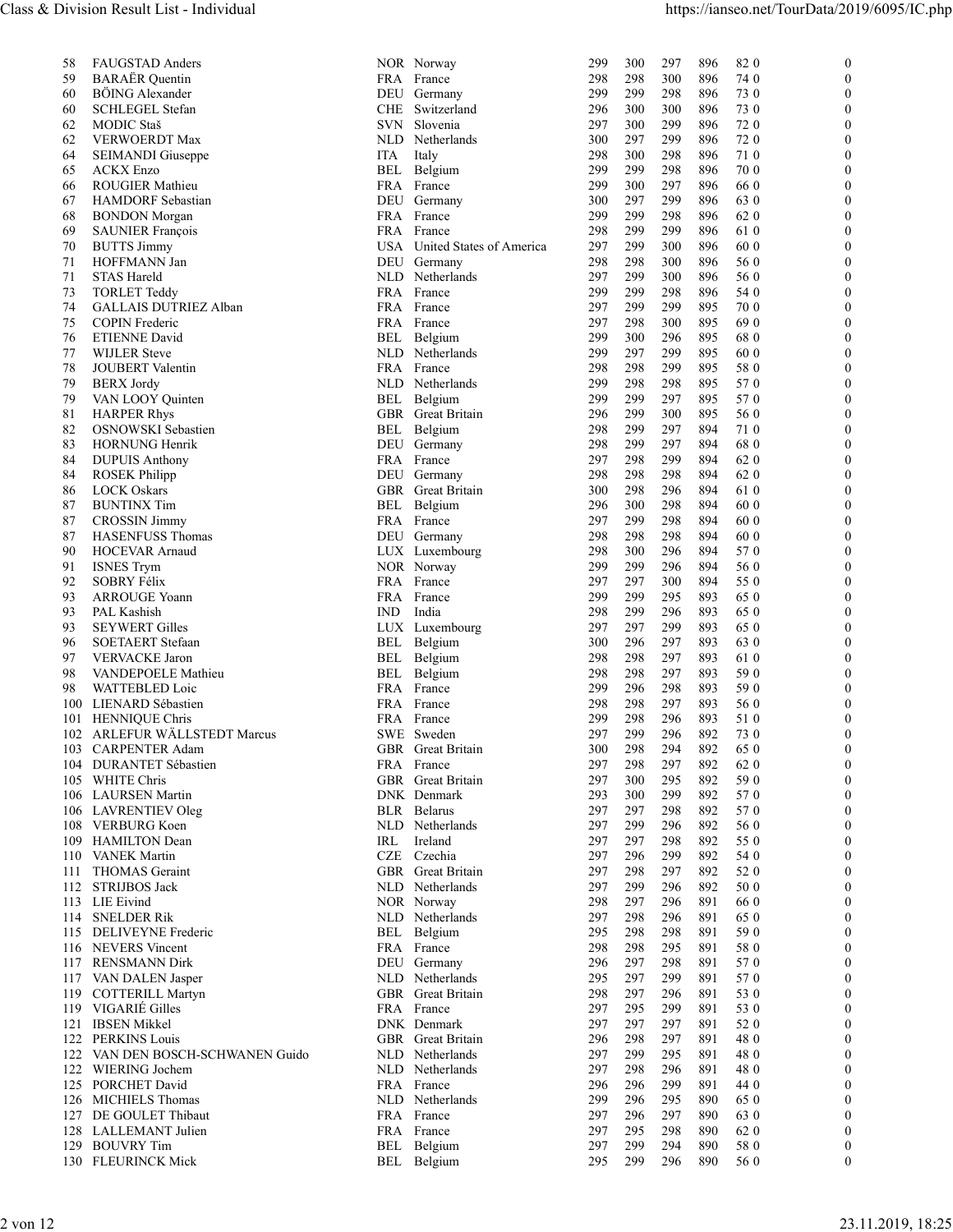| 130 MELAMED Yehonatan<br><b>ISR</b><br>296<br>296<br>890<br>56 0<br>Israel<br>298<br>$\overline{0}$<br>132<br><b>WOLFS Tom</b><br>NLD Netherlands<br>298<br>890<br>55 0<br>297<br>295<br>$\Omega$<br>133 GEENES Colin<br>GBR Great Britain<br>296<br>298<br>296<br>890<br>54 0<br>$\Omega$<br>BRADA Vladimír<br>CZE<br>Czechia<br>293<br>298<br>890<br>51 0<br>134<br>299<br>$\Omega$<br>HAEFELFINGER Roman<br>CHE Switzerland<br>296<br>298<br>296<br>890<br>50 0<br>135<br>$\Omega$<br>PIECHA Marcus<br>298<br>890<br>48 0<br>136<br>DEU Germany<br>296<br>296<br>$\Omega$<br>VAN DERCAMERE Maxime<br>296<br>298<br>890<br>45 0<br>137<br>FRA France<br>296<br>$\theta$<br><b>BAIL José</b><br>138<br>FRA France<br>296<br>297<br>296<br>889<br>60 0<br>$\Omega$<br>295<br>294<br>889<br>59 0<br>THIERRY Jeremy<br>FRA France<br>300<br>$\theta$<br>139<br><b>GRAFMANNS Florian</b><br>294<br>298<br>297<br>889<br>55 0<br>140<br>DEU Germany<br>$\Omega$<br>CHAMBOLÉRON Luc<br>297<br>296<br>889<br>FRA France<br>296<br>54 0<br>141<br>$\theta$<br><b>GRÖTZINGER Patrick</b><br>298<br>295<br>296<br>889<br>54 0<br>141<br>DEU Germany<br>$\Omega$<br>298<br>889<br>52 0<br>143 MAZE Tanguy<br>FRA France<br>294<br>297<br>$\theta$<br>DNK Denmark<br>297<br>295<br>297<br>889<br>51 0<br>144 VØLUND Helge<br>$\Omega$<br>295<br><b>ADALBERT David</b><br>FRA France<br>298<br>296<br>889<br>46 0<br>145<br>$\left($<br>146 JANKE Kai<br>299<br>297<br>292<br>888<br>60 0<br>$\Omega$<br>DEU Germany<br>147<br><b>RESSAR Evert</b><br>EST<br>Estonia<br>293<br>296<br>299<br>888<br>59 0<br>$\theta$<br><b>Great Britain</b><br>295<br>296<br>297<br>888<br>148<br>METCALFE Jim<br>GBR<br>54 0<br>$\mathbf{0}$<br>295<br>888<br>149 GOUVERNEUR Philippe<br>Belgium<br>294<br>299<br>53 0<br>BEL<br>$\Omega$<br>295<br>297<br>50 0<br>296<br>888<br>150 KIEHL Bernd<br>DEU Germany<br>$\theta$<br>151 GAUTSCHI Lukas<br>CHE<br>Switzerland<br>295<br>296<br>297<br>888<br>48 0<br>$\theta$<br>295<br>296<br>297<br>888<br>470<br>152 DAMKJER Kent<br>DNK Denmark<br>$\theta$<br>297<br>295<br>470<br>152<br>TJIN A DJIE Jay<br>Netherlands<br>296<br>888<br>NLD<br>$\Omega$<br>294<br>297<br>297<br>888<br>470<br>ZACHARIAS Stefan<br>LIE<br>Liechtenstein<br>$\theta$<br>152<br>298<br>DELLEMANS Bjarne<br><b>BEL</b><br>Belgium<br>295<br>295<br>888<br>44 0<br>$\Omega$<br>155<br>298<br>294<br>44 0<br><b>REITMEIER Filip</b><br>CZE<br>Czechia<br>296<br>888<br>$\theta$<br>155<br>296<br>157<br>MARINI Cedric<br>FRA France<br>296<br>296<br>888<br>43 0<br>$\Omega$<br>299<br>292<br>59 0<br>158 MENARD Fabrice<br>FRA France<br>296<br>887<br>$\theta$<br>293<br><b>GONDEK Dennis</b><br>DEU<br>296<br>298<br>887<br>55 0<br>159<br>Germany<br>$\theta$<br>295<br>296<br>887<br>BEHAR Kfir<br>ISR<br>296<br>54 0<br>160<br>Israel<br>$\Omega$<br>297<br>296<br>480<br><b>ERDAL Mads</b><br>DNK Denmark<br>294<br>887<br>161<br>$\theta$<br>296<br>162<br>HOLTE Ole<br>NOR Norway<br>292<br>299<br>887<br>45 0<br>$\theta$<br>295<br>297<br>887<br>40 0<br>163 LAUER Jörg<br>DEU Germany<br>295<br>$\theta$<br>294<br>PAESMANS Glenn<br>BEL Belgium<br>294<br>299<br>887<br>40 0<br>163<br>$\theta$<br><b>HEEG</b> Tobias<br>294<br>298<br>294<br>58 0<br>DEU Germany<br>886<br>$\theta$<br>165<br>294<br>166 ALLAERT Nick<br>BEL Belgium<br>297<br>295<br>886<br>55 0<br>$\theta$<br>297<br>296<br>293<br>50 0<br>PAPOT Cédric<br>FRA France<br>886<br>167<br>$\theta$<br>294<br>296<br>296<br>886<br>49 0<br><b>BURRUS Raphaël</b><br>FRA France<br>168<br>$\Omega$<br>293<br>297<br>480<br>LEFEUVRE Camille<br>FRA France<br>296<br>886<br>169<br>$\theta$<br>294<br>296<br>VAN GLABBEEK Rene<br>NLD<br>Netherlands<br>296<br>886<br>41 0<br>170<br>$\theta$<br>296<br>297<br>293<br>886<br>171 SHAW David<br>GBR Great Britain<br>350<br>$\Omega$<br>294<br>50 0<br>172 ALLIOT Mathieu<br>FRA France<br>295<br>296<br>885<br>$\theta$<br>298<br><b>SALIMBENI Ezio</b><br>ITA<br>293<br>294<br>885<br>48 0<br>173<br>Italy<br>$\theta$<br>294<br>297<br>294<br>174 ÅKERMAN Fredrik<br>SWE Sweden<br>885<br>46 0<br>$\Omega$<br>295<br>175 HALLMANN Günter<br>294<br>296<br>885<br>44 0<br>DEU Germany<br>$\theta$<br>Russian Federation<br>295<br>293<br>885<br>176 LASUNIN Ilya<br>RUS<br>297<br>41 0<br>$\Omega$<br>293<br>177 HUMMEL Oliver<br>DNK Denmark<br>296<br>296<br>885<br>40 0<br>$\theta$<br><b>GASSE Nicolas</b><br>297<br>294<br>294<br>885<br>390<br>178<br>FRA France<br>$\theta$<br>296<br>885<br>YAMROM Shamai<br>ISR<br>Israel<br>296<br>293<br>380<br>179<br>$\Omega$<br>294<br>295<br>885<br>350<br>PROTASOV Andrey<br>RUS<br><b>Russian Federation</b><br>296<br>180<br>$\theta$<br><b>BRUNN Heiko</b><br>DEU<br>Germany<br>292<br>296<br>296<br>884<br>52 0<br>181<br>$\theta$<br>293<br>296<br>295<br>884<br>470<br>182 LEROUGE Cedric<br>FRA France<br>$\theta$<br>293<br>295<br>884<br>45 0<br><b>SCHIMTZ</b> Sven<br>DEU<br>296<br>183<br>Germany<br>$\Omega$<br>295<br>297<br>292<br>884<br>45 0<br><b>SCHURMANS Wout</b><br>BEL<br>$\mathbf{0}$<br>183<br>Belgium<br>294<br>299<br>KIEHL Domenic<br>DEU<br>Germany<br>291<br>884<br>41 0<br>185<br>$\Omega$<br>296<br>295<br>40 0<br>FRA<br>293<br>884<br>186<br>PIRON Benjamin<br>France<br>$\theta$<br>LUTZ Phil<br>296<br>187<br>DEU Germany<br>294<br>294<br>884<br>380<br>$\Omega$<br>292<br>298<br>293<br>883<br>DEHNERT Stefan<br>46 0<br>188<br>DEU Germany<br>$\theta$<br>295<br>DIECKMANN Jan<br>DEU<br>294<br>294<br>883<br>45 0<br>189<br>Germany<br>$\theta$<br>290<br>299<br><b>ALTENHOFF Karsten</b><br>DEU Germany<br>294<br>883<br>43 0<br>190<br>$\theta$<br><b>SIMONS Mark</b><br>294<br>297<br>292<br>883<br>43 0<br>190<br>BEL Belgium<br>$\Omega$<br>190 WAKAL Martin<br>DEU Germany<br>296<br>293<br>294<br>883<br>43 0<br>$\Omega$<br>193 LECROC Jérome<br>FRA France<br>293<br>470<br>294<br>295<br>882<br>$\theta$<br>194 ELSTGEEST Dorus<br>NLD Netherlands<br>294<br>291<br>297<br>882<br>45 0<br>$\Omega$<br>297<br>882<br>195 DURAND Damien<br>295<br>290<br>44 0<br>FRA France<br>$\Omega$<br>295<br>882<br>196 MAYER Michael<br>AUT Austria<br>294<br>293<br>41 0<br>$\Omega$<br>196 TERWEY Andreas<br>DEU Germany<br>294<br>296<br>292<br>882<br>41 0<br>$\theta$<br>298<br>198 POULSEN Jóannes<br>FRO Faroe Islands<br>298<br>881<br>55 0<br>285<br>$\Omega$<br>300<br>286<br>881<br>52 0<br>199 POLIDORI Jacopo<br>ITA Italy<br>295<br>$\Omega$<br>200 MOES Ben<br>LUX Luxembourg<br>296<br>881<br>293<br>292<br>470<br>$\Omega$<br>201 PROSCH Andreas<br>DEU Germany<br>293<br>294<br>294<br>881<br>45 0<br>$\Omega$<br><b>EIDEN</b> Dennis<br>DEU Germany<br>294<br>294<br>881<br>44 0<br>202<br>293<br>$\bf{0}$<br>293<br>DEU Germany<br>295<br>881<br>43 0<br>HAHNENKAMM Markus<br>293<br>$\mathbf{0}$<br>203 | 3 von 12          |  |  |  |
|-------------------------------------------------------------------------------------------------------------------------------------------------------------------------------------------------------------------------------------------------------------------------------------------------------------------------------------------------------------------------------------------------------------------------------------------------------------------------------------------------------------------------------------------------------------------------------------------------------------------------------------------------------------------------------------------------------------------------------------------------------------------------------------------------------------------------------------------------------------------------------------------------------------------------------------------------------------------------------------------------------------------------------------------------------------------------------------------------------------------------------------------------------------------------------------------------------------------------------------------------------------------------------------------------------------------------------------------------------------------------------------------------------------------------------------------------------------------------------------------------------------------------------------------------------------------------------------------------------------------------------------------------------------------------------------------------------------------------------------------------------------------------------------------------------------------------------------------------------------------------------------------------------------------------------------------------------------------------------------------------------------------------------------------------------------------------------------------------------------------------------------------------------------------------------------------------------------------------------------------------------------------------------------------------------------------------------------------------------------------------------------------------------------------------------------------------------------------------------------------------------------------------------------------------------------------------------------------------------------------------------------------------------------------------------------------------------------------------------------------------------------------------------------------------------------------------------------------------------------------------------------------------------------------------------------------------------------------------------------------------------------------------------------------------------------------------------------------------------------------------------------------------------------------------------------------------------------------------------------------------------------------------------------------------------------------------------------------------------------------------------------------------------------------------------------------------------------------------------------------------------------------------------------------------------------------------------------------------------------------------------------------------------------------------------------------------------------------------------------------------------------------------------------------------------------------------------------------------------------------------------------------------------------------------------------------------------------------------------------------------------------------------------------------------------------------------------------------------------------------------------------------------------------------------------------------------------------------------------------------------------------------------------------------------------------------------------------------------------------------------------------------------------------------------------------------------------------------------------------------------------------------------------------------------------------------------------------------------------------------------------------------------------------------------------------------------------------------------------------------------------------------------------------------------------------------------------------------------------------------------------------------------------------------------------------------------------------------------------------------------------------------------------------------------------------------------------------------------------------------------------------------------------------------------------------------------------------------------------------------------------------------------------------------------------------------------------------------------------------------------------------------------------------------------------------------------------------------------------------------------------------------------------------------------------------------------------------------------------------------------------------------------------------------------------------------------------------------------------------------------------------------------------------------------------------------------------------------------------------------------------------------------------------------------------------------------------------------------------------------------------------------------------------------------------------------------------------------------------------------------------------------------------------------------------------------------------------------------------------------------------------------------------------------------------------------------------------------------------------------------------------------------------------------------------------------------------------------------------------------------------------------------------------------------------------------------------------------------------------------------------------------------------------------------------------------------------------------------------------------------------------------------------------------------------------------------------------------------|-------------------|--|--|--|
|                                                                                                                                                                                                                                                                                                                                                                                                                                                                                                                                                                                                                                                                                                                                                                                                                                                                                                                                                                                                                                                                                                                                                                                                                                                                                                                                                                                                                                                                                                                                                                                                                                                                                                                                                                                                                                                                                                                                                                                                                                                                                                                                                                                                                                                                                                                                                                                                                                                                                                                                                                                                                                                                                                                                                                                                                                                                                                                                                                                                                                                                                                                                                                                                                                                                                                                                                                                                                                                                                                                                                                                                                                                                                                                                                                                                                                                                                                                                                                                                                                                                                                                                                                                                                                                                                                                                                                                                                                                                                                                                                                                                                                                                                                                                                                                                                                                                                                                                                                                                                                                                                                                                                                                                                                                                                                                                                                                                                                                                                                                                                                                                                                                                                                                                                                                                                                                                                                                                                                                                                                                                                                                                                                                                                                                                                                                                                                                                                                                                                                                                                                                                                                                                                                                                                                                                                                                 |                   |  |  |  |
|                                                                                                                                                                                                                                                                                                                                                                                                                                                                                                                                                                                                                                                                                                                                                                                                                                                                                                                                                                                                                                                                                                                                                                                                                                                                                                                                                                                                                                                                                                                                                                                                                                                                                                                                                                                                                                                                                                                                                                                                                                                                                                                                                                                                                                                                                                                                                                                                                                                                                                                                                                                                                                                                                                                                                                                                                                                                                                                                                                                                                                                                                                                                                                                                                                                                                                                                                                                                                                                                                                                                                                                                                                                                                                                                                                                                                                                                                                                                                                                                                                                                                                                                                                                                                                                                                                                                                                                                                                                                                                                                                                                                                                                                                                                                                                                                                                                                                                                                                                                                                                                                                                                                                                                                                                                                                                                                                                                                                                                                                                                                                                                                                                                                                                                                                                                                                                                                                                                                                                                                                                                                                                                                                                                                                                                                                                                                                                                                                                                                                                                                                                                                                                                                                                                                                                                                                                                 |                   |  |  |  |
|                                                                                                                                                                                                                                                                                                                                                                                                                                                                                                                                                                                                                                                                                                                                                                                                                                                                                                                                                                                                                                                                                                                                                                                                                                                                                                                                                                                                                                                                                                                                                                                                                                                                                                                                                                                                                                                                                                                                                                                                                                                                                                                                                                                                                                                                                                                                                                                                                                                                                                                                                                                                                                                                                                                                                                                                                                                                                                                                                                                                                                                                                                                                                                                                                                                                                                                                                                                                                                                                                                                                                                                                                                                                                                                                                                                                                                                                                                                                                                                                                                                                                                                                                                                                                                                                                                                                                                                                                                                                                                                                                                                                                                                                                                                                                                                                                                                                                                                                                                                                                                                                                                                                                                                                                                                                                                                                                                                                                                                                                                                                                                                                                                                                                                                                                                                                                                                                                                                                                                                                                                                                                                                                                                                                                                                                                                                                                                                                                                                                                                                                                                                                                                                                                                                                                                                                                                                 |                   |  |  |  |
|                                                                                                                                                                                                                                                                                                                                                                                                                                                                                                                                                                                                                                                                                                                                                                                                                                                                                                                                                                                                                                                                                                                                                                                                                                                                                                                                                                                                                                                                                                                                                                                                                                                                                                                                                                                                                                                                                                                                                                                                                                                                                                                                                                                                                                                                                                                                                                                                                                                                                                                                                                                                                                                                                                                                                                                                                                                                                                                                                                                                                                                                                                                                                                                                                                                                                                                                                                                                                                                                                                                                                                                                                                                                                                                                                                                                                                                                                                                                                                                                                                                                                                                                                                                                                                                                                                                                                                                                                                                                                                                                                                                                                                                                                                                                                                                                                                                                                                                                                                                                                                                                                                                                                                                                                                                                                                                                                                                                                                                                                                                                                                                                                                                                                                                                                                                                                                                                                                                                                                                                                                                                                                                                                                                                                                                                                                                                                                                                                                                                                                                                                                                                                                                                                                                                                                                                                                                 |                   |  |  |  |
|                                                                                                                                                                                                                                                                                                                                                                                                                                                                                                                                                                                                                                                                                                                                                                                                                                                                                                                                                                                                                                                                                                                                                                                                                                                                                                                                                                                                                                                                                                                                                                                                                                                                                                                                                                                                                                                                                                                                                                                                                                                                                                                                                                                                                                                                                                                                                                                                                                                                                                                                                                                                                                                                                                                                                                                                                                                                                                                                                                                                                                                                                                                                                                                                                                                                                                                                                                                                                                                                                                                                                                                                                                                                                                                                                                                                                                                                                                                                                                                                                                                                                                                                                                                                                                                                                                                                                                                                                                                                                                                                                                                                                                                                                                                                                                                                                                                                                                                                                                                                                                                                                                                                                                                                                                                                                                                                                                                                                                                                                                                                                                                                                                                                                                                                                                                                                                                                                                                                                                                                                                                                                                                                                                                                                                                                                                                                                                                                                                                                                                                                                                                                                                                                                                                                                                                                                                                 |                   |  |  |  |
|                                                                                                                                                                                                                                                                                                                                                                                                                                                                                                                                                                                                                                                                                                                                                                                                                                                                                                                                                                                                                                                                                                                                                                                                                                                                                                                                                                                                                                                                                                                                                                                                                                                                                                                                                                                                                                                                                                                                                                                                                                                                                                                                                                                                                                                                                                                                                                                                                                                                                                                                                                                                                                                                                                                                                                                                                                                                                                                                                                                                                                                                                                                                                                                                                                                                                                                                                                                                                                                                                                                                                                                                                                                                                                                                                                                                                                                                                                                                                                                                                                                                                                                                                                                                                                                                                                                                                                                                                                                                                                                                                                                                                                                                                                                                                                                                                                                                                                                                                                                                                                                                                                                                                                                                                                                                                                                                                                                                                                                                                                                                                                                                                                                                                                                                                                                                                                                                                                                                                                                                                                                                                                                                                                                                                                                                                                                                                                                                                                                                                                                                                                                                                                                                                                                                                                                                                                                 |                   |  |  |  |
|                                                                                                                                                                                                                                                                                                                                                                                                                                                                                                                                                                                                                                                                                                                                                                                                                                                                                                                                                                                                                                                                                                                                                                                                                                                                                                                                                                                                                                                                                                                                                                                                                                                                                                                                                                                                                                                                                                                                                                                                                                                                                                                                                                                                                                                                                                                                                                                                                                                                                                                                                                                                                                                                                                                                                                                                                                                                                                                                                                                                                                                                                                                                                                                                                                                                                                                                                                                                                                                                                                                                                                                                                                                                                                                                                                                                                                                                                                                                                                                                                                                                                                                                                                                                                                                                                                                                                                                                                                                                                                                                                                                                                                                                                                                                                                                                                                                                                                                                                                                                                                                                                                                                                                                                                                                                                                                                                                                                                                                                                                                                                                                                                                                                                                                                                                                                                                                                                                                                                                                                                                                                                                                                                                                                                                                                                                                                                                                                                                                                                                                                                                                                                                                                                                                                                                                                                                                 |                   |  |  |  |
|                                                                                                                                                                                                                                                                                                                                                                                                                                                                                                                                                                                                                                                                                                                                                                                                                                                                                                                                                                                                                                                                                                                                                                                                                                                                                                                                                                                                                                                                                                                                                                                                                                                                                                                                                                                                                                                                                                                                                                                                                                                                                                                                                                                                                                                                                                                                                                                                                                                                                                                                                                                                                                                                                                                                                                                                                                                                                                                                                                                                                                                                                                                                                                                                                                                                                                                                                                                                                                                                                                                                                                                                                                                                                                                                                                                                                                                                                                                                                                                                                                                                                                                                                                                                                                                                                                                                                                                                                                                                                                                                                                                                                                                                                                                                                                                                                                                                                                                                                                                                                                                                                                                                                                                                                                                                                                                                                                                                                                                                                                                                                                                                                                                                                                                                                                                                                                                                                                                                                                                                                                                                                                                                                                                                                                                                                                                                                                                                                                                                                                                                                                                                                                                                                                                                                                                                                                                 |                   |  |  |  |
|                                                                                                                                                                                                                                                                                                                                                                                                                                                                                                                                                                                                                                                                                                                                                                                                                                                                                                                                                                                                                                                                                                                                                                                                                                                                                                                                                                                                                                                                                                                                                                                                                                                                                                                                                                                                                                                                                                                                                                                                                                                                                                                                                                                                                                                                                                                                                                                                                                                                                                                                                                                                                                                                                                                                                                                                                                                                                                                                                                                                                                                                                                                                                                                                                                                                                                                                                                                                                                                                                                                                                                                                                                                                                                                                                                                                                                                                                                                                                                                                                                                                                                                                                                                                                                                                                                                                                                                                                                                                                                                                                                                                                                                                                                                                                                                                                                                                                                                                                                                                                                                                                                                                                                                                                                                                                                                                                                                                                                                                                                                                                                                                                                                                                                                                                                                                                                                                                                                                                                                                                                                                                                                                                                                                                                                                                                                                                                                                                                                                                                                                                                                                                                                                                                                                                                                                                                                 |                   |  |  |  |
|                                                                                                                                                                                                                                                                                                                                                                                                                                                                                                                                                                                                                                                                                                                                                                                                                                                                                                                                                                                                                                                                                                                                                                                                                                                                                                                                                                                                                                                                                                                                                                                                                                                                                                                                                                                                                                                                                                                                                                                                                                                                                                                                                                                                                                                                                                                                                                                                                                                                                                                                                                                                                                                                                                                                                                                                                                                                                                                                                                                                                                                                                                                                                                                                                                                                                                                                                                                                                                                                                                                                                                                                                                                                                                                                                                                                                                                                                                                                                                                                                                                                                                                                                                                                                                                                                                                                                                                                                                                                                                                                                                                                                                                                                                                                                                                                                                                                                                                                                                                                                                                                                                                                                                                                                                                                                                                                                                                                                                                                                                                                                                                                                                                                                                                                                                                                                                                                                                                                                                                                                                                                                                                                                                                                                                                                                                                                                                                                                                                                                                                                                                                                                                                                                                                                                                                                                                                 |                   |  |  |  |
|                                                                                                                                                                                                                                                                                                                                                                                                                                                                                                                                                                                                                                                                                                                                                                                                                                                                                                                                                                                                                                                                                                                                                                                                                                                                                                                                                                                                                                                                                                                                                                                                                                                                                                                                                                                                                                                                                                                                                                                                                                                                                                                                                                                                                                                                                                                                                                                                                                                                                                                                                                                                                                                                                                                                                                                                                                                                                                                                                                                                                                                                                                                                                                                                                                                                                                                                                                                                                                                                                                                                                                                                                                                                                                                                                                                                                                                                                                                                                                                                                                                                                                                                                                                                                                                                                                                                                                                                                                                                                                                                                                                                                                                                                                                                                                                                                                                                                                                                                                                                                                                                                                                                                                                                                                                                                                                                                                                                                                                                                                                                                                                                                                                                                                                                                                                                                                                                                                                                                                                                                                                                                                                                                                                                                                                                                                                                                                                                                                                                                                                                                                                                                                                                                                                                                                                                                                                 |                   |  |  |  |
|                                                                                                                                                                                                                                                                                                                                                                                                                                                                                                                                                                                                                                                                                                                                                                                                                                                                                                                                                                                                                                                                                                                                                                                                                                                                                                                                                                                                                                                                                                                                                                                                                                                                                                                                                                                                                                                                                                                                                                                                                                                                                                                                                                                                                                                                                                                                                                                                                                                                                                                                                                                                                                                                                                                                                                                                                                                                                                                                                                                                                                                                                                                                                                                                                                                                                                                                                                                                                                                                                                                                                                                                                                                                                                                                                                                                                                                                                                                                                                                                                                                                                                                                                                                                                                                                                                                                                                                                                                                                                                                                                                                                                                                                                                                                                                                                                                                                                                                                                                                                                                                                                                                                                                                                                                                                                                                                                                                                                                                                                                                                                                                                                                                                                                                                                                                                                                                                                                                                                                                                                                                                                                                                                                                                                                                                                                                                                                                                                                                                                                                                                                                                                                                                                                                                                                                                                                                 |                   |  |  |  |
|                                                                                                                                                                                                                                                                                                                                                                                                                                                                                                                                                                                                                                                                                                                                                                                                                                                                                                                                                                                                                                                                                                                                                                                                                                                                                                                                                                                                                                                                                                                                                                                                                                                                                                                                                                                                                                                                                                                                                                                                                                                                                                                                                                                                                                                                                                                                                                                                                                                                                                                                                                                                                                                                                                                                                                                                                                                                                                                                                                                                                                                                                                                                                                                                                                                                                                                                                                                                                                                                                                                                                                                                                                                                                                                                                                                                                                                                                                                                                                                                                                                                                                                                                                                                                                                                                                                                                                                                                                                                                                                                                                                                                                                                                                                                                                                                                                                                                                                                                                                                                                                                                                                                                                                                                                                                                                                                                                                                                                                                                                                                                                                                                                                                                                                                                                                                                                                                                                                                                                                                                                                                                                                                                                                                                                                                                                                                                                                                                                                                                                                                                                                                                                                                                                                                                                                                                                                 |                   |  |  |  |
|                                                                                                                                                                                                                                                                                                                                                                                                                                                                                                                                                                                                                                                                                                                                                                                                                                                                                                                                                                                                                                                                                                                                                                                                                                                                                                                                                                                                                                                                                                                                                                                                                                                                                                                                                                                                                                                                                                                                                                                                                                                                                                                                                                                                                                                                                                                                                                                                                                                                                                                                                                                                                                                                                                                                                                                                                                                                                                                                                                                                                                                                                                                                                                                                                                                                                                                                                                                                                                                                                                                                                                                                                                                                                                                                                                                                                                                                                                                                                                                                                                                                                                                                                                                                                                                                                                                                                                                                                                                                                                                                                                                                                                                                                                                                                                                                                                                                                                                                                                                                                                                                                                                                                                                                                                                                                                                                                                                                                                                                                                                                                                                                                                                                                                                                                                                                                                                                                                                                                                                                                                                                                                                                                                                                                                                                                                                                                                                                                                                                                                                                                                                                                                                                                                                                                                                                                                                 |                   |  |  |  |
|                                                                                                                                                                                                                                                                                                                                                                                                                                                                                                                                                                                                                                                                                                                                                                                                                                                                                                                                                                                                                                                                                                                                                                                                                                                                                                                                                                                                                                                                                                                                                                                                                                                                                                                                                                                                                                                                                                                                                                                                                                                                                                                                                                                                                                                                                                                                                                                                                                                                                                                                                                                                                                                                                                                                                                                                                                                                                                                                                                                                                                                                                                                                                                                                                                                                                                                                                                                                                                                                                                                                                                                                                                                                                                                                                                                                                                                                                                                                                                                                                                                                                                                                                                                                                                                                                                                                                                                                                                                                                                                                                                                                                                                                                                                                                                                                                                                                                                                                                                                                                                                                                                                                                                                                                                                                                                                                                                                                                                                                                                                                                                                                                                                                                                                                                                                                                                                                                                                                                                                                                                                                                                                                                                                                                                                                                                                                                                                                                                                                                                                                                                                                                                                                                                                                                                                                                                                 |                   |  |  |  |
|                                                                                                                                                                                                                                                                                                                                                                                                                                                                                                                                                                                                                                                                                                                                                                                                                                                                                                                                                                                                                                                                                                                                                                                                                                                                                                                                                                                                                                                                                                                                                                                                                                                                                                                                                                                                                                                                                                                                                                                                                                                                                                                                                                                                                                                                                                                                                                                                                                                                                                                                                                                                                                                                                                                                                                                                                                                                                                                                                                                                                                                                                                                                                                                                                                                                                                                                                                                                                                                                                                                                                                                                                                                                                                                                                                                                                                                                                                                                                                                                                                                                                                                                                                                                                                                                                                                                                                                                                                                                                                                                                                                                                                                                                                                                                                                                                                                                                                                                                                                                                                                                                                                                                                                                                                                                                                                                                                                                                                                                                                                                                                                                                                                                                                                                                                                                                                                                                                                                                                                                                                                                                                                                                                                                                                                                                                                                                                                                                                                                                                                                                                                                                                                                                                                                                                                                                                                 |                   |  |  |  |
|                                                                                                                                                                                                                                                                                                                                                                                                                                                                                                                                                                                                                                                                                                                                                                                                                                                                                                                                                                                                                                                                                                                                                                                                                                                                                                                                                                                                                                                                                                                                                                                                                                                                                                                                                                                                                                                                                                                                                                                                                                                                                                                                                                                                                                                                                                                                                                                                                                                                                                                                                                                                                                                                                                                                                                                                                                                                                                                                                                                                                                                                                                                                                                                                                                                                                                                                                                                                                                                                                                                                                                                                                                                                                                                                                                                                                                                                                                                                                                                                                                                                                                                                                                                                                                                                                                                                                                                                                                                                                                                                                                                                                                                                                                                                                                                                                                                                                                                                                                                                                                                                                                                                                                                                                                                                                                                                                                                                                                                                                                                                                                                                                                                                                                                                                                                                                                                                                                                                                                                                                                                                                                                                                                                                                                                                                                                                                                                                                                                                                                                                                                                                                                                                                                                                                                                                                                                 |                   |  |  |  |
|                                                                                                                                                                                                                                                                                                                                                                                                                                                                                                                                                                                                                                                                                                                                                                                                                                                                                                                                                                                                                                                                                                                                                                                                                                                                                                                                                                                                                                                                                                                                                                                                                                                                                                                                                                                                                                                                                                                                                                                                                                                                                                                                                                                                                                                                                                                                                                                                                                                                                                                                                                                                                                                                                                                                                                                                                                                                                                                                                                                                                                                                                                                                                                                                                                                                                                                                                                                                                                                                                                                                                                                                                                                                                                                                                                                                                                                                                                                                                                                                                                                                                                                                                                                                                                                                                                                                                                                                                                                                                                                                                                                                                                                                                                                                                                                                                                                                                                                                                                                                                                                                                                                                                                                                                                                                                                                                                                                                                                                                                                                                                                                                                                                                                                                                                                                                                                                                                                                                                                                                                                                                                                                                                                                                                                                                                                                                                                                                                                                                                                                                                                                                                                                                                                                                                                                                                                                 |                   |  |  |  |
|                                                                                                                                                                                                                                                                                                                                                                                                                                                                                                                                                                                                                                                                                                                                                                                                                                                                                                                                                                                                                                                                                                                                                                                                                                                                                                                                                                                                                                                                                                                                                                                                                                                                                                                                                                                                                                                                                                                                                                                                                                                                                                                                                                                                                                                                                                                                                                                                                                                                                                                                                                                                                                                                                                                                                                                                                                                                                                                                                                                                                                                                                                                                                                                                                                                                                                                                                                                                                                                                                                                                                                                                                                                                                                                                                                                                                                                                                                                                                                                                                                                                                                                                                                                                                                                                                                                                                                                                                                                                                                                                                                                                                                                                                                                                                                                                                                                                                                                                                                                                                                                                                                                                                                                                                                                                                                                                                                                                                                                                                                                                                                                                                                                                                                                                                                                                                                                                                                                                                                                                                                                                                                                                                                                                                                                                                                                                                                                                                                                                                                                                                                                                                                                                                                                                                                                                                                                 |                   |  |  |  |
|                                                                                                                                                                                                                                                                                                                                                                                                                                                                                                                                                                                                                                                                                                                                                                                                                                                                                                                                                                                                                                                                                                                                                                                                                                                                                                                                                                                                                                                                                                                                                                                                                                                                                                                                                                                                                                                                                                                                                                                                                                                                                                                                                                                                                                                                                                                                                                                                                                                                                                                                                                                                                                                                                                                                                                                                                                                                                                                                                                                                                                                                                                                                                                                                                                                                                                                                                                                                                                                                                                                                                                                                                                                                                                                                                                                                                                                                                                                                                                                                                                                                                                                                                                                                                                                                                                                                                                                                                                                                                                                                                                                                                                                                                                                                                                                                                                                                                                                                                                                                                                                                                                                                                                                                                                                                                                                                                                                                                                                                                                                                                                                                                                                                                                                                                                                                                                                                                                                                                                                                                                                                                                                                                                                                                                                                                                                                                                                                                                                                                                                                                                                                                                                                                                                                                                                                                                                 |                   |  |  |  |
|                                                                                                                                                                                                                                                                                                                                                                                                                                                                                                                                                                                                                                                                                                                                                                                                                                                                                                                                                                                                                                                                                                                                                                                                                                                                                                                                                                                                                                                                                                                                                                                                                                                                                                                                                                                                                                                                                                                                                                                                                                                                                                                                                                                                                                                                                                                                                                                                                                                                                                                                                                                                                                                                                                                                                                                                                                                                                                                                                                                                                                                                                                                                                                                                                                                                                                                                                                                                                                                                                                                                                                                                                                                                                                                                                                                                                                                                                                                                                                                                                                                                                                                                                                                                                                                                                                                                                                                                                                                                                                                                                                                                                                                                                                                                                                                                                                                                                                                                                                                                                                                                                                                                                                                                                                                                                                                                                                                                                                                                                                                                                                                                                                                                                                                                                                                                                                                                                                                                                                                                                                                                                                                                                                                                                                                                                                                                                                                                                                                                                                                                                                                                                                                                                                                                                                                                                                                 |                   |  |  |  |
|                                                                                                                                                                                                                                                                                                                                                                                                                                                                                                                                                                                                                                                                                                                                                                                                                                                                                                                                                                                                                                                                                                                                                                                                                                                                                                                                                                                                                                                                                                                                                                                                                                                                                                                                                                                                                                                                                                                                                                                                                                                                                                                                                                                                                                                                                                                                                                                                                                                                                                                                                                                                                                                                                                                                                                                                                                                                                                                                                                                                                                                                                                                                                                                                                                                                                                                                                                                                                                                                                                                                                                                                                                                                                                                                                                                                                                                                                                                                                                                                                                                                                                                                                                                                                                                                                                                                                                                                                                                                                                                                                                                                                                                                                                                                                                                                                                                                                                                                                                                                                                                                                                                                                                                                                                                                                                                                                                                                                                                                                                                                                                                                                                                                                                                                                                                                                                                                                                                                                                                                                                                                                                                                                                                                                                                                                                                                                                                                                                                                                                                                                                                                                                                                                                                                                                                                                                                 |                   |  |  |  |
|                                                                                                                                                                                                                                                                                                                                                                                                                                                                                                                                                                                                                                                                                                                                                                                                                                                                                                                                                                                                                                                                                                                                                                                                                                                                                                                                                                                                                                                                                                                                                                                                                                                                                                                                                                                                                                                                                                                                                                                                                                                                                                                                                                                                                                                                                                                                                                                                                                                                                                                                                                                                                                                                                                                                                                                                                                                                                                                                                                                                                                                                                                                                                                                                                                                                                                                                                                                                                                                                                                                                                                                                                                                                                                                                                                                                                                                                                                                                                                                                                                                                                                                                                                                                                                                                                                                                                                                                                                                                                                                                                                                                                                                                                                                                                                                                                                                                                                                                                                                                                                                                                                                                                                                                                                                                                                                                                                                                                                                                                                                                                                                                                                                                                                                                                                                                                                                                                                                                                                                                                                                                                                                                                                                                                                                                                                                                                                                                                                                                                                                                                                                                                                                                                                                                                                                                                                                 |                   |  |  |  |
|                                                                                                                                                                                                                                                                                                                                                                                                                                                                                                                                                                                                                                                                                                                                                                                                                                                                                                                                                                                                                                                                                                                                                                                                                                                                                                                                                                                                                                                                                                                                                                                                                                                                                                                                                                                                                                                                                                                                                                                                                                                                                                                                                                                                                                                                                                                                                                                                                                                                                                                                                                                                                                                                                                                                                                                                                                                                                                                                                                                                                                                                                                                                                                                                                                                                                                                                                                                                                                                                                                                                                                                                                                                                                                                                                                                                                                                                                                                                                                                                                                                                                                                                                                                                                                                                                                                                                                                                                                                                                                                                                                                                                                                                                                                                                                                                                                                                                                                                                                                                                                                                                                                                                                                                                                                                                                                                                                                                                                                                                                                                                                                                                                                                                                                                                                                                                                                                                                                                                                                                                                                                                                                                                                                                                                                                                                                                                                                                                                                                                                                                                                                                                                                                                                                                                                                                                                                 |                   |  |  |  |
|                                                                                                                                                                                                                                                                                                                                                                                                                                                                                                                                                                                                                                                                                                                                                                                                                                                                                                                                                                                                                                                                                                                                                                                                                                                                                                                                                                                                                                                                                                                                                                                                                                                                                                                                                                                                                                                                                                                                                                                                                                                                                                                                                                                                                                                                                                                                                                                                                                                                                                                                                                                                                                                                                                                                                                                                                                                                                                                                                                                                                                                                                                                                                                                                                                                                                                                                                                                                                                                                                                                                                                                                                                                                                                                                                                                                                                                                                                                                                                                                                                                                                                                                                                                                                                                                                                                                                                                                                                                                                                                                                                                                                                                                                                                                                                                                                                                                                                                                                                                                                                                                                                                                                                                                                                                                                                                                                                                                                                                                                                                                                                                                                                                                                                                                                                                                                                                                                                                                                                                                                                                                                                                                                                                                                                                                                                                                                                                                                                                                                                                                                                                                                                                                                                                                                                                                                                                 |                   |  |  |  |
|                                                                                                                                                                                                                                                                                                                                                                                                                                                                                                                                                                                                                                                                                                                                                                                                                                                                                                                                                                                                                                                                                                                                                                                                                                                                                                                                                                                                                                                                                                                                                                                                                                                                                                                                                                                                                                                                                                                                                                                                                                                                                                                                                                                                                                                                                                                                                                                                                                                                                                                                                                                                                                                                                                                                                                                                                                                                                                                                                                                                                                                                                                                                                                                                                                                                                                                                                                                                                                                                                                                                                                                                                                                                                                                                                                                                                                                                                                                                                                                                                                                                                                                                                                                                                                                                                                                                                                                                                                                                                                                                                                                                                                                                                                                                                                                                                                                                                                                                                                                                                                                                                                                                                                                                                                                                                                                                                                                                                                                                                                                                                                                                                                                                                                                                                                                                                                                                                                                                                                                                                                                                                                                                                                                                                                                                                                                                                                                                                                                                                                                                                                                                                                                                                                                                                                                                                                                 |                   |  |  |  |
|                                                                                                                                                                                                                                                                                                                                                                                                                                                                                                                                                                                                                                                                                                                                                                                                                                                                                                                                                                                                                                                                                                                                                                                                                                                                                                                                                                                                                                                                                                                                                                                                                                                                                                                                                                                                                                                                                                                                                                                                                                                                                                                                                                                                                                                                                                                                                                                                                                                                                                                                                                                                                                                                                                                                                                                                                                                                                                                                                                                                                                                                                                                                                                                                                                                                                                                                                                                                                                                                                                                                                                                                                                                                                                                                                                                                                                                                                                                                                                                                                                                                                                                                                                                                                                                                                                                                                                                                                                                                                                                                                                                                                                                                                                                                                                                                                                                                                                                                                                                                                                                                                                                                                                                                                                                                                                                                                                                                                                                                                                                                                                                                                                                                                                                                                                                                                                                                                                                                                                                                                                                                                                                                                                                                                                                                                                                                                                                                                                                                                                                                                                                                                                                                                                                                                                                                                                                 |                   |  |  |  |
|                                                                                                                                                                                                                                                                                                                                                                                                                                                                                                                                                                                                                                                                                                                                                                                                                                                                                                                                                                                                                                                                                                                                                                                                                                                                                                                                                                                                                                                                                                                                                                                                                                                                                                                                                                                                                                                                                                                                                                                                                                                                                                                                                                                                                                                                                                                                                                                                                                                                                                                                                                                                                                                                                                                                                                                                                                                                                                                                                                                                                                                                                                                                                                                                                                                                                                                                                                                                                                                                                                                                                                                                                                                                                                                                                                                                                                                                                                                                                                                                                                                                                                                                                                                                                                                                                                                                                                                                                                                                                                                                                                                                                                                                                                                                                                                                                                                                                                                                                                                                                                                                                                                                                                                                                                                                                                                                                                                                                                                                                                                                                                                                                                                                                                                                                                                                                                                                                                                                                                                                                                                                                                                                                                                                                                                                                                                                                                                                                                                                                                                                                                                                                                                                                                                                                                                                                                                 |                   |  |  |  |
|                                                                                                                                                                                                                                                                                                                                                                                                                                                                                                                                                                                                                                                                                                                                                                                                                                                                                                                                                                                                                                                                                                                                                                                                                                                                                                                                                                                                                                                                                                                                                                                                                                                                                                                                                                                                                                                                                                                                                                                                                                                                                                                                                                                                                                                                                                                                                                                                                                                                                                                                                                                                                                                                                                                                                                                                                                                                                                                                                                                                                                                                                                                                                                                                                                                                                                                                                                                                                                                                                                                                                                                                                                                                                                                                                                                                                                                                                                                                                                                                                                                                                                                                                                                                                                                                                                                                                                                                                                                                                                                                                                                                                                                                                                                                                                                                                                                                                                                                                                                                                                                                                                                                                                                                                                                                                                                                                                                                                                                                                                                                                                                                                                                                                                                                                                                                                                                                                                                                                                                                                                                                                                                                                                                                                                                                                                                                                                                                                                                                                                                                                                                                                                                                                                                                                                                                                                                 |                   |  |  |  |
|                                                                                                                                                                                                                                                                                                                                                                                                                                                                                                                                                                                                                                                                                                                                                                                                                                                                                                                                                                                                                                                                                                                                                                                                                                                                                                                                                                                                                                                                                                                                                                                                                                                                                                                                                                                                                                                                                                                                                                                                                                                                                                                                                                                                                                                                                                                                                                                                                                                                                                                                                                                                                                                                                                                                                                                                                                                                                                                                                                                                                                                                                                                                                                                                                                                                                                                                                                                                                                                                                                                                                                                                                                                                                                                                                                                                                                                                                                                                                                                                                                                                                                                                                                                                                                                                                                                                                                                                                                                                                                                                                                                                                                                                                                                                                                                                                                                                                                                                                                                                                                                                                                                                                                                                                                                                                                                                                                                                                                                                                                                                                                                                                                                                                                                                                                                                                                                                                                                                                                                                                                                                                                                                                                                                                                                                                                                                                                                                                                                                                                                                                                                                                                                                                                                                                                                                                                                 |                   |  |  |  |
|                                                                                                                                                                                                                                                                                                                                                                                                                                                                                                                                                                                                                                                                                                                                                                                                                                                                                                                                                                                                                                                                                                                                                                                                                                                                                                                                                                                                                                                                                                                                                                                                                                                                                                                                                                                                                                                                                                                                                                                                                                                                                                                                                                                                                                                                                                                                                                                                                                                                                                                                                                                                                                                                                                                                                                                                                                                                                                                                                                                                                                                                                                                                                                                                                                                                                                                                                                                                                                                                                                                                                                                                                                                                                                                                                                                                                                                                                                                                                                                                                                                                                                                                                                                                                                                                                                                                                                                                                                                                                                                                                                                                                                                                                                                                                                                                                                                                                                                                                                                                                                                                                                                                                                                                                                                                                                                                                                                                                                                                                                                                                                                                                                                                                                                                                                                                                                                                                                                                                                                                                                                                                                                                                                                                                                                                                                                                                                                                                                                                                                                                                                                                                                                                                                                                                                                                                                                 |                   |  |  |  |
|                                                                                                                                                                                                                                                                                                                                                                                                                                                                                                                                                                                                                                                                                                                                                                                                                                                                                                                                                                                                                                                                                                                                                                                                                                                                                                                                                                                                                                                                                                                                                                                                                                                                                                                                                                                                                                                                                                                                                                                                                                                                                                                                                                                                                                                                                                                                                                                                                                                                                                                                                                                                                                                                                                                                                                                                                                                                                                                                                                                                                                                                                                                                                                                                                                                                                                                                                                                                                                                                                                                                                                                                                                                                                                                                                                                                                                                                                                                                                                                                                                                                                                                                                                                                                                                                                                                                                                                                                                                                                                                                                                                                                                                                                                                                                                                                                                                                                                                                                                                                                                                                                                                                                                                                                                                                                                                                                                                                                                                                                                                                                                                                                                                                                                                                                                                                                                                                                                                                                                                                                                                                                                                                                                                                                                                                                                                                                                                                                                                                                                                                                                                                                                                                                                                                                                                                                                                 |                   |  |  |  |
|                                                                                                                                                                                                                                                                                                                                                                                                                                                                                                                                                                                                                                                                                                                                                                                                                                                                                                                                                                                                                                                                                                                                                                                                                                                                                                                                                                                                                                                                                                                                                                                                                                                                                                                                                                                                                                                                                                                                                                                                                                                                                                                                                                                                                                                                                                                                                                                                                                                                                                                                                                                                                                                                                                                                                                                                                                                                                                                                                                                                                                                                                                                                                                                                                                                                                                                                                                                                                                                                                                                                                                                                                                                                                                                                                                                                                                                                                                                                                                                                                                                                                                                                                                                                                                                                                                                                                                                                                                                                                                                                                                                                                                                                                                                                                                                                                                                                                                                                                                                                                                                                                                                                                                                                                                                                                                                                                                                                                                                                                                                                                                                                                                                                                                                                                                                                                                                                                                                                                                                                                                                                                                                                                                                                                                                                                                                                                                                                                                                                                                                                                                                                                                                                                                                                                                                                                                                 |                   |  |  |  |
|                                                                                                                                                                                                                                                                                                                                                                                                                                                                                                                                                                                                                                                                                                                                                                                                                                                                                                                                                                                                                                                                                                                                                                                                                                                                                                                                                                                                                                                                                                                                                                                                                                                                                                                                                                                                                                                                                                                                                                                                                                                                                                                                                                                                                                                                                                                                                                                                                                                                                                                                                                                                                                                                                                                                                                                                                                                                                                                                                                                                                                                                                                                                                                                                                                                                                                                                                                                                                                                                                                                                                                                                                                                                                                                                                                                                                                                                                                                                                                                                                                                                                                                                                                                                                                                                                                                                                                                                                                                                                                                                                                                                                                                                                                                                                                                                                                                                                                                                                                                                                                                                                                                                                                                                                                                                                                                                                                                                                                                                                                                                                                                                                                                                                                                                                                                                                                                                                                                                                                                                                                                                                                                                                                                                                                                                                                                                                                                                                                                                                                                                                                                                                                                                                                                                                                                                                                                 |                   |  |  |  |
|                                                                                                                                                                                                                                                                                                                                                                                                                                                                                                                                                                                                                                                                                                                                                                                                                                                                                                                                                                                                                                                                                                                                                                                                                                                                                                                                                                                                                                                                                                                                                                                                                                                                                                                                                                                                                                                                                                                                                                                                                                                                                                                                                                                                                                                                                                                                                                                                                                                                                                                                                                                                                                                                                                                                                                                                                                                                                                                                                                                                                                                                                                                                                                                                                                                                                                                                                                                                                                                                                                                                                                                                                                                                                                                                                                                                                                                                                                                                                                                                                                                                                                                                                                                                                                                                                                                                                                                                                                                                                                                                                                                                                                                                                                                                                                                                                                                                                                                                                                                                                                                                                                                                                                                                                                                                                                                                                                                                                                                                                                                                                                                                                                                                                                                                                                                                                                                                                                                                                                                                                                                                                                                                                                                                                                                                                                                                                                                                                                                                                                                                                                                                                                                                                                                                                                                                                                                 |                   |  |  |  |
|                                                                                                                                                                                                                                                                                                                                                                                                                                                                                                                                                                                                                                                                                                                                                                                                                                                                                                                                                                                                                                                                                                                                                                                                                                                                                                                                                                                                                                                                                                                                                                                                                                                                                                                                                                                                                                                                                                                                                                                                                                                                                                                                                                                                                                                                                                                                                                                                                                                                                                                                                                                                                                                                                                                                                                                                                                                                                                                                                                                                                                                                                                                                                                                                                                                                                                                                                                                                                                                                                                                                                                                                                                                                                                                                                                                                                                                                                                                                                                                                                                                                                                                                                                                                                                                                                                                                                                                                                                                                                                                                                                                                                                                                                                                                                                                                                                                                                                                                                                                                                                                                                                                                                                                                                                                                                                                                                                                                                                                                                                                                                                                                                                                                                                                                                                                                                                                                                                                                                                                                                                                                                                                                                                                                                                                                                                                                                                                                                                                                                                                                                                                                                                                                                                                                                                                                                                                 |                   |  |  |  |
|                                                                                                                                                                                                                                                                                                                                                                                                                                                                                                                                                                                                                                                                                                                                                                                                                                                                                                                                                                                                                                                                                                                                                                                                                                                                                                                                                                                                                                                                                                                                                                                                                                                                                                                                                                                                                                                                                                                                                                                                                                                                                                                                                                                                                                                                                                                                                                                                                                                                                                                                                                                                                                                                                                                                                                                                                                                                                                                                                                                                                                                                                                                                                                                                                                                                                                                                                                                                                                                                                                                                                                                                                                                                                                                                                                                                                                                                                                                                                                                                                                                                                                                                                                                                                                                                                                                                                                                                                                                                                                                                                                                                                                                                                                                                                                                                                                                                                                                                                                                                                                                                                                                                                                                                                                                                                                                                                                                                                                                                                                                                                                                                                                                                                                                                                                                                                                                                                                                                                                                                                                                                                                                                                                                                                                                                                                                                                                                                                                                                                                                                                                                                                                                                                                                                                                                                                                                 |                   |  |  |  |
|                                                                                                                                                                                                                                                                                                                                                                                                                                                                                                                                                                                                                                                                                                                                                                                                                                                                                                                                                                                                                                                                                                                                                                                                                                                                                                                                                                                                                                                                                                                                                                                                                                                                                                                                                                                                                                                                                                                                                                                                                                                                                                                                                                                                                                                                                                                                                                                                                                                                                                                                                                                                                                                                                                                                                                                                                                                                                                                                                                                                                                                                                                                                                                                                                                                                                                                                                                                                                                                                                                                                                                                                                                                                                                                                                                                                                                                                                                                                                                                                                                                                                                                                                                                                                                                                                                                                                                                                                                                                                                                                                                                                                                                                                                                                                                                                                                                                                                                                                                                                                                                                                                                                                                                                                                                                                                                                                                                                                                                                                                                                                                                                                                                                                                                                                                                                                                                                                                                                                                                                                                                                                                                                                                                                                                                                                                                                                                                                                                                                                                                                                                                                                                                                                                                                                                                                                                                 |                   |  |  |  |
|                                                                                                                                                                                                                                                                                                                                                                                                                                                                                                                                                                                                                                                                                                                                                                                                                                                                                                                                                                                                                                                                                                                                                                                                                                                                                                                                                                                                                                                                                                                                                                                                                                                                                                                                                                                                                                                                                                                                                                                                                                                                                                                                                                                                                                                                                                                                                                                                                                                                                                                                                                                                                                                                                                                                                                                                                                                                                                                                                                                                                                                                                                                                                                                                                                                                                                                                                                                                                                                                                                                                                                                                                                                                                                                                                                                                                                                                                                                                                                                                                                                                                                                                                                                                                                                                                                                                                                                                                                                                                                                                                                                                                                                                                                                                                                                                                                                                                                                                                                                                                                                                                                                                                                                                                                                                                                                                                                                                                                                                                                                                                                                                                                                                                                                                                                                                                                                                                                                                                                                                                                                                                                                                                                                                                                                                                                                                                                                                                                                                                                                                                                                                                                                                                                                                                                                                                                                 |                   |  |  |  |
|                                                                                                                                                                                                                                                                                                                                                                                                                                                                                                                                                                                                                                                                                                                                                                                                                                                                                                                                                                                                                                                                                                                                                                                                                                                                                                                                                                                                                                                                                                                                                                                                                                                                                                                                                                                                                                                                                                                                                                                                                                                                                                                                                                                                                                                                                                                                                                                                                                                                                                                                                                                                                                                                                                                                                                                                                                                                                                                                                                                                                                                                                                                                                                                                                                                                                                                                                                                                                                                                                                                                                                                                                                                                                                                                                                                                                                                                                                                                                                                                                                                                                                                                                                                                                                                                                                                                                                                                                                                                                                                                                                                                                                                                                                                                                                                                                                                                                                                                                                                                                                                                                                                                                                                                                                                                                                                                                                                                                                                                                                                                                                                                                                                                                                                                                                                                                                                                                                                                                                                                                                                                                                                                                                                                                                                                                                                                                                                                                                                                                                                                                                                                                                                                                                                                                                                                                                                 |                   |  |  |  |
|                                                                                                                                                                                                                                                                                                                                                                                                                                                                                                                                                                                                                                                                                                                                                                                                                                                                                                                                                                                                                                                                                                                                                                                                                                                                                                                                                                                                                                                                                                                                                                                                                                                                                                                                                                                                                                                                                                                                                                                                                                                                                                                                                                                                                                                                                                                                                                                                                                                                                                                                                                                                                                                                                                                                                                                                                                                                                                                                                                                                                                                                                                                                                                                                                                                                                                                                                                                                                                                                                                                                                                                                                                                                                                                                                                                                                                                                                                                                                                                                                                                                                                                                                                                                                                                                                                                                                                                                                                                                                                                                                                                                                                                                                                                                                                                                                                                                                                                                                                                                                                                                                                                                                                                                                                                                                                                                                                                                                                                                                                                                                                                                                                                                                                                                                                                                                                                                                                                                                                                                                                                                                                                                                                                                                                                                                                                                                                                                                                                                                                                                                                                                                                                                                                                                                                                                                                                 |                   |  |  |  |
|                                                                                                                                                                                                                                                                                                                                                                                                                                                                                                                                                                                                                                                                                                                                                                                                                                                                                                                                                                                                                                                                                                                                                                                                                                                                                                                                                                                                                                                                                                                                                                                                                                                                                                                                                                                                                                                                                                                                                                                                                                                                                                                                                                                                                                                                                                                                                                                                                                                                                                                                                                                                                                                                                                                                                                                                                                                                                                                                                                                                                                                                                                                                                                                                                                                                                                                                                                                                                                                                                                                                                                                                                                                                                                                                                                                                                                                                                                                                                                                                                                                                                                                                                                                                                                                                                                                                                                                                                                                                                                                                                                                                                                                                                                                                                                                                                                                                                                                                                                                                                                                                                                                                                                                                                                                                                                                                                                                                                                                                                                                                                                                                                                                                                                                                                                                                                                                                                                                                                                                                                                                                                                                                                                                                                                                                                                                                                                                                                                                                                                                                                                                                                                                                                                                                                                                                                                                 |                   |  |  |  |
|                                                                                                                                                                                                                                                                                                                                                                                                                                                                                                                                                                                                                                                                                                                                                                                                                                                                                                                                                                                                                                                                                                                                                                                                                                                                                                                                                                                                                                                                                                                                                                                                                                                                                                                                                                                                                                                                                                                                                                                                                                                                                                                                                                                                                                                                                                                                                                                                                                                                                                                                                                                                                                                                                                                                                                                                                                                                                                                                                                                                                                                                                                                                                                                                                                                                                                                                                                                                                                                                                                                                                                                                                                                                                                                                                                                                                                                                                                                                                                                                                                                                                                                                                                                                                                                                                                                                                                                                                                                                                                                                                                                                                                                                                                                                                                                                                                                                                                                                                                                                                                                                                                                                                                                                                                                                                                                                                                                                                                                                                                                                                                                                                                                                                                                                                                                                                                                                                                                                                                                                                                                                                                                                                                                                                                                                                                                                                                                                                                                                                                                                                                                                                                                                                                                                                                                                                                                 |                   |  |  |  |
|                                                                                                                                                                                                                                                                                                                                                                                                                                                                                                                                                                                                                                                                                                                                                                                                                                                                                                                                                                                                                                                                                                                                                                                                                                                                                                                                                                                                                                                                                                                                                                                                                                                                                                                                                                                                                                                                                                                                                                                                                                                                                                                                                                                                                                                                                                                                                                                                                                                                                                                                                                                                                                                                                                                                                                                                                                                                                                                                                                                                                                                                                                                                                                                                                                                                                                                                                                                                                                                                                                                                                                                                                                                                                                                                                                                                                                                                                                                                                                                                                                                                                                                                                                                                                                                                                                                                                                                                                                                                                                                                                                                                                                                                                                                                                                                                                                                                                                                                                                                                                                                                                                                                                                                                                                                                                                                                                                                                                                                                                                                                                                                                                                                                                                                                                                                                                                                                                                                                                                                                                                                                                                                                                                                                                                                                                                                                                                                                                                                                                                                                                                                                                                                                                                                                                                                                                                                 |                   |  |  |  |
|                                                                                                                                                                                                                                                                                                                                                                                                                                                                                                                                                                                                                                                                                                                                                                                                                                                                                                                                                                                                                                                                                                                                                                                                                                                                                                                                                                                                                                                                                                                                                                                                                                                                                                                                                                                                                                                                                                                                                                                                                                                                                                                                                                                                                                                                                                                                                                                                                                                                                                                                                                                                                                                                                                                                                                                                                                                                                                                                                                                                                                                                                                                                                                                                                                                                                                                                                                                                                                                                                                                                                                                                                                                                                                                                                                                                                                                                                                                                                                                                                                                                                                                                                                                                                                                                                                                                                                                                                                                                                                                                                                                                                                                                                                                                                                                                                                                                                                                                                                                                                                                                                                                                                                                                                                                                                                                                                                                                                                                                                                                                                                                                                                                                                                                                                                                                                                                                                                                                                                                                                                                                                                                                                                                                                                                                                                                                                                                                                                                                                                                                                                                                                                                                                                                                                                                                                                                 |                   |  |  |  |
|                                                                                                                                                                                                                                                                                                                                                                                                                                                                                                                                                                                                                                                                                                                                                                                                                                                                                                                                                                                                                                                                                                                                                                                                                                                                                                                                                                                                                                                                                                                                                                                                                                                                                                                                                                                                                                                                                                                                                                                                                                                                                                                                                                                                                                                                                                                                                                                                                                                                                                                                                                                                                                                                                                                                                                                                                                                                                                                                                                                                                                                                                                                                                                                                                                                                                                                                                                                                                                                                                                                                                                                                                                                                                                                                                                                                                                                                                                                                                                                                                                                                                                                                                                                                                                                                                                                                                                                                                                                                                                                                                                                                                                                                                                                                                                                                                                                                                                                                                                                                                                                                                                                                                                                                                                                                                                                                                                                                                                                                                                                                                                                                                                                                                                                                                                                                                                                                                                                                                                                                                                                                                                                                                                                                                                                                                                                                                                                                                                                                                                                                                                                                                                                                                                                                                                                                                                                 |                   |  |  |  |
|                                                                                                                                                                                                                                                                                                                                                                                                                                                                                                                                                                                                                                                                                                                                                                                                                                                                                                                                                                                                                                                                                                                                                                                                                                                                                                                                                                                                                                                                                                                                                                                                                                                                                                                                                                                                                                                                                                                                                                                                                                                                                                                                                                                                                                                                                                                                                                                                                                                                                                                                                                                                                                                                                                                                                                                                                                                                                                                                                                                                                                                                                                                                                                                                                                                                                                                                                                                                                                                                                                                                                                                                                                                                                                                                                                                                                                                                                                                                                                                                                                                                                                                                                                                                                                                                                                                                                                                                                                                                                                                                                                                                                                                                                                                                                                                                                                                                                                                                                                                                                                                                                                                                                                                                                                                                                                                                                                                                                                                                                                                                                                                                                                                                                                                                                                                                                                                                                                                                                                                                                                                                                                                                                                                                                                                                                                                                                                                                                                                                                                                                                                                                                                                                                                                                                                                                                                                 |                   |  |  |  |
|                                                                                                                                                                                                                                                                                                                                                                                                                                                                                                                                                                                                                                                                                                                                                                                                                                                                                                                                                                                                                                                                                                                                                                                                                                                                                                                                                                                                                                                                                                                                                                                                                                                                                                                                                                                                                                                                                                                                                                                                                                                                                                                                                                                                                                                                                                                                                                                                                                                                                                                                                                                                                                                                                                                                                                                                                                                                                                                                                                                                                                                                                                                                                                                                                                                                                                                                                                                                                                                                                                                                                                                                                                                                                                                                                                                                                                                                                                                                                                                                                                                                                                                                                                                                                                                                                                                                                                                                                                                                                                                                                                                                                                                                                                                                                                                                                                                                                                                                                                                                                                                                                                                                                                                                                                                                                                                                                                                                                                                                                                                                                                                                                                                                                                                                                                                                                                                                                                                                                                                                                                                                                                                                                                                                                                                                                                                                                                                                                                                                                                                                                                                                                                                                                                                                                                                                                                                 |                   |  |  |  |
|                                                                                                                                                                                                                                                                                                                                                                                                                                                                                                                                                                                                                                                                                                                                                                                                                                                                                                                                                                                                                                                                                                                                                                                                                                                                                                                                                                                                                                                                                                                                                                                                                                                                                                                                                                                                                                                                                                                                                                                                                                                                                                                                                                                                                                                                                                                                                                                                                                                                                                                                                                                                                                                                                                                                                                                                                                                                                                                                                                                                                                                                                                                                                                                                                                                                                                                                                                                                                                                                                                                                                                                                                                                                                                                                                                                                                                                                                                                                                                                                                                                                                                                                                                                                                                                                                                                                                                                                                                                                                                                                                                                                                                                                                                                                                                                                                                                                                                                                                                                                                                                                                                                                                                                                                                                                                                                                                                                                                                                                                                                                                                                                                                                                                                                                                                                                                                                                                                                                                                                                                                                                                                                                                                                                                                                                                                                                                                                                                                                                                                                                                                                                                                                                                                                                                                                                                                                 |                   |  |  |  |
|                                                                                                                                                                                                                                                                                                                                                                                                                                                                                                                                                                                                                                                                                                                                                                                                                                                                                                                                                                                                                                                                                                                                                                                                                                                                                                                                                                                                                                                                                                                                                                                                                                                                                                                                                                                                                                                                                                                                                                                                                                                                                                                                                                                                                                                                                                                                                                                                                                                                                                                                                                                                                                                                                                                                                                                                                                                                                                                                                                                                                                                                                                                                                                                                                                                                                                                                                                                                                                                                                                                                                                                                                                                                                                                                                                                                                                                                                                                                                                                                                                                                                                                                                                                                                                                                                                                                                                                                                                                                                                                                                                                                                                                                                                                                                                                                                                                                                                                                                                                                                                                                                                                                                                                                                                                                                                                                                                                                                                                                                                                                                                                                                                                                                                                                                                                                                                                                                                                                                                                                                                                                                                                                                                                                                                                                                                                                                                                                                                                                                                                                                                                                                                                                                                                                                                                                                                                 | 23.11.2019, 18:25 |  |  |  |
|                                                                                                                                                                                                                                                                                                                                                                                                                                                                                                                                                                                                                                                                                                                                                                                                                                                                                                                                                                                                                                                                                                                                                                                                                                                                                                                                                                                                                                                                                                                                                                                                                                                                                                                                                                                                                                                                                                                                                                                                                                                                                                                                                                                                                                                                                                                                                                                                                                                                                                                                                                                                                                                                                                                                                                                                                                                                                                                                                                                                                                                                                                                                                                                                                                                                                                                                                                                                                                                                                                                                                                                                                                                                                                                                                                                                                                                                                                                                                                                                                                                                                                                                                                                                                                                                                                                                                                                                                                                                                                                                                                                                                                                                                                                                                                                                                                                                                                                                                                                                                                                                                                                                                                                                                                                                                                                                                                                                                                                                                                                                                                                                                                                                                                                                                                                                                                                                                                                                                                                                                                                                                                                                                                                                                                                                                                                                                                                                                                                                                                                                                                                                                                                                                                                                                                                                                                                 |                   |  |  |  |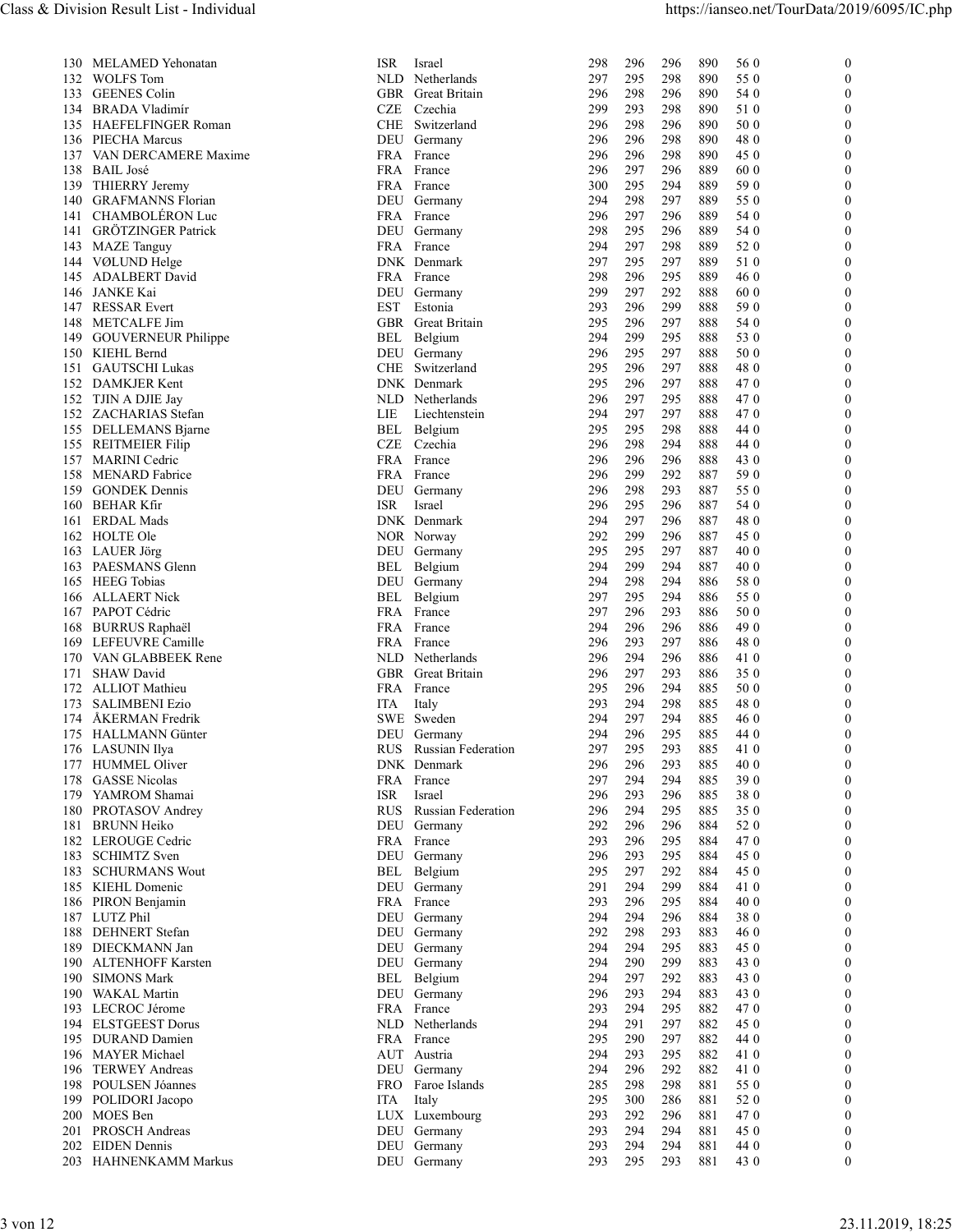| 203              | MALARD Sylvain                                      |
|------------------|-----------------------------------------------------|
| 205              | <b>ARNTZ</b> Tim                                    |
| 205              | ERDOGAN Nail                                        |
| 207              | DAVOLI Gianluca                                     |
| <b>208</b>       | <b>ZOMBORI Alain</b>                                |
| 209              | PEDZIWIATR Jacek                                    |
| 211              | 210 SCHULTE Sven                                    |
| 212              | VAN MONTAGU Piotr<br>CADRONET Nathan                |
| 213              | <b>REICH Andreas</b>                                |
| 214              | <b>MOREL Pierre</b>                                 |
| 215              | <b>ALEXANDRE</b> Cvejic                             |
| 215              | DIETRICH Jonathan                                   |
| 217              | EL CHEIKH Louai                                     |
| 218              | <b>LANGKABEL Rick</b>                               |
| 219              | STIEGLITZ Stefan                                    |
| 220              | TOSO Federico                                       |
| 221<br>222       | DELAVAULT Nicolas                                   |
| 223              | <b>MAAS</b> Matthias<br>LAURENT Jonathan            |
| 224              | DELEVOYE Jerome                                     |
| 224              | VIEL Wolfgang                                       |
| 226              | VÕHUMÕÕK Indrek                                     |
| 227              | SANGALLI Fabio                                      |
| 228              | <b>BARAER</b> Edouard                               |
| 228              | <b>BASHKIREV Alexey</b>                             |
| 230              | PAPADAKIS Nikolaos                                  |
| 231              | VAUTE Sylvain                                       |
| 232              | MÜNSTERER Florian                                   |
| 233<br>234       | <b>BERNINCHES Oliver</b><br>SCHÜTZ Leon             |
| 235              | THOMAS Nathan                                       |
| 236              | <b>BAINTON</b> Aaron                                |
| 236              | VLIELAND Jordi                                      |
| $\frac{1}{2}$ 38 | <b>CHINON</b> Romain                                |
| 239              | KLAVER Kaj                                          |
| 240              | <b>HOLL Xander</b>                                  |
| 241              | <b>CHEVALIER Gilles</b>                             |
| 242              | VAN VLODROP Olaf                                    |
| 243              | <b>GEORGES</b> Geoffroy<br><b>REYNTIENS Kristof</b> |
| 244<br>245       | <b>DOLATA</b> Carsten                               |
|                  |                                                     |
|                  | 246 DUBOIS Reginald<br>247 GEURTS Brieuc            |
|                  | 247 SCHÜTZ Dirk                                     |
| 249              | <b>ROUX Herve</b>                                   |
| 250              | LAZAREVIC Danijel                                   |
| 251              | LASZKOWICZ Neil                                     |
| 252              | LADEGAARD Jørgen                                    |
| 253              | MAULARD Tristan                                     |
| 254<br>255       | <b>HAAG Niklas</b><br>GOSTYNSKI Jacek               |
| 256              | LOPEZ Christophe                                    |
| 257              | NOTT Jon                                            |
| 258              | MCGARRY Daniel                                      |
| 259              | SHOLOKHOV Kirill                                    |
| 260              | VOSLOO Francois                                     |
| 261              | PIETTE Julien                                       |
| 262              | <b>LORENZ</b> Frank                                 |
| 262              | REICHERT Robert                                     |
| 264              | DRACHE Jeremy                                       |
| 265<br>266       | DANILET Doru<br>FREDERIKSEN Henrik                  |
| 267              | <b>SCHAPMANN Ralf</b>                               |
| 268              | DIJKSLAG Stefan                                     |
| 269              | <b>BOELEN</b> Stephan                               |
| 270              | <b>CONVERY Alan</b>                                 |
| 271              | MALLMANN Christian                                  |
| 271              | TEVEL Thomas                                        |
| 273              | <b>AVONDS</b> Luc                                   |
| 274<br>275       | SCHMID Günther<br><b>BOS</b> Jackson                |
|                  |                                                     |

| - | .               |
|---|-----------------|
|   | 276 SWART David |

| 203 MALARD Sylvain<br>FRA France<br>293<br>295<br>881<br>43 0<br>293<br>$\overline{0}$<br><b>ARNTZ Tim</b><br>CHE Switzerland<br>290<br>295<br>881<br>40 0<br>205<br>296<br>$\Omega$<br>ERDOGAN Nail<br>296<br>294<br>881<br>40 0<br>205<br>DEU Germany<br>291<br>$\Omega$<br>DAVOLI Gianluca<br>293<br>299<br>881<br>350<br>207<br>ITA<br>Italy<br>289<br>$\Omega$<br>283<br>300<br>297<br>880<br>63 0<br>208<br>ZOMBORI Alain<br>CHE Switzerland<br>$\Omega$<br>PEDZIWIATR Jacek<br>297<br>290<br>293<br>45 0<br>209<br>GBR Great Britain<br>880<br>$\Omega$<br><b>SCHULTE</b> Sven<br>293<br>290<br>297<br>880<br>42 0<br>210<br>DEU Germany<br>$\theta$<br>VAN MONTAGU Piotr<br>Belgium<br>293<br>292<br>295<br>880<br>41 0<br>211<br>BEL<br>$\Omega$<br>291<br>296<br>293<br>36 0<br>212<br><b>CADRONET Nathan</b><br>FRA France<br>880<br>$\Omega$<br><b>REICH Andreas</b><br>297<br>290<br>293<br>880<br>350<br>213<br>DEU Germany<br>$\Omega$<br>214 MOREL Pierre<br>292<br>294<br>294<br>880<br>320<br>FRA France<br>$\theta$<br>294<br>291<br>294<br>879<br>45 0<br>215 ALEXANDRE Cvejic<br>FRA France<br>$\Omega$<br>289<br>879<br>45 0<br>215<br>DIETRICH Jonathan<br>FRA France<br>296<br>294<br>$\Omega$<br>217 EL CHEIKH Louai<br>292<br>288<br>298<br>878<br>58 0<br>LBN Lebanon<br>$\Omega$<br>LANGKABEL Rick<br>293<br>295<br>290<br>878<br>48 0<br>218<br>DEU<br>Germany<br>$\left($<br>219 STIEGLITZ Stefan<br>293<br>290<br>295<br>878<br>46 0<br>$\Omega$<br>DEU Germany<br>220<br><b>TOSO</b> Federico<br>Italy<br>294<br>291<br>293<br>878<br>43 0<br>ľЮ<br>$\theta$<br>DELAVAULT Nicolas<br>294<br>293<br>291<br>42 0<br>221<br>FRA France<br>878<br>$\mathbf{0}$<br>Belgium<br>292<br>222 MAAS Matthias<br>293<br>293<br>878<br>41 0<br>BEL<br>$\Omega$<br>293<br>290<br>295<br>390<br>223<br>LAURENT Jonathan<br>FRA France<br>878<br>$\theta$<br>224<br>DELEVOYE Jerome<br>FRA France<br>289<br>298<br>291<br>878<br>350<br>$\theta$<br>293<br>294<br>291<br>878<br>224 VIEL Wolfgang<br>FRA France<br>350<br>$\theta$<br>VÕHUMÕÕK Indrek<br><b>EST</b><br>287<br>45 0<br>226<br>Estonia<br>294<br>296<br>877<br>$\Omega$<br>227<br><b>ITA</b><br>289<br>294<br>294<br>877<br>40 0<br><b>SANGALLI Fabio</b><br>$\theta$<br>Italy<br>293<br>228<br><b>BARAER Edouard</b><br>FRA France<br>290<br>294<br>877<br>39 0<br>$\theta$<br>288<br>296<br>390<br><b>BASHKIREV Alexey</b><br><b>RUS</b><br><b>Russian Federation</b><br>293<br>877<br>228<br>$\theta$<br>295<br>30 0<br>PAPADAKIS Nikolaos<br>GRC<br>Greece<br>289<br>293<br>877<br>230<br>$\Omega$<br>283<br>50 0<br>FRA France<br>297<br>296<br>876<br>231 VAUTE Sylvain<br>$\theta$<br>MÜNSTERER Florian<br>292<br>232<br>DEU Germany<br>291<br>293<br>876<br>36 0<br>$\theta$<br><b>BERNINCHES Oliver</b><br>292<br>293<br>291<br>876<br>29 0<br>233<br>DEU Germany<br>$\Omega$<br>SCHÜTZ Leon<br>293<br>288<br>56 0<br>234<br>DEU Germany<br>294<br>875<br>$\theta$<br>235<br>THOMAS Nathan<br>GBR Great Britain<br>292<br>296<br>287<br>875<br>45 0<br>$\theta$<br>236 BAINTON Aaron<br>291<br>291<br>293<br>875<br>390<br>GBR<br>Great Britain<br>$\theta$<br>290<br>390<br>VLIELAND Jordi<br>Netherlands<br>292<br>293<br>875<br>236<br>NLD<br>$\theta$<br>291<br>291<br>293<br>875<br>380<br>238<br><b>CHINON Romain</b><br>FRA France<br>$\theta$<br>292<br>289<br>239 KLAVER Kaj<br>NLD Netherlands<br>294<br>875<br>35 0<br>$\theta$<br>293<br>291<br>291<br>330<br>HOLL Xander<br>Netherlands<br>875<br>240<br>NLD<br>$\theta$<br>284<br>294<br>874<br>46 0<br><b>CHEVALIER Gilles</b><br>FRA<br>France<br>296<br>241<br>$\Omega$<br>292<br>287<br>VAN VLODROP Olaf<br>Netherlands<br>295<br>874<br>43 0<br>242<br>NLD<br>$\theta$<br><b>GEORGES</b> Geoffroy<br>288<br>40 0<br>BEL<br>Belgium<br>294<br>292<br>874<br>243<br>$\theta$<br>290<br>294<br>290<br>874<br>370<br><b>REYNTIENS Kristof</b><br>Belgium<br>244<br>BEL<br>$\Omega$<br>292<br>287<br>350<br><b>DOLATA</b> Carsten<br>295<br>874<br>245<br>DEU Germany<br>$\theta$<br>295<br>874<br>310<br>FRA France<br>290<br>289<br>246<br>DUBOIS Reginald<br>$\theta$<br>247 GEURTS Brieuc<br>293<br>BEL Belgium<br>288<br>293<br>874<br>30 0<br>$\theta$<br>SCHÜTZ Dirk<br>290<br>293<br>30 0<br>247<br>DEU<br>Germany<br>291<br>874<br>$\theta$<br>ROUX Herve<br>FRA France<br>294<br>289<br>23 0<br>249<br>291<br>874<br>$\Omega$<br>294<br>294<br>250 LAZAREVIC Danijel<br>NLD Netherlands<br>285<br>873<br>44 0<br>$\theta$<br>287<br>295<br>42 0<br>251 LASZKOWICZ Neil<br>GBR<br>Great Britain<br>291<br>873<br>$\theta$<br>292<br>252 LADEGAARD Jørgen<br>DNK Denmark<br>290<br>291<br>873<br>32 0<br>$\Omega$<br>290<br>292<br>291<br>873<br>310<br>FRA France<br>253 MAULARD Tristan<br>$\theta$<br>254<br><b>HAAG Niklas</b><br>FRA France<br>290<br>293<br>290<br>873<br>26 0<br>$\theta$<br>290<br>296<br>286<br>872<br>380<br>255 GOSTYNSKI Jacek<br>NLD Netherlands<br>$\theta$<br>291<br>292<br>360<br>LOPEZ Christophe<br>FRA France<br>289<br>872<br>256<br>$\Omega$<br>289<br>295<br>288<br>872<br>320<br>257<br>GBR Great Britain<br>$\mathbf{0}$<br>NOTT Jon<br>292<br>290<br>280<br>258<br>MCGARRY Daniel<br>GBR Great Britain<br>290<br>872<br>$\Omega$<br>295<br>291<br><b>SHOLOKHOV Kirill</b><br><b>Russian Federation</b><br>285<br>871<br>41 0<br>259<br><b>RUS</b><br>$\theta$<br>292<br>VOSLOO Francois<br>DEU<br>293<br>286<br>871<br>34 0<br>260<br>Germany<br>$\Omega$<br>291<br>288<br>PIETTE Julien<br>291<br>870<br>40 0<br>261<br>FRA France<br>$\theta$<br><b>LORENZ Frank</b><br>DEU<br>291<br>292<br>287<br>870<br>32 0<br>262<br>Germany<br>$\theta$<br>287<br>320<br><b>REICHERT Robert</b><br>DEU Germany<br>293<br>290<br>870<br>262<br>$\Omega$<br>25 0<br>FRA France<br>293<br>285<br>292<br>870<br>DRACHE Jeremy<br>$\Omega$<br>264<br>265 DANILET Doru<br>284<br>289<br>297<br>870<br>23 0<br>$\Omega$<br>ROU Romania<br>266 FREDERIKSEN Henrik<br>DNK Denmark<br>290<br>370<br>292<br>287<br>869<br>$\theta$<br>267 SCHAPMANN Ralf<br>DEU Germany<br>287<br>293<br>289<br>869<br>34 0<br>$\Omega$<br>268 DIJKSLAG Stefan<br>NLD Netherlands<br>293<br>291<br>869<br>320<br>285<br>$\theta$<br>NLD Netherlands<br>288<br>269 BOELEN Stephan<br>292<br>289<br>869<br>26 0<br>$\Omega$<br>270 CONVERY Alan<br>Ireland<br>283<br>291<br>868<br>360<br>IRL<br>294<br>$\Omega$<br>271 MALLMANN Christian<br>DEU Germany<br>292<br>288<br>288<br>868<br>34 0<br>$\Omega$<br>292<br>288<br>288<br>271 TEVEL Thomas<br>BEL Belgium<br>868<br>34 0<br>$\Omega$<br>273 AVONDS Luc<br>BEL Belgium<br>290<br>286<br>291<br>867<br>270<br>$\Omega$<br>274 SCHMID Günther<br>DEU Germany<br>282<br>293<br>292<br>867<br>220<br>$\Omega$<br>275 BOS Jackson<br>NLD Netherlands<br>284<br>290<br>370<br>292<br>866<br>$\overline{0}$<br>276 SWART David<br>GBR Great Britain<br>292<br>287<br>866<br>30 0<br>287<br>$\mathbf{0}$<br>23.11.2019, 18:25<br>4 von 12 |  | Class & Division Result List - Individual |  |  | https://ianseo.net/TourData/2019/6095/IC.php |  |
|-----------------------------------------------------------------------------------------------------------------------------------------------------------------------------------------------------------------------------------------------------------------------------------------------------------------------------------------------------------------------------------------------------------------------------------------------------------------------------------------------------------------------------------------------------------------------------------------------------------------------------------------------------------------------------------------------------------------------------------------------------------------------------------------------------------------------------------------------------------------------------------------------------------------------------------------------------------------------------------------------------------------------------------------------------------------------------------------------------------------------------------------------------------------------------------------------------------------------------------------------------------------------------------------------------------------------------------------------------------------------------------------------------------------------------------------------------------------------------------------------------------------------------------------------------------------------------------------------------------------------------------------------------------------------------------------------------------------------------------------------------------------------------------------------------------------------------------------------------------------------------------------------------------------------------------------------------------------------------------------------------------------------------------------------------------------------------------------------------------------------------------------------------------------------------------------------------------------------------------------------------------------------------------------------------------------------------------------------------------------------------------------------------------------------------------------------------------------------------------------------------------------------------------------------------------------------------------------------------------------------------------------------------------------------------------------------------------------------------------------------------------------------------------------------------------------------------------------------------------------------------------------------------------------------------------------------------------------------------------------------------------------------------------------------------------------------------------------------------------------------------------------------------------------------------------------------------------------------------------------------------------------------------------------------------------------------------------------------------------------------------------------------------------------------------------------------------------------------------------------------------------------------------------------------------------------------------------------------------------------------------------------------------------------------------------------------------------------------------------------------------------------------------------------------------------------------------------------------------------------------------------------------------------------------------------------------------------------------------------------------------------------------------------------------------------------------------------------------------------------------------------------------------------------------------------------------------------------------------------------------------------------------------------------------------------------------------------------------------------------------------------------------------------------------------------------------------------------------------------------------------------------------------------------------------------------------------------------------------------------------------------------------------------------------------------------------------------------------------------------------------------------------------------------------------------------------------------------------------------------------------------------------------------------------------------------------------------------------------------------------------------------------------------------------------------------------------------------------------------------------------------------------------------------------------------------------------------------------------------------------------------------------------------------------------------------------------------------------------------------------------------------------------------------------------------------------------------------------------------------------------------------------------------------------------------------------------------------------------------------------------------------------------------------------------------------------------------------------------------------------------------------------------------------------------------------------------------------------------------------------------------------------------------------------------------------------------------------------------------------------------------------------------------------------------------------------------------------------------------------------------------------------------------------------------------------------------------------------------------------------------------------------------------------------------------------------------------------------------------------------------------------------------------------------------------------------------------------------------------------------------------------------------------------------------------------------------------------------------------------------------------------------------------------------------------------------------------------------------------------------------------------------------------------------------------------------------------------------------------------------------------------------------------------------------------------------------------|--|-------------------------------------------|--|--|----------------------------------------------|--|
|                                                                                                                                                                                                                                                                                                                                                                                                                                                                                                                                                                                                                                                                                                                                                                                                                                                                                                                                                                                                                                                                                                                                                                                                                                                                                                                                                                                                                                                                                                                                                                                                                                                                                                                                                                                                                                                                                                                                                                                                                                                                                                                                                                                                                                                                                                                                                                                                                                                                                                                                                                                                                                                                                                                                                                                                                                                                                                                                                                                                                                                                                                                                                                                                                                                                                                                                                                                                                                                                                                                                                                                                                                                                                                                                                                                                                                                                                                                                                                                                                                                                                                                                                                                                                                                                                                                                                                                                                                                                                                                                                                                                                                                                                                                                                                                                                                                                                                                                                                                                                                                                                                                                                                                                                                                                                                                                                                                                                                                                                                                                                                                                                                                                                                                                                                                                                                                                                                                                                                                                                                                                                                                                                                                                                                                                                                                                                                                                                                                                                                                                                                                                                                                                                                                                                                                                                                                                                                                                                           |  |                                           |  |  |                                              |  |
|                                                                                                                                                                                                                                                                                                                                                                                                                                                                                                                                                                                                                                                                                                                                                                                                                                                                                                                                                                                                                                                                                                                                                                                                                                                                                                                                                                                                                                                                                                                                                                                                                                                                                                                                                                                                                                                                                                                                                                                                                                                                                                                                                                                                                                                                                                                                                                                                                                                                                                                                                                                                                                                                                                                                                                                                                                                                                                                                                                                                                                                                                                                                                                                                                                                                                                                                                                                                                                                                                                                                                                                                                                                                                                                                                                                                                                                                                                                                                                                                                                                                                                                                                                                                                                                                                                                                                                                                                                                                                                                                                                                                                                                                                                                                                                                                                                                                                                                                                                                                                                                                                                                                                                                                                                                                                                                                                                                                                                                                                                                                                                                                                                                                                                                                                                                                                                                                                                                                                                                                                                                                                                                                                                                                                                                                                                                                                                                                                                                                                                                                                                                                                                                                                                                                                                                                                                                                                                                                                           |  |                                           |  |  |                                              |  |
|                                                                                                                                                                                                                                                                                                                                                                                                                                                                                                                                                                                                                                                                                                                                                                                                                                                                                                                                                                                                                                                                                                                                                                                                                                                                                                                                                                                                                                                                                                                                                                                                                                                                                                                                                                                                                                                                                                                                                                                                                                                                                                                                                                                                                                                                                                                                                                                                                                                                                                                                                                                                                                                                                                                                                                                                                                                                                                                                                                                                                                                                                                                                                                                                                                                                                                                                                                                                                                                                                                                                                                                                                                                                                                                                                                                                                                                                                                                                                                                                                                                                                                                                                                                                                                                                                                                                                                                                                                                                                                                                                                                                                                                                                                                                                                                                                                                                                                                                                                                                                                                                                                                                                                                                                                                                                                                                                                                                                                                                                                                                                                                                                                                                                                                                                                                                                                                                                                                                                                                                                                                                                                                                                                                                                                                                                                                                                                                                                                                                                                                                                                                                                                                                                                                                                                                                                                                                                                                                                           |  |                                           |  |  |                                              |  |
|                                                                                                                                                                                                                                                                                                                                                                                                                                                                                                                                                                                                                                                                                                                                                                                                                                                                                                                                                                                                                                                                                                                                                                                                                                                                                                                                                                                                                                                                                                                                                                                                                                                                                                                                                                                                                                                                                                                                                                                                                                                                                                                                                                                                                                                                                                                                                                                                                                                                                                                                                                                                                                                                                                                                                                                                                                                                                                                                                                                                                                                                                                                                                                                                                                                                                                                                                                                                                                                                                                                                                                                                                                                                                                                                                                                                                                                                                                                                                                                                                                                                                                                                                                                                                                                                                                                                                                                                                                                                                                                                                                                                                                                                                                                                                                                                                                                                                                                                                                                                                                                                                                                                                                                                                                                                                                                                                                                                                                                                                                                                                                                                                                                                                                                                                                                                                                                                                                                                                                                                                                                                                                                                                                                                                                                                                                                                                                                                                                                                                                                                                                                                                                                                                                                                                                                                                                                                                                                                                           |  |                                           |  |  |                                              |  |
|                                                                                                                                                                                                                                                                                                                                                                                                                                                                                                                                                                                                                                                                                                                                                                                                                                                                                                                                                                                                                                                                                                                                                                                                                                                                                                                                                                                                                                                                                                                                                                                                                                                                                                                                                                                                                                                                                                                                                                                                                                                                                                                                                                                                                                                                                                                                                                                                                                                                                                                                                                                                                                                                                                                                                                                                                                                                                                                                                                                                                                                                                                                                                                                                                                                                                                                                                                                                                                                                                                                                                                                                                                                                                                                                                                                                                                                                                                                                                                                                                                                                                                                                                                                                                                                                                                                                                                                                                                                                                                                                                                                                                                                                                                                                                                                                                                                                                                                                                                                                                                                                                                                                                                                                                                                                                                                                                                                                                                                                                                                                                                                                                                                                                                                                                                                                                                                                                                                                                                                                                                                                                                                                                                                                                                                                                                                                                                                                                                                                                                                                                                                                                                                                                                                                                                                                                                                                                                                                                           |  |                                           |  |  |                                              |  |
|                                                                                                                                                                                                                                                                                                                                                                                                                                                                                                                                                                                                                                                                                                                                                                                                                                                                                                                                                                                                                                                                                                                                                                                                                                                                                                                                                                                                                                                                                                                                                                                                                                                                                                                                                                                                                                                                                                                                                                                                                                                                                                                                                                                                                                                                                                                                                                                                                                                                                                                                                                                                                                                                                                                                                                                                                                                                                                                                                                                                                                                                                                                                                                                                                                                                                                                                                                                                                                                                                                                                                                                                                                                                                                                                                                                                                                                                                                                                                                                                                                                                                                                                                                                                                                                                                                                                                                                                                                                                                                                                                                                                                                                                                                                                                                                                                                                                                                                                                                                                                                                                                                                                                                                                                                                                                                                                                                                                                                                                                                                                                                                                                                                                                                                                                                                                                                                                                                                                                                                                                                                                                                                                                                                                                                                                                                                                                                                                                                                                                                                                                                                                                                                                                                                                                                                                                                                                                                                                                           |  |                                           |  |  |                                              |  |
|                                                                                                                                                                                                                                                                                                                                                                                                                                                                                                                                                                                                                                                                                                                                                                                                                                                                                                                                                                                                                                                                                                                                                                                                                                                                                                                                                                                                                                                                                                                                                                                                                                                                                                                                                                                                                                                                                                                                                                                                                                                                                                                                                                                                                                                                                                                                                                                                                                                                                                                                                                                                                                                                                                                                                                                                                                                                                                                                                                                                                                                                                                                                                                                                                                                                                                                                                                                                                                                                                                                                                                                                                                                                                                                                                                                                                                                                                                                                                                                                                                                                                                                                                                                                                                                                                                                                                                                                                                                                                                                                                                                                                                                                                                                                                                                                                                                                                                                                                                                                                                                                                                                                                                                                                                                                                                                                                                                                                                                                                                                                                                                                                                                                                                                                                                                                                                                                                                                                                                                                                                                                                                                                                                                                                                                                                                                                                                                                                                                                                                                                                                                                                                                                                                                                                                                                                                                                                                                                                           |  |                                           |  |  |                                              |  |
|                                                                                                                                                                                                                                                                                                                                                                                                                                                                                                                                                                                                                                                                                                                                                                                                                                                                                                                                                                                                                                                                                                                                                                                                                                                                                                                                                                                                                                                                                                                                                                                                                                                                                                                                                                                                                                                                                                                                                                                                                                                                                                                                                                                                                                                                                                                                                                                                                                                                                                                                                                                                                                                                                                                                                                                                                                                                                                                                                                                                                                                                                                                                                                                                                                                                                                                                                                                                                                                                                                                                                                                                                                                                                                                                                                                                                                                                                                                                                                                                                                                                                                                                                                                                                                                                                                                                                                                                                                                                                                                                                                                                                                                                                                                                                                                                                                                                                                                                                                                                                                                                                                                                                                                                                                                                                                                                                                                                                                                                                                                                                                                                                                                                                                                                                                                                                                                                                                                                                                                                                                                                                                                                                                                                                                                                                                                                                                                                                                                                                                                                                                                                                                                                                                                                                                                                                                                                                                                                                           |  |                                           |  |  |                                              |  |
|                                                                                                                                                                                                                                                                                                                                                                                                                                                                                                                                                                                                                                                                                                                                                                                                                                                                                                                                                                                                                                                                                                                                                                                                                                                                                                                                                                                                                                                                                                                                                                                                                                                                                                                                                                                                                                                                                                                                                                                                                                                                                                                                                                                                                                                                                                                                                                                                                                                                                                                                                                                                                                                                                                                                                                                                                                                                                                                                                                                                                                                                                                                                                                                                                                                                                                                                                                                                                                                                                                                                                                                                                                                                                                                                                                                                                                                                                                                                                                                                                                                                                                                                                                                                                                                                                                                                                                                                                                                                                                                                                                                                                                                                                                                                                                                                                                                                                                                                                                                                                                                                                                                                                                                                                                                                                                                                                                                                                                                                                                                                                                                                                                                                                                                                                                                                                                                                                                                                                                                                                                                                                                                                                                                                                                                                                                                                                                                                                                                                                                                                                                                                                                                                                                                                                                                                                                                                                                                                                           |  |                                           |  |  |                                              |  |
|                                                                                                                                                                                                                                                                                                                                                                                                                                                                                                                                                                                                                                                                                                                                                                                                                                                                                                                                                                                                                                                                                                                                                                                                                                                                                                                                                                                                                                                                                                                                                                                                                                                                                                                                                                                                                                                                                                                                                                                                                                                                                                                                                                                                                                                                                                                                                                                                                                                                                                                                                                                                                                                                                                                                                                                                                                                                                                                                                                                                                                                                                                                                                                                                                                                                                                                                                                                                                                                                                                                                                                                                                                                                                                                                                                                                                                                                                                                                                                                                                                                                                                                                                                                                                                                                                                                                                                                                                                                                                                                                                                                                                                                                                                                                                                                                                                                                                                                                                                                                                                                                                                                                                                                                                                                                                                                                                                                                                                                                                                                                                                                                                                                                                                                                                                                                                                                                                                                                                                                                                                                                                                                                                                                                                                                                                                                                                                                                                                                                                                                                                                                                                                                                                                                                                                                                                                                                                                                                                           |  |                                           |  |  |                                              |  |
|                                                                                                                                                                                                                                                                                                                                                                                                                                                                                                                                                                                                                                                                                                                                                                                                                                                                                                                                                                                                                                                                                                                                                                                                                                                                                                                                                                                                                                                                                                                                                                                                                                                                                                                                                                                                                                                                                                                                                                                                                                                                                                                                                                                                                                                                                                                                                                                                                                                                                                                                                                                                                                                                                                                                                                                                                                                                                                                                                                                                                                                                                                                                                                                                                                                                                                                                                                                                                                                                                                                                                                                                                                                                                                                                                                                                                                                                                                                                                                                                                                                                                                                                                                                                                                                                                                                                                                                                                                                                                                                                                                                                                                                                                                                                                                                                                                                                                                                                                                                                                                                                                                                                                                                                                                                                                                                                                                                                                                                                                                                                                                                                                                                                                                                                                                                                                                                                                                                                                                                                                                                                                                                                                                                                                                                                                                                                                                                                                                                                                                                                                                                                                                                                                                                                                                                                                                                                                                                                                           |  |                                           |  |  |                                              |  |
|                                                                                                                                                                                                                                                                                                                                                                                                                                                                                                                                                                                                                                                                                                                                                                                                                                                                                                                                                                                                                                                                                                                                                                                                                                                                                                                                                                                                                                                                                                                                                                                                                                                                                                                                                                                                                                                                                                                                                                                                                                                                                                                                                                                                                                                                                                                                                                                                                                                                                                                                                                                                                                                                                                                                                                                                                                                                                                                                                                                                                                                                                                                                                                                                                                                                                                                                                                                                                                                                                                                                                                                                                                                                                                                                                                                                                                                                                                                                                                                                                                                                                                                                                                                                                                                                                                                                                                                                                                                                                                                                                                                                                                                                                                                                                                                                                                                                                                                                                                                                                                                                                                                                                                                                                                                                                                                                                                                                                                                                                                                                                                                                                                                                                                                                                                                                                                                                                                                                                                                                                                                                                                                                                                                                                                                                                                                                                                                                                                                                                                                                                                                                                                                                                                                                                                                                                                                                                                                                                           |  |                                           |  |  |                                              |  |
|                                                                                                                                                                                                                                                                                                                                                                                                                                                                                                                                                                                                                                                                                                                                                                                                                                                                                                                                                                                                                                                                                                                                                                                                                                                                                                                                                                                                                                                                                                                                                                                                                                                                                                                                                                                                                                                                                                                                                                                                                                                                                                                                                                                                                                                                                                                                                                                                                                                                                                                                                                                                                                                                                                                                                                                                                                                                                                                                                                                                                                                                                                                                                                                                                                                                                                                                                                                                                                                                                                                                                                                                                                                                                                                                                                                                                                                                                                                                                                                                                                                                                                                                                                                                                                                                                                                                                                                                                                                                                                                                                                                                                                                                                                                                                                                                                                                                                                                                                                                                                                                                                                                                                                                                                                                                                                                                                                                                                                                                                                                                                                                                                                                                                                                                                                                                                                                                                                                                                                                                                                                                                                                                                                                                                                                                                                                                                                                                                                                                                                                                                                                                                                                                                                                                                                                                                                                                                                                                                           |  |                                           |  |  |                                              |  |
|                                                                                                                                                                                                                                                                                                                                                                                                                                                                                                                                                                                                                                                                                                                                                                                                                                                                                                                                                                                                                                                                                                                                                                                                                                                                                                                                                                                                                                                                                                                                                                                                                                                                                                                                                                                                                                                                                                                                                                                                                                                                                                                                                                                                                                                                                                                                                                                                                                                                                                                                                                                                                                                                                                                                                                                                                                                                                                                                                                                                                                                                                                                                                                                                                                                                                                                                                                                                                                                                                                                                                                                                                                                                                                                                                                                                                                                                                                                                                                                                                                                                                                                                                                                                                                                                                                                                                                                                                                                                                                                                                                                                                                                                                                                                                                                                                                                                                                                                                                                                                                                                                                                                                                                                                                                                                                                                                                                                                                                                                                                                                                                                                                                                                                                                                                                                                                                                                                                                                                                                                                                                                                                                                                                                                                                                                                                                                                                                                                                                                                                                                                                                                                                                                                                                                                                                                                                                                                                                                           |  |                                           |  |  |                                              |  |
|                                                                                                                                                                                                                                                                                                                                                                                                                                                                                                                                                                                                                                                                                                                                                                                                                                                                                                                                                                                                                                                                                                                                                                                                                                                                                                                                                                                                                                                                                                                                                                                                                                                                                                                                                                                                                                                                                                                                                                                                                                                                                                                                                                                                                                                                                                                                                                                                                                                                                                                                                                                                                                                                                                                                                                                                                                                                                                                                                                                                                                                                                                                                                                                                                                                                                                                                                                                                                                                                                                                                                                                                                                                                                                                                                                                                                                                                                                                                                                                                                                                                                                                                                                                                                                                                                                                                                                                                                                                                                                                                                                                                                                                                                                                                                                                                                                                                                                                                                                                                                                                                                                                                                                                                                                                                                                                                                                                                                                                                                                                                                                                                                                                                                                                                                                                                                                                                                                                                                                                                                                                                                                                                                                                                                                                                                                                                                                                                                                                                                                                                                                                                                                                                                                                                                                                                                                                                                                                                                           |  |                                           |  |  |                                              |  |
|                                                                                                                                                                                                                                                                                                                                                                                                                                                                                                                                                                                                                                                                                                                                                                                                                                                                                                                                                                                                                                                                                                                                                                                                                                                                                                                                                                                                                                                                                                                                                                                                                                                                                                                                                                                                                                                                                                                                                                                                                                                                                                                                                                                                                                                                                                                                                                                                                                                                                                                                                                                                                                                                                                                                                                                                                                                                                                                                                                                                                                                                                                                                                                                                                                                                                                                                                                                                                                                                                                                                                                                                                                                                                                                                                                                                                                                                                                                                                                                                                                                                                                                                                                                                                                                                                                                                                                                                                                                                                                                                                                                                                                                                                                                                                                                                                                                                                                                                                                                                                                                                                                                                                                                                                                                                                                                                                                                                                                                                                                                                                                                                                                                                                                                                                                                                                                                                                                                                                                                                                                                                                                                                                                                                                                                                                                                                                                                                                                                                                                                                                                                                                                                                                                                                                                                                                                                                                                                                                           |  |                                           |  |  |                                              |  |
|                                                                                                                                                                                                                                                                                                                                                                                                                                                                                                                                                                                                                                                                                                                                                                                                                                                                                                                                                                                                                                                                                                                                                                                                                                                                                                                                                                                                                                                                                                                                                                                                                                                                                                                                                                                                                                                                                                                                                                                                                                                                                                                                                                                                                                                                                                                                                                                                                                                                                                                                                                                                                                                                                                                                                                                                                                                                                                                                                                                                                                                                                                                                                                                                                                                                                                                                                                                                                                                                                                                                                                                                                                                                                                                                                                                                                                                                                                                                                                                                                                                                                                                                                                                                                                                                                                                                                                                                                                                                                                                                                                                                                                                                                                                                                                                                                                                                                                                                                                                                                                                                                                                                                                                                                                                                                                                                                                                                                                                                                                                                                                                                                                                                                                                                                                                                                                                                                                                                                                                                                                                                                                                                                                                                                                                                                                                                                                                                                                                                                                                                                                                                                                                                                                                                                                                                                                                                                                                                                           |  |                                           |  |  |                                              |  |
|                                                                                                                                                                                                                                                                                                                                                                                                                                                                                                                                                                                                                                                                                                                                                                                                                                                                                                                                                                                                                                                                                                                                                                                                                                                                                                                                                                                                                                                                                                                                                                                                                                                                                                                                                                                                                                                                                                                                                                                                                                                                                                                                                                                                                                                                                                                                                                                                                                                                                                                                                                                                                                                                                                                                                                                                                                                                                                                                                                                                                                                                                                                                                                                                                                                                                                                                                                                                                                                                                                                                                                                                                                                                                                                                                                                                                                                                                                                                                                                                                                                                                                                                                                                                                                                                                                                                                                                                                                                                                                                                                                                                                                                                                                                                                                                                                                                                                                                                                                                                                                                                                                                                                                                                                                                                                                                                                                                                                                                                                                                                                                                                                                                                                                                                                                                                                                                                                                                                                                                                                                                                                                                                                                                                                                                                                                                                                                                                                                                                                                                                                                                                                                                                                                                                                                                                                                                                                                                                                           |  |                                           |  |  |                                              |  |
|                                                                                                                                                                                                                                                                                                                                                                                                                                                                                                                                                                                                                                                                                                                                                                                                                                                                                                                                                                                                                                                                                                                                                                                                                                                                                                                                                                                                                                                                                                                                                                                                                                                                                                                                                                                                                                                                                                                                                                                                                                                                                                                                                                                                                                                                                                                                                                                                                                                                                                                                                                                                                                                                                                                                                                                                                                                                                                                                                                                                                                                                                                                                                                                                                                                                                                                                                                                                                                                                                                                                                                                                                                                                                                                                                                                                                                                                                                                                                                                                                                                                                                                                                                                                                                                                                                                                                                                                                                                                                                                                                                                                                                                                                                                                                                                                                                                                                                                                                                                                                                                                                                                                                                                                                                                                                                                                                                                                                                                                                                                                                                                                                                                                                                                                                                                                                                                                                                                                                                                                                                                                                                                                                                                                                                                                                                                                                                                                                                                                                                                                                                                                                                                                                                                                                                                                                                                                                                                                                           |  |                                           |  |  |                                              |  |
|                                                                                                                                                                                                                                                                                                                                                                                                                                                                                                                                                                                                                                                                                                                                                                                                                                                                                                                                                                                                                                                                                                                                                                                                                                                                                                                                                                                                                                                                                                                                                                                                                                                                                                                                                                                                                                                                                                                                                                                                                                                                                                                                                                                                                                                                                                                                                                                                                                                                                                                                                                                                                                                                                                                                                                                                                                                                                                                                                                                                                                                                                                                                                                                                                                                                                                                                                                                                                                                                                                                                                                                                                                                                                                                                                                                                                                                                                                                                                                                                                                                                                                                                                                                                                                                                                                                                                                                                                                                                                                                                                                                                                                                                                                                                                                                                                                                                                                                                                                                                                                                                                                                                                                                                                                                                                                                                                                                                                                                                                                                                                                                                                                                                                                                                                                                                                                                                                                                                                                                                                                                                                                                                                                                                                                                                                                                                                                                                                                                                                                                                                                                                                                                                                                                                                                                                                                                                                                                                                           |  |                                           |  |  |                                              |  |
|                                                                                                                                                                                                                                                                                                                                                                                                                                                                                                                                                                                                                                                                                                                                                                                                                                                                                                                                                                                                                                                                                                                                                                                                                                                                                                                                                                                                                                                                                                                                                                                                                                                                                                                                                                                                                                                                                                                                                                                                                                                                                                                                                                                                                                                                                                                                                                                                                                                                                                                                                                                                                                                                                                                                                                                                                                                                                                                                                                                                                                                                                                                                                                                                                                                                                                                                                                                                                                                                                                                                                                                                                                                                                                                                                                                                                                                                                                                                                                                                                                                                                                                                                                                                                                                                                                                                                                                                                                                                                                                                                                                                                                                                                                                                                                                                                                                                                                                                                                                                                                                                                                                                                                                                                                                                                                                                                                                                                                                                                                                                                                                                                                                                                                                                                                                                                                                                                                                                                                                                                                                                                                                                                                                                                                                                                                                                                                                                                                                                                                                                                                                                                                                                                                                                                                                                                                                                                                                                                           |  |                                           |  |  |                                              |  |
|                                                                                                                                                                                                                                                                                                                                                                                                                                                                                                                                                                                                                                                                                                                                                                                                                                                                                                                                                                                                                                                                                                                                                                                                                                                                                                                                                                                                                                                                                                                                                                                                                                                                                                                                                                                                                                                                                                                                                                                                                                                                                                                                                                                                                                                                                                                                                                                                                                                                                                                                                                                                                                                                                                                                                                                                                                                                                                                                                                                                                                                                                                                                                                                                                                                                                                                                                                                                                                                                                                                                                                                                                                                                                                                                                                                                                                                                                                                                                                                                                                                                                                                                                                                                                                                                                                                                                                                                                                                                                                                                                                                                                                                                                                                                                                                                                                                                                                                                                                                                                                                                                                                                                                                                                                                                                                                                                                                                                                                                                                                                                                                                                                                                                                                                                                                                                                                                                                                                                                                                                                                                                                                                                                                                                                                                                                                                                                                                                                                                                                                                                                                                                                                                                                                                                                                                                                                                                                                                                           |  |                                           |  |  |                                              |  |
|                                                                                                                                                                                                                                                                                                                                                                                                                                                                                                                                                                                                                                                                                                                                                                                                                                                                                                                                                                                                                                                                                                                                                                                                                                                                                                                                                                                                                                                                                                                                                                                                                                                                                                                                                                                                                                                                                                                                                                                                                                                                                                                                                                                                                                                                                                                                                                                                                                                                                                                                                                                                                                                                                                                                                                                                                                                                                                                                                                                                                                                                                                                                                                                                                                                                                                                                                                                                                                                                                                                                                                                                                                                                                                                                                                                                                                                                                                                                                                                                                                                                                                                                                                                                                                                                                                                                                                                                                                                                                                                                                                                                                                                                                                                                                                                                                                                                                                                                                                                                                                                                                                                                                                                                                                                                                                                                                                                                                                                                                                                                                                                                                                                                                                                                                                                                                                                                                                                                                                                                                                                                                                                                                                                                                                                                                                                                                                                                                                                                                                                                                                                                                                                                                                                                                                                                                                                                                                                                                           |  |                                           |  |  |                                              |  |
|                                                                                                                                                                                                                                                                                                                                                                                                                                                                                                                                                                                                                                                                                                                                                                                                                                                                                                                                                                                                                                                                                                                                                                                                                                                                                                                                                                                                                                                                                                                                                                                                                                                                                                                                                                                                                                                                                                                                                                                                                                                                                                                                                                                                                                                                                                                                                                                                                                                                                                                                                                                                                                                                                                                                                                                                                                                                                                                                                                                                                                                                                                                                                                                                                                                                                                                                                                                                                                                                                                                                                                                                                                                                                                                                                                                                                                                                                                                                                                                                                                                                                                                                                                                                                                                                                                                                                                                                                                                                                                                                                                                                                                                                                                                                                                                                                                                                                                                                                                                                                                                                                                                                                                                                                                                                                                                                                                                                                                                                                                                                                                                                                                                                                                                                                                                                                                                                                                                                                                                                                                                                                                                                                                                                                                                                                                                                                                                                                                                                                                                                                                                                                                                                                                                                                                                                                                                                                                                                                           |  |                                           |  |  |                                              |  |
|                                                                                                                                                                                                                                                                                                                                                                                                                                                                                                                                                                                                                                                                                                                                                                                                                                                                                                                                                                                                                                                                                                                                                                                                                                                                                                                                                                                                                                                                                                                                                                                                                                                                                                                                                                                                                                                                                                                                                                                                                                                                                                                                                                                                                                                                                                                                                                                                                                                                                                                                                                                                                                                                                                                                                                                                                                                                                                                                                                                                                                                                                                                                                                                                                                                                                                                                                                                                                                                                                                                                                                                                                                                                                                                                                                                                                                                                                                                                                                                                                                                                                                                                                                                                                                                                                                                                                                                                                                                                                                                                                                                                                                                                                                                                                                                                                                                                                                                                                                                                                                                                                                                                                                                                                                                                                                                                                                                                                                                                                                                                                                                                                                                                                                                                                                                                                                                                                                                                                                                                                                                                                                                                                                                                                                                                                                                                                                                                                                                                                                                                                                                                                                                                                                                                                                                                                                                                                                                                                           |  |                                           |  |  |                                              |  |
|                                                                                                                                                                                                                                                                                                                                                                                                                                                                                                                                                                                                                                                                                                                                                                                                                                                                                                                                                                                                                                                                                                                                                                                                                                                                                                                                                                                                                                                                                                                                                                                                                                                                                                                                                                                                                                                                                                                                                                                                                                                                                                                                                                                                                                                                                                                                                                                                                                                                                                                                                                                                                                                                                                                                                                                                                                                                                                                                                                                                                                                                                                                                                                                                                                                                                                                                                                                                                                                                                                                                                                                                                                                                                                                                                                                                                                                                                                                                                                                                                                                                                                                                                                                                                                                                                                                                                                                                                                                                                                                                                                                                                                                                                                                                                                                                                                                                                                                                                                                                                                                                                                                                                                                                                                                                                                                                                                                                                                                                                                                                                                                                                                                                                                                                                                                                                                                                                                                                                                                                                                                                                                                                                                                                                                                                                                                                                                                                                                                                                                                                                                                                                                                                                                                                                                                                                                                                                                                                                           |  |                                           |  |  |                                              |  |
|                                                                                                                                                                                                                                                                                                                                                                                                                                                                                                                                                                                                                                                                                                                                                                                                                                                                                                                                                                                                                                                                                                                                                                                                                                                                                                                                                                                                                                                                                                                                                                                                                                                                                                                                                                                                                                                                                                                                                                                                                                                                                                                                                                                                                                                                                                                                                                                                                                                                                                                                                                                                                                                                                                                                                                                                                                                                                                                                                                                                                                                                                                                                                                                                                                                                                                                                                                                                                                                                                                                                                                                                                                                                                                                                                                                                                                                                                                                                                                                                                                                                                                                                                                                                                                                                                                                                                                                                                                                                                                                                                                                                                                                                                                                                                                                                                                                                                                                                                                                                                                                                                                                                                                                                                                                                                                                                                                                                                                                                                                                                                                                                                                                                                                                                                                                                                                                                                                                                                                                                                                                                                                                                                                                                                                                                                                                                                                                                                                                                                                                                                                                                                                                                                                                                                                                                                                                                                                                                                           |  |                                           |  |  |                                              |  |
|                                                                                                                                                                                                                                                                                                                                                                                                                                                                                                                                                                                                                                                                                                                                                                                                                                                                                                                                                                                                                                                                                                                                                                                                                                                                                                                                                                                                                                                                                                                                                                                                                                                                                                                                                                                                                                                                                                                                                                                                                                                                                                                                                                                                                                                                                                                                                                                                                                                                                                                                                                                                                                                                                                                                                                                                                                                                                                                                                                                                                                                                                                                                                                                                                                                                                                                                                                                                                                                                                                                                                                                                                                                                                                                                                                                                                                                                                                                                                                                                                                                                                                                                                                                                                                                                                                                                                                                                                                                                                                                                                                                                                                                                                                                                                                                                                                                                                                                                                                                                                                                                                                                                                                                                                                                                                                                                                                                                                                                                                                                                                                                                                                                                                                                                                                                                                                                                                                                                                                                                                                                                                                                                                                                                                                                                                                                                                                                                                                                                                                                                                                                                                                                                                                                                                                                                                                                                                                                                                           |  |                                           |  |  |                                              |  |
|                                                                                                                                                                                                                                                                                                                                                                                                                                                                                                                                                                                                                                                                                                                                                                                                                                                                                                                                                                                                                                                                                                                                                                                                                                                                                                                                                                                                                                                                                                                                                                                                                                                                                                                                                                                                                                                                                                                                                                                                                                                                                                                                                                                                                                                                                                                                                                                                                                                                                                                                                                                                                                                                                                                                                                                                                                                                                                                                                                                                                                                                                                                                                                                                                                                                                                                                                                                                                                                                                                                                                                                                                                                                                                                                                                                                                                                                                                                                                                                                                                                                                                                                                                                                                                                                                                                                                                                                                                                                                                                                                                                                                                                                                                                                                                                                                                                                                                                                                                                                                                                                                                                                                                                                                                                                                                                                                                                                                                                                                                                                                                                                                                                                                                                                                                                                                                                                                                                                                                                                                                                                                                                                                                                                                                                                                                                                                                                                                                                                                                                                                                                                                                                                                                                                                                                                                                                                                                                                                           |  |                                           |  |  |                                              |  |
|                                                                                                                                                                                                                                                                                                                                                                                                                                                                                                                                                                                                                                                                                                                                                                                                                                                                                                                                                                                                                                                                                                                                                                                                                                                                                                                                                                                                                                                                                                                                                                                                                                                                                                                                                                                                                                                                                                                                                                                                                                                                                                                                                                                                                                                                                                                                                                                                                                                                                                                                                                                                                                                                                                                                                                                                                                                                                                                                                                                                                                                                                                                                                                                                                                                                                                                                                                                                                                                                                                                                                                                                                                                                                                                                                                                                                                                                                                                                                                                                                                                                                                                                                                                                                                                                                                                                                                                                                                                                                                                                                                                                                                                                                                                                                                                                                                                                                                                                                                                                                                                                                                                                                                                                                                                                                                                                                                                                                                                                                                                                                                                                                                                                                                                                                                                                                                                                                                                                                                                                                                                                                                                                                                                                                                                                                                                                                                                                                                                                                                                                                                                                                                                                                                                                                                                                                                                                                                                                                           |  |                                           |  |  |                                              |  |
|                                                                                                                                                                                                                                                                                                                                                                                                                                                                                                                                                                                                                                                                                                                                                                                                                                                                                                                                                                                                                                                                                                                                                                                                                                                                                                                                                                                                                                                                                                                                                                                                                                                                                                                                                                                                                                                                                                                                                                                                                                                                                                                                                                                                                                                                                                                                                                                                                                                                                                                                                                                                                                                                                                                                                                                                                                                                                                                                                                                                                                                                                                                                                                                                                                                                                                                                                                                                                                                                                                                                                                                                                                                                                                                                                                                                                                                                                                                                                                                                                                                                                                                                                                                                                                                                                                                                                                                                                                                                                                                                                                                                                                                                                                                                                                                                                                                                                                                                                                                                                                                                                                                                                                                                                                                                                                                                                                                                                                                                                                                                                                                                                                                                                                                                                                                                                                                                                                                                                                                                                                                                                                                                                                                                                                                                                                                                                                                                                                                                                                                                                                                                                                                                                                                                                                                                                                                                                                                                                           |  |                                           |  |  |                                              |  |
|                                                                                                                                                                                                                                                                                                                                                                                                                                                                                                                                                                                                                                                                                                                                                                                                                                                                                                                                                                                                                                                                                                                                                                                                                                                                                                                                                                                                                                                                                                                                                                                                                                                                                                                                                                                                                                                                                                                                                                                                                                                                                                                                                                                                                                                                                                                                                                                                                                                                                                                                                                                                                                                                                                                                                                                                                                                                                                                                                                                                                                                                                                                                                                                                                                                                                                                                                                                                                                                                                                                                                                                                                                                                                                                                                                                                                                                                                                                                                                                                                                                                                                                                                                                                                                                                                                                                                                                                                                                                                                                                                                                                                                                                                                                                                                                                                                                                                                                                                                                                                                                                                                                                                                                                                                                                                                                                                                                                                                                                                                                                                                                                                                                                                                                                                                                                                                                                                                                                                                                                                                                                                                                                                                                                                                                                                                                                                                                                                                                                                                                                                                                                                                                                                                                                                                                                                                                                                                                                                           |  |                                           |  |  |                                              |  |
|                                                                                                                                                                                                                                                                                                                                                                                                                                                                                                                                                                                                                                                                                                                                                                                                                                                                                                                                                                                                                                                                                                                                                                                                                                                                                                                                                                                                                                                                                                                                                                                                                                                                                                                                                                                                                                                                                                                                                                                                                                                                                                                                                                                                                                                                                                                                                                                                                                                                                                                                                                                                                                                                                                                                                                                                                                                                                                                                                                                                                                                                                                                                                                                                                                                                                                                                                                                                                                                                                                                                                                                                                                                                                                                                                                                                                                                                                                                                                                                                                                                                                                                                                                                                                                                                                                                                                                                                                                                                                                                                                                                                                                                                                                                                                                                                                                                                                                                                                                                                                                                                                                                                                                                                                                                                                                                                                                                                                                                                                                                                                                                                                                                                                                                                                                                                                                                                                                                                                                                                                                                                                                                                                                                                                                                                                                                                                                                                                                                                                                                                                                                                                                                                                                                                                                                                                                                                                                                                                           |  |                                           |  |  |                                              |  |
|                                                                                                                                                                                                                                                                                                                                                                                                                                                                                                                                                                                                                                                                                                                                                                                                                                                                                                                                                                                                                                                                                                                                                                                                                                                                                                                                                                                                                                                                                                                                                                                                                                                                                                                                                                                                                                                                                                                                                                                                                                                                                                                                                                                                                                                                                                                                                                                                                                                                                                                                                                                                                                                                                                                                                                                                                                                                                                                                                                                                                                                                                                                                                                                                                                                                                                                                                                                                                                                                                                                                                                                                                                                                                                                                                                                                                                                                                                                                                                                                                                                                                                                                                                                                                                                                                                                                                                                                                                                                                                                                                                                                                                                                                                                                                                                                                                                                                                                                                                                                                                                                                                                                                                                                                                                                                                                                                                                                                                                                                                                                                                                                                                                                                                                                                                                                                                                                                                                                                                                                                                                                                                                                                                                                                                                                                                                                                                                                                                                                                                                                                                                                                                                                                                                                                                                                                                                                                                                                                           |  |                                           |  |  |                                              |  |
|                                                                                                                                                                                                                                                                                                                                                                                                                                                                                                                                                                                                                                                                                                                                                                                                                                                                                                                                                                                                                                                                                                                                                                                                                                                                                                                                                                                                                                                                                                                                                                                                                                                                                                                                                                                                                                                                                                                                                                                                                                                                                                                                                                                                                                                                                                                                                                                                                                                                                                                                                                                                                                                                                                                                                                                                                                                                                                                                                                                                                                                                                                                                                                                                                                                                                                                                                                                                                                                                                                                                                                                                                                                                                                                                                                                                                                                                                                                                                                                                                                                                                                                                                                                                                                                                                                                                                                                                                                                                                                                                                                                                                                                                                                                                                                                                                                                                                                                                                                                                                                                                                                                                                                                                                                                                                                                                                                                                                                                                                                                                                                                                                                                                                                                                                                                                                                                                                                                                                                                                                                                                                                                                                                                                                                                                                                                                                                                                                                                                                                                                                                                                                                                                                                                                                                                                                                                                                                                                                           |  |                                           |  |  |                                              |  |
|                                                                                                                                                                                                                                                                                                                                                                                                                                                                                                                                                                                                                                                                                                                                                                                                                                                                                                                                                                                                                                                                                                                                                                                                                                                                                                                                                                                                                                                                                                                                                                                                                                                                                                                                                                                                                                                                                                                                                                                                                                                                                                                                                                                                                                                                                                                                                                                                                                                                                                                                                                                                                                                                                                                                                                                                                                                                                                                                                                                                                                                                                                                                                                                                                                                                                                                                                                                                                                                                                                                                                                                                                                                                                                                                                                                                                                                                                                                                                                                                                                                                                                                                                                                                                                                                                                                                                                                                                                                                                                                                                                                                                                                                                                                                                                                                                                                                                                                                                                                                                                                                                                                                                                                                                                                                                                                                                                                                                                                                                                                                                                                                                                                                                                                                                                                                                                                                                                                                                                                                                                                                                                                                                                                                                                                                                                                                                                                                                                                                                                                                                                                                                                                                                                                                                                                                                                                                                                                                                           |  |                                           |  |  |                                              |  |
|                                                                                                                                                                                                                                                                                                                                                                                                                                                                                                                                                                                                                                                                                                                                                                                                                                                                                                                                                                                                                                                                                                                                                                                                                                                                                                                                                                                                                                                                                                                                                                                                                                                                                                                                                                                                                                                                                                                                                                                                                                                                                                                                                                                                                                                                                                                                                                                                                                                                                                                                                                                                                                                                                                                                                                                                                                                                                                                                                                                                                                                                                                                                                                                                                                                                                                                                                                                                                                                                                                                                                                                                                                                                                                                                                                                                                                                                                                                                                                                                                                                                                                                                                                                                                                                                                                                                                                                                                                                                                                                                                                                                                                                                                                                                                                                                                                                                                                                                                                                                                                                                                                                                                                                                                                                                                                                                                                                                                                                                                                                                                                                                                                                                                                                                                                                                                                                                                                                                                                                                                                                                                                                                                                                                                                                                                                                                                                                                                                                                                                                                                                                                                                                                                                                                                                                                                                                                                                                                                           |  |                                           |  |  |                                              |  |
|                                                                                                                                                                                                                                                                                                                                                                                                                                                                                                                                                                                                                                                                                                                                                                                                                                                                                                                                                                                                                                                                                                                                                                                                                                                                                                                                                                                                                                                                                                                                                                                                                                                                                                                                                                                                                                                                                                                                                                                                                                                                                                                                                                                                                                                                                                                                                                                                                                                                                                                                                                                                                                                                                                                                                                                                                                                                                                                                                                                                                                                                                                                                                                                                                                                                                                                                                                                                                                                                                                                                                                                                                                                                                                                                                                                                                                                                                                                                                                                                                                                                                                                                                                                                                                                                                                                                                                                                                                                                                                                                                                                                                                                                                                                                                                                                                                                                                                                                                                                                                                                                                                                                                                                                                                                                                                                                                                                                                                                                                                                                                                                                                                                                                                                                                                                                                                                                                                                                                                                                                                                                                                                                                                                                                                                                                                                                                                                                                                                                                                                                                                                                                                                                                                                                                                                                                                                                                                                                                           |  |                                           |  |  |                                              |  |
|                                                                                                                                                                                                                                                                                                                                                                                                                                                                                                                                                                                                                                                                                                                                                                                                                                                                                                                                                                                                                                                                                                                                                                                                                                                                                                                                                                                                                                                                                                                                                                                                                                                                                                                                                                                                                                                                                                                                                                                                                                                                                                                                                                                                                                                                                                                                                                                                                                                                                                                                                                                                                                                                                                                                                                                                                                                                                                                                                                                                                                                                                                                                                                                                                                                                                                                                                                                                                                                                                                                                                                                                                                                                                                                                                                                                                                                                                                                                                                                                                                                                                                                                                                                                                                                                                                                                                                                                                                                                                                                                                                                                                                                                                                                                                                                                                                                                                                                                                                                                                                                                                                                                                                                                                                                                                                                                                                                                                                                                                                                                                                                                                                                                                                                                                                                                                                                                                                                                                                                                                                                                                                                                                                                                                                                                                                                                                                                                                                                                                                                                                                                                                                                                                                                                                                                                                                                                                                                                                           |  |                                           |  |  |                                              |  |
|                                                                                                                                                                                                                                                                                                                                                                                                                                                                                                                                                                                                                                                                                                                                                                                                                                                                                                                                                                                                                                                                                                                                                                                                                                                                                                                                                                                                                                                                                                                                                                                                                                                                                                                                                                                                                                                                                                                                                                                                                                                                                                                                                                                                                                                                                                                                                                                                                                                                                                                                                                                                                                                                                                                                                                                                                                                                                                                                                                                                                                                                                                                                                                                                                                                                                                                                                                                                                                                                                                                                                                                                                                                                                                                                                                                                                                                                                                                                                                                                                                                                                                                                                                                                                                                                                                                                                                                                                                                                                                                                                                                                                                                                                                                                                                                                                                                                                                                                                                                                                                                                                                                                                                                                                                                                                                                                                                                                                                                                                                                                                                                                                                                                                                                                                                                                                                                                                                                                                                                                                                                                                                                                                                                                                                                                                                                                                                                                                                                                                                                                                                                                                                                                                                                                                                                                                                                                                                                                                           |  |                                           |  |  |                                              |  |
|                                                                                                                                                                                                                                                                                                                                                                                                                                                                                                                                                                                                                                                                                                                                                                                                                                                                                                                                                                                                                                                                                                                                                                                                                                                                                                                                                                                                                                                                                                                                                                                                                                                                                                                                                                                                                                                                                                                                                                                                                                                                                                                                                                                                                                                                                                                                                                                                                                                                                                                                                                                                                                                                                                                                                                                                                                                                                                                                                                                                                                                                                                                                                                                                                                                                                                                                                                                                                                                                                                                                                                                                                                                                                                                                                                                                                                                                                                                                                                                                                                                                                                                                                                                                                                                                                                                                                                                                                                                                                                                                                                                                                                                                                                                                                                                                                                                                                                                                                                                                                                                                                                                                                                                                                                                                                                                                                                                                                                                                                                                                                                                                                                                                                                                                                                                                                                                                                                                                                                                                                                                                                                                                                                                                                                                                                                                                                                                                                                                                                                                                                                                                                                                                                                                                                                                                                                                                                                                                                           |  |                                           |  |  |                                              |  |
|                                                                                                                                                                                                                                                                                                                                                                                                                                                                                                                                                                                                                                                                                                                                                                                                                                                                                                                                                                                                                                                                                                                                                                                                                                                                                                                                                                                                                                                                                                                                                                                                                                                                                                                                                                                                                                                                                                                                                                                                                                                                                                                                                                                                                                                                                                                                                                                                                                                                                                                                                                                                                                                                                                                                                                                                                                                                                                                                                                                                                                                                                                                                                                                                                                                                                                                                                                                                                                                                                                                                                                                                                                                                                                                                                                                                                                                                                                                                                                                                                                                                                                                                                                                                                                                                                                                                                                                                                                                                                                                                                                                                                                                                                                                                                                                                                                                                                                                                                                                                                                                                                                                                                                                                                                                                                                                                                                                                                                                                                                                                                                                                                                                                                                                                                                                                                                                                                                                                                                                                                                                                                                                                                                                                                                                                                                                                                                                                                                                                                                                                                                                                                                                                                                                                                                                                                                                                                                                                                           |  |                                           |  |  |                                              |  |
|                                                                                                                                                                                                                                                                                                                                                                                                                                                                                                                                                                                                                                                                                                                                                                                                                                                                                                                                                                                                                                                                                                                                                                                                                                                                                                                                                                                                                                                                                                                                                                                                                                                                                                                                                                                                                                                                                                                                                                                                                                                                                                                                                                                                                                                                                                                                                                                                                                                                                                                                                                                                                                                                                                                                                                                                                                                                                                                                                                                                                                                                                                                                                                                                                                                                                                                                                                                                                                                                                                                                                                                                                                                                                                                                                                                                                                                                                                                                                                                                                                                                                                                                                                                                                                                                                                                                                                                                                                                                                                                                                                                                                                                                                                                                                                                                                                                                                                                                                                                                                                                                                                                                                                                                                                                                                                                                                                                                                                                                                                                                                                                                                                                                                                                                                                                                                                                                                                                                                                                                                                                                                                                                                                                                                                                                                                                                                                                                                                                                                                                                                                                                                                                                                                                                                                                                                                                                                                                                                           |  |                                           |  |  |                                              |  |
|                                                                                                                                                                                                                                                                                                                                                                                                                                                                                                                                                                                                                                                                                                                                                                                                                                                                                                                                                                                                                                                                                                                                                                                                                                                                                                                                                                                                                                                                                                                                                                                                                                                                                                                                                                                                                                                                                                                                                                                                                                                                                                                                                                                                                                                                                                                                                                                                                                                                                                                                                                                                                                                                                                                                                                                                                                                                                                                                                                                                                                                                                                                                                                                                                                                                                                                                                                                                                                                                                                                                                                                                                                                                                                                                                                                                                                                                                                                                                                                                                                                                                                                                                                                                                                                                                                                                                                                                                                                                                                                                                                                                                                                                                                                                                                                                                                                                                                                                                                                                                                                                                                                                                                                                                                                                                                                                                                                                                                                                                                                                                                                                                                                                                                                                                                                                                                                                                                                                                                                                                                                                                                                                                                                                                                                                                                                                                                                                                                                                                                                                                                                                                                                                                                                                                                                                                                                                                                                                                           |  |                                           |  |  |                                              |  |
|                                                                                                                                                                                                                                                                                                                                                                                                                                                                                                                                                                                                                                                                                                                                                                                                                                                                                                                                                                                                                                                                                                                                                                                                                                                                                                                                                                                                                                                                                                                                                                                                                                                                                                                                                                                                                                                                                                                                                                                                                                                                                                                                                                                                                                                                                                                                                                                                                                                                                                                                                                                                                                                                                                                                                                                                                                                                                                                                                                                                                                                                                                                                                                                                                                                                                                                                                                                                                                                                                                                                                                                                                                                                                                                                                                                                                                                                                                                                                                                                                                                                                                                                                                                                                                                                                                                                                                                                                                                                                                                                                                                                                                                                                                                                                                                                                                                                                                                                                                                                                                                                                                                                                                                                                                                                                                                                                                                                                                                                                                                                                                                                                                                                                                                                                                                                                                                                                                                                                                                                                                                                                                                                                                                                                                                                                                                                                                                                                                                                                                                                                                                                                                                                                                                                                                                                                                                                                                                                                           |  |                                           |  |  |                                              |  |
|                                                                                                                                                                                                                                                                                                                                                                                                                                                                                                                                                                                                                                                                                                                                                                                                                                                                                                                                                                                                                                                                                                                                                                                                                                                                                                                                                                                                                                                                                                                                                                                                                                                                                                                                                                                                                                                                                                                                                                                                                                                                                                                                                                                                                                                                                                                                                                                                                                                                                                                                                                                                                                                                                                                                                                                                                                                                                                                                                                                                                                                                                                                                                                                                                                                                                                                                                                                                                                                                                                                                                                                                                                                                                                                                                                                                                                                                                                                                                                                                                                                                                                                                                                                                                                                                                                                                                                                                                                                                                                                                                                                                                                                                                                                                                                                                                                                                                                                                                                                                                                                                                                                                                                                                                                                                                                                                                                                                                                                                                                                                                                                                                                                                                                                                                                                                                                                                                                                                                                                                                                                                                                                                                                                                                                                                                                                                                                                                                                                                                                                                                                                                                                                                                                                                                                                                                                                                                                                                                           |  |                                           |  |  |                                              |  |
|                                                                                                                                                                                                                                                                                                                                                                                                                                                                                                                                                                                                                                                                                                                                                                                                                                                                                                                                                                                                                                                                                                                                                                                                                                                                                                                                                                                                                                                                                                                                                                                                                                                                                                                                                                                                                                                                                                                                                                                                                                                                                                                                                                                                                                                                                                                                                                                                                                                                                                                                                                                                                                                                                                                                                                                                                                                                                                                                                                                                                                                                                                                                                                                                                                                                                                                                                                                                                                                                                                                                                                                                                                                                                                                                                                                                                                                                                                                                                                                                                                                                                                                                                                                                                                                                                                                                                                                                                                                                                                                                                                                                                                                                                                                                                                                                                                                                                                                                                                                                                                                                                                                                                                                                                                                                                                                                                                                                                                                                                                                                                                                                                                                                                                                                                                                                                                                                                                                                                                                                                                                                                                                                                                                                                                                                                                                                                                                                                                                                                                                                                                                                                                                                                                                                                                                                                                                                                                                                                           |  |                                           |  |  |                                              |  |
|                                                                                                                                                                                                                                                                                                                                                                                                                                                                                                                                                                                                                                                                                                                                                                                                                                                                                                                                                                                                                                                                                                                                                                                                                                                                                                                                                                                                                                                                                                                                                                                                                                                                                                                                                                                                                                                                                                                                                                                                                                                                                                                                                                                                                                                                                                                                                                                                                                                                                                                                                                                                                                                                                                                                                                                                                                                                                                                                                                                                                                                                                                                                                                                                                                                                                                                                                                                                                                                                                                                                                                                                                                                                                                                                                                                                                                                                                                                                                                                                                                                                                                                                                                                                                                                                                                                                                                                                                                                                                                                                                                                                                                                                                                                                                                                                                                                                                                                                                                                                                                                                                                                                                                                                                                                                                                                                                                                                                                                                                                                                                                                                                                                                                                                                                                                                                                                                                                                                                                                                                                                                                                                                                                                                                                                                                                                                                                                                                                                                                                                                                                                                                                                                                                                                                                                                                                                                                                                                                           |  |                                           |  |  |                                              |  |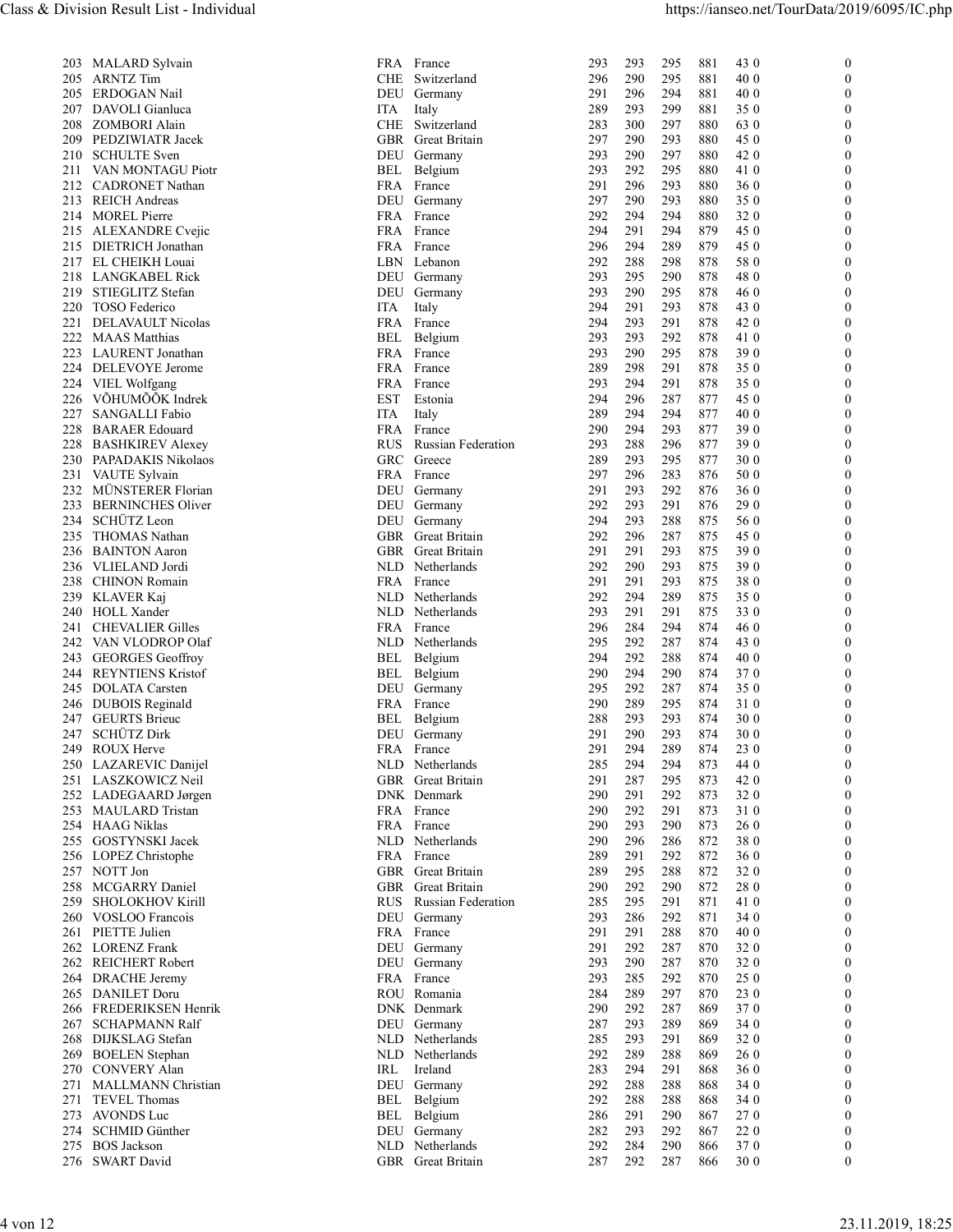|                                        | 336 HORNBERGER Oliver<br>337 KLAASSEN Roy<br>338 DENAYER Seb<br>339 KUPPEN Theo                                                                                                               | DEU Germany<br>NLD<br>Netherlands<br>BEL Belgium<br>NLD Netherlands<br>SVN Slovenia                                                           | 293<br>296<br>$\overline{0}$<br>296<br>292<br>$\bf{0}$<br>293<br>294<br>$\overline{0}$<br>294<br>291<br>$\bf{0}$<br>288<br>296<br>$\overline{0}$                     | 589<br>30 <sub>0</sub><br>588<br>320<br>587<br><b>220</b><br>220<br>585<br>584<br>44 0                                          | $\theta$<br>$\mathbf{0}$<br>$\theta$<br>$\theta$<br>$\mathbf{0}$                                                 |
|----------------------------------------|-----------------------------------------------------------------------------------------------------------------------------------------------------------------------------------------------|-----------------------------------------------------------------------------------------------------------------------------------------------|----------------------------------------------------------------------------------------------------------------------------------------------------------------------|---------------------------------------------------------------------------------------------------------------------------------|------------------------------------------------------------------------------------------------------------------|
| 329<br>330<br>332<br>335               | <b>GÖRNER Thomas</b><br>VAN SPRENGEL Pieter<br>331 DEMEY Henri<br>ZIMMERMANN Mirco<br>333 LUCKY Aaron<br>334 GÖSCH Gerhard<br><b>GOOSSENS Chris</b>                                           | DEU Germany<br>BEL<br>Belgium<br>BEL<br>Belgium<br>DEU<br>Germany<br><b>USA</b><br>United States of America<br>DEU Germany<br>BEL<br>Belgium  | 250<br>262<br>276<br>273<br>230<br>275<br>252<br>255<br>267<br>273<br>228<br>271<br>264<br>237<br>216<br>286<br>287<br>55<br>293<br>297<br>$\bf{0}$                  | 788<br>14 0<br>778<br>190<br>774<br>9 0<br>772<br>9 0<br>717<br>$0\quad 0$<br>628<br>25 0<br>590<br>34 0                        | $\mathbf{0}$<br>$\theta$<br>$\theta$<br>$\mathbf{0}$<br>$\mathbf{0}$<br>$\mathbf{0}$<br>$\theta$                 |
| 322<br>323<br>324<br>325<br>326<br>327 | <b>VERMEULEN Mathias</b><br>ZIELTJENS Martin<br><b>BRKIC Dino</b><br>VAEL Jonathan<br><b>BRYLD Nicklas Bredal</b><br><b>BOS</b> Reinier<br>328 BLOKKER Ijf                                    | BEL<br>Belgium<br>NLD Netherlands<br>DEU<br>Germany<br>BEL<br>Belgium<br>DNK Denmark<br>Netherlands<br>NLD<br>NLD Netherlands                 | 282<br>271<br>280<br>273<br>278<br>280<br>273<br>280<br>276<br>281<br>277<br>261<br>281<br>279<br>254<br>277<br>259<br>277<br>275<br>272<br>246                      | 833<br>180<br>831<br>21 0<br>829<br>130<br>819<br>22 0<br>814<br>150<br>813<br><b>200</b><br>793<br>8 0                         | $\mathbf{0}$<br>$\theta$<br>$\mathbf{0}$<br>$\theta$<br>$\mathbf{0}$<br>$\theta$<br>$\theta$                     |
| 314<br>316<br>319<br>321               | <b>GONCALVES Jose</b><br>315 PARENT Marc<br>BRILLAND Cedric<br>317 VERMOSEN Francois<br>318 BRUMANN Christian<br>MERIAUX Maxime<br>320 LOMBARDI Simone<br>VANDENWEYER Bradley                 | GBR Great Britain<br>BEL<br>Belgium<br>FRA<br>France<br>BEL<br>Belgium<br>DEU Germany<br>FRA France<br>ITA<br>Italy<br>BEL<br>Belgium         | 292<br>277<br>281<br>288<br>279<br>281<br>281<br>278<br>287<br>277<br>287<br>279<br>275<br>284<br>283<br>267<br>286<br>288<br>281<br>280<br>280<br>283<br>284<br>269 | 850<br>310<br>848<br>30 0<br>846<br>21 0<br>843<br>30 0<br>842<br>26 0<br>841<br>30 0<br>841<br>170<br>180<br>836               | $\mathbf{0}$<br>$\mathbf{0}$<br>$\theta$<br>$\theta$<br>$\mathbf{0}$<br>$\theta$<br>$\theta$<br>$\mathbf{0}$     |
| 307<br>308<br>309<br>310<br>311        | 305 JAKOBSEN Kenneth Bredal<br>VAN BROEKHOVEN Mark<br>POELMANS Jarno<br><b>BOLM Michael</b><br><b>STRENS Alain</b><br><b>CORIJN Dimitry</b><br>312 VAN CRUCHTEN Arno<br>313 LESAFFRE Jeremy   | DNK Denmark<br>NLD Netherlands<br>BEL<br>Belgium<br>DEU Germany<br>BEL<br>Belgium<br>BEL<br>Belgium<br>NLD Netherlands<br>FRA France          | 280<br>285<br>291<br>293<br>269<br>293<br>279<br>289<br>287<br>283<br>286<br>286<br>282<br>285<br>287<br>279<br>289<br>286<br>289<br>293<br>271<br>286<br>284<br>281 | 220<br>856<br>855<br>320<br>210<br>855<br>855<br>190<br>270<br>854<br>854<br>220<br>853<br>320<br>851<br>24 0                   | $\theta$<br>$\mathbf{0}$<br>$\theta$<br>$\theta$<br>$\mathbf{0}$<br>$\theta$<br>$\theta$<br>$\mathbf{0}$         |
| 300<br>302<br>303<br>305               | POTTEAU Baptist<br>301 UIJTTEN BOOGAART Patrick<br><b>GEIGER Gunnar</b><br><b>BIL Brian</b><br>304 LAURENCEAU Kevin<br>HOWARD Jeff                                                            | NLD.<br>BEL<br>Belgium<br>NLD Netherlands<br>DEU Germany<br>BEL<br>Belgium<br>FRA France<br>USA<br>United States of America                   | 275<br>296<br>286<br>282<br>286<br>289<br>292<br>280<br>285<br>292<br>278<br>286<br>283<br>280<br>293<br>285<br>286<br>285                                           | 857<br>30 0<br>857<br>25 0<br>857<br>21 0<br>290<br>856<br>856<br>28 0<br>856<br>22 0                                           | $\theta$<br>$\theta$<br>$\mathbf{0}$<br>$\mathbf{0}$<br>$\mathbf{0}$<br>$\theta$                                 |
| 293<br>297                             | 292 HERRAIZ OSUNA Jordi<br>OTT Balázs<br>294 FLAMANT Mathieu<br>295 VAN KRAAY Kevin<br>296 SIMONS Dave<br><b>WALTER Christian</b><br>298 FERENCEK Aljaž<br>299 FERNANDES DA SILVA José Carlos | ESP<br>Spain<br>HUN Hungary<br>BEL<br>Belgium<br>NLD Netherlands<br>BEL<br>Belgium<br>DEU Germany<br>SVN Slovenia<br>Netherlands              | 282<br>291<br>288<br>295<br>288<br>277<br>279<br>291<br>289<br>287<br>286<br>285<br>291<br>282<br>285<br>288<br>289<br>281<br>287<br>288<br>283<br>287<br>287<br>283 | 861<br>21 0<br>860<br><b>260</b><br>859<br>21 0<br>858<br>29 0<br>858<br>280<br>858<br><b>220</b><br>858<br>180<br>857<br>36 0  | $\Omega$<br>$\theta$<br>$\mathbf{0}$<br>$\theta$<br>$\mathbf{0}$<br>$\theta$<br>$\theta$<br>$\mathbf{0}$         |
| 286<br>287<br>288<br>289<br>290<br>291 | 284 PENNINGS Patrick<br>KORTHOUT Maikel<br>NICLASEN Jógvan<br>OP DEN BUYSCH Mike<br>WIRTHMANN Jens<br><b>BIANCHI Kevin</b><br>RALFS Björn                                                     | NLD Netherlands<br>Netherlands<br>NLD.<br>FRO -<br>Faroe Islands<br>NLD<br>Netherlands<br>DEU Germany<br>Belgium<br>BEL<br>DEU<br>Germany     | 286<br>291<br>287<br>288<br>289<br>286<br>288<br>291<br>284<br>289<br>288<br>285<br>291<br>289<br>282<br>292<br>283<br>286<br>290<br>286<br>285                      | 30 0<br>-864<br>863<br>32 0<br>863<br>310<br>862<br>30 0<br>862<br>26 0<br>861<br>33 0<br>23 0<br>-861                          | $\mathbf{0}$<br>$\theta$<br>$\theta$<br>$\mathbf{0}$<br>$\theta$<br>$\theta$<br>$\mathbf{0}$                     |
| 277<br>280<br>281<br>283<br>284        | 277 ETIENNE Dieval<br>FREDERICKX Joran<br>279 VERHOEFF Stijn<br><b>VERLOUW Joost</b><br>ALLIANCE Jordan<br>282 DELVIGNE Olivier<br><b>LEHNEN Florian</b><br><b>MAYBIN</b> Andrew              | FRA France<br>BEL<br>Belgium<br>NLD Netherlands<br>Netherlands<br>NLD<br>BEL<br>Belgium<br>BEL<br>Belgium<br>DEU<br>Germany<br>IRL<br>Ireland | 289<br>289<br>288<br>293<br>287<br>286<br>289<br>290<br>286<br>287<br>290<br>288<br>287<br>289<br>289<br>279<br>291<br>294<br>288<br>286<br>290<br>283<br>290<br>291 | 866<br>28 0<br>866<br>28 0<br>865<br>40 0<br>865<br>320<br>865<br>24 0<br>864<br>36 <sup>0</sup><br>-864<br>31 0<br>864<br>30 0 | $\mathbf{0}$<br>$\theta$<br>$\theta$<br>$\mathbf{0}$<br>$\mathbf{0}$<br>$\theta$<br>$\mathbf{0}$<br>$\mathbf{0}$ |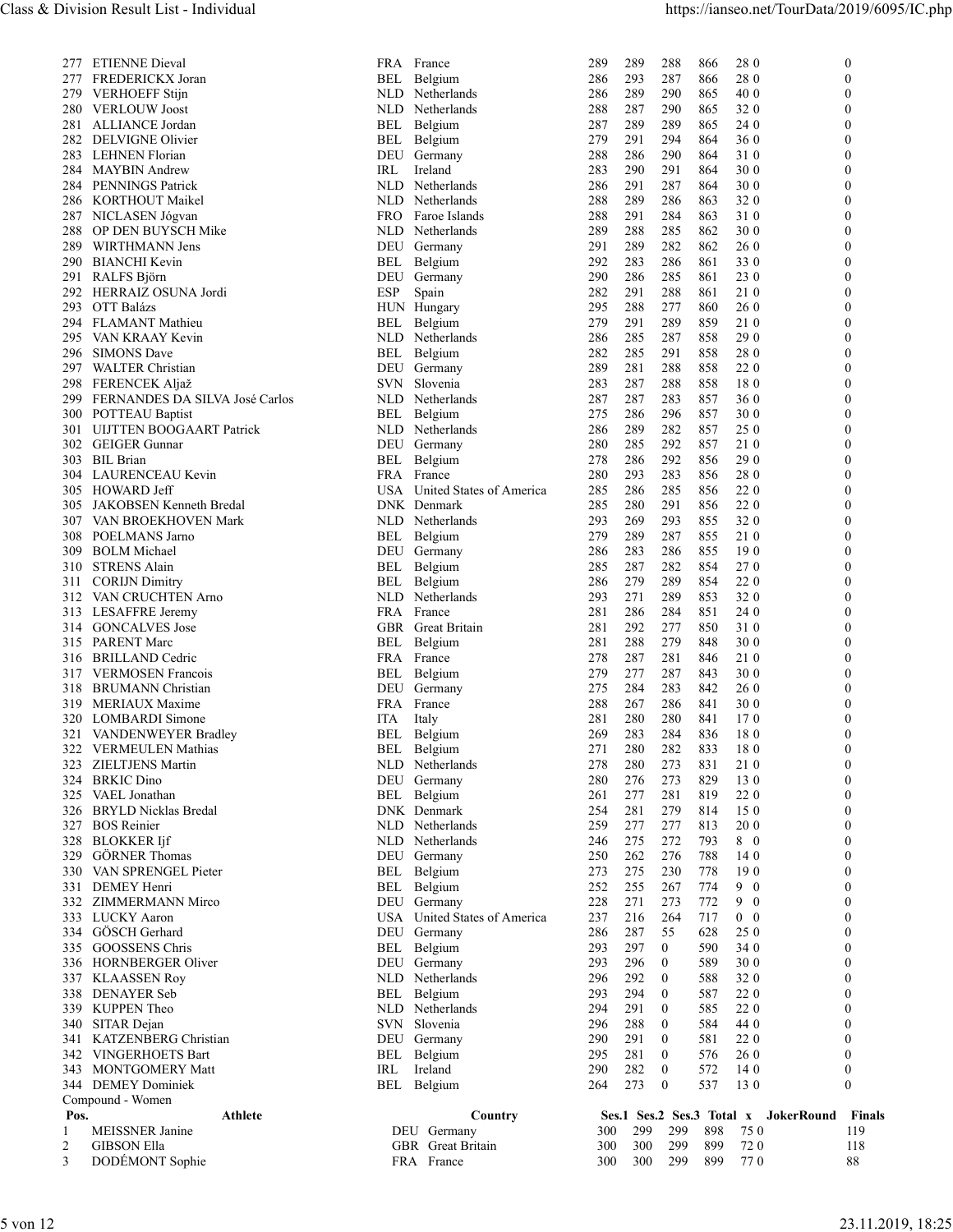| 300<br>299<br>899<br>690<br>PAAS Meeri-Marita<br>EST<br>Estonia<br>300<br>87<br>$\overline{4}$<br>87<br>PIERCE Paige<br>USA United States of America<br>298<br>300<br>897<br>710<br>299<br>4<br>SVN Slovenia<br>59<br><b>ELLISON</b> Toja<br>299<br>300<br>300<br>899<br>64 0<br>6<br>OCHOA-ANDERSON Linda<br>USA United States of America<br>299<br>300<br>897<br>710<br>29<br>298<br>7<br>48 1<br>29<br>7<br>GBR Great Britain<br>298<br>296<br>299<br>893<br><b>SARGEANT Bayley</b><br>JÄÄTMA Lisell<br>EST Estonia<br>300<br>299<br>298<br>897<br>670<br>$\theta$<br>9<br>VAN CASPEL Inge<br>NLD Netherlands<br>300<br>299<br>300<br>899<br>66 0<br>28<br>9<br>299<br>10<br>SHKOLNA Mariya<br>LUX Luxembourg<br>298<br>300<br>897<br>650<br>$\Omega$<br>70 0<br>298<br>299<br>299<br>896<br>$\Omega$<br>11<br>DE LAAT Sanne<br>NLD Netherlands<br>298<br>299<br>66 0<br>12<br><b>VERMEULEN Jody</b><br>NLD Netherlands<br>299<br>896<br>$\Omega$<br>297<br>PRIEELS Sarah<br>299<br>896<br>610<br>13<br>BEL<br>Belgium<br>300<br>$\Omega$<br>ANASTASIO Anastasia<br>297<br>300<br>298<br>895<br>63 0<br>14<br>ITA<br>Italy<br>$\Omega$<br><b>FRANCHINI</b> Irene<br>299<br>299<br>895<br>60 0<br>$\Omega$<br>15<br>Italy<br>297<br>ITA<br><b>FINESSI Monica</b><br>297<br>298<br>299<br>894<br>590<br>16<br>ITA<br>Italy<br>$\Omega$<br><b>SAUTER Sabine</b><br>299<br>894<br>590<br>Germany<br>295<br>300<br>$\Omega$<br>16<br>DEU<br>18<br><b>SAUTER Patricia</b><br>DEU Germany<br>298<br>299<br>297<br>894<br>56 0<br>$\Omega$<br>20<br>MARCOS Andrea<br>ESP<br>Spain<br>296<br>299<br>298<br>60 0<br>893<br>HERVÉ Sandra<br>299<br>297<br>297<br>580<br>21<br>FRA France<br>893<br>$\Omega$<br><b>BOECKX Nicky</b><br>294<br>893<br>22<br>BEL Belgium<br>299<br>300<br>55 0<br>$\Omega$<br>299<br>893<br>410<br>23<br><b>CORLESS</b> Susan<br>GBR Great Britain<br>297<br>297<br>$\Omega$<br>690<br>24<br><b>RENAUDIN</b> Tiphaine<br>FRA France<br>298<br>295<br>299<br>892<br>297<br>299<br>892<br>580<br>25<br><b>GRILLI</b> Eleonora<br>ITA Italy<br>296<br>$\Omega$<br>STÜTZ Natacha<br>DNK Denmark<br>298<br>296<br>892<br>53 0<br>26<br>298<br>$\Omega$<br>27<br>300<br>290<br>890<br>730<br>JENSEN Tanja<br>DNK Denmark<br>300<br>$\Omega$<br>890<br>590<br>28<br>MEYNEN DEGRYSE Lena<br>BEL Belgium<br>298<br>295<br>297<br>$\Omega$<br>298<br>297<br>890<br>55 0<br>DAMSBO Erika<br>DNK Denmark<br>295<br>29<br>$\theta$<br>296<br>890<br>55 0<br>29<br>DIAKOVA Viktoriia<br>LUX Luxembourg<br>297<br>297<br>$\Omega$<br>889<br>52 0<br>31<br>BÖHNKE Julia<br>DEU Germany<br>293<br>296<br>300<br>$\Omega$<br>GBR Great Britain<br>490<br>32<br><b>CARPENTER Isabelle</b><br>296<br>297<br>296<br>889<br>297<br>297<br>889<br>43 0<br>33<br>LANDROCK Katharina<br>DEU Germany<br>295<br>$\Omega$<br>34<br>VAN EIL Naomi<br>NLD Netherlands<br>297<br>298<br>293<br>888<br>55 0<br>$\Omega$<br>FRA France<br>297<br>888<br>470<br>35<br><b>MONTAGNE Elodie</b><br>296<br>295<br>GBR Great Britain<br>293<br>298<br>297<br>888<br>43 0<br><b>OSULLIVAN Lucy</b><br>36<br>$\Omega$<br>37<br>ROTH Patricia<br>DEU Germany<br>293<br>298<br>296<br>887<br>52 0<br>$\theta$<br>297<br>295<br>887<br>510<br>38<br><b>MARTENS</b> Naomi<br>BEL Belgium<br>295<br>$\Omega$<br>50 0<br>FRAIGNEAU Clemence<br>FRA France<br>295<br>297<br>295<br>887<br>39<br>$\Omega$<br>CAVALLERI Giulia<br>299<br>294<br>886<br>590<br>ITA Italy<br>293<br>40<br><b>GORE</b> Heather<br>295<br>295<br>886<br>54 0<br>41<br>USA United States of America<br>296<br>$\Omega$<br>294<br>480<br>42<br>RÜTER Christina<br>296<br>296<br>886<br>DEU Germany<br>$\Omega$<br>GUK Maria<br>RUS Russian Federation<br>292<br>298<br>296<br>886<br>44 0<br>43<br>LESNIAK Renata<br>POL Poland<br>294<br>296<br>884<br>470<br>294<br>44<br>$\Omega$<br>290<br>298<br>884<br>470<br>STAS-COUWENBERG Martine<br>NLD Netherlands<br>296<br>$\Omega$<br>44<br>SRB Serbia<br>293<br>295<br>884<br>460<br>LJUBINKOVIC Marija<br>296<br>46<br>$\Omega$<br>295<br>292<br>883<br>47<br><b>CHANOINE Elise</b><br>FRA France<br>296<br>44 0<br>$\Omega$<br>NLD Netherlands<br>294<br>296<br>883<br>420<br><b>ENTHOVEN</b> Inge<br>293<br>48<br>296<br>292<br>883<br>34 0<br><b>HJELLE Ylva</b><br>NOR Norway<br>295<br>$\Omega$<br>49<br>294<br>297<br>882<br>44 0<br><b>BRIOEN</b> Ingrid<br>BEL Belgium<br>291<br>50<br>$\Omega$<br>296<br>291<br>882<br>420<br>51<br>HÕIM Emily<br>EST Estonia<br>295<br>NLD Netherlands<br>292<br>294<br>882<br>52<br>VAN BROEKHOVEN Emma<br>296<br>310<br>$\Omega$<br>294<br>294<br>881<br>40 0<br>53<br>DNK Denmark<br>293<br>MUNK CARLSEN Pil<br>$\Omega$<br>295<br>54<br>GALLAIS DUTRIEZ Alexandra<br>FRA France<br>294<br>291<br>880<br>460<br>289<br>297<br>880<br>54<br>OLEKSEJENKO Elena<br>CHE Switzerland<br>294<br>46 0<br>$\Omega$<br>296<br>289<br>880<br>43 0<br>56<br><b>SCHUIT Laura</b><br>NLD Netherlands<br>295<br>$\Omega$<br>292<br>295<br>292<br>879<br>360<br>57<br>CLAUSS Sylvi<br>CHE Switzerland<br>$\Omega$<br>292<br>293<br>294<br>879<br>350<br>58<br><b>GIBOULET</b> Audrey<br>FRA France<br>$\Omega$<br>878<br>WEITSCH Jennifer<br>DEU Germany<br>292<br>295<br>291<br>380<br>59<br>292<br>289<br><b>BONDON</b> Angélique<br>FRA France<br>296<br>877<br>41 0<br>60<br>$\Omega$<br>292<br>287<br>876<br>VAN DIJK KNEPPERS Marijn<br>NLD Netherlands<br>297<br>41 0<br>61<br>$\Omega$<br>380<br>62<br><b>JANSSEN</b> Aurora<br>NLD Netherlands<br>292<br>290<br>294<br>876<br>292<br>370<br>MARTINEZ CALVO Raquel<br>Spain<br>293<br>291<br>876<br>63<br>ESP<br>$\Omega$<br>NISULA Satu<br>Finland<br>286<br>295<br>294<br>875<br>34 0<br>64<br>FIN<br>$\Omega$<br>65<br>LUND Sanna<br>291<br>296<br>287<br>874<br>310<br>$\Omega$<br>DNK Denmark<br><b>BANG</b> Margaret<br>DNK Denmark<br>292<br>873<br>330<br>290<br>291<br>$\Omega$<br>66<br>GRÖTZINGER Gerlinde<br>290<br>873<br>DEU Germany<br>292<br>291<br>310<br>$\theta$<br>67<br>DEPTULA Tanja<br>DEU Germany<br>292<br>292<br>288<br>872<br>34 0<br>$\theta$<br>68<br>294<br>872<br>320<br><b>LANDESFEIND Dorith</b><br>DEU Germany<br>284<br>294<br>69<br>$\Omega$<br><b>DOLDE</b> Nicole<br>292<br>293<br>872<br>310<br>70<br>DEU Germany<br>287<br>BÜRMANN Anja<br>294<br>872<br>DEU Germany<br>293<br>260<br>285<br>71<br>$\Omega$<br>SVN Slovenia<br>294<br>290 871<br>360<br>72<br><b>KOSEC Dolores</b><br>287<br>$\Omega$<br>ZIKMUNDOVA Martina<br>CZE Czechia<br>289<br>292<br>871<br>73<br>290<br>34 0<br>EBERHARD Elaila<br>CHE Switzerland<br>292<br>296<br>871<br>330<br>283<br>74<br>$\theta$<br>ANGELESCU Codruta<br>ROU Romania<br>289<br>293<br>871<br>320<br>289<br>$\mathbf{0}$<br>75<br>76<br>FINK Claudia<br>292<br>284<br>870<br>370<br>$\mathbf{0}$<br>DEU Germany<br>294 |  |  |  |  |  |  |
|--------------------------------------------------------------------------------------------------------------------------------------------------------------------------------------------------------------------------------------------------------------------------------------------------------------------------------------------------------------------------------------------------------------------------------------------------------------------------------------------------------------------------------------------------------------------------------------------------------------------------------------------------------------------------------------------------------------------------------------------------------------------------------------------------------------------------------------------------------------------------------------------------------------------------------------------------------------------------------------------------------------------------------------------------------------------------------------------------------------------------------------------------------------------------------------------------------------------------------------------------------------------------------------------------------------------------------------------------------------------------------------------------------------------------------------------------------------------------------------------------------------------------------------------------------------------------------------------------------------------------------------------------------------------------------------------------------------------------------------------------------------------------------------------------------------------------------------------------------------------------------------------------------------------------------------------------------------------------------------------------------------------------------------------------------------------------------------------------------------------------------------------------------------------------------------------------------------------------------------------------------------------------------------------------------------------------------------------------------------------------------------------------------------------------------------------------------------------------------------------------------------------------------------------------------------------------------------------------------------------------------------------------------------------------------------------------------------------------------------------------------------------------------------------------------------------------------------------------------------------------------------------------------------------------------------------------------------------------------------------------------------------------------------------------------------------------------------------------------------------------------------------------------------------------------------------------------------------------------------------------------------------------------------------------------------------------------------------------------------------------------------------------------------------------------------------------------------------------------------------------------------------------------------------------------------------------------------------------------------------------------------------------------------------------------------------------------------------------------------------------------------------------------------------------------------------------------------------------------------------------------------------------------------------------------------------------------------------------------------------------------------------------------------------------------------------------------------------------------------------------------------------------------------------------------------------------------------------------------------------------------------------------------------------------------------------------------------------------------------------------------------------------------------------------------------------------------------------------------------------------------------------------------------------------------------------------------------------------------------------------------------------------------------------------------------------------------------------------------------------------------------------------------------------------------------------------------------------------------------------------------------------------------------------------------------------------------------------------------------------------------------------------------------------------------------------------------------------------------------------------------------------------------------------------------------------------------------------------------------------------------------------------------------------------------------------------------------------------------------------------------------------------------------------------------------------------------------------------------------------------------------------------------------------------------------------------------------------------------------------------------------------------------------------------------------------------------------------------------------------------------------------------------------------------------------------------------------------------------------------------------------------------------------------------------------------------------------------------------------------------------------------------------------------------------------------------------------------------------------------------------------------------------------------------------------------------------------------------------------------------------------------------------------------------------------------------------------------------------------------------------------------------------------------------------------------------------------------------------------------------------------------------------------------------------------------------------------------------------------------------------------------------------------------------------------------------------------------------------------------------------------------------------------------------|--|--|--|--|--|--|
|                                                                                                                                                                                                                                                                                                                                                                                                                                                                                                                                                                                                                                                                                                                                                                                                                                                                                                                                                                                                                                                                                                                                                                                                                                                                                                                                                                                                                                                                                                                                                                                                                                                                                                                                                                                                                                                                                                                                                                                                                                                                                                                                                                                                                                                                                                                                                                                                                                                                                                                                                                                                                                                                                                                                                                                                                                                                                                                                                                                                                                                                                                                                                                                                                                                                                                                                                                                                                                                                                                                                                                                                                                                                                                                                                                                                                                                                                                                                                                                                                                                                                                                                                                                                                                                                                                                                                                                                                                                                                                                                                                                                                                                                                                                                                                                                                                                                                                                                                                                                                                                                                                                                                                                                                                                                                                                                                                                                                                                                                                                                                                                                                                                                                                                                                                                                                                                                                                                                                                                                                                                                                                                                                                                                                                                                                                                                                                                                                                                                                                                                                                                                                                                                                                                                                                                                  |  |  |  |  |  |  |
|                                                                                                                                                                                                                                                                                                                                                                                                                                                                                                                                                                                                                                                                                                                                                                                                                                                                                                                                                                                                                                                                                                                                                                                                                                                                                                                                                                                                                                                                                                                                                                                                                                                                                                                                                                                                                                                                                                                                                                                                                                                                                                                                                                                                                                                                                                                                                                                                                                                                                                                                                                                                                                                                                                                                                                                                                                                                                                                                                                                                                                                                                                                                                                                                                                                                                                                                                                                                                                                                                                                                                                                                                                                                                                                                                                                                                                                                                                                                                                                                                                                                                                                                                                                                                                                                                                                                                                                                                                                                                                                                                                                                                                                                                                                                                                                                                                                                                                                                                                                                                                                                                                                                                                                                                                                                                                                                                                                                                                                                                                                                                                                                                                                                                                                                                                                                                                                                                                                                                                                                                                                                                                                                                                                                                                                                                                                                                                                                                                                                                                                                                                                                                                                                                                                                                                                                  |  |  |  |  |  |  |
|                                                                                                                                                                                                                                                                                                                                                                                                                                                                                                                                                                                                                                                                                                                                                                                                                                                                                                                                                                                                                                                                                                                                                                                                                                                                                                                                                                                                                                                                                                                                                                                                                                                                                                                                                                                                                                                                                                                                                                                                                                                                                                                                                                                                                                                                                                                                                                                                                                                                                                                                                                                                                                                                                                                                                                                                                                                                                                                                                                                                                                                                                                                                                                                                                                                                                                                                                                                                                                                                                                                                                                                                                                                                                                                                                                                                                                                                                                                                                                                                                                                                                                                                                                                                                                                                                                                                                                                                                                                                                                                                                                                                                                                                                                                                                                                                                                                                                                                                                                                                                                                                                                                                                                                                                                                                                                                                                                                                                                                                                                                                                                                                                                                                                                                                                                                                                                                                                                                                                                                                                                                                                                                                                                                                                                                                                                                                                                                                                                                                                                                                                                                                                                                                                                                                                                                                  |  |  |  |  |  |  |
|                                                                                                                                                                                                                                                                                                                                                                                                                                                                                                                                                                                                                                                                                                                                                                                                                                                                                                                                                                                                                                                                                                                                                                                                                                                                                                                                                                                                                                                                                                                                                                                                                                                                                                                                                                                                                                                                                                                                                                                                                                                                                                                                                                                                                                                                                                                                                                                                                                                                                                                                                                                                                                                                                                                                                                                                                                                                                                                                                                                                                                                                                                                                                                                                                                                                                                                                                                                                                                                                                                                                                                                                                                                                                                                                                                                                                                                                                                                                                                                                                                                                                                                                                                                                                                                                                                                                                                                                                                                                                                                                                                                                                                                                                                                                                                                                                                                                                                                                                                                                                                                                                                                                                                                                                                                                                                                                                                                                                                                                                                                                                                                                                                                                                                                                                                                                                                                                                                                                                                                                                                                                                                                                                                                                                                                                                                                                                                                                                                                                                                                                                                                                                                                                                                                                                                                                  |  |  |  |  |  |  |
|                                                                                                                                                                                                                                                                                                                                                                                                                                                                                                                                                                                                                                                                                                                                                                                                                                                                                                                                                                                                                                                                                                                                                                                                                                                                                                                                                                                                                                                                                                                                                                                                                                                                                                                                                                                                                                                                                                                                                                                                                                                                                                                                                                                                                                                                                                                                                                                                                                                                                                                                                                                                                                                                                                                                                                                                                                                                                                                                                                                                                                                                                                                                                                                                                                                                                                                                                                                                                                                                                                                                                                                                                                                                                                                                                                                                                                                                                                                                                                                                                                                                                                                                                                                                                                                                                                                                                                                                                                                                                                                                                                                                                                                                                                                                                                                                                                                                                                                                                                                                                                                                                                                                                                                                                                                                                                                                                                                                                                                                                                                                                                                                                                                                                                                                                                                                                                                                                                                                                                                                                                                                                                                                                                                                                                                                                                                                                                                                                                                                                                                                                                                                                                                                                                                                                                                                  |  |  |  |  |  |  |
|                                                                                                                                                                                                                                                                                                                                                                                                                                                                                                                                                                                                                                                                                                                                                                                                                                                                                                                                                                                                                                                                                                                                                                                                                                                                                                                                                                                                                                                                                                                                                                                                                                                                                                                                                                                                                                                                                                                                                                                                                                                                                                                                                                                                                                                                                                                                                                                                                                                                                                                                                                                                                                                                                                                                                                                                                                                                                                                                                                                                                                                                                                                                                                                                                                                                                                                                                                                                                                                                                                                                                                                                                                                                                                                                                                                                                                                                                                                                                                                                                                                                                                                                                                                                                                                                                                                                                                                                                                                                                                                                                                                                                                                                                                                                                                                                                                                                                                                                                                                                                                                                                                                                                                                                                                                                                                                                                                                                                                                                                                                                                                                                                                                                                                                                                                                                                                                                                                                                                                                                                                                                                                                                                                                                                                                                                                                                                                                                                                                                                                                                                                                                                                                                                                                                                                                                  |  |  |  |  |  |  |
|                                                                                                                                                                                                                                                                                                                                                                                                                                                                                                                                                                                                                                                                                                                                                                                                                                                                                                                                                                                                                                                                                                                                                                                                                                                                                                                                                                                                                                                                                                                                                                                                                                                                                                                                                                                                                                                                                                                                                                                                                                                                                                                                                                                                                                                                                                                                                                                                                                                                                                                                                                                                                                                                                                                                                                                                                                                                                                                                                                                                                                                                                                                                                                                                                                                                                                                                                                                                                                                                                                                                                                                                                                                                                                                                                                                                                                                                                                                                                                                                                                                                                                                                                                                                                                                                                                                                                                                                                                                                                                                                                                                                                                                                                                                                                                                                                                                                                                                                                                                                                                                                                                                                                                                                                                                                                                                                                                                                                                                                                                                                                                                                                                                                                                                                                                                                                                                                                                                                                                                                                                                                                                                                                                                                                                                                                                                                                                                                                                                                                                                                                                                                                                                                                                                                                                                                  |  |  |  |  |  |  |
|                                                                                                                                                                                                                                                                                                                                                                                                                                                                                                                                                                                                                                                                                                                                                                                                                                                                                                                                                                                                                                                                                                                                                                                                                                                                                                                                                                                                                                                                                                                                                                                                                                                                                                                                                                                                                                                                                                                                                                                                                                                                                                                                                                                                                                                                                                                                                                                                                                                                                                                                                                                                                                                                                                                                                                                                                                                                                                                                                                                                                                                                                                                                                                                                                                                                                                                                                                                                                                                                                                                                                                                                                                                                                                                                                                                                                                                                                                                                                                                                                                                                                                                                                                                                                                                                                                                                                                                                                                                                                                                                                                                                                                                                                                                                                                                                                                                                                                                                                                                                                                                                                                                                                                                                                                                                                                                                                                                                                                                                                                                                                                                                                                                                                                                                                                                                                                                                                                                                                                                                                                                                                                                                                                                                                                                                                                                                                                                                                                                                                                                                                                                                                                                                                                                                                                                                  |  |  |  |  |  |  |
|                                                                                                                                                                                                                                                                                                                                                                                                                                                                                                                                                                                                                                                                                                                                                                                                                                                                                                                                                                                                                                                                                                                                                                                                                                                                                                                                                                                                                                                                                                                                                                                                                                                                                                                                                                                                                                                                                                                                                                                                                                                                                                                                                                                                                                                                                                                                                                                                                                                                                                                                                                                                                                                                                                                                                                                                                                                                                                                                                                                                                                                                                                                                                                                                                                                                                                                                                                                                                                                                                                                                                                                                                                                                                                                                                                                                                                                                                                                                                                                                                                                                                                                                                                                                                                                                                                                                                                                                                                                                                                                                                                                                                                                                                                                                                                                                                                                                                                                                                                                                                                                                                                                                                                                                                                                                                                                                                                                                                                                                                                                                                                                                                                                                                                                                                                                                                                                                                                                                                                                                                                                                                                                                                                                                                                                                                                                                                                                                                                                                                                                                                                                                                                                                                                                                                                                                  |  |  |  |  |  |  |
|                                                                                                                                                                                                                                                                                                                                                                                                                                                                                                                                                                                                                                                                                                                                                                                                                                                                                                                                                                                                                                                                                                                                                                                                                                                                                                                                                                                                                                                                                                                                                                                                                                                                                                                                                                                                                                                                                                                                                                                                                                                                                                                                                                                                                                                                                                                                                                                                                                                                                                                                                                                                                                                                                                                                                                                                                                                                                                                                                                                                                                                                                                                                                                                                                                                                                                                                                                                                                                                                                                                                                                                                                                                                                                                                                                                                                                                                                                                                                                                                                                                                                                                                                                                                                                                                                                                                                                                                                                                                                                                                                                                                                                                                                                                                                                                                                                                                                                                                                                                                                                                                                                                                                                                                                                                                                                                                                                                                                                                                                                                                                                                                                                                                                                                                                                                                                                                                                                                                                                                                                                                                                                                                                                                                                                                                                                                                                                                                                                                                                                                                                                                                                                                                                                                                                                                                  |  |  |  |  |  |  |
|                                                                                                                                                                                                                                                                                                                                                                                                                                                                                                                                                                                                                                                                                                                                                                                                                                                                                                                                                                                                                                                                                                                                                                                                                                                                                                                                                                                                                                                                                                                                                                                                                                                                                                                                                                                                                                                                                                                                                                                                                                                                                                                                                                                                                                                                                                                                                                                                                                                                                                                                                                                                                                                                                                                                                                                                                                                                                                                                                                                                                                                                                                                                                                                                                                                                                                                                                                                                                                                                                                                                                                                                                                                                                                                                                                                                                                                                                                                                                                                                                                                                                                                                                                                                                                                                                                                                                                                                                                                                                                                                                                                                                                                                                                                                                                                                                                                                                                                                                                                                                                                                                                                                                                                                                                                                                                                                                                                                                                                                                                                                                                                                                                                                                                                                                                                                                                                                                                                                                                                                                                                                                                                                                                                                                                                                                                                                                                                                                                                                                                                                                                                                                                                                                                                                                                                                  |  |  |  |  |  |  |
|                                                                                                                                                                                                                                                                                                                                                                                                                                                                                                                                                                                                                                                                                                                                                                                                                                                                                                                                                                                                                                                                                                                                                                                                                                                                                                                                                                                                                                                                                                                                                                                                                                                                                                                                                                                                                                                                                                                                                                                                                                                                                                                                                                                                                                                                                                                                                                                                                                                                                                                                                                                                                                                                                                                                                                                                                                                                                                                                                                                                                                                                                                                                                                                                                                                                                                                                                                                                                                                                                                                                                                                                                                                                                                                                                                                                                                                                                                                                                                                                                                                                                                                                                                                                                                                                                                                                                                                                                                                                                                                                                                                                                                                                                                                                                                                                                                                                                                                                                                                                                                                                                                                                                                                                                                                                                                                                                                                                                                                                                                                                                                                                                                                                                                                                                                                                                                                                                                                                                                                                                                                                                                                                                                                                                                                                                                                                                                                                                                                                                                                                                                                                                                                                                                                                                                                                  |  |  |  |  |  |  |
|                                                                                                                                                                                                                                                                                                                                                                                                                                                                                                                                                                                                                                                                                                                                                                                                                                                                                                                                                                                                                                                                                                                                                                                                                                                                                                                                                                                                                                                                                                                                                                                                                                                                                                                                                                                                                                                                                                                                                                                                                                                                                                                                                                                                                                                                                                                                                                                                                                                                                                                                                                                                                                                                                                                                                                                                                                                                                                                                                                                                                                                                                                                                                                                                                                                                                                                                                                                                                                                                                                                                                                                                                                                                                                                                                                                                                                                                                                                                                                                                                                                                                                                                                                                                                                                                                                                                                                                                                                                                                                                                                                                                                                                                                                                                                                                                                                                                                                                                                                                                                                                                                                                                                                                                                                                                                                                                                                                                                                                                                                                                                                                                                                                                                                                                                                                                                                                                                                                                                                                                                                                                                                                                                                                                                                                                                                                                                                                                                                                                                                                                                                                                                                                                                                                                                                                                  |  |  |  |  |  |  |
|                                                                                                                                                                                                                                                                                                                                                                                                                                                                                                                                                                                                                                                                                                                                                                                                                                                                                                                                                                                                                                                                                                                                                                                                                                                                                                                                                                                                                                                                                                                                                                                                                                                                                                                                                                                                                                                                                                                                                                                                                                                                                                                                                                                                                                                                                                                                                                                                                                                                                                                                                                                                                                                                                                                                                                                                                                                                                                                                                                                                                                                                                                                                                                                                                                                                                                                                                                                                                                                                                                                                                                                                                                                                                                                                                                                                                                                                                                                                                                                                                                                                                                                                                                                                                                                                                                                                                                                                                                                                                                                                                                                                                                                                                                                                                                                                                                                                                                                                                                                                                                                                                                                                                                                                                                                                                                                                                                                                                                                                                                                                                                                                                                                                                                                                                                                                                                                                                                                                                                                                                                                                                                                                                                                                                                                                                                                                                                                                                                                                                                                                                                                                                                                                                                                                                                                                  |  |  |  |  |  |  |
|                                                                                                                                                                                                                                                                                                                                                                                                                                                                                                                                                                                                                                                                                                                                                                                                                                                                                                                                                                                                                                                                                                                                                                                                                                                                                                                                                                                                                                                                                                                                                                                                                                                                                                                                                                                                                                                                                                                                                                                                                                                                                                                                                                                                                                                                                                                                                                                                                                                                                                                                                                                                                                                                                                                                                                                                                                                                                                                                                                                                                                                                                                                                                                                                                                                                                                                                                                                                                                                                                                                                                                                                                                                                                                                                                                                                                                                                                                                                                                                                                                                                                                                                                                                                                                                                                                                                                                                                                                                                                                                                                                                                                                                                                                                                                                                                                                                                                                                                                                                                                                                                                                                                                                                                                                                                                                                                                                                                                                                                                                                                                                                                                                                                                                                                                                                                                                                                                                                                                                                                                                                                                                                                                                                                                                                                                                                                                                                                                                                                                                                                                                                                                                                                                                                                                                                                  |  |  |  |  |  |  |
|                                                                                                                                                                                                                                                                                                                                                                                                                                                                                                                                                                                                                                                                                                                                                                                                                                                                                                                                                                                                                                                                                                                                                                                                                                                                                                                                                                                                                                                                                                                                                                                                                                                                                                                                                                                                                                                                                                                                                                                                                                                                                                                                                                                                                                                                                                                                                                                                                                                                                                                                                                                                                                                                                                                                                                                                                                                                                                                                                                                                                                                                                                                                                                                                                                                                                                                                                                                                                                                                                                                                                                                                                                                                                                                                                                                                                                                                                                                                                                                                                                                                                                                                                                                                                                                                                                                                                                                                                                                                                                                                                                                                                                                                                                                                                                                                                                                                                                                                                                                                                                                                                                                                                                                                                                                                                                                                                                                                                                                                                                                                                                                                                                                                                                                                                                                                                                                                                                                                                                                                                                                                                                                                                                                                                                                                                                                                                                                                                                                                                                                                                                                                                                                                                                                                                                                                  |  |  |  |  |  |  |
|                                                                                                                                                                                                                                                                                                                                                                                                                                                                                                                                                                                                                                                                                                                                                                                                                                                                                                                                                                                                                                                                                                                                                                                                                                                                                                                                                                                                                                                                                                                                                                                                                                                                                                                                                                                                                                                                                                                                                                                                                                                                                                                                                                                                                                                                                                                                                                                                                                                                                                                                                                                                                                                                                                                                                                                                                                                                                                                                                                                                                                                                                                                                                                                                                                                                                                                                                                                                                                                                                                                                                                                                                                                                                                                                                                                                                                                                                                                                                                                                                                                                                                                                                                                                                                                                                                                                                                                                                                                                                                                                                                                                                                                                                                                                                                                                                                                                                                                                                                                                                                                                                                                                                                                                                                                                                                                                                                                                                                                                                                                                                                                                                                                                                                                                                                                                                                                                                                                                                                                                                                                                                                                                                                                                                                                                                                                                                                                                                                                                                                                                                                                                                                                                                                                                                                                                  |  |  |  |  |  |  |
|                                                                                                                                                                                                                                                                                                                                                                                                                                                                                                                                                                                                                                                                                                                                                                                                                                                                                                                                                                                                                                                                                                                                                                                                                                                                                                                                                                                                                                                                                                                                                                                                                                                                                                                                                                                                                                                                                                                                                                                                                                                                                                                                                                                                                                                                                                                                                                                                                                                                                                                                                                                                                                                                                                                                                                                                                                                                                                                                                                                                                                                                                                                                                                                                                                                                                                                                                                                                                                                                                                                                                                                                                                                                                                                                                                                                                                                                                                                                                                                                                                                                                                                                                                                                                                                                                                                                                                                                                                                                                                                                                                                                                                                                                                                                                                                                                                                                                                                                                                                                                                                                                                                                                                                                                                                                                                                                                                                                                                                                                                                                                                                                                                                                                                                                                                                                                                                                                                                                                                                                                                                                                                                                                                                                                                                                                                                                                                                                                                                                                                                                                                                                                                                                                                                                                                                                  |  |  |  |  |  |  |
|                                                                                                                                                                                                                                                                                                                                                                                                                                                                                                                                                                                                                                                                                                                                                                                                                                                                                                                                                                                                                                                                                                                                                                                                                                                                                                                                                                                                                                                                                                                                                                                                                                                                                                                                                                                                                                                                                                                                                                                                                                                                                                                                                                                                                                                                                                                                                                                                                                                                                                                                                                                                                                                                                                                                                                                                                                                                                                                                                                                                                                                                                                                                                                                                                                                                                                                                                                                                                                                                                                                                                                                                                                                                                                                                                                                                                                                                                                                                                                                                                                                                                                                                                                                                                                                                                                                                                                                                                                                                                                                                                                                                                                                                                                                                                                                                                                                                                                                                                                                                                                                                                                                                                                                                                                                                                                                                                                                                                                                                                                                                                                                                                                                                                                                                                                                                                                                                                                                                                                                                                                                                                                                                                                                                                                                                                                                                                                                                                                                                                                                                                                                                                                                                                                                                                                                                  |  |  |  |  |  |  |
|                                                                                                                                                                                                                                                                                                                                                                                                                                                                                                                                                                                                                                                                                                                                                                                                                                                                                                                                                                                                                                                                                                                                                                                                                                                                                                                                                                                                                                                                                                                                                                                                                                                                                                                                                                                                                                                                                                                                                                                                                                                                                                                                                                                                                                                                                                                                                                                                                                                                                                                                                                                                                                                                                                                                                                                                                                                                                                                                                                                                                                                                                                                                                                                                                                                                                                                                                                                                                                                                                                                                                                                                                                                                                                                                                                                                                                                                                                                                                                                                                                                                                                                                                                                                                                                                                                                                                                                                                                                                                                                                                                                                                                                                                                                                                                                                                                                                                                                                                                                                                                                                                                                                                                                                                                                                                                                                                                                                                                                                                                                                                                                                                                                                                                                                                                                                                                                                                                                                                                                                                                                                                                                                                                                                                                                                                                                                                                                                                                                                                                                                                                                                                                                                                                                                                                                                  |  |  |  |  |  |  |
|                                                                                                                                                                                                                                                                                                                                                                                                                                                                                                                                                                                                                                                                                                                                                                                                                                                                                                                                                                                                                                                                                                                                                                                                                                                                                                                                                                                                                                                                                                                                                                                                                                                                                                                                                                                                                                                                                                                                                                                                                                                                                                                                                                                                                                                                                                                                                                                                                                                                                                                                                                                                                                                                                                                                                                                                                                                                                                                                                                                                                                                                                                                                                                                                                                                                                                                                                                                                                                                                                                                                                                                                                                                                                                                                                                                                                                                                                                                                                                                                                                                                                                                                                                                                                                                                                                                                                                                                                                                                                                                                                                                                                                                                                                                                                                                                                                                                                                                                                                                                                                                                                                                                                                                                                                                                                                                                                                                                                                                                                                                                                                                                                                                                                                                                                                                                                                                                                                                                                                                                                                                                                                                                                                                                                                                                                                                                                                                                                                                                                                                                                                                                                                                                                                                                                                                                  |  |  |  |  |  |  |
|                                                                                                                                                                                                                                                                                                                                                                                                                                                                                                                                                                                                                                                                                                                                                                                                                                                                                                                                                                                                                                                                                                                                                                                                                                                                                                                                                                                                                                                                                                                                                                                                                                                                                                                                                                                                                                                                                                                                                                                                                                                                                                                                                                                                                                                                                                                                                                                                                                                                                                                                                                                                                                                                                                                                                                                                                                                                                                                                                                                                                                                                                                                                                                                                                                                                                                                                                                                                                                                                                                                                                                                                                                                                                                                                                                                                                                                                                                                                                                                                                                                                                                                                                                                                                                                                                                                                                                                                                                                                                                                                                                                                                                                                                                                                                                                                                                                                                                                                                                                                                                                                                                                                                                                                                                                                                                                                                                                                                                                                                                                                                                                                                                                                                                                                                                                                                                                                                                                                                                                                                                                                                                                                                                                                                                                                                                                                                                                                                                                                                                                                                                                                                                                                                                                                                                                                  |  |  |  |  |  |  |
|                                                                                                                                                                                                                                                                                                                                                                                                                                                                                                                                                                                                                                                                                                                                                                                                                                                                                                                                                                                                                                                                                                                                                                                                                                                                                                                                                                                                                                                                                                                                                                                                                                                                                                                                                                                                                                                                                                                                                                                                                                                                                                                                                                                                                                                                                                                                                                                                                                                                                                                                                                                                                                                                                                                                                                                                                                                                                                                                                                                                                                                                                                                                                                                                                                                                                                                                                                                                                                                                                                                                                                                                                                                                                                                                                                                                                                                                                                                                                                                                                                                                                                                                                                                                                                                                                                                                                                                                                                                                                                                                                                                                                                                                                                                                                                                                                                                                                                                                                                                                                                                                                                                                                                                                                                                                                                                                                                                                                                                                                                                                                                                                                                                                                                                                                                                                                                                                                                                                                                                                                                                                                                                                                                                                                                                                                                                                                                                                                                                                                                                                                                                                                                                                                                                                                                                                  |  |  |  |  |  |  |
|                                                                                                                                                                                                                                                                                                                                                                                                                                                                                                                                                                                                                                                                                                                                                                                                                                                                                                                                                                                                                                                                                                                                                                                                                                                                                                                                                                                                                                                                                                                                                                                                                                                                                                                                                                                                                                                                                                                                                                                                                                                                                                                                                                                                                                                                                                                                                                                                                                                                                                                                                                                                                                                                                                                                                                                                                                                                                                                                                                                                                                                                                                                                                                                                                                                                                                                                                                                                                                                                                                                                                                                                                                                                                                                                                                                                                                                                                                                                                                                                                                                                                                                                                                                                                                                                                                                                                                                                                                                                                                                                                                                                                                                                                                                                                                                                                                                                                                                                                                                                                                                                                                                                                                                                                                                                                                                                                                                                                                                                                                                                                                                                                                                                                                                                                                                                                                                                                                                                                                                                                                                                                                                                                                                                                                                                                                                                                                                                                                                                                                                                                                                                                                                                                                                                                                                                  |  |  |  |  |  |  |
|                                                                                                                                                                                                                                                                                                                                                                                                                                                                                                                                                                                                                                                                                                                                                                                                                                                                                                                                                                                                                                                                                                                                                                                                                                                                                                                                                                                                                                                                                                                                                                                                                                                                                                                                                                                                                                                                                                                                                                                                                                                                                                                                                                                                                                                                                                                                                                                                                                                                                                                                                                                                                                                                                                                                                                                                                                                                                                                                                                                                                                                                                                                                                                                                                                                                                                                                                                                                                                                                                                                                                                                                                                                                                                                                                                                                                                                                                                                                                                                                                                                                                                                                                                                                                                                                                                                                                                                                                                                                                                                                                                                                                                                                                                                                                                                                                                                                                                                                                                                                                                                                                                                                                                                                                                                                                                                                                                                                                                                                                                                                                                                                                                                                                                                                                                                                                                                                                                                                                                                                                                                                                                                                                                                                                                                                                                                                                                                                                                                                                                                                                                                                                                                                                                                                                                                                  |  |  |  |  |  |  |
|                                                                                                                                                                                                                                                                                                                                                                                                                                                                                                                                                                                                                                                                                                                                                                                                                                                                                                                                                                                                                                                                                                                                                                                                                                                                                                                                                                                                                                                                                                                                                                                                                                                                                                                                                                                                                                                                                                                                                                                                                                                                                                                                                                                                                                                                                                                                                                                                                                                                                                                                                                                                                                                                                                                                                                                                                                                                                                                                                                                                                                                                                                                                                                                                                                                                                                                                                                                                                                                                                                                                                                                                                                                                                                                                                                                                                                                                                                                                                                                                                                                                                                                                                                                                                                                                                                                                                                                                                                                                                                                                                                                                                                                                                                                                                                                                                                                                                                                                                                                                                                                                                                                                                                                                                                                                                                                                                                                                                                                                                                                                                                                                                                                                                                                                                                                                                                                                                                                                                                                                                                                                                                                                                                                                                                                                                                                                                                                                                                                                                                                                                                                                                                                                                                                                                                                                  |  |  |  |  |  |  |
|                                                                                                                                                                                                                                                                                                                                                                                                                                                                                                                                                                                                                                                                                                                                                                                                                                                                                                                                                                                                                                                                                                                                                                                                                                                                                                                                                                                                                                                                                                                                                                                                                                                                                                                                                                                                                                                                                                                                                                                                                                                                                                                                                                                                                                                                                                                                                                                                                                                                                                                                                                                                                                                                                                                                                                                                                                                                                                                                                                                                                                                                                                                                                                                                                                                                                                                                                                                                                                                                                                                                                                                                                                                                                                                                                                                                                                                                                                                                                                                                                                                                                                                                                                                                                                                                                                                                                                                                                                                                                                                                                                                                                                                                                                                                                                                                                                                                                                                                                                                                                                                                                                                                                                                                                                                                                                                                                                                                                                                                                                                                                                                                                                                                                                                                                                                                                                                                                                                                                                                                                                                                                                                                                                                                                                                                                                                                                                                                                                                                                                                                                                                                                                                                                                                                                                                                  |  |  |  |  |  |  |
|                                                                                                                                                                                                                                                                                                                                                                                                                                                                                                                                                                                                                                                                                                                                                                                                                                                                                                                                                                                                                                                                                                                                                                                                                                                                                                                                                                                                                                                                                                                                                                                                                                                                                                                                                                                                                                                                                                                                                                                                                                                                                                                                                                                                                                                                                                                                                                                                                                                                                                                                                                                                                                                                                                                                                                                                                                                                                                                                                                                                                                                                                                                                                                                                                                                                                                                                                                                                                                                                                                                                                                                                                                                                                                                                                                                                                                                                                                                                                                                                                                                                                                                                                                                                                                                                                                                                                                                                                                                                                                                                                                                                                                                                                                                                                                                                                                                                                                                                                                                                                                                                                                                                                                                                                                                                                                                                                                                                                                                                                                                                                                                                                                                                                                                                                                                                                                                                                                                                                                                                                                                                                                                                                                                                                                                                                                                                                                                                                                                                                                                                                                                                                                                                                                                                                                                                  |  |  |  |  |  |  |
|                                                                                                                                                                                                                                                                                                                                                                                                                                                                                                                                                                                                                                                                                                                                                                                                                                                                                                                                                                                                                                                                                                                                                                                                                                                                                                                                                                                                                                                                                                                                                                                                                                                                                                                                                                                                                                                                                                                                                                                                                                                                                                                                                                                                                                                                                                                                                                                                                                                                                                                                                                                                                                                                                                                                                                                                                                                                                                                                                                                                                                                                                                                                                                                                                                                                                                                                                                                                                                                                                                                                                                                                                                                                                                                                                                                                                                                                                                                                                                                                                                                                                                                                                                                                                                                                                                                                                                                                                                                                                                                                                                                                                                                                                                                                                                                                                                                                                                                                                                                                                                                                                                                                                                                                                                                                                                                                                                                                                                                                                                                                                                                                                                                                                                                                                                                                                                                                                                                                                                                                                                                                                                                                                                                                                                                                                                                                                                                                                                                                                                                                                                                                                                                                                                                                                                                                  |  |  |  |  |  |  |
|                                                                                                                                                                                                                                                                                                                                                                                                                                                                                                                                                                                                                                                                                                                                                                                                                                                                                                                                                                                                                                                                                                                                                                                                                                                                                                                                                                                                                                                                                                                                                                                                                                                                                                                                                                                                                                                                                                                                                                                                                                                                                                                                                                                                                                                                                                                                                                                                                                                                                                                                                                                                                                                                                                                                                                                                                                                                                                                                                                                                                                                                                                                                                                                                                                                                                                                                                                                                                                                                                                                                                                                                                                                                                                                                                                                                                                                                                                                                                                                                                                                                                                                                                                                                                                                                                                                                                                                                                                                                                                                                                                                                                                                                                                                                                                                                                                                                                                                                                                                                                                                                                                                                                                                                                                                                                                                                                                                                                                                                                                                                                                                                                                                                                                                                                                                                                                                                                                                                                                                                                                                                                                                                                                                                                                                                                                                                                                                                                                                                                                                                                                                                                                                                                                                                                                                                  |  |  |  |  |  |  |
|                                                                                                                                                                                                                                                                                                                                                                                                                                                                                                                                                                                                                                                                                                                                                                                                                                                                                                                                                                                                                                                                                                                                                                                                                                                                                                                                                                                                                                                                                                                                                                                                                                                                                                                                                                                                                                                                                                                                                                                                                                                                                                                                                                                                                                                                                                                                                                                                                                                                                                                                                                                                                                                                                                                                                                                                                                                                                                                                                                                                                                                                                                                                                                                                                                                                                                                                                                                                                                                                                                                                                                                                                                                                                                                                                                                                                                                                                                                                                                                                                                                                                                                                                                                                                                                                                                                                                                                                                                                                                                                                                                                                                                                                                                                                                                                                                                                                                                                                                                                                                                                                                                                                                                                                                                                                                                                                                                                                                                                                                                                                                                                                                                                                                                                                                                                                                                                                                                                                                                                                                                                                                                                                                                                                                                                                                                                                                                                                                                                                                                                                                                                                                                                                                                                                                                                                  |  |  |  |  |  |  |
|                                                                                                                                                                                                                                                                                                                                                                                                                                                                                                                                                                                                                                                                                                                                                                                                                                                                                                                                                                                                                                                                                                                                                                                                                                                                                                                                                                                                                                                                                                                                                                                                                                                                                                                                                                                                                                                                                                                                                                                                                                                                                                                                                                                                                                                                                                                                                                                                                                                                                                                                                                                                                                                                                                                                                                                                                                                                                                                                                                                                                                                                                                                                                                                                                                                                                                                                                                                                                                                                                                                                                                                                                                                                                                                                                                                                                                                                                                                                                                                                                                                                                                                                                                                                                                                                                                                                                                                                                                                                                                                                                                                                                                                                                                                                                                                                                                                                                                                                                                                                                                                                                                                                                                                                                                                                                                                                                                                                                                                                                                                                                                                                                                                                                                                                                                                                                                                                                                                                                                                                                                                                                                                                                                                                                                                                                                                                                                                                                                                                                                                                                                                                                                                                                                                                                                                                  |  |  |  |  |  |  |
|                                                                                                                                                                                                                                                                                                                                                                                                                                                                                                                                                                                                                                                                                                                                                                                                                                                                                                                                                                                                                                                                                                                                                                                                                                                                                                                                                                                                                                                                                                                                                                                                                                                                                                                                                                                                                                                                                                                                                                                                                                                                                                                                                                                                                                                                                                                                                                                                                                                                                                                                                                                                                                                                                                                                                                                                                                                                                                                                                                                                                                                                                                                                                                                                                                                                                                                                                                                                                                                                                                                                                                                                                                                                                                                                                                                                                                                                                                                                                                                                                                                                                                                                                                                                                                                                                                                                                                                                                                                                                                                                                                                                                                                                                                                                                                                                                                                                                                                                                                                                                                                                                                                                                                                                                                                                                                                                                                                                                                                                                                                                                                                                                                                                                                                                                                                                                                                                                                                                                                                                                                                                                                                                                                                                                                                                                                                                                                                                                                                                                                                                                                                                                                                                                                                                                                                                  |  |  |  |  |  |  |
|                                                                                                                                                                                                                                                                                                                                                                                                                                                                                                                                                                                                                                                                                                                                                                                                                                                                                                                                                                                                                                                                                                                                                                                                                                                                                                                                                                                                                                                                                                                                                                                                                                                                                                                                                                                                                                                                                                                                                                                                                                                                                                                                                                                                                                                                                                                                                                                                                                                                                                                                                                                                                                                                                                                                                                                                                                                                                                                                                                                                                                                                                                                                                                                                                                                                                                                                                                                                                                                                                                                                                                                                                                                                                                                                                                                                                                                                                                                                                                                                                                                                                                                                                                                                                                                                                                                                                                                                                                                                                                                                                                                                                                                                                                                                                                                                                                                                                                                                                                                                                                                                                                                                                                                                                                                                                                                                                                                                                                                                                                                                                                                                                                                                                                                                                                                                                                                                                                                                                                                                                                                                                                                                                                                                                                                                                                                                                                                                                                                                                                                                                                                                                                                                                                                                                                                                  |  |  |  |  |  |  |
|                                                                                                                                                                                                                                                                                                                                                                                                                                                                                                                                                                                                                                                                                                                                                                                                                                                                                                                                                                                                                                                                                                                                                                                                                                                                                                                                                                                                                                                                                                                                                                                                                                                                                                                                                                                                                                                                                                                                                                                                                                                                                                                                                                                                                                                                                                                                                                                                                                                                                                                                                                                                                                                                                                                                                                                                                                                                                                                                                                                                                                                                                                                                                                                                                                                                                                                                                                                                                                                                                                                                                                                                                                                                                                                                                                                                                                                                                                                                                                                                                                                                                                                                                                                                                                                                                                                                                                                                                                                                                                                                                                                                                                                                                                                                                                                                                                                                                                                                                                                                                                                                                                                                                                                                                                                                                                                                                                                                                                                                                                                                                                                                                                                                                                                                                                                                                                                                                                                                                                                                                                                                                                                                                                                                                                                                                                                                                                                                                                                                                                                                                                                                                                                                                                                                                                                                  |  |  |  |  |  |  |
|                                                                                                                                                                                                                                                                                                                                                                                                                                                                                                                                                                                                                                                                                                                                                                                                                                                                                                                                                                                                                                                                                                                                                                                                                                                                                                                                                                                                                                                                                                                                                                                                                                                                                                                                                                                                                                                                                                                                                                                                                                                                                                                                                                                                                                                                                                                                                                                                                                                                                                                                                                                                                                                                                                                                                                                                                                                                                                                                                                                                                                                                                                                                                                                                                                                                                                                                                                                                                                                                                                                                                                                                                                                                                                                                                                                                                                                                                                                                                                                                                                                                                                                                                                                                                                                                                                                                                                                                                                                                                                                                                                                                                                                                                                                                                                                                                                                                                                                                                                                                                                                                                                                                                                                                                                                                                                                                                                                                                                                                                                                                                                                                                                                                                                                                                                                                                                                                                                                                                                                                                                                                                                                                                                                                                                                                                                                                                                                                                                                                                                                                                                                                                                                                                                                                                                                                  |  |  |  |  |  |  |
|                                                                                                                                                                                                                                                                                                                                                                                                                                                                                                                                                                                                                                                                                                                                                                                                                                                                                                                                                                                                                                                                                                                                                                                                                                                                                                                                                                                                                                                                                                                                                                                                                                                                                                                                                                                                                                                                                                                                                                                                                                                                                                                                                                                                                                                                                                                                                                                                                                                                                                                                                                                                                                                                                                                                                                                                                                                                                                                                                                                                                                                                                                                                                                                                                                                                                                                                                                                                                                                                                                                                                                                                                                                                                                                                                                                                                                                                                                                                                                                                                                                                                                                                                                                                                                                                                                                                                                                                                                                                                                                                                                                                                                                                                                                                                                                                                                                                                                                                                                                                                                                                                                                                                                                                                                                                                                                                                                                                                                                                                                                                                                                                                                                                                                                                                                                                                                                                                                                                                                                                                                                                                                                                                                                                                                                                                                                                                                                                                                                                                                                                                                                                                                                                                                                                                                                                  |  |  |  |  |  |  |
|                                                                                                                                                                                                                                                                                                                                                                                                                                                                                                                                                                                                                                                                                                                                                                                                                                                                                                                                                                                                                                                                                                                                                                                                                                                                                                                                                                                                                                                                                                                                                                                                                                                                                                                                                                                                                                                                                                                                                                                                                                                                                                                                                                                                                                                                                                                                                                                                                                                                                                                                                                                                                                                                                                                                                                                                                                                                                                                                                                                                                                                                                                                                                                                                                                                                                                                                                                                                                                                                                                                                                                                                                                                                                                                                                                                                                                                                                                                                                                                                                                                                                                                                                                                                                                                                                                                                                                                                                                                                                                                                                                                                                                                                                                                                                                                                                                                                                                                                                                                                                                                                                                                                                                                                                                                                                                                                                                                                                                                                                                                                                                                                                                                                                                                                                                                                                                                                                                                                                                                                                                                                                                                                                                                                                                                                                                                                                                                                                                                                                                                                                                                                                                                                                                                                                                                                  |  |  |  |  |  |  |
|                                                                                                                                                                                                                                                                                                                                                                                                                                                                                                                                                                                                                                                                                                                                                                                                                                                                                                                                                                                                                                                                                                                                                                                                                                                                                                                                                                                                                                                                                                                                                                                                                                                                                                                                                                                                                                                                                                                                                                                                                                                                                                                                                                                                                                                                                                                                                                                                                                                                                                                                                                                                                                                                                                                                                                                                                                                                                                                                                                                                                                                                                                                                                                                                                                                                                                                                                                                                                                                                                                                                                                                                                                                                                                                                                                                                                                                                                                                                                                                                                                                                                                                                                                                                                                                                                                                                                                                                                                                                                                                                                                                                                                                                                                                                                                                                                                                                                                                                                                                                                                                                                                                                                                                                                                                                                                                                                                                                                                                                                                                                                                                                                                                                                                                                                                                                                                                                                                                                                                                                                                                                                                                                                                                                                                                                                                                                                                                                                                                                                                                                                                                                                                                                                                                                                                                                  |  |  |  |  |  |  |
|                                                                                                                                                                                                                                                                                                                                                                                                                                                                                                                                                                                                                                                                                                                                                                                                                                                                                                                                                                                                                                                                                                                                                                                                                                                                                                                                                                                                                                                                                                                                                                                                                                                                                                                                                                                                                                                                                                                                                                                                                                                                                                                                                                                                                                                                                                                                                                                                                                                                                                                                                                                                                                                                                                                                                                                                                                                                                                                                                                                                                                                                                                                                                                                                                                                                                                                                                                                                                                                                                                                                                                                                                                                                                                                                                                                                                                                                                                                                                                                                                                                                                                                                                                                                                                                                                                                                                                                                                                                                                                                                                                                                                                                                                                                                                                                                                                                                                                                                                                                                                                                                                                                                                                                                                                                                                                                                                                                                                                                                                                                                                                                                                                                                                                                                                                                                                                                                                                                                                                                                                                                                                                                                                                                                                                                                                                                                                                                                                                                                                                                                                                                                                                                                                                                                                                                                  |  |  |  |  |  |  |
|                                                                                                                                                                                                                                                                                                                                                                                                                                                                                                                                                                                                                                                                                                                                                                                                                                                                                                                                                                                                                                                                                                                                                                                                                                                                                                                                                                                                                                                                                                                                                                                                                                                                                                                                                                                                                                                                                                                                                                                                                                                                                                                                                                                                                                                                                                                                                                                                                                                                                                                                                                                                                                                                                                                                                                                                                                                                                                                                                                                                                                                                                                                                                                                                                                                                                                                                                                                                                                                                                                                                                                                                                                                                                                                                                                                                                                                                                                                                                                                                                                                                                                                                                                                                                                                                                                                                                                                                                                                                                                                                                                                                                                                                                                                                                                                                                                                                                                                                                                                                                                                                                                                                                                                                                                                                                                                                                                                                                                                                                                                                                                                                                                                                                                                                                                                                                                                                                                                                                                                                                                                                                                                                                                                                                                                                                                                                                                                                                                                                                                                                                                                                                                                                                                                                                                                                  |  |  |  |  |  |  |
|                                                                                                                                                                                                                                                                                                                                                                                                                                                                                                                                                                                                                                                                                                                                                                                                                                                                                                                                                                                                                                                                                                                                                                                                                                                                                                                                                                                                                                                                                                                                                                                                                                                                                                                                                                                                                                                                                                                                                                                                                                                                                                                                                                                                                                                                                                                                                                                                                                                                                                                                                                                                                                                                                                                                                                                                                                                                                                                                                                                                                                                                                                                                                                                                                                                                                                                                                                                                                                                                                                                                                                                                                                                                                                                                                                                                                                                                                                                                                                                                                                                                                                                                                                                                                                                                                                                                                                                                                                                                                                                                                                                                                                                                                                                                                                                                                                                                                                                                                                                                                                                                                                                                                                                                                                                                                                                                                                                                                                                                                                                                                                                                                                                                                                                                                                                                                                                                                                                                                                                                                                                                                                                                                                                                                                                                                                                                                                                                                                                                                                                                                                                                                                                                                                                                                                                                  |  |  |  |  |  |  |
|                                                                                                                                                                                                                                                                                                                                                                                                                                                                                                                                                                                                                                                                                                                                                                                                                                                                                                                                                                                                                                                                                                                                                                                                                                                                                                                                                                                                                                                                                                                                                                                                                                                                                                                                                                                                                                                                                                                                                                                                                                                                                                                                                                                                                                                                                                                                                                                                                                                                                                                                                                                                                                                                                                                                                                                                                                                                                                                                                                                                                                                                                                                                                                                                                                                                                                                                                                                                                                                                                                                                                                                                                                                                                                                                                                                                                                                                                                                                                                                                                                                                                                                                                                                                                                                                                                                                                                                                                                                                                                                                                                                                                                                                                                                                                                                                                                                                                                                                                                                                                                                                                                                                                                                                                                                                                                                                                                                                                                                                                                                                                                                                                                                                                                                                                                                                                                                                                                                                                                                                                                                                                                                                                                                                                                                                                                                                                                                                                                                                                                                                                                                                                                                                                                                                                                                                  |  |  |  |  |  |  |
|                                                                                                                                                                                                                                                                                                                                                                                                                                                                                                                                                                                                                                                                                                                                                                                                                                                                                                                                                                                                                                                                                                                                                                                                                                                                                                                                                                                                                                                                                                                                                                                                                                                                                                                                                                                                                                                                                                                                                                                                                                                                                                                                                                                                                                                                                                                                                                                                                                                                                                                                                                                                                                                                                                                                                                                                                                                                                                                                                                                                                                                                                                                                                                                                                                                                                                                                                                                                                                                                                                                                                                                                                                                                                                                                                                                                                                                                                                                                                                                                                                                                                                                                                                                                                                                                                                                                                                                                                                                                                                                                                                                                                                                                                                                                                                                                                                                                                                                                                                                                                                                                                                                                                                                                                                                                                                                                                                                                                                                                                                                                                                                                                                                                                                                                                                                                                                                                                                                                                                                                                                                                                                                                                                                                                                                                                                                                                                                                                                                                                                                                                                                                                                                                                                                                                                                                  |  |  |  |  |  |  |
|                                                                                                                                                                                                                                                                                                                                                                                                                                                                                                                                                                                                                                                                                                                                                                                                                                                                                                                                                                                                                                                                                                                                                                                                                                                                                                                                                                                                                                                                                                                                                                                                                                                                                                                                                                                                                                                                                                                                                                                                                                                                                                                                                                                                                                                                                                                                                                                                                                                                                                                                                                                                                                                                                                                                                                                                                                                                                                                                                                                                                                                                                                                                                                                                                                                                                                                                                                                                                                                                                                                                                                                                                                                                                                                                                                                                                                                                                                                                                                                                                                                                                                                                                                                                                                                                                                                                                                                                                                                                                                                                                                                                                                                                                                                                                                                                                                                                                                                                                                                                                                                                                                                                                                                                                                                                                                                                                                                                                                                                                                                                                                                                                                                                                                                                                                                                                                                                                                                                                                                                                                                                                                                                                                                                                                                                                                                                                                                                                                                                                                                                                                                                                                                                                                                                                                                                  |  |  |  |  |  |  |
|                                                                                                                                                                                                                                                                                                                                                                                                                                                                                                                                                                                                                                                                                                                                                                                                                                                                                                                                                                                                                                                                                                                                                                                                                                                                                                                                                                                                                                                                                                                                                                                                                                                                                                                                                                                                                                                                                                                                                                                                                                                                                                                                                                                                                                                                                                                                                                                                                                                                                                                                                                                                                                                                                                                                                                                                                                                                                                                                                                                                                                                                                                                                                                                                                                                                                                                                                                                                                                                                                                                                                                                                                                                                                                                                                                                                                                                                                                                                                                                                                                                                                                                                                                                                                                                                                                                                                                                                                                                                                                                                                                                                                                                                                                                                                                                                                                                                                                                                                                                                                                                                                                                                                                                                                                                                                                                                                                                                                                                                                                                                                                                                                                                                                                                                                                                                                                                                                                                                                                                                                                                                                                                                                                                                                                                                                                                                                                                                                                                                                                                                                                                                                                                                                                                                                                                                  |  |  |  |  |  |  |
|                                                                                                                                                                                                                                                                                                                                                                                                                                                                                                                                                                                                                                                                                                                                                                                                                                                                                                                                                                                                                                                                                                                                                                                                                                                                                                                                                                                                                                                                                                                                                                                                                                                                                                                                                                                                                                                                                                                                                                                                                                                                                                                                                                                                                                                                                                                                                                                                                                                                                                                                                                                                                                                                                                                                                                                                                                                                                                                                                                                                                                                                                                                                                                                                                                                                                                                                                                                                                                                                                                                                                                                                                                                                                                                                                                                                                                                                                                                                                                                                                                                                                                                                                                                                                                                                                                                                                                                                                                                                                                                                                                                                                                                                                                                                                                                                                                                                                                                                                                                                                                                                                                                                                                                                                                                                                                                                                                                                                                                                                                                                                                                                                                                                                                                                                                                                                                                                                                                                                                                                                                                                                                                                                                                                                                                                                                                                                                                                                                                                                                                                                                                                                                                                                                                                                                                                  |  |  |  |  |  |  |
|                                                                                                                                                                                                                                                                                                                                                                                                                                                                                                                                                                                                                                                                                                                                                                                                                                                                                                                                                                                                                                                                                                                                                                                                                                                                                                                                                                                                                                                                                                                                                                                                                                                                                                                                                                                                                                                                                                                                                                                                                                                                                                                                                                                                                                                                                                                                                                                                                                                                                                                                                                                                                                                                                                                                                                                                                                                                                                                                                                                                                                                                                                                                                                                                                                                                                                                                                                                                                                                                                                                                                                                                                                                                                                                                                                                                                                                                                                                                                                                                                                                                                                                                                                                                                                                                                                                                                                                                                                                                                                                                                                                                                                                                                                                                                                                                                                                                                                                                                                                                                                                                                                                                                                                                                                                                                                                                                                                                                                                                                                                                                                                                                                                                                                                                                                                                                                                                                                                                                                                                                                                                                                                                                                                                                                                                                                                                                                                                                                                                                                                                                                                                                                                                                                                                                                                                  |  |  |  |  |  |  |
|                                                                                                                                                                                                                                                                                                                                                                                                                                                                                                                                                                                                                                                                                                                                                                                                                                                                                                                                                                                                                                                                                                                                                                                                                                                                                                                                                                                                                                                                                                                                                                                                                                                                                                                                                                                                                                                                                                                                                                                                                                                                                                                                                                                                                                                                                                                                                                                                                                                                                                                                                                                                                                                                                                                                                                                                                                                                                                                                                                                                                                                                                                                                                                                                                                                                                                                                                                                                                                                                                                                                                                                                                                                                                                                                                                                                                                                                                                                                                                                                                                                                                                                                                                                                                                                                                                                                                                                                                                                                                                                                                                                                                                                                                                                                                                                                                                                                                                                                                                                                                                                                                                                                                                                                                                                                                                                                                                                                                                                                                                                                                                                                                                                                                                                                                                                                                                                                                                                                                                                                                                                                                                                                                                                                                                                                                                                                                                                                                                                                                                                                                                                                                                                                                                                                                                                                  |  |  |  |  |  |  |
|                                                                                                                                                                                                                                                                                                                                                                                                                                                                                                                                                                                                                                                                                                                                                                                                                                                                                                                                                                                                                                                                                                                                                                                                                                                                                                                                                                                                                                                                                                                                                                                                                                                                                                                                                                                                                                                                                                                                                                                                                                                                                                                                                                                                                                                                                                                                                                                                                                                                                                                                                                                                                                                                                                                                                                                                                                                                                                                                                                                                                                                                                                                                                                                                                                                                                                                                                                                                                                                                                                                                                                                                                                                                                                                                                                                                                                                                                                                                                                                                                                                                                                                                                                                                                                                                                                                                                                                                                                                                                                                                                                                                                                                                                                                                                                                                                                                                                                                                                                                                                                                                                                                                                                                                                                                                                                                                                                                                                                                                                                                                                                                                                                                                                                                                                                                                                                                                                                                                                                                                                                                                                                                                                                                                                                                                                                                                                                                                                                                                                                                                                                                                                                                                                                                                                                                                  |  |  |  |  |  |  |
|                                                                                                                                                                                                                                                                                                                                                                                                                                                                                                                                                                                                                                                                                                                                                                                                                                                                                                                                                                                                                                                                                                                                                                                                                                                                                                                                                                                                                                                                                                                                                                                                                                                                                                                                                                                                                                                                                                                                                                                                                                                                                                                                                                                                                                                                                                                                                                                                                                                                                                                                                                                                                                                                                                                                                                                                                                                                                                                                                                                                                                                                                                                                                                                                                                                                                                                                                                                                                                                                                                                                                                                                                                                                                                                                                                                                                                                                                                                                                                                                                                                                                                                                                                                                                                                                                                                                                                                                                                                                                                                                                                                                                                                                                                                                                                                                                                                                                                                                                                                                                                                                                                                                                                                                                                                                                                                                                                                                                                                                                                                                                                                                                                                                                                                                                                                                                                                                                                                                                                                                                                                                                                                                                                                                                                                                                                                                                                                                                                                                                                                                                                                                                                                                                                                                                                                                  |  |  |  |  |  |  |
|                                                                                                                                                                                                                                                                                                                                                                                                                                                                                                                                                                                                                                                                                                                                                                                                                                                                                                                                                                                                                                                                                                                                                                                                                                                                                                                                                                                                                                                                                                                                                                                                                                                                                                                                                                                                                                                                                                                                                                                                                                                                                                                                                                                                                                                                                                                                                                                                                                                                                                                                                                                                                                                                                                                                                                                                                                                                                                                                                                                                                                                                                                                                                                                                                                                                                                                                                                                                                                                                                                                                                                                                                                                                                                                                                                                                                                                                                                                                                                                                                                                                                                                                                                                                                                                                                                                                                                                                                                                                                                                                                                                                                                                                                                                                                                                                                                                                                                                                                                                                                                                                                                                                                                                                                                                                                                                                                                                                                                                                                                                                                                                                                                                                                                                                                                                                                                                                                                                                                                                                                                                                                                                                                                                                                                                                                                                                                                                                                                                                                                                                                                                                                                                                                                                                                                                                  |  |  |  |  |  |  |
|                                                                                                                                                                                                                                                                                                                                                                                                                                                                                                                                                                                                                                                                                                                                                                                                                                                                                                                                                                                                                                                                                                                                                                                                                                                                                                                                                                                                                                                                                                                                                                                                                                                                                                                                                                                                                                                                                                                                                                                                                                                                                                                                                                                                                                                                                                                                                                                                                                                                                                                                                                                                                                                                                                                                                                                                                                                                                                                                                                                                                                                                                                                                                                                                                                                                                                                                                                                                                                                                                                                                                                                                                                                                                                                                                                                                                                                                                                                                                                                                                                                                                                                                                                                                                                                                                                                                                                                                                                                                                                                                                                                                                                                                                                                                                                                                                                                                                                                                                                                                                                                                                                                                                                                                                                                                                                                                                                                                                                                                                                                                                                                                                                                                                                                                                                                                                                                                                                                                                                                                                                                                                                                                                                                                                                                                                                                                                                                                                                                                                                                                                                                                                                                                                                                                                                                                  |  |  |  |  |  |  |
|                                                                                                                                                                                                                                                                                                                                                                                                                                                                                                                                                                                                                                                                                                                                                                                                                                                                                                                                                                                                                                                                                                                                                                                                                                                                                                                                                                                                                                                                                                                                                                                                                                                                                                                                                                                                                                                                                                                                                                                                                                                                                                                                                                                                                                                                                                                                                                                                                                                                                                                                                                                                                                                                                                                                                                                                                                                                                                                                                                                                                                                                                                                                                                                                                                                                                                                                                                                                                                                                                                                                                                                                                                                                                                                                                                                                                                                                                                                                                                                                                                                                                                                                                                                                                                                                                                                                                                                                                                                                                                                                                                                                                                                                                                                                                                                                                                                                                                                                                                                                                                                                                                                                                                                                                                                                                                                                                                                                                                                                                                                                                                                                                                                                                                                                                                                                                                                                                                                                                                                                                                                                                                                                                                                                                                                                                                                                                                                                                                                                                                                                                                                                                                                                                                                                                                                                  |  |  |  |  |  |  |
| 23.11.2019, 18:25                                                                                                                                                                                                                                                                                                                                                                                                                                                                                                                                                                                                                                                                                                                                                                                                                                                                                                                                                                                                                                                                                                                                                                                                                                                                                                                                                                                                                                                                                                                                                                                                                                                                                                                                                                                                                                                                                                                                                                                                                                                                                                                                                                                                                                                                                                                                                                                                                                                                                                                                                                                                                                                                                                                                                                                                                                                                                                                                                                                                                                                                                                                                                                                                                                                                                                                                                                                                                                                                                                                                                                                                                                                                                                                                                                                                                                                                                                                                                                                                                                                                                                                                                                                                                                                                                                                                                                                                                                                                                                                                                                                                                                                                                                                                                                                                                                                                                                                                                                                                                                                                                                                                                                                                                                                                                                                                                                                                                                                                                                                                                                                                                                                                                                                                                                                                                                                                                                                                                                                                                                                                                                                                                                                                                                                                                                                                                                                                                                                                                                                                                                                                                                                                                                                                                                                |  |  |  |  |  |  |
|                                                                                                                                                                                                                                                                                                                                                                                                                                                                                                                                                                                                                                                                                                                                                                                                                                                                                                                                                                                                                                                                                                                                                                                                                                                                                                                                                                                                                                                                                                                                                                                                                                                                                                                                                                                                                                                                                                                                                                                                                                                                                                                                                                                                                                                                                                                                                                                                                                                                                                                                                                                                                                                                                                                                                                                                                                                                                                                                                                                                                                                                                                                                                                                                                                                                                                                                                                                                                                                                                                                                                                                                                                                                                                                                                                                                                                                                                                                                                                                                                                                                                                                                                                                                                                                                                                                                                                                                                                                                                                                                                                                                                                                                                                                                                                                                                                                                                                                                                                                                                                                                                                                                                                                                                                                                                                                                                                                                                                                                                                                                                                                                                                                                                                                                                                                                                                                                                                                                                                                                                                                                                                                                                                                                                                                                                                                                                                                                                                                                                                                                                                                                                                                                                                                                                                                                  |  |  |  |  |  |  |
| 6 von 12                                                                                                                                                                                                                                                                                                                                                                                                                                                                                                                                                                                                                                                                                                                                                                                                                                                                                                                                                                                                                                                                                                                                                                                                                                                                                                                                                                                                                                                                                                                                                                                                                                                                                                                                                                                                                                                                                                                                                                                                                                                                                                                                                                                                                                                                                                                                                                                                                                                                                                                                                                                                                                                                                                                                                                                                                                                                                                                                                                                                                                                                                                                                                                                                                                                                                                                                                                                                                                                                                                                                                                                                                                                                                                                                                                                                                                                                                                                                                                                                                                                                                                                                                                                                                                                                                                                                                                                                                                                                                                                                                                                                                                                                                                                                                                                                                                                                                                                                                                                                                                                                                                                                                                                                                                                                                                                                                                                                                                                                                                                                                                                                                                                                                                                                                                                                                                                                                                                                                                                                                                                                                                                                                                                                                                                                                                                                                                                                                                                                                                                                                                                                                                                                                                                                                                                         |  |  |  |  |  |  |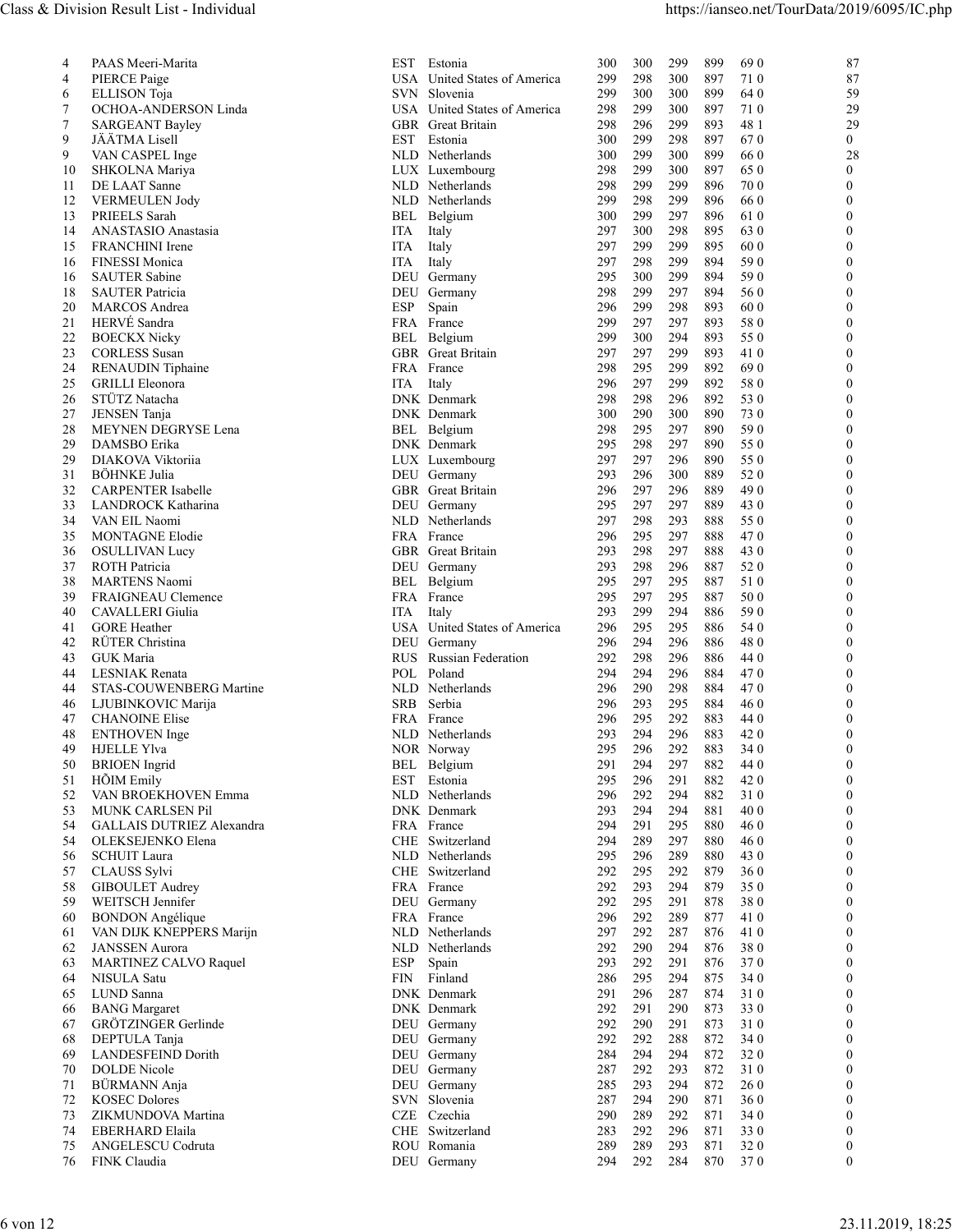| Class & Division Result List - Individual<br>https://ianseo.net/TourData/2019/6095/IC.php<br>869<br>WOZNIAK Kasia<br>CHE Switzerland<br>292<br>288<br>289<br><b>270</b><br>$\overline{0}$<br>77<br>280<br>78<br>WIESE Ulrike<br>DEU Germany<br>293<br>287<br>868<br>$\theta$<br>288<br>POZNIAKOVA Tetiana<br>279<br>292<br>294<br>865<br>42 0<br>$\Omega$<br>79<br>LUX Luxembourg<br>DE JONG Manou<br>NLD Netherlands<br>290<br>289<br>865<br>350<br>80<br>286<br>$\Omega$<br>280<br>81<br>289<br>292<br>284<br>865<br>$\Omega$<br><b>GELLER Anna Laeticia</b><br>DEU Germany<br>82<br>DANILET Ilinca<br>290<br>284<br>291<br>865<br><b>270</b><br>ROU Romania<br>$\Omega$<br>CELMANOVÁ Karolína<br>83<br>CZE Czechia<br>289<br>287<br>288<br>864<br>350<br>FRANZEN Kati<br>290<br>84<br>DEU Germany<br>286<br>283<br>294<br>863<br>$\Omega$<br>KJENSLI Rebekka<br>287<br>288<br>863<br>280<br>85<br>NOR Norway<br>288<br>$\Omega$<br><b>RENNER Suzan</b><br>320<br>86<br>NLD Netherlands<br>284<br>289<br>288<br>861<br>NAGY Éva<br>87<br>288<br>290<br>282<br>860<br>42 0<br>HUN Hungary<br>$\Omega$<br>HUAUX Jade<br>295<br>277<br>860<br>40 0<br>88<br>288<br>$\Omega$<br>BEL Belgium<br>KREFTSIEK Stefanie<br>290<br>284<br>860<br>270<br>89<br>DEU Germany<br>286<br>$\Omega$<br>282<br>286<br>291<br>859<br>220<br>90<br><b>BABLEE</b> Agnès<br>FRA France<br>292<br>858<br>91<br><b>DEMEY</b> Louise<br>284<br>282<br>21 0<br>Belgium<br>$\Omega$<br>BEL<br>92<br>VAN DEN BERG - HOUFFELAAR Yvonne<br>NLD Netherlands<br>288<br>286<br>280<br>854<br>24 0<br>$\Omega$<br>KIEHL Diana<br>DEU Germany<br>287<br>286<br>279<br>852<br>270<br>93<br>STENAU Christine<br>286<br>283<br>270<br>93<br>DEU Germany<br>283<br>852<br>$\Omega$<br>287<br>286<br>851<br>95<br><b>SUHK Kirstin</b><br>DEU Germany<br>278<br><b>260</b><br>$\Omega$<br>282<br>850<br>420<br>SANTARELLI Cristina<br>280<br>288<br>96<br>ITA Italy<br>$\Omega$<br>220<br>97<br><b>SPINKS Abbie</b><br>GBR Great Britain<br>287<br>285<br>277<br>849<br>KULL Krista<br>282<br>283<br>283<br>848<br>220<br>98<br>EST Estonia<br>$\Omega$<br>279<br>285<br>847<br>25 0<br>99<br>KORCHIA Laetitia<br>FRA France<br>283<br>$\Omega$<br>278<br>289<br>279<br>846<br>140<br>100<br>SAINTE-CROIX Coraline<br>FRA France<br>$\Omega$<br>275<br>220<br>101 ELZINGA Vanessa<br>NLD Netherlands<br>284<br>286<br>845<br>$\Omega$<br>844<br>24 0<br>102 POELMANS Jonie<br>BEL Belgium<br>275<br>278<br>291<br>GBR Great Britain<br>276<br>286<br>844<br>210<br>103 TUTUIANU Anca<br>282<br>$\Omega$<br>277<br>279<br>843<br>220<br>104 DIMASO Cassandra<br>BEL Belgium<br>287<br>$\Omega$<br>282<br>843<br>160<br>105 STAROSTINA Marina<br>RUS Russian Federation<br>276<br>285<br>282<br>290<br>841<br>280<br>106 HANSEN Ancilla<br>NLD Netherlands<br>269<br>$\Omega$<br>282<br>840<br>107 CIMETTA Chrystelle<br>BEL Belgium<br>278<br>280<br><b>260</b><br>$\Omega$<br>278<br>840<br>24 0<br>108 WENZL Jennifer<br>DEU Germany<br>279<br>283<br>109 ADAMIDIS Zeëa<br>NLD Netherlands<br>278<br>282<br>278<br>838<br>210<br>$\Omega$<br>110 NORDMEYER - KUHNE Tanja<br>DEU Germany<br>284<br>278<br>270<br>832<br>21 0<br>$\Omega$<br>288<br>263<br>832<br>170<br>111 DHONT Valerie<br>FRA France<br>281<br>$\Omega$<br>829<br>190<br>112 EISENTRÄGER Nadine<br>DEU Germany<br>278<br>274<br>277<br>$\Omega$<br>113 DUBRAY Vanessa<br>283<br>828<br>210<br>FRA France<br>285<br>260<br>114 BUTZ Andrea<br>284<br>258<br>827<br>200<br>DEU Germany<br>285<br>$\Omega$<br>282<br>276<br>827<br>150<br>FRA France<br>269<br>115 VAUTE Delphine<br>$\Omega$<br>116 SPICKENBAUM Jutta<br>827<br>140<br>DEU Germany<br>269<br>280<br>278<br>275<br>267<br>820<br>150<br>117 PFEIFFER Katja<br>DEU Germany<br>278<br>$\Omega$<br>819<br>180<br>118 BOONSTRA Erica<br>NLD Netherlands<br>267<br>276<br>276<br>$\Omega$<br>812<br>130<br>119 POP Kenza<br>LUX Luxembourg<br>261<br>266<br>285<br>$\Omega$<br>120 DEMEY Julie<br>270<br>806<br>120<br>BEL Belgium<br>275<br>261<br>$\Omega$<br>269<br>270<br>806<br>121 DANILET Anca<br>ROU Romania<br>267<br>7 0<br>268<br>257<br>150<br>122 DIECKMANN Franziska<br>DEU Germany<br>266<br>791<br>$\Omega$<br>252<br>790<br>140<br>123 ROELANDTS Manuella<br>BEL Belgium<br>274<br>264<br>$\Omega$<br>124 NOEST Chantal<br>251<br>788<br>150<br>NLD Netherlands<br>267<br>270<br>260<br>783<br>5 0<br>125 PAULS Sabine<br>DEU Germany<br>258<br>265<br>$\Omega$<br>274<br>770<br>100<br>126 HAROMSZEKI Petra<br>HUN Hungary<br>240<br>256<br>$\Omega$<br>100<br>127 BLINKHOF Manon<br>NLD Netherlands<br>262<br>230<br>255<br>747<br>$\theta$<br>128 LIEVE Versyck<br>280<br>289<br>138<br>707<br>220<br>BEL Belgium<br>$\Omega$<br>Compound - Senior Men<br>Total x<br>Pos.<br><b>Athlete</b><br>Ses.2<br>Ses.3<br><b>JokerRound</b><br><b>Finals</b><br>Country<br>Ses.1<br>SAGA Waldemar<br>899<br>69 0<br>DEU<br>299<br>300<br>300<br>Germany<br>$\Omega$<br><b>SWE</b><br>Sweden<br>299<br>299<br>74 0<br>LUNDIN Morgan<br>300<br>898<br>$\Omega$<br>2<br>3<br><b>BUTZ</b> Stefan<br>DEU<br>297<br>300<br>300<br>897<br>72 0<br>$\Omega$<br>Germany<br><b>JAGUSCH Alex</b><br>299<br>298<br>297<br>894<br>65 0<br>$\overline{4}$<br>DEU<br>Germany<br>298<br>61 0<br>5<br>VERDEYEN Luc<br>BEL<br>Belgium<br>299<br>297<br>894<br><b>GASSER</b> Werner<br><b>CHE</b><br>Switzerland<br>296<br>297<br>299<br>892<br>50 0<br>6<br>298<br>7<br><b>RASMUSSEN Henrik</b><br>Denmark<br>297<br>295<br>890<br>54 0<br><b>DNK</b><br>8<br>298<br>297<br>890<br>$\Omega$<br><b>JESSE Herbert</b><br>295<br>53 0<br>DEU<br>Germany<br>9<br>REHR Stefan<br>DEU<br>Germany<br>295<br>295<br>300<br>890<br>51 0<br>$\bf{0}$<br>54 0<br>HERVÉ Bruno<br>294<br>297<br>889<br>10<br><b>FRA</b><br>298<br>$\boldsymbol{0}$<br>France<br>300<br>295<br>52 0<br>11<br><b>DHENRY</b> Philippe<br><b>FRA</b><br>France<br>294<br>889<br>$\Omega$<br>$\Omega$<br>12<br><b>BANG</b> Jan<br><b>DNK</b><br>Denmark<br>293<br>299<br>297<br>889<br>51 0<br>CORNU Jean Michel<br>889<br>48 0<br>13<br><b>FRA</b><br>France<br>295<br>296<br>298<br>14<br><b>FRANZEN</b> Andreas<br>DEU<br>Germany<br>298<br>296<br>295<br>889<br>46 0<br>15<br>BEL<br>Belgium<br>297<br>295<br>296<br>888<br>52 0<br>$\Omega$<br><b>BRAECKMAN Marc</b><br>51 0<br><b>FRAMME</b> Georg<br>DEU<br>Germany<br>296<br>295<br>296<br>887<br>16<br>$\Omega$<br><b>BOULCH Hubert</b><br><b>FRA</b><br>294<br>297<br>295<br>886<br>55 0<br>$\Omega$<br>17<br>France<br>GRÖTZINGER Jürgen<br>18<br>DEU<br>292<br>296<br>297<br>885<br>45 0<br>$\boldsymbol{0}$<br>Germany<br>19<br>295<br>47 0<br>$\boldsymbol{0}$<br>PARVESS Michael<br><b>GBR</b><br>Great Britain<br>297<br>291<br>883<br>7 von 12 |  |  |  |  |  |  |
|-----------------------------------------------------------------------------------------------------------------------------------------------------------------------------------------------------------------------------------------------------------------------------------------------------------------------------------------------------------------------------------------------------------------------------------------------------------------------------------------------------------------------------------------------------------------------------------------------------------------------------------------------------------------------------------------------------------------------------------------------------------------------------------------------------------------------------------------------------------------------------------------------------------------------------------------------------------------------------------------------------------------------------------------------------------------------------------------------------------------------------------------------------------------------------------------------------------------------------------------------------------------------------------------------------------------------------------------------------------------------------------------------------------------------------------------------------------------------------------------------------------------------------------------------------------------------------------------------------------------------------------------------------------------------------------------------------------------------------------------------------------------------------------------------------------------------------------------------------------------------------------------------------------------------------------------------------------------------------------------------------------------------------------------------------------------------------------------------------------------------------------------------------------------------------------------------------------------------------------------------------------------------------------------------------------------------------------------------------------------------------------------------------------------------------------------------------------------------------------------------------------------------------------------------------------------------------------------------------------------------------------------------------------------------------------------------------------------------------------------------------------------------------------------------------------------------------------------------------------------------------------------------------------------------------------------------------------------------------------------------------------------------------------------------------------------------------------------------------------------------------------------------------------------------------------------------------------------------------------------------------------------------------------------------------------------------------------------------------------------------------------------------------------------------------------------------------------------------------------------------------------------------------------------------------------------------------------------------------------------------------------------------------------------------------------------------------------------------------------------------------------------------------------------------------------------------------------------------------------------------------------------------------------------------------------------------------------------------------------------------------------------------------------------------------------------------------------------------------------------------------------------------------------------------------------------------------------------------------------------------------------------------------------------------------------------------------------------------------------------------------------------------------------------------------------------------------------------------------------------------------------------------------------------------------------------------------------------------------------------------------------------------------------------------------------------------------------------------------------------------------------------------------------------------------------------------------------------------------------------------------------------------------------------------------------------------------------------------------------------------------------------------------------------------------------------------------------------------------------------------------------------------------------------------------------------------------------------------------------------------------------------------------------------------------------------------------------------------------------------------------------------------------------------------------------------------------------------------------------------------------------------------------------------------------------------------------------------------------------------------------------------------------------------------------------------------------------------------------------------------------------------------------------------------------------------------------------------------------------------------------------------------------------------------------------------------------------------------------------------------------------------------------------------------------------------------------------------------------------------------------------------------------------------------------------------------------------------------------------------------------------------------------------------------------------------------------------------------------------------------------------------------------------------------------------------------------------------------------------------------------------------------------------------------------------------------------------------------------------------------------------------------------------------------------------------------------------------------------------------------------------|--|--|--|--|--|--|
|                                                                                                                                                                                                                                                                                                                                                                                                                                                                                                                                                                                                                                                                                                                                                                                                                                                                                                                                                                                                                                                                                                                                                                                                                                                                                                                                                                                                                                                                                                                                                                                                                                                                                                                                                                                                                                                                                                                                                                                                                                                                                                                                                                                                                                                                                                                                                                                                                                                                                                                                                                                                                                                                                                                                                                                                                                                                                                                                                                                                                                                                                                                                                                                                                                                                                                                                                                                                                                                                                                                                                                                                                                                                                                                                                                                                                                                                                                                                                                                                                                                                                                                                                                                                                                                                                                                                                                                                                                                                                                                                                                                                                                                                                                                                                                                                                                                                                                                                                                                                                                                                                                                                                                                                                                                                                                                                                                                                                                                                                                                                                                                                                                                                                                                                                                                                                                                                                                                                                                                                                                                                                                                                                                                                                                                                                                                                                                                                                                                                                                                                                                                                                                                                                                                                                           |  |  |  |  |  |  |
|                                                                                                                                                                                                                                                                                                                                                                                                                                                                                                                                                                                                                                                                                                                                                                                                                                                                                                                                                                                                                                                                                                                                                                                                                                                                                                                                                                                                                                                                                                                                                                                                                                                                                                                                                                                                                                                                                                                                                                                                                                                                                                                                                                                                                                                                                                                                                                                                                                                                                                                                                                                                                                                                                                                                                                                                                                                                                                                                                                                                                                                                                                                                                                                                                                                                                                                                                                                                                                                                                                                                                                                                                                                                                                                                                                                                                                                                                                                                                                                                                                                                                                                                                                                                                                                                                                                                                                                                                                                                                                                                                                                                                                                                                                                                                                                                                                                                                                                                                                                                                                                                                                                                                                                                                                                                                                                                                                                                                                                                                                                                                                                                                                                                                                                                                                                                                                                                                                                                                                                                                                                                                                                                                                                                                                                                                                                                                                                                                                                                                                                                                                                                                                                                                                                                                           |  |  |  |  |  |  |
|                                                                                                                                                                                                                                                                                                                                                                                                                                                                                                                                                                                                                                                                                                                                                                                                                                                                                                                                                                                                                                                                                                                                                                                                                                                                                                                                                                                                                                                                                                                                                                                                                                                                                                                                                                                                                                                                                                                                                                                                                                                                                                                                                                                                                                                                                                                                                                                                                                                                                                                                                                                                                                                                                                                                                                                                                                                                                                                                                                                                                                                                                                                                                                                                                                                                                                                                                                                                                                                                                                                                                                                                                                                                                                                                                                                                                                                                                                                                                                                                                                                                                                                                                                                                                                                                                                                                                                                                                                                                                                                                                                                                                                                                                                                                                                                                                                                                                                                                                                                                                                                                                                                                                                                                                                                                                                                                                                                                                                                                                                                                                                                                                                                                                                                                                                                                                                                                                                                                                                                                                                                                                                                                                                                                                                                                                                                                                                                                                                                                                                                                                                                                                                                                                                                                                           |  |  |  |  |  |  |
|                                                                                                                                                                                                                                                                                                                                                                                                                                                                                                                                                                                                                                                                                                                                                                                                                                                                                                                                                                                                                                                                                                                                                                                                                                                                                                                                                                                                                                                                                                                                                                                                                                                                                                                                                                                                                                                                                                                                                                                                                                                                                                                                                                                                                                                                                                                                                                                                                                                                                                                                                                                                                                                                                                                                                                                                                                                                                                                                                                                                                                                                                                                                                                                                                                                                                                                                                                                                                                                                                                                                                                                                                                                                                                                                                                                                                                                                                                                                                                                                                                                                                                                                                                                                                                                                                                                                                                                                                                                                                                                                                                                                                                                                                                                                                                                                                                                                                                                                                                                                                                                                                                                                                                                                                                                                                                                                                                                                                                                                                                                                                                                                                                                                                                                                                                                                                                                                                                                                                                                                                                                                                                                                                                                                                                                                                                                                                                                                                                                                                                                                                                                                                                                                                                                                                           |  |  |  |  |  |  |
|                                                                                                                                                                                                                                                                                                                                                                                                                                                                                                                                                                                                                                                                                                                                                                                                                                                                                                                                                                                                                                                                                                                                                                                                                                                                                                                                                                                                                                                                                                                                                                                                                                                                                                                                                                                                                                                                                                                                                                                                                                                                                                                                                                                                                                                                                                                                                                                                                                                                                                                                                                                                                                                                                                                                                                                                                                                                                                                                                                                                                                                                                                                                                                                                                                                                                                                                                                                                                                                                                                                                                                                                                                                                                                                                                                                                                                                                                                                                                                                                                                                                                                                                                                                                                                                                                                                                                                                                                                                                                                                                                                                                                                                                                                                                                                                                                                                                                                                                                                                                                                                                                                                                                                                                                                                                                                                                                                                                                                                                                                                                                                                                                                                                                                                                                                                                                                                                                                                                                                                                                                                                                                                                                                                                                                                                                                                                                                                                                                                                                                                                                                                                                                                                                                                                                           |  |  |  |  |  |  |
|                                                                                                                                                                                                                                                                                                                                                                                                                                                                                                                                                                                                                                                                                                                                                                                                                                                                                                                                                                                                                                                                                                                                                                                                                                                                                                                                                                                                                                                                                                                                                                                                                                                                                                                                                                                                                                                                                                                                                                                                                                                                                                                                                                                                                                                                                                                                                                                                                                                                                                                                                                                                                                                                                                                                                                                                                                                                                                                                                                                                                                                                                                                                                                                                                                                                                                                                                                                                                                                                                                                                                                                                                                                                                                                                                                                                                                                                                                                                                                                                                                                                                                                                                                                                                                                                                                                                                                                                                                                                                                                                                                                                                                                                                                                                                                                                                                                                                                                                                                                                                                                                                                                                                                                                                                                                                                                                                                                                                                                                                                                                                                                                                                                                                                                                                                                                                                                                                                                                                                                                                                                                                                                                                                                                                                                                                                                                                                                                                                                                                                                                                                                                                                                                                                                                                           |  |  |  |  |  |  |
|                                                                                                                                                                                                                                                                                                                                                                                                                                                                                                                                                                                                                                                                                                                                                                                                                                                                                                                                                                                                                                                                                                                                                                                                                                                                                                                                                                                                                                                                                                                                                                                                                                                                                                                                                                                                                                                                                                                                                                                                                                                                                                                                                                                                                                                                                                                                                                                                                                                                                                                                                                                                                                                                                                                                                                                                                                                                                                                                                                                                                                                                                                                                                                                                                                                                                                                                                                                                                                                                                                                                                                                                                                                                                                                                                                                                                                                                                                                                                                                                                                                                                                                                                                                                                                                                                                                                                                                                                                                                                                                                                                                                                                                                                                                                                                                                                                                                                                                                                                                                                                                                                                                                                                                                                                                                                                                                                                                                                                                                                                                                                                                                                                                                                                                                                                                                                                                                                                                                                                                                                                                                                                                                                                                                                                                                                                                                                                                                                                                                                                                                                                                                                                                                                                                                                           |  |  |  |  |  |  |
|                                                                                                                                                                                                                                                                                                                                                                                                                                                                                                                                                                                                                                                                                                                                                                                                                                                                                                                                                                                                                                                                                                                                                                                                                                                                                                                                                                                                                                                                                                                                                                                                                                                                                                                                                                                                                                                                                                                                                                                                                                                                                                                                                                                                                                                                                                                                                                                                                                                                                                                                                                                                                                                                                                                                                                                                                                                                                                                                                                                                                                                                                                                                                                                                                                                                                                                                                                                                                                                                                                                                                                                                                                                                                                                                                                                                                                                                                                                                                                                                                                                                                                                                                                                                                                                                                                                                                                                                                                                                                                                                                                                                                                                                                                                                                                                                                                                                                                                                                                                                                                                                                                                                                                                                                                                                                                                                                                                                                                                                                                                                                                                                                                                                                                                                                                                                                                                                                                                                                                                                                                                                                                                                                                                                                                                                                                                                                                                                                                                                                                                                                                                                                                                                                                                                                           |  |  |  |  |  |  |
|                                                                                                                                                                                                                                                                                                                                                                                                                                                                                                                                                                                                                                                                                                                                                                                                                                                                                                                                                                                                                                                                                                                                                                                                                                                                                                                                                                                                                                                                                                                                                                                                                                                                                                                                                                                                                                                                                                                                                                                                                                                                                                                                                                                                                                                                                                                                                                                                                                                                                                                                                                                                                                                                                                                                                                                                                                                                                                                                                                                                                                                                                                                                                                                                                                                                                                                                                                                                                                                                                                                                                                                                                                                                                                                                                                                                                                                                                                                                                                                                                                                                                                                                                                                                                                                                                                                                                                                                                                                                                                                                                                                                                                                                                                                                                                                                                                                                                                                                                                                                                                                                                                                                                                                                                                                                                                                                                                                                                                                                                                                                                                                                                                                                                                                                                                                                                                                                                                                                                                                                                                                                                                                                                                                                                                                                                                                                                                                                                                                                                                                                                                                                                                                                                                                                                           |  |  |  |  |  |  |
|                                                                                                                                                                                                                                                                                                                                                                                                                                                                                                                                                                                                                                                                                                                                                                                                                                                                                                                                                                                                                                                                                                                                                                                                                                                                                                                                                                                                                                                                                                                                                                                                                                                                                                                                                                                                                                                                                                                                                                                                                                                                                                                                                                                                                                                                                                                                                                                                                                                                                                                                                                                                                                                                                                                                                                                                                                                                                                                                                                                                                                                                                                                                                                                                                                                                                                                                                                                                                                                                                                                                                                                                                                                                                                                                                                                                                                                                                                                                                                                                                                                                                                                                                                                                                                                                                                                                                                                                                                                                                                                                                                                                                                                                                                                                                                                                                                                                                                                                                                                                                                                                                                                                                                                                                                                                                                                                                                                                                                                                                                                                                                                                                                                                                                                                                                                                                                                                                                                                                                                                                                                                                                                                                                                                                                                                                                                                                                                                                                                                                                                                                                                                                                                                                                                                                           |  |  |  |  |  |  |
|                                                                                                                                                                                                                                                                                                                                                                                                                                                                                                                                                                                                                                                                                                                                                                                                                                                                                                                                                                                                                                                                                                                                                                                                                                                                                                                                                                                                                                                                                                                                                                                                                                                                                                                                                                                                                                                                                                                                                                                                                                                                                                                                                                                                                                                                                                                                                                                                                                                                                                                                                                                                                                                                                                                                                                                                                                                                                                                                                                                                                                                                                                                                                                                                                                                                                                                                                                                                                                                                                                                                                                                                                                                                                                                                                                                                                                                                                                                                                                                                                                                                                                                                                                                                                                                                                                                                                                                                                                                                                                                                                                                                                                                                                                                                                                                                                                                                                                                                                                                                                                                                                                                                                                                                                                                                                                                                                                                                                                                                                                                                                                                                                                                                                                                                                                                                                                                                                                                                                                                                                                                                                                                                                                                                                                                                                                                                                                                                                                                                                                                                                                                                                                                                                                                                                           |  |  |  |  |  |  |
|                                                                                                                                                                                                                                                                                                                                                                                                                                                                                                                                                                                                                                                                                                                                                                                                                                                                                                                                                                                                                                                                                                                                                                                                                                                                                                                                                                                                                                                                                                                                                                                                                                                                                                                                                                                                                                                                                                                                                                                                                                                                                                                                                                                                                                                                                                                                                                                                                                                                                                                                                                                                                                                                                                                                                                                                                                                                                                                                                                                                                                                                                                                                                                                                                                                                                                                                                                                                                                                                                                                                                                                                                                                                                                                                                                                                                                                                                                                                                                                                                                                                                                                                                                                                                                                                                                                                                                                                                                                                                                                                                                                                                                                                                                                                                                                                                                                                                                                                                                                                                                                                                                                                                                                                                                                                                                                                                                                                                                                                                                                                                                                                                                                                                                                                                                                                                                                                                                                                                                                                                                                                                                                                                                                                                                                                                                                                                                                                                                                                                                                                                                                                                                                                                                                                                           |  |  |  |  |  |  |
|                                                                                                                                                                                                                                                                                                                                                                                                                                                                                                                                                                                                                                                                                                                                                                                                                                                                                                                                                                                                                                                                                                                                                                                                                                                                                                                                                                                                                                                                                                                                                                                                                                                                                                                                                                                                                                                                                                                                                                                                                                                                                                                                                                                                                                                                                                                                                                                                                                                                                                                                                                                                                                                                                                                                                                                                                                                                                                                                                                                                                                                                                                                                                                                                                                                                                                                                                                                                                                                                                                                                                                                                                                                                                                                                                                                                                                                                                                                                                                                                                                                                                                                                                                                                                                                                                                                                                                                                                                                                                                                                                                                                                                                                                                                                                                                                                                                                                                                                                                                                                                                                                                                                                                                                                                                                                                                                                                                                                                                                                                                                                                                                                                                                                                                                                                                                                                                                                                                                                                                                                                                                                                                                                                                                                                                                                                                                                                                                                                                                                                                                                                                                                                                                                                                                                           |  |  |  |  |  |  |
|                                                                                                                                                                                                                                                                                                                                                                                                                                                                                                                                                                                                                                                                                                                                                                                                                                                                                                                                                                                                                                                                                                                                                                                                                                                                                                                                                                                                                                                                                                                                                                                                                                                                                                                                                                                                                                                                                                                                                                                                                                                                                                                                                                                                                                                                                                                                                                                                                                                                                                                                                                                                                                                                                                                                                                                                                                                                                                                                                                                                                                                                                                                                                                                                                                                                                                                                                                                                                                                                                                                                                                                                                                                                                                                                                                                                                                                                                                                                                                                                                                                                                                                                                                                                                                                                                                                                                                                                                                                                                                                                                                                                                                                                                                                                                                                                                                                                                                                                                                                                                                                                                                                                                                                                                                                                                                                                                                                                                                                                                                                                                                                                                                                                                                                                                                                                                                                                                                                                                                                                                                                                                                                                                                                                                                                                                                                                                                                                                                                                                                                                                                                                                                                                                                                                                           |  |  |  |  |  |  |
|                                                                                                                                                                                                                                                                                                                                                                                                                                                                                                                                                                                                                                                                                                                                                                                                                                                                                                                                                                                                                                                                                                                                                                                                                                                                                                                                                                                                                                                                                                                                                                                                                                                                                                                                                                                                                                                                                                                                                                                                                                                                                                                                                                                                                                                                                                                                                                                                                                                                                                                                                                                                                                                                                                                                                                                                                                                                                                                                                                                                                                                                                                                                                                                                                                                                                                                                                                                                                                                                                                                                                                                                                                                                                                                                                                                                                                                                                                                                                                                                                                                                                                                                                                                                                                                                                                                                                                                                                                                                                                                                                                                                                                                                                                                                                                                                                                                                                                                                                                                                                                                                                                                                                                                                                                                                                                                                                                                                                                                                                                                                                                                                                                                                                                                                                                                                                                                                                                                                                                                                                                                                                                                                                                                                                                                                                                                                                                                                                                                                                                                                                                                                                                                                                                                                                           |  |  |  |  |  |  |
|                                                                                                                                                                                                                                                                                                                                                                                                                                                                                                                                                                                                                                                                                                                                                                                                                                                                                                                                                                                                                                                                                                                                                                                                                                                                                                                                                                                                                                                                                                                                                                                                                                                                                                                                                                                                                                                                                                                                                                                                                                                                                                                                                                                                                                                                                                                                                                                                                                                                                                                                                                                                                                                                                                                                                                                                                                                                                                                                                                                                                                                                                                                                                                                                                                                                                                                                                                                                                                                                                                                                                                                                                                                                                                                                                                                                                                                                                                                                                                                                                                                                                                                                                                                                                                                                                                                                                                                                                                                                                                                                                                                                                                                                                                                                                                                                                                                                                                                                                                                                                                                                                                                                                                                                                                                                                                                                                                                                                                                                                                                                                                                                                                                                                                                                                                                                                                                                                                                                                                                                                                                                                                                                                                                                                                                                                                                                                                                                                                                                                                                                                                                                                                                                                                                                                           |  |  |  |  |  |  |
|                                                                                                                                                                                                                                                                                                                                                                                                                                                                                                                                                                                                                                                                                                                                                                                                                                                                                                                                                                                                                                                                                                                                                                                                                                                                                                                                                                                                                                                                                                                                                                                                                                                                                                                                                                                                                                                                                                                                                                                                                                                                                                                                                                                                                                                                                                                                                                                                                                                                                                                                                                                                                                                                                                                                                                                                                                                                                                                                                                                                                                                                                                                                                                                                                                                                                                                                                                                                                                                                                                                                                                                                                                                                                                                                                                                                                                                                                                                                                                                                                                                                                                                                                                                                                                                                                                                                                                                                                                                                                                                                                                                                                                                                                                                                                                                                                                                                                                                                                                                                                                                                                                                                                                                                                                                                                                                                                                                                                                                                                                                                                                                                                                                                                                                                                                                                                                                                                                                                                                                                                                                                                                                                                                                                                                                                                                                                                                                                                                                                                                                                                                                                                                                                                                                                                           |  |  |  |  |  |  |
|                                                                                                                                                                                                                                                                                                                                                                                                                                                                                                                                                                                                                                                                                                                                                                                                                                                                                                                                                                                                                                                                                                                                                                                                                                                                                                                                                                                                                                                                                                                                                                                                                                                                                                                                                                                                                                                                                                                                                                                                                                                                                                                                                                                                                                                                                                                                                                                                                                                                                                                                                                                                                                                                                                                                                                                                                                                                                                                                                                                                                                                                                                                                                                                                                                                                                                                                                                                                                                                                                                                                                                                                                                                                                                                                                                                                                                                                                                                                                                                                                                                                                                                                                                                                                                                                                                                                                                                                                                                                                                                                                                                                                                                                                                                                                                                                                                                                                                                                                                                                                                                                                                                                                                                                                                                                                                                                                                                                                                                                                                                                                                                                                                                                                                                                                                                                                                                                                                                                                                                                                                                                                                                                                                                                                                                                                                                                                                                                                                                                                                                                                                                                                                                                                                                                                           |  |  |  |  |  |  |
|                                                                                                                                                                                                                                                                                                                                                                                                                                                                                                                                                                                                                                                                                                                                                                                                                                                                                                                                                                                                                                                                                                                                                                                                                                                                                                                                                                                                                                                                                                                                                                                                                                                                                                                                                                                                                                                                                                                                                                                                                                                                                                                                                                                                                                                                                                                                                                                                                                                                                                                                                                                                                                                                                                                                                                                                                                                                                                                                                                                                                                                                                                                                                                                                                                                                                                                                                                                                                                                                                                                                                                                                                                                                                                                                                                                                                                                                                                                                                                                                                                                                                                                                                                                                                                                                                                                                                                                                                                                                                                                                                                                                                                                                                                                                                                                                                                                                                                                                                                                                                                                                                                                                                                                                                                                                                                                                                                                                                                                                                                                                                                                                                                                                                                                                                                                                                                                                                                                                                                                                                                                                                                                                                                                                                                                                                                                                                                                                                                                                                                                                                                                                                                                                                                                                                           |  |  |  |  |  |  |
|                                                                                                                                                                                                                                                                                                                                                                                                                                                                                                                                                                                                                                                                                                                                                                                                                                                                                                                                                                                                                                                                                                                                                                                                                                                                                                                                                                                                                                                                                                                                                                                                                                                                                                                                                                                                                                                                                                                                                                                                                                                                                                                                                                                                                                                                                                                                                                                                                                                                                                                                                                                                                                                                                                                                                                                                                                                                                                                                                                                                                                                                                                                                                                                                                                                                                                                                                                                                                                                                                                                                                                                                                                                                                                                                                                                                                                                                                                                                                                                                                                                                                                                                                                                                                                                                                                                                                                                                                                                                                                                                                                                                                                                                                                                                                                                                                                                                                                                                                                                                                                                                                                                                                                                                                                                                                                                                                                                                                                                                                                                                                                                                                                                                                                                                                                                                                                                                                                                                                                                                                                                                                                                                                                                                                                                                                                                                                                                                                                                                                                                                                                                                                                                                                                                                                           |  |  |  |  |  |  |
|                                                                                                                                                                                                                                                                                                                                                                                                                                                                                                                                                                                                                                                                                                                                                                                                                                                                                                                                                                                                                                                                                                                                                                                                                                                                                                                                                                                                                                                                                                                                                                                                                                                                                                                                                                                                                                                                                                                                                                                                                                                                                                                                                                                                                                                                                                                                                                                                                                                                                                                                                                                                                                                                                                                                                                                                                                                                                                                                                                                                                                                                                                                                                                                                                                                                                                                                                                                                                                                                                                                                                                                                                                                                                                                                                                                                                                                                                                                                                                                                                                                                                                                                                                                                                                                                                                                                                                                                                                                                                                                                                                                                                                                                                                                                                                                                                                                                                                                                                                                                                                                                                                                                                                                                                                                                                                                                                                                                                                                                                                                                                                                                                                                                                                                                                                                                                                                                                                                                                                                                                                                                                                                                                                                                                                                                                                                                                                                                                                                                                                                                                                                                                                                                                                                                                           |  |  |  |  |  |  |
|                                                                                                                                                                                                                                                                                                                                                                                                                                                                                                                                                                                                                                                                                                                                                                                                                                                                                                                                                                                                                                                                                                                                                                                                                                                                                                                                                                                                                                                                                                                                                                                                                                                                                                                                                                                                                                                                                                                                                                                                                                                                                                                                                                                                                                                                                                                                                                                                                                                                                                                                                                                                                                                                                                                                                                                                                                                                                                                                                                                                                                                                                                                                                                                                                                                                                                                                                                                                                                                                                                                                                                                                                                                                                                                                                                                                                                                                                                                                                                                                                                                                                                                                                                                                                                                                                                                                                                                                                                                                                                                                                                                                                                                                                                                                                                                                                                                                                                                                                                                                                                                                                                                                                                                                                                                                                                                                                                                                                                                                                                                                                                                                                                                                                                                                                                                                                                                                                                                                                                                                                                                                                                                                                                                                                                                                                                                                                                                                                                                                                                                                                                                                                                                                                                                                                           |  |  |  |  |  |  |
|                                                                                                                                                                                                                                                                                                                                                                                                                                                                                                                                                                                                                                                                                                                                                                                                                                                                                                                                                                                                                                                                                                                                                                                                                                                                                                                                                                                                                                                                                                                                                                                                                                                                                                                                                                                                                                                                                                                                                                                                                                                                                                                                                                                                                                                                                                                                                                                                                                                                                                                                                                                                                                                                                                                                                                                                                                                                                                                                                                                                                                                                                                                                                                                                                                                                                                                                                                                                                                                                                                                                                                                                                                                                                                                                                                                                                                                                                                                                                                                                                                                                                                                                                                                                                                                                                                                                                                                                                                                                                                                                                                                                                                                                                                                                                                                                                                                                                                                                                                                                                                                                                                                                                                                                                                                                                                                                                                                                                                                                                                                                                                                                                                                                                                                                                                                                                                                                                                                                                                                                                                                                                                                                                                                                                                                                                                                                                                                                                                                                                                                                                                                                                                                                                                                                                           |  |  |  |  |  |  |
|                                                                                                                                                                                                                                                                                                                                                                                                                                                                                                                                                                                                                                                                                                                                                                                                                                                                                                                                                                                                                                                                                                                                                                                                                                                                                                                                                                                                                                                                                                                                                                                                                                                                                                                                                                                                                                                                                                                                                                                                                                                                                                                                                                                                                                                                                                                                                                                                                                                                                                                                                                                                                                                                                                                                                                                                                                                                                                                                                                                                                                                                                                                                                                                                                                                                                                                                                                                                                                                                                                                                                                                                                                                                                                                                                                                                                                                                                                                                                                                                                                                                                                                                                                                                                                                                                                                                                                                                                                                                                                                                                                                                                                                                                                                                                                                                                                                                                                                                                                                                                                                                                                                                                                                                                                                                                                                                                                                                                                                                                                                                                                                                                                                                                                                                                                                                                                                                                                                                                                                                                                                                                                                                                                                                                                                                                                                                                                                                                                                                                                                                                                                                                                                                                                                                                           |  |  |  |  |  |  |
|                                                                                                                                                                                                                                                                                                                                                                                                                                                                                                                                                                                                                                                                                                                                                                                                                                                                                                                                                                                                                                                                                                                                                                                                                                                                                                                                                                                                                                                                                                                                                                                                                                                                                                                                                                                                                                                                                                                                                                                                                                                                                                                                                                                                                                                                                                                                                                                                                                                                                                                                                                                                                                                                                                                                                                                                                                                                                                                                                                                                                                                                                                                                                                                                                                                                                                                                                                                                                                                                                                                                                                                                                                                                                                                                                                                                                                                                                                                                                                                                                                                                                                                                                                                                                                                                                                                                                                                                                                                                                                                                                                                                                                                                                                                                                                                                                                                                                                                                                                                                                                                                                                                                                                                                                                                                                                                                                                                                                                                                                                                                                                                                                                                                                                                                                                                                                                                                                                                                                                                                                                                                                                                                                                                                                                                                                                                                                                                                                                                                                                                                                                                                                                                                                                                                                           |  |  |  |  |  |  |
|                                                                                                                                                                                                                                                                                                                                                                                                                                                                                                                                                                                                                                                                                                                                                                                                                                                                                                                                                                                                                                                                                                                                                                                                                                                                                                                                                                                                                                                                                                                                                                                                                                                                                                                                                                                                                                                                                                                                                                                                                                                                                                                                                                                                                                                                                                                                                                                                                                                                                                                                                                                                                                                                                                                                                                                                                                                                                                                                                                                                                                                                                                                                                                                                                                                                                                                                                                                                                                                                                                                                                                                                                                                                                                                                                                                                                                                                                                                                                                                                                                                                                                                                                                                                                                                                                                                                                                                                                                                                                                                                                                                                                                                                                                                                                                                                                                                                                                                                                                                                                                                                                                                                                                                                                                                                                                                                                                                                                                                                                                                                                                                                                                                                                                                                                                                                                                                                                                                                                                                                                                                                                                                                                                                                                                                                                                                                                                                                                                                                                                                                                                                                                                                                                                                                                           |  |  |  |  |  |  |
|                                                                                                                                                                                                                                                                                                                                                                                                                                                                                                                                                                                                                                                                                                                                                                                                                                                                                                                                                                                                                                                                                                                                                                                                                                                                                                                                                                                                                                                                                                                                                                                                                                                                                                                                                                                                                                                                                                                                                                                                                                                                                                                                                                                                                                                                                                                                                                                                                                                                                                                                                                                                                                                                                                                                                                                                                                                                                                                                                                                                                                                                                                                                                                                                                                                                                                                                                                                                                                                                                                                                                                                                                                                                                                                                                                                                                                                                                                                                                                                                                                                                                                                                                                                                                                                                                                                                                                                                                                                                                                                                                                                                                                                                                                                                                                                                                                                                                                                                                                                                                                                                                                                                                                                                                                                                                                                                                                                                                                                                                                                                                                                                                                                                                                                                                                                                                                                                                                                                                                                                                                                                                                                                                                                                                                                                                                                                                                                                                                                                                                                                                                                                                                                                                                                                                           |  |  |  |  |  |  |
|                                                                                                                                                                                                                                                                                                                                                                                                                                                                                                                                                                                                                                                                                                                                                                                                                                                                                                                                                                                                                                                                                                                                                                                                                                                                                                                                                                                                                                                                                                                                                                                                                                                                                                                                                                                                                                                                                                                                                                                                                                                                                                                                                                                                                                                                                                                                                                                                                                                                                                                                                                                                                                                                                                                                                                                                                                                                                                                                                                                                                                                                                                                                                                                                                                                                                                                                                                                                                                                                                                                                                                                                                                                                                                                                                                                                                                                                                                                                                                                                                                                                                                                                                                                                                                                                                                                                                                                                                                                                                                                                                                                                                                                                                                                                                                                                                                                                                                                                                                                                                                                                                                                                                                                                                                                                                                                                                                                                                                                                                                                                                                                                                                                                                                                                                                                                                                                                                                                                                                                                                                                                                                                                                                                                                                                                                                                                                                                                                                                                                                                                                                                                                                                                                                                                                           |  |  |  |  |  |  |
|                                                                                                                                                                                                                                                                                                                                                                                                                                                                                                                                                                                                                                                                                                                                                                                                                                                                                                                                                                                                                                                                                                                                                                                                                                                                                                                                                                                                                                                                                                                                                                                                                                                                                                                                                                                                                                                                                                                                                                                                                                                                                                                                                                                                                                                                                                                                                                                                                                                                                                                                                                                                                                                                                                                                                                                                                                                                                                                                                                                                                                                                                                                                                                                                                                                                                                                                                                                                                                                                                                                                                                                                                                                                                                                                                                                                                                                                                                                                                                                                                                                                                                                                                                                                                                                                                                                                                                                                                                                                                                                                                                                                                                                                                                                                                                                                                                                                                                                                                                                                                                                                                                                                                                                                                                                                                                                                                                                                                                                                                                                                                                                                                                                                                                                                                                                                                                                                                                                                                                                                                                                                                                                                                                                                                                                                                                                                                                                                                                                                                                                                                                                                                                                                                                                                                           |  |  |  |  |  |  |
|                                                                                                                                                                                                                                                                                                                                                                                                                                                                                                                                                                                                                                                                                                                                                                                                                                                                                                                                                                                                                                                                                                                                                                                                                                                                                                                                                                                                                                                                                                                                                                                                                                                                                                                                                                                                                                                                                                                                                                                                                                                                                                                                                                                                                                                                                                                                                                                                                                                                                                                                                                                                                                                                                                                                                                                                                                                                                                                                                                                                                                                                                                                                                                                                                                                                                                                                                                                                                                                                                                                                                                                                                                                                                                                                                                                                                                                                                                                                                                                                                                                                                                                                                                                                                                                                                                                                                                                                                                                                                                                                                                                                                                                                                                                                                                                                                                                                                                                                                                                                                                                                                                                                                                                                                                                                                                                                                                                                                                                                                                                                                                                                                                                                                                                                                                                                                                                                                                                                                                                                                                                                                                                                                                                                                                                                                                                                                                                                                                                                                                                                                                                                                                                                                                                                                           |  |  |  |  |  |  |
|                                                                                                                                                                                                                                                                                                                                                                                                                                                                                                                                                                                                                                                                                                                                                                                                                                                                                                                                                                                                                                                                                                                                                                                                                                                                                                                                                                                                                                                                                                                                                                                                                                                                                                                                                                                                                                                                                                                                                                                                                                                                                                                                                                                                                                                                                                                                                                                                                                                                                                                                                                                                                                                                                                                                                                                                                                                                                                                                                                                                                                                                                                                                                                                                                                                                                                                                                                                                                                                                                                                                                                                                                                                                                                                                                                                                                                                                                                                                                                                                                                                                                                                                                                                                                                                                                                                                                                                                                                                                                                                                                                                                                                                                                                                                                                                                                                                                                                                                                                                                                                                                                                                                                                                                                                                                                                                                                                                                                                                                                                                                                                                                                                                                                                                                                                                                                                                                                                                                                                                                                                                                                                                                                                                                                                                                                                                                                                                                                                                                                                                                                                                                                                                                                                                                                           |  |  |  |  |  |  |
|                                                                                                                                                                                                                                                                                                                                                                                                                                                                                                                                                                                                                                                                                                                                                                                                                                                                                                                                                                                                                                                                                                                                                                                                                                                                                                                                                                                                                                                                                                                                                                                                                                                                                                                                                                                                                                                                                                                                                                                                                                                                                                                                                                                                                                                                                                                                                                                                                                                                                                                                                                                                                                                                                                                                                                                                                                                                                                                                                                                                                                                                                                                                                                                                                                                                                                                                                                                                                                                                                                                                                                                                                                                                                                                                                                                                                                                                                                                                                                                                                                                                                                                                                                                                                                                                                                                                                                                                                                                                                                                                                                                                                                                                                                                                                                                                                                                                                                                                                                                                                                                                                                                                                                                                                                                                                                                                                                                                                                                                                                                                                                                                                                                                                                                                                                                                                                                                                                                                                                                                                                                                                                                                                                                                                                                                                                                                                                                                                                                                                                                                                                                                                                                                                                                                                           |  |  |  |  |  |  |
|                                                                                                                                                                                                                                                                                                                                                                                                                                                                                                                                                                                                                                                                                                                                                                                                                                                                                                                                                                                                                                                                                                                                                                                                                                                                                                                                                                                                                                                                                                                                                                                                                                                                                                                                                                                                                                                                                                                                                                                                                                                                                                                                                                                                                                                                                                                                                                                                                                                                                                                                                                                                                                                                                                                                                                                                                                                                                                                                                                                                                                                                                                                                                                                                                                                                                                                                                                                                                                                                                                                                                                                                                                                                                                                                                                                                                                                                                                                                                                                                                                                                                                                                                                                                                                                                                                                                                                                                                                                                                                                                                                                                                                                                                                                                                                                                                                                                                                                                                                                                                                                                                                                                                                                                                                                                                                                                                                                                                                                                                                                                                                                                                                                                                                                                                                                                                                                                                                                                                                                                                                                                                                                                                                                                                                                                                                                                                                                                                                                                                                                                                                                                                                                                                                                                                           |  |  |  |  |  |  |
|                                                                                                                                                                                                                                                                                                                                                                                                                                                                                                                                                                                                                                                                                                                                                                                                                                                                                                                                                                                                                                                                                                                                                                                                                                                                                                                                                                                                                                                                                                                                                                                                                                                                                                                                                                                                                                                                                                                                                                                                                                                                                                                                                                                                                                                                                                                                                                                                                                                                                                                                                                                                                                                                                                                                                                                                                                                                                                                                                                                                                                                                                                                                                                                                                                                                                                                                                                                                                                                                                                                                                                                                                                                                                                                                                                                                                                                                                                                                                                                                                                                                                                                                                                                                                                                                                                                                                                                                                                                                                                                                                                                                                                                                                                                                                                                                                                                                                                                                                                                                                                                                                                                                                                                                                                                                                                                                                                                                                                                                                                                                                                                                                                                                                                                                                                                                                                                                                                                                                                                                                                                                                                                                                                                                                                                                                                                                                                                                                                                                                                                                                                                                                                                                                                                                                           |  |  |  |  |  |  |
|                                                                                                                                                                                                                                                                                                                                                                                                                                                                                                                                                                                                                                                                                                                                                                                                                                                                                                                                                                                                                                                                                                                                                                                                                                                                                                                                                                                                                                                                                                                                                                                                                                                                                                                                                                                                                                                                                                                                                                                                                                                                                                                                                                                                                                                                                                                                                                                                                                                                                                                                                                                                                                                                                                                                                                                                                                                                                                                                                                                                                                                                                                                                                                                                                                                                                                                                                                                                                                                                                                                                                                                                                                                                                                                                                                                                                                                                                                                                                                                                                                                                                                                                                                                                                                                                                                                                                                                                                                                                                                                                                                                                                                                                                                                                                                                                                                                                                                                                                                                                                                                                                                                                                                                                                                                                                                                                                                                                                                                                                                                                                                                                                                                                                                                                                                                                                                                                                                                                                                                                                                                                                                                                                                                                                                                                                                                                                                                                                                                                                                                                                                                                                                                                                                                                                           |  |  |  |  |  |  |
|                                                                                                                                                                                                                                                                                                                                                                                                                                                                                                                                                                                                                                                                                                                                                                                                                                                                                                                                                                                                                                                                                                                                                                                                                                                                                                                                                                                                                                                                                                                                                                                                                                                                                                                                                                                                                                                                                                                                                                                                                                                                                                                                                                                                                                                                                                                                                                                                                                                                                                                                                                                                                                                                                                                                                                                                                                                                                                                                                                                                                                                                                                                                                                                                                                                                                                                                                                                                                                                                                                                                                                                                                                                                                                                                                                                                                                                                                                                                                                                                                                                                                                                                                                                                                                                                                                                                                                                                                                                                                                                                                                                                                                                                                                                                                                                                                                                                                                                                                                                                                                                                                                                                                                                                                                                                                                                                                                                                                                                                                                                                                                                                                                                                                                                                                                                                                                                                                                                                                                                                                                                                                                                                                                                                                                                                                                                                                                                                                                                                                                                                                                                                                                                                                                                                                           |  |  |  |  |  |  |
|                                                                                                                                                                                                                                                                                                                                                                                                                                                                                                                                                                                                                                                                                                                                                                                                                                                                                                                                                                                                                                                                                                                                                                                                                                                                                                                                                                                                                                                                                                                                                                                                                                                                                                                                                                                                                                                                                                                                                                                                                                                                                                                                                                                                                                                                                                                                                                                                                                                                                                                                                                                                                                                                                                                                                                                                                                                                                                                                                                                                                                                                                                                                                                                                                                                                                                                                                                                                                                                                                                                                                                                                                                                                                                                                                                                                                                                                                                                                                                                                                                                                                                                                                                                                                                                                                                                                                                                                                                                                                                                                                                                                                                                                                                                                                                                                                                                                                                                                                                                                                                                                                                                                                                                                                                                                                                                                                                                                                                                                                                                                                                                                                                                                                                                                                                                                                                                                                                                                                                                                                                                                                                                                                                                                                                                                                                                                                                                                                                                                                                                                                                                                                                                                                                                                                           |  |  |  |  |  |  |
|                                                                                                                                                                                                                                                                                                                                                                                                                                                                                                                                                                                                                                                                                                                                                                                                                                                                                                                                                                                                                                                                                                                                                                                                                                                                                                                                                                                                                                                                                                                                                                                                                                                                                                                                                                                                                                                                                                                                                                                                                                                                                                                                                                                                                                                                                                                                                                                                                                                                                                                                                                                                                                                                                                                                                                                                                                                                                                                                                                                                                                                                                                                                                                                                                                                                                                                                                                                                                                                                                                                                                                                                                                                                                                                                                                                                                                                                                                                                                                                                                                                                                                                                                                                                                                                                                                                                                                                                                                                                                                                                                                                                                                                                                                                                                                                                                                                                                                                                                                                                                                                                                                                                                                                                                                                                                                                                                                                                                                                                                                                                                                                                                                                                                                                                                                                                                                                                                                                                                                                                                                                                                                                                                                                                                                                                                                                                                                                                                                                                                                                                                                                                                                                                                                                                                           |  |  |  |  |  |  |
|                                                                                                                                                                                                                                                                                                                                                                                                                                                                                                                                                                                                                                                                                                                                                                                                                                                                                                                                                                                                                                                                                                                                                                                                                                                                                                                                                                                                                                                                                                                                                                                                                                                                                                                                                                                                                                                                                                                                                                                                                                                                                                                                                                                                                                                                                                                                                                                                                                                                                                                                                                                                                                                                                                                                                                                                                                                                                                                                                                                                                                                                                                                                                                                                                                                                                                                                                                                                                                                                                                                                                                                                                                                                                                                                                                                                                                                                                                                                                                                                                                                                                                                                                                                                                                                                                                                                                                                                                                                                                                                                                                                                                                                                                                                                                                                                                                                                                                                                                                                                                                                                                                                                                                                                                                                                                                                                                                                                                                                                                                                                                                                                                                                                                                                                                                                                                                                                                                                                                                                                                                                                                                                                                                                                                                                                                                                                                                                                                                                                                                                                                                                                                                                                                                                                                           |  |  |  |  |  |  |
|                                                                                                                                                                                                                                                                                                                                                                                                                                                                                                                                                                                                                                                                                                                                                                                                                                                                                                                                                                                                                                                                                                                                                                                                                                                                                                                                                                                                                                                                                                                                                                                                                                                                                                                                                                                                                                                                                                                                                                                                                                                                                                                                                                                                                                                                                                                                                                                                                                                                                                                                                                                                                                                                                                                                                                                                                                                                                                                                                                                                                                                                                                                                                                                                                                                                                                                                                                                                                                                                                                                                                                                                                                                                                                                                                                                                                                                                                                                                                                                                                                                                                                                                                                                                                                                                                                                                                                                                                                                                                                                                                                                                                                                                                                                                                                                                                                                                                                                                                                                                                                                                                                                                                                                                                                                                                                                                                                                                                                                                                                                                                                                                                                                                                                                                                                                                                                                                                                                                                                                                                                                                                                                                                                                                                                                                                                                                                                                                                                                                                                                                                                                                                                                                                                                                                           |  |  |  |  |  |  |
|                                                                                                                                                                                                                                                                                                                                                                                                                                                                                                                                                                                                                                                                                                                                                                                                                                                                                                                                                                                                                                                                                                                                                                                                                                                                                                                                                                                                                                                                                                                                                                                                                                                                                                                                                                                                                                                                                                                                                                                                                                                                                                                                                                                                                                                                                                                                                                                                                                                                                                                                                                                                                                                                                                                                                                                                                                                                                                                                                                                                                                                                                                                                                                                                                                                                                                                                                                                                                                                                                                                                                                                                                                                                                                                                                                                                                                                                                                                                                                                                                                                                                                                                                                                                                                                                                                                                                                                                                                                                                                                                                                                                                                                                                                                                                                                                                                                                                                                                                                                                                                                                                                                                                                                                                                                                                                                                                                                                                                                                                                                                                                                                                                                                                                                                                                                                                                                                                                                                                                                                                                                                                                                                                                                                                                                                                                                                                                                                                                                                                                                                                                                                                                                                                                                                                           |  |  |  |  |  |  |
|                                                                                                                                                                                                                                                                                                                                                                                                                                                                                                                                                                                                                                                                                                                                                                                                                                                                                                                                                                                                                                                                                                                                                                                                                                                                                                                                                                                                                                                                                                                                                                                                                                                                                                                                                                                                                                                                                                                                                                                                                                                                                                                                                                                                                                                                                                                                                                                                                                                                                                                                                                                                                                                                                                                                                                                                                                                                                                                                                                                                                                                                                                                                                                                                                                                                                                                                                                                                                                                                                                                                                                                                                                                                                                                                                                                                                                                                                                                                                                                                                                                                                                                                                                                                                                                                                                                                                                                                                                                                                                                                                                                                                                                                                                                                                                                                                                                                                                                                                                                                                                                                                                                                                                                                                                                                                                                                                                                                                                                                                                                                                                                                                                                                                                                                                                                                                                                                                                                                                                                                                                                                                                                                                                                                                                                                                                                                                                                                                                                                                                                                                                                                                                                                                                                                                           |  |  |  |  |  |  |
|                                                                                                                                                                                                                                                                                                                                                                                                                                                                                                                                                                                                                                                                                                                                                                                                                                                                                                                                                                                                                                                                                                                                                                                                                                                                                                                                                                                                                                                                                                                                                                                                                                                                                                                                                                                                                                                                                                                                                                                                                                                                                                                                                                                                                                                                                                                                                                                                                                                                                                                                                                                                                                                                                                                                                                                                                                                                                                                                                                                                                                                                                                                                                                                                                                                                                                                                                                                                                                                                                                                                                                                                                                                                                                                                                                                                                                                                                                                                                                                                                                                                                                                                                                                                                                                                                                                                                                                                                                                                                                                                                                                                                                                                                                                                                                                                                                                                                                                                                                                                                                                                                                                                                                                                                                                                                                                                                                                                                                                                                                                                                                                                                                                                                                                                                                                                                                                                                                                                                                                                                                                                                                                                                                                                                                                                                                                                                                                                                                                                                                                                                                                                                                                                                                                                                           |  |  |  |  |  |  |
|                                                                                                                                                                                                                                                                                                                                                                                                                                                                                                                                                                                                                                                                                                                                                                                                                                                                                                                                                                                                                                                                                                                                                                                                                                                                                                                                                                                                                                                                                                                                                                                                                                                                                                                                                                                                                                                                                                                                                                                                                                                                                                                                                                                                                                                                                                                                                                                                                                                                                                                                                                                                                                                                                                                                                                                                                                                                                                                                                                                                                                                                                                                                                                                                                                                                                                                                                                                                                                                                                                                                                                                                                                                                                                                                                                                                                                                                                                                                                                                                                                                                                                                                                                                                                                                                                                                                                                                                                                                                                                                                                                                                                                                                                                                                                                                                                                                                                                                                                                                                                                                                                                                                                                                                                                                                                                                                                                                                                                                                                                                                                                                                                                                                                                                                                                                                                                                                                                                                                                                                                                                                                                                                                                                                                                                                                                                                                                                                                                                                                                                                                                                                                                                                                                                                                           |  |  |  |  |  |  |
|                                                                                                                                                                                                                                                                                                                                                                                                                                                                                                                                                                                                                                                                                                                                                                                                                                                                                                                                                                                                                                                                                                                                                                                                                                                                                                                                                                                                                                                                                                                                                                                                                                                                                                                                                                                                                                                                                                                                                                                                                                                                                                                                                                                                                                                                                                                                                                                                                                                                                                                                                                                                                                                                                                                                                                                                                                                                                                                                                                                                                                                                                                                                                                                                                                                                                                                                                                                                                                                                                                                                                                                                                                                                                                                                                                                                                                                                                                                                                                                                                                                                                                                                                                                                                                                                                                                                                                                                                                                                                                                                                                                                                                                                                                                                                                                                                                                                                                                                                                                                                                                                                                                                                                                                                                                                                                                                                                                                                                                                                                                                                                                                                                                                                                                                                                                                                                                                                                                                                                                                                                                                                                                                                                                                                                                                                                                                                                                                                                                                                                                                                                                                                                                                                                                                                           |  |  |  |  |  |  |
|                                                                                                                                                                                                                                                                                                                                                                                                                                                                                                                                                                                                                                                                                                                                                                                                                                                                                                                                                                                                                                                                                                                                                                                                                                                                                                                                                                                                                                                                                                                                                                                                                                                                                                                                                                                                                                                                                                                                                                                                                                                                                                                                                                                                                                                                                                                                                                                                                                                                                                                                                                                                                                                                                                                                                                                                                                                                                                                                                                                                                                                                                                                                                                                                                                                                                                                                                                                                                                                                                                                                                                                                                                                                                                                                                                                                                                                                                                                                                                                                                                                                                                                                                                                                                                                                                                                                                                                                                                                                                                                                                                                                                                                                                                                                                                                                                                                                                                                                                                                                                                                                                                                                                                                                                                                                                                                                                                                                                                                                                                                                                                                                                                                                                                                                                                                                                                                                                                                                                                                                                                                                                                                                                                                                                                                                                                                                                                                                                                                                                                                                                                                                                                                                                                                                                           |  |  |  |  |  |  |
|                                                                                                                                                                                                                                                                                                                                                                                                                                                                                                                                                                                                                                                                                                                                                                                                                                                                                                                                                                                                                                                                                                                                                                                                                                                                                                                                                                                                                                                                                                                                                                                                                                                                                                                                                                                                                                                                                                                                                                                                                                                                                                                                                                                                                                                                                                                                                                                                                                                                                                                                                                                                                                                                                                                                                                                                                                                                                                                                                                                                                                                                                                                                                                                                                                                                                                                                                                                                                                                                                                                                                                                                                                                                                                                                                                                                                                                                                                                                                                                                                                                                                                                                                                                                                                                                                                                                                                                                                                                                                                                                                                                                                                                                                                                                                                                                                                                                                                                                                                                                                                                                                                                                                                                                                                                                                                                                                                                                                                                                                                                                                                                                                                                                                                                                                                                                                                                                                                                                                                                                                                                                                                                                                                                                                                                                                                                                                                                                                                                                                                                                                                                                                                                                                                                                                           |  |  |  |  |  |  |
|                                                                                                                                                                                                                                                                                                                                                                                                                                                                                                                                                                                                                                                                                                                                                                                                                                                                                                                                                                                                                                                                                                                                                                                                                                                                                                                                                                                                                                                                                                                                                                                                                                                                                                                                                                                                                                                                                                                                                                                                                                                                                                                                                                                                                                                                                                                                                                                                                                                                                                                                                                                                                                                                                                                                                                                                                                                                                                                                                                                                                                                                                                                                                                                                                                                                                                                                                                                                                                                                                                                                                                                                                                                                                                                                                                                                                                                                                                                                                                                                                                                                                                                                                                                                                                                                                                                                                                                                                                                                                                                                                                                                                                                                                                                                                                                                                                                                                                                                                                                                                                                                                                                                                                                                                                                                                                                                                                                                                                                                                                                                                                                                                                                                                                                                                                                                                                                                                                                                                                                                                                                                                                                                                                                                                                                                                                                                                                                                                                                                                                                                                                                                                                                                                                                                                           |  |  |  |  |  |  |
|                                                                                                                                                                                                                                                                                                                                                                                                                                                                                                                                                                                                                                                                                                                                                                                                                                                                                                                                                                                                                                                                                                                                                                                                                                                                                                                                                                                                                                                                                                                                                                                                                                                                                                                                                                                                                                                                                                                                                                                                                                                                                                                                                                                                                                                                                                                                                                                                                                                                                                                                                                                                                                                                                                                                                                                                                                                                                                                                                                                                                                                                                                                                                                                                                                                                                                                                                                                                                                                                                                                                                                                                                                                                                                                                                                                                                                                                                                                                                                                                                                                                                                                                                                                                                                                                                                                                                                                                                                                                                                                                                                                                                                                                                                                                                                                                                                                                                                                                                                                                                                                                                                                                                                                                                                                                                                                                                                                                                                                                                                                                                                                                                                                                                                                                                                                                                                                                                                                                                                                                                                                                                                                                                                                                                                                                                                                                                                                                                                                                                                                                                                                                                                                                                                                                                           |  |  |  |  |  |  |
|                                                                                                                                                                                                                                                                                                                                                                                                                                                                                                                                                                                                                                                                                                                                                                                                                                                                                                                                                                                                                                                                                                                                                                                                                                                                                                                                                                                                                                                                                                                                                                                                                                                                                                                                                                                                                                                                                                                                                                                                                                                                                                                                                                                                                                                                                                                                                                                                                                                                                                                                                                                                                                                                                                                                                                                                                                                                                                                                                                                                                                                                                                                                                                                                                                                                                                                                                                                                                                                                                                                                                                                                                                                                                                                                                                                                                                                                                                                                                                                                                                                                                                                                                                                                                                                                                                                                                                                                                                                                                                                                                                                                                                                                                                                                                                                                                                                                                                                                                                                                                                                                                                                                                                                                                                                                                                                                                                                                                                                                                                                                                                                                                                                                                                                                                                                                                                                                                                                                                                                                                                                                                                                                                                                                                                                                                                                                                                                                                                                                                                                                                                                                                                                                                                                                                           |  |  |  |  |  |  |
|                                                                                                                                                                                                                                                                                                                                                                                                                                                                                                                                                                                                                                                                                                                                                                                                                                                                                                                                                                                                                                                                                                                                                                                                                                                                                                                                                                                                                                                                                                                                                                                                                                                                                                                                                                                                                                                                                                                                                                                                                                                                                                                                                                                                                                                                                                                                                                                                                                                                                                                                                                                                                                                                                                                                                                                                                                                                                                                                                                                                                                                                                                                                                                                                                                                                                                                                                                                                                                                                                                                                                                                                                                                                                                                                                                                                                                                                                                                                                                                                                                                                                                                                                                                                                                                                                                                                                                                                                                                                                                                                                                                                                                                                                                                                                                                                                                                                                                                                                                                                                                                                                                                                                                                                                                                                                                                                                                                                                                                                                                                                                                                                                                                                                                                                                                                                                                                                                                                                                                                                                                                                                                                                                                                                                                                                                                                                                                                                                                                                                                                                                                                                                                                                                                                                                           |  |  |  |  |  |  |
|                                                                                                                                                                                                                                                                                                                                                                                                                                                                                                                                                                                                                                                                                                                                                                                                                                                                                                                                                                                                                                                                                                                                                                                                                                                                                                                                                                                                                                                                                                                                                                                                                                                                                                                                                                                                                                                                                                                                                                                                                                                                                                                                                                                                                                                                                                                                                                                                                                                                                                                                                                                                                                                                                                                                                                                                                                                                                                                                                                                                                                                                                                                                                                                                                                                                                                                                                                                                                                                                                                                                                                                                                                                                                                                                                                                                                                                                                                                                                                                                                                                                                                                                                                                                                                                                                                                                                                                                                                                                                                                                                                                                                                                                                                                                                                                                                                                                                                                                                                                                                                                                                                                                                                                                                                                                                                                                                                                                                                                                                                                                                                                                                                                                                                                                                                                                                                                                                                                                                                                                                                                                                                                                                                                                                                                                                                                                                                                                                                                                                                                                                                                                                                                                                                                                                           |  |  |  |  |  |  |
|                                                                                                                                                                                                                                                                                                                                                                                                                                                                                                                                                                                                                                                                                                                                                                                                                                                                                                                                                                                                                                                                                                                                                                                                                                                                                                                                                                                                                                                                                                                                                                                                                                                                                                                                                                                                                                                                                                                                                                                                                                                                                                                                                                                                                                                                                                                                                                                                                                                                                                                                                                                                                                                                                                                                                                                                                                                                                                                                                                                                                                                                                                                                                                                                                                                                                                                                                                                                                                                                                                                                                                                                                                                                                                                                                                                                                                                                                                                                                                                                                                                                                                                                                                                                                                                                                                                                                                                                                                                                                                                                                                                                                                                                                                                                                                                                                                                                                                                                                                                                                                                                                                                                                                                                                                                                                                                                                                                                                                                                                                                                                                                                                                                                                                                                                                                                                                                                                                                                                                                                                                                                                                                                                                                                                                                                                                                                                                                                                                                                                                                                                                                                                                                                                                                                                           |  |  |  |  |  |  |
|                                                                                                                                                                                                                                                                                                                                                                                                                                                                                                                                                                                                                                                                                                                                                                                                                                                                                                                                                                                                                                                                                                                                                                                                                                                                                                                                                                                                                                                                                                                                                                                                                                                                                                                                                                                                                                                                                                                                                                                                                                                                                                                                                                                                                                                                                                                                                                                                                                                                                                                                                                                                                                                                                                                                                                                                                                                                                                                                                                                                                                                                                                                                                                                                                                                                                                                                                                                                                                                                                                                                                                                                                                                                                                                                                                                                                                                                                                                                                                                                                                                                                                                                                                                                                                                                                                                                                                                                                                                                                                                                                                                                                                                                                                                                                                                                                                                                                                                                                                                                                                                                                                                                                                                                                                                                                                                                                                                                                                                                                                                                                                                                                                                                                                                                                                                                                                                                                                                                                                                                                                                                                                                                                                                                                                                                                                                                                                                                                                                                                                                                                                                                                                                                                                                                                           |  |  |  |  |  |  |
| 23.11.2019, 18:25                                                                                                                                                                                                                                                                                                                                                                                                                                                                                                                                                                                                                                                                                                                                                                                                                                                                                                                                                                                                                                                                                                                                                                                                                                                                                                                                                                                                                                                                                                                                                                                                                                                                                                                                                                                                                                                                                                                                                                                                                                                                                                                                                                                                                                                                                                                                                                                                                                                                                                                                                                                                                                                                                                                                                                                                                                                                                                                                                                                                                                                                                                                                                                                                                                                                                                                                                                                                                                                                                                                                                                                                                                                                                                                                                                                                                                                                                                                                                                                                                                                                                                                                                                                                                                                                                                                                                                                                                                                                                                                                                                                                                                                                                                                                                                                                                                                                                                                                                                                                                                                                                                                                                                                                                                                                                                                                                                                                                                                                                                                                                                                                                                                                                                                                                                                                                                                                                                                                                                                                                                                                                                                                                                                                                                                                                                                                                                                                                                                                                                                                                                                                                                                                                                                                         |  |  |  |  |  |  |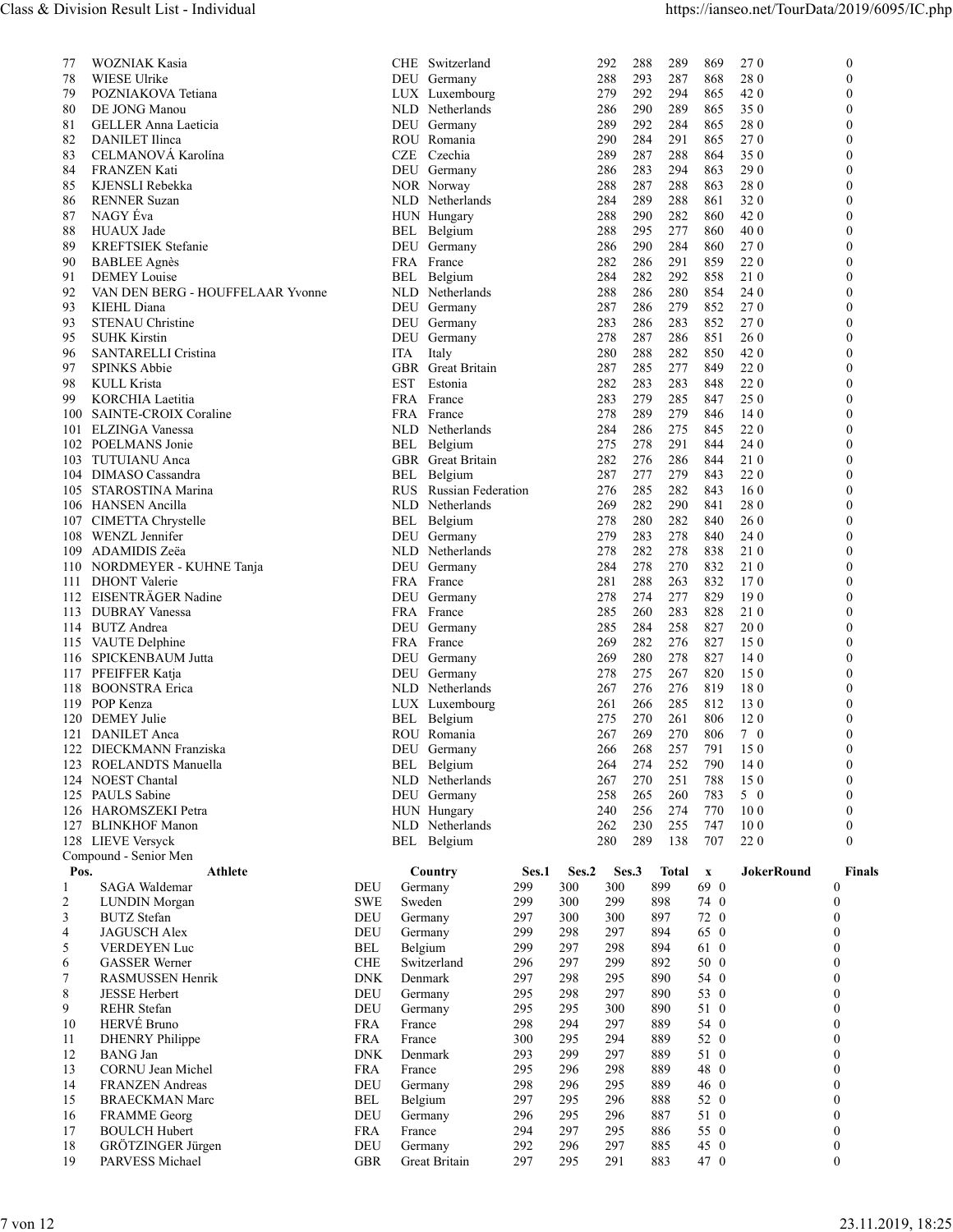| Class & Division Result List - Individual<br><b>BONI</b> Stefano<br><b>ITA</b><br>Italy<br>291<br>297<br>295<br>883<br>43 0<br>20<br>$\mathbf{0}$<br>42 0<br>21<br>NLD<br>Netherlands<br>290<br>296<br>294<br>880<br>PASSIER Theo<br>$\theta$<br>22<br><b>MAZE</b> Benoit<br><b>FRA</b><br>France<br>291<br>294<br>294<br>879<br>$45\quad0$<br>$\theta$<br>23<br>295<br>43 0<br><b>HENRY</b> Michael<br>IRL<br>Ireland<br>290<br>294<br>879<br>$\Omega$<br>24<br><b>EST</b><br>292<br>298<br>289<br>879<br>37 0<br><b>MARANDI Mart</b><br>Estonia<br>$\theta$<br>25<br>DALLA-LIBERA Alain<br><b>BEL</b><br>296<br>293<br>289<br>878<br>49 0<br>Belgium<br>$\Omega$<br>26<br>HERVE Salaün<br><b>FRA</b><br>291<br>294<br>292<br>877<br>44 0<br>$\theta$<br>France<br>27<br><b>DEU</b><br>296<br>291<br>877<br>41 0<br>OPPERMANN Ingo<br>Germany<br>290<br>$\theta$<br>28<br>DE RYCKÈRE Eric<br>289<br>292<br>295<br><b>BEL</b><br>876<br>41 0<br>$\theta$<br>Belgium<br>29<br>292<br>294<br>289<br>875<br>41 0<br>VAN DER MEULEN Roy<br><b>NLD</b><br>Netherlands<br>$\theta$<br>30<br>ROTH Axel<br><b>DEU</b><br>290<br>292<br>292<br>38 0<br>Germany<br>874<br>$\Omega$<br>294<br>350<br>31<br>PAULS Patrick<br>DEU<br>289<br>291<br>874<br>$\theta$<br>Germany<br>32<br>JÖCKER Peter<br>291<br>872<br>350<br>DEU<br>294<br>287<br>$\theta$<br>Germany<br>33<br>294<br>292<br>VAN VLOTEN Alfred<br><b>NLD</b><br>Netherlands<br>285<br>871<br>$36\quad0$<br>$\theta$<br>34<br>292<br>293<br>DE JONG Theo<br><b>NLD</b><br>Netherlands<br>286<br>871<br>350<br>$\Omega$<br>35<br>293<br>284<br>293<br>870<br>43 0<br><b>NOIRET</b> Frank<br>BEL<br>Belgium<br>$\theta$<br>DEPTULA Martin<br>DEU<br>Germany<br>291<br>290<br>289<br>870<br>41 0<br>$\theta$<br>36<br>296<br>283<br>37<br><b>HOLMES</b> Simon<br><b>GBR</b><br>Great Britain<br>290<br>869<br>45 0<br>$\mathbf{0}$<br><b>ENTHOVEN Jan</b><br>Netherlands<br>288<br>291<br>869<br>$30\quad0$<br>38<br><b>NLD</b><br>290<br>$\theta$<br>29 0<br>39<br>VANDERVELDEN Vincent<br><b>BEL</b><br>284<br>294<br>290<br>868<br>Belgium<br>$\theta$<br>40<br>Netherlands<br>289<br>289<br>868<br>$25\quad0$<br>HARDIJZER Paul<br><b>NLD</b><br>290<br>$\theta$<br><b>KRASTEL Bernd</b><br><b>DEU</b><br>291<br>290<br>23 0<br>41<br>Germany<br>285<br>866<br>$\Omega$<br>42<br>282<br>289<br>862<br>32 0<br>VAN DEN HOECK Maurice<br>BEL<br>Belgium<br>291<br>$\boldsymbol{0}$<br>43<br><b>ISR</b><br>293<br>286<br>282<br>861<br>$30\quad0$<br>$\theta$<br>RAVIV Shlomi<br>Israel<br>VOGE Michael<br>292<br>280<br>860<br>43 0<br>44<br>DEU<br>Germany<br>288<br>$\Omega$<br>279<br>45<br>STARREVELD John<br><b>NLD</b><br>Netherlands<br>290<br>288<br>857<br>24 0<br>$\theta$<br><b>NOR</b><br>287<br>856<br>24 0<br>46<br><b>HJELLE</b> Petter<br>Norway<br>284<br>285<br>$\theta$<br>47<br>280<br>287<br>19 0<br>$\theta$<br><b>SPICKENBAUM Ralf</b><br>DEU<br>Germany<br>289<br>856<br>23 0<br>48<br>BÜRMANN Ralf<br>DEU<br>292<br>284<br>279<br>855<br>$\theta$<br>Germany<br>49<br><b>BARCZEWSKI Thomas</b><br>DEU<br>29 0<br>Germany<br>290<br>287<br>277<br>854<br>$\Omega$<br>50<br>279<br>286<br>854<br>23 0<br>HAFER Jürgen<br>DEU<br>Germany<br>289<br>$\theta$<br>24 0<br>51<br>284<br>283<br>284<br>851<br>JANWLECKE Frank<br>DEU<br>$\theta$<br>Germany<br>52<br><b>KOHN Ralf</b><br>DEU<br>279<br>279<br>288<br>23 0<br>Germany<br>846<br>$\theta$<br>53<br>Belgium<br>284<br>846<br>21 0<br><b>VERMEULEN Filip</b><br>BEL<br>279<br>283<br>$\theta$<br>54<br>VAN DEN BEMPT Dirk<br><b>BEL</b><br>Belgium<br>286<br>286<br>273<br>845<br>20 0<br>$\theta$<br>55<br>284<br>281<br>18 0<br><b>OSNOWSKI</b> Roger<br>BEL<br>Belgium<br>280<br>845<br>$\Omega$<br>56<br><b>NLD</b><br>Netherlands<br>284<br>273<br>842<br>23 0<br><b>GEVEN</b> Ben<br>285<br>$\theta$<br>57<br>HARRIE-THOMPSON Peter<br><b>GBR</b><br>271<br>287<br>280<br>838<br>24 0<br>Great Britain<br>$\theta$<br>58<br>278<br>278<br>280<br>836<br>22 0<br>$\mathbf{0}$<br><b>REYNTIENS Marc</b><br>BEL<br>Belgium<br>230<br>59<br>TIMOSSI Stéphane<br>284<br>275<br>271<br>830<br><b>FRA</b><br>France<br>$\theta$<br>$8 \t0$<br><b>IRL</b><br>Ireland<br>269<br>275<br>60<br><b>CAIRNS Billy</b><br>266<br>810<br>$\Omega$<br><b>FRA</b><br>276<br>259<br>806<br>16 <sub>0</sub><br>61<br><b>ADNET</b> Manuel<br>France<br>271<br>$\theta$<br>$10\quad0$<br>62<br><b>BEL</b><br>264<br>259<br>788<br>$\theta$<br>VAN CAMP Kris<br>Belgium<br>265<br><b>ASBACH Jens</b><br>DEU<br>297<br>593<br>43 0<br>63<br>Germany<br>296<br>$\overline{0}$<br>$\Omega$<br>30 0<br>MESTDAGH Sven<br>Belgium<br>295<br>295<br>$\mathbf{0}$<br>590<br>64<br>BEL<br>65<br>GÖTTGES Marco<br>292<br>287<br>$\mathbf{0}$<br>579<br>23 0<br>DEU<br>Germany<br>$\Omega$<br>281<br>$\theta$<br>13 0<br>66<br>PRIEELS Philippe<br><b>BEL</b><br>Belgium<br>274<br>555<br>67<br>LUIDOLT Herbert<br>DEU<br>279<br>269<br>$\mathbf{0}$<br>548<br>11 0<br>Germany<br>$\theta$<br>68<br><b>KULSCH Thomas</b><br><b>DEU</b><br>$\mathbf{0}$<br>543<br>$9 \quad 0$<br>Germany<br>260<br>283<br>$\boldsymbol{0}$<br>224<br>424<br>$3 \quad 0$<br>69<br>200<br>$\mathbf{0}$<br>$\mathbf{0}$<br>DELLEMANS Erwin<br>BEL<br>Belgium<br>Recurve - Men<br>Ses.1 Ses.2 Ses.3<br>Finals<br>Pos.<br><b>Athlete</b><br>Country<br>Total x<br>JokerRound<br>300<br>900<br>76 0<br>VAN DEN BERG Sjef<br>NLD Netherlands<br>300<br>300<br>179<br>2<br>300<br>298<br>300<br>898<br>65 0<br>177<br><b>BROEKSMA Gijs</b><br>NLD<br>Netherlands<br>3<br>RIEGER Cedric<br>300<br>300<br>900<br>80 0<br>119<br>DEU<br>Germany<br>300<br>877<br>POL<br>Poland<br>298<br>292<br>42 1<br>116<br>$\overline{4}$<br>NAPLOSZEK Slawomir<br>287<br>VAES Damian<br>Netherlands<br>298<br>296<br>300<br>894<br>54 0<br>115<br>5<br>NLD<br>89<br>NLD Netherlands<br>300<br>298<br>894<br>54 0<br><b>BAKKER Willem</b><br>296<br>6<br>300<br>300<br>900<br>83 0<br>89<br><b>ELLISON Brady</b><br>USA<br>United States of America<br>300<br>6<br>Netherlands<br>300<br>298<br>898<br>89<br>VAN DER VEN Rick<br>NLD<br>300<br>74 0<br>6<br>298<br>300<br>52 0<br>9<br>MOLFESE Fabio<br><b>ITA</b><br>Italy<br>295<br>893<br>$\bf{0}$<br>58<br>9<br>300<br>298<br>896<br>57 0<br><b>MORELLO Marco</b><br>ITA<br>Italy<br>298<br>WILTHAGEN Jonah<br>NLD Netherlands<br>298<br>298<br>296<br>892<br>69 0<br>10<br>$\mathbf{0}$<br>DE SMEDT Jarno<br>BEL Belgium<br>292<br>300<br>300<br>892<br>11<br>61 0<br>$\mathbf{0}$<br>FRANGILLI Michele<br>Italy<br>298<br>298<br>296<br>892<br>58 0<br>12<br>ITA<br>$\mathbf{0}$<br>MAYR Camilo<br>298<br>892<br>57 0<br>DEU Germany<br>298<br>296<br>$\theta$<br>13<br><b>SERI Marco</b><br>ITA<br>298<br>298<br>892<br>54 0<br>14<br>Italy<br>296<br>298<br>FOGET Koen<br>NLD Netherlands<br>294<br>298<br>890<br>58 0<br>15<br>$\theta$<br>298<br>298<br>294<br>890<br><b>KLEIN Pit</b><br>LUX Luxembourg<br>54 0<br>$\mathbf{0}$<br>16<br>DE BACKER Kurt<br>BEL Belgium<br>296<br>296<br>890<br>17<br>298<br>51 0<br>$\theta$<br><b>BIDAULT</b> Jerome<br>FRA France<br>294<br>295<br>889<br>300<br>52 0<br>$\mathbf{0}$<br>18<br><b>GEERAERTS Bart</b><br>BEL Belgium<br>296<br>294<br>298<br>888<br>60 0<br>19<br>$\bf{0}$<br>298<br>$\boldsymbol{0}$<br>20<br><b>DIELEMANS</b> Mitch<br>NLD Netherlands<br>294<br>888<br>296<br>56 0<br>8 von 12 |  |  |  |  |  |  |
|------------------------------------------------------------------------------------------------------------------------------------------------------------------------------------------------------------------------------------------------------------------------------------------------------------------------------------------------------------------------------------------------------------------------------------------------------------------------------------------------------------------------------------------------------------------------------------------------------------------------------------------------------------------------------------------------------------------------------------------------------------------------------------------------------------------------------------------------------------------------------------------------------------------------------------------------------------------------------------------------------------------------------------------------------------------------------------------------------------------------------------------------------------------------------------------------------------------------------------------------------------------------------------------------------------------------------------------------------------------------------------------------------------------------------------------------------------------------------------------------------------------------------------------------------------------------------------------------------------------------------------------------------------------------------------------------------------------------------------------------------------------------------------------------------------------------------------------------------------------------------------------------------------------------------------------------------------------------------------------------------------------------------------------------------------------------------------------------------------------------------------------------------------------------------------------------------------------------------------------------------------------------------------------------------------------------------------------------------------------------------------------------------------------------------------------------------------------------------------------------------------------------------------------------------------------------------------------------------------------------------------------------------------------------------------------------------------------------------------------------------------------------------------------------------------------------------------------------------------------------------------------------------------------------------------------------------------------------------------------------------------------------------------------------------------------------------------------------------------------------------------------------------------------------------------------------------------------------------------------------------------------------------------------------------------------------------------------------------------------------------------------------------------------------------------------------------------------------------------------------------------------------------------------------------------------------------------------------------------------------------------------------------------------------------------------------------------------------------------------------------------------------------------------------------------------------------------------------------------------------------------------------------------------------------------------------------------------------------------------------------------------------------------------------------------------------------------------------------------------------------------------------------------------------------------------------------------------------------------------------------------------------------------------------------------------------------------------------------------------------------------------------------------------------------------------------------------------------------------------------------------------------------------------------------------------------------------------------------------------------------------------------------------------------------------------------------------------------------------------------------------------------------------------------------------------------------------------------------------------------------------------------------------------------------------------------------------------------------------------------------------------------------------------------------------------------------------------------------------------------------------------------------------------------------------------------------------------------------------------------------------------------------------------------------------------------------------------------------------------------------------------------------------------------------------------------------------------------------------------------------------------------------------------------------------------------------------------------------------------------------------------------------------------------------------------------------------------------------------------------------------------------------------------------------------------------------------------------------------------------------------------------------------------------------------------------------------------------------------------------------------------------------------------------------------------------------------------------------------------------------------------------------------------------------------------------------------------------------------------------------------------------------------------------------------------------------------------------------------------------------------------------------------------------------------------------------------------------------------------------------------------------------------------------------------------------------------------------------------------------------------------------------------------------------------------------------------------------------------------------------------------------------------------------------------------------------------------------------------------------------------------------------------------------------------------------------------------------------------------------------------------------------------------------------------------------------------------------------------------------------------------------------------------------------------------------------------------------------------------------------------------------------------------------------------------------------------------------------------------------|--|--|--|--|--|--|
| https://ianseo.net/TourData/2019/6095/IC.php                                                                                                                                                                                                                                                                                                                                                                                                                                                                                                                                                                                                                                                                                                                                                                                                                                                                                                                                                                                                                                                                                                                                                                                                                                                                                                                                                                                                                                                                                                                                                                                                                                                                                                                                                                                                                                                                                                                                                                                                                                                                                                                                                                                                                                                                                                                                                                                                                                                                                                                                                                                                                                                                                                                                                                                                                                                                                                                                                                                                                                                                                                                                                                                                                                                                                                                                                                                                                                                                                                                                                                                                                                                                                                                                                                                                                                                                                                                                                                                                                                                                                                                                                                                                                                                                                                                                                                                                                                                                                                                                                                                                                                                                                                                                                                                                                                                                                                                                                                                                                                                                                                                                                                                                                                                                                                                                                                                                                                                                                                                                                                                                                                                                                                                                                                                                                                                                                                                                                                                                                                                                                                                                                                                                                                                                                                                                                                                                                                                                                                                                                                                                                                                                                                                                                                                                                                                                                                                                                                                                                                                                                                                                                                                                                                                                                                                           |  |  |  |  |  |  |
|                                                                                                                                                                                                                                                                                                                                                                                                                                                                                                                                                                                                                                                                                                                                                                                                                                                                                                                                                                                                                                                                                                                                                                                                                                                                                                                                                                                                                                                                                                                                                                                                                                                                                                                                                                                                                                                                                                                                                                                                                                                                                                                                                                                                                                                                                                                                                                                                                                                                                                                                                                                                                                                                                                                                                                                                                                                                                                                                                                                                                                                                                                                                                                                                                                                                                                                                                                                                                                                                                                                                                                                                                                                                                                                                                                                                                                                                                                                                                                                                                                                                                                                                                                                                                                                                                                                                                                                                                                                                                                                                                                                                                                                                                                                                                                                                                                                                                                                                                                                                                                                                                                                                                                                                                                                                                                                                                                                                                                                                                                                                                                                                                                                                                                                                                                                                                                                                                                                                                                                                                                                                                                                                                                                                                                                                                                                                                                                                                                                                                                                                                                                                                                                                                                                                                                                                                                                                                                                                                                                                                                                                                                                                                                                                                                                                                                                                                                        |  |  |  |  |  |  |
|                                                                                                                                                                                                                                                                                                                                                                                                                                                                                                                                                                                                                                                                                                                                                                                                                                                                                                                                                                                                                                                                                                                                                                                                                                                                                                                                                                                                                                                                                                                                                                                                                                                                                                                                                                                                                                                                                                                                                                                                                                                                                                                                                                                                                                                                                                                                                                                                                                                                                                                                                                                                                                                                                                                                                                                                                                                                                                                                                                                                                                                                                                                                                                                                                                                                                                                                                                                                                                                                                                                                                                                                                                                                                                                                                                                                                                                                                                                                                                                                                                                                                                                                                                                                                                                                                                                                                                                                                                                                                                                                                                                                                                                                                                                                                                                                                                                                                                                                                                                                                                                                                                                                                                                                                                                                                                                                                                                                                                                                                                                                                                                                                                                                                                                                                                                                                                                                                                                                                                                                                                                                                                                                                                                                                                                                                                                                                                                                                                                                                                                                                                                                                                                                                                                                                                                                                                                                                                                                                                                                                                                                                                                                                                                                                                                                                                                                                                        |  |  |  |  |  |  |
|                                                                                                                                                                                                                                                                                                                                                                                                                                                                                                                                                                                                                                                                                                                                                                                                                                                                                                                                                                                                                                                                                                                                                                                                                                                                                                                                                                                                                                                                                                                                                                                                                                                                                                                                                                                                                                                                                                                                                                                                                                                                                                                                                                                                                                                                                                                                                                                                                                                                                                                                                                                                                                                                                                                                                                                                                                                                                                                                                                                                                                                                                                                                                                                                                                                                                                                                                                                                                                                                                                                                                                                                                                                                                                                                                                                                                                                                                                                                                                                                                                                                                                                                                                                                                                                                                                                                                                                                                                                                                                                                                                                                                                                                                                                                                                                                                                                                                                                                                                                                                                                                                                                                                                                                                                                                                                                                                                                                                                                                                                                                                                                                                                                                                                                                                                                                                                                                                                                                                                                                                                                                                                                                                                                                                                                                                                                                                                                                                                                                                                                                                                                                                                                                                                                                                                                                                                                                                                                                                                                                                                                                                                                                                                                                                                                                                                                                                                        |  |  |  |  |  |  |
|                                                                                                                                                                                                                                                                                                                                                                                                                                                                                                                                                                                                                                                                                                                                                                                                                                                                                                                                                                                                                                                                                                                                                                                                                                                                                                                                                                                                                                                                                                                                                                                                                                                                                                                                                                                                                                                                                                                                                                                                                                                                                                                                                                                                                                                                                                                                                                                                                                                                                                                                                                                                                                                                                                                                                                                                                                                                                                                                                                                                                                                                                                                                                                                                                                                                                                                                                                                                                                                                                                                                                                                                                                                                                                                                                                                                                                                                                                                                                                                                                                                                                                                                                                                                                                                                                                                                                                                                                                                                                                                                                                                                                                                                                                                                                                                                                                                                                                                                                                                                                                                                                                                                                                                                                                                                                                                                                                                                                                                                                                                                                                                                                                                                                                                                                                                                                                                                                                                                                                                                                                                                                                                                                                                                                                                                                                                                                                                                                                                                                                                                                                                                                                                                                                                                                                                                                                                                                                                                                                                                                                                                                                                                                                                                                                                                                                                                                                        |  |  |  |  |  |  |
|                                                                                                                                                                                                                                                                                                                                                                                                                                                                                                                                                                                                                                                                                                                                                                                                                                                                                                                                                                                                                                                                                                                                                                                                                                                                                                                                                                                                                                                                                                                                                                                                                                                                                                                                                                                                                                                                                                                                                                                                                                                                                                                                                                                                                                                                                                                                                                                                                                                                                                                                                                                                                                                                                                                                                                                                                                                                                                                                                                                                                                                                                                                                                                                                                                                                                                                                                                                                                                                                                                                                                                                                                                                                                                                                                                                                                                                                                                                                                                                                                                                                                                                                                                                                                                                                                                                                                                                                                                                                                                                                                                                                                                                                                                                                                                                                                                                                                                                                                                                                                                                                                                                                                                                                                                                                                                                                                                                                                                                                                                                                                                                                                                                                                                                                                                                                                                                                                                                                                                                                                                                                                                                                                                                                                                                                                                                                                                                                                                                                                                                                                                                                                                                                                                                                                                                                                                                                                                                                                                                                                                                                                                                                                                                                                                                                                                                                                                        |  |  |  |  |  |  |
|                                                                                                                                                                                                                                                                                                                                                                                                                                                                                                                                                                                                                                                                                                                                                                                                                                                                                                                                                                                                                                                                                                                                                                                                                                                                                                                                                                                                                                                                                                                                                                                                                                                                                                                                                                                                                                                                                                                                                                                                                                                                                                                                                                                                                                                                                                                                                                                                                                                                                                                                                                                                                                                                                                                                                                                                                                                                                                                                                                                                                                                                                                                                                                                                                                                                                                                                                                                                                                                                                                                                                                                                                                                                                                                                                                                                                                                                                                                                                                                                                                                                                                                                                                                                                                                                                                                                                                                                                                                                                                                                                                                                                                                                                                                                                                                                                                                                                                                                                                                                                                                                                                                                                                                                                                                                                                                                                                                                                                                                                                                                                                                                                                                                                                                                                                                                                                                                                                                                                                                                                                                                                                                                                                                                                                                                                                                                                                                                                                                                                                                                                                                                                                                                                                                                                                                                                                                                                                                                                                                                                                                                                                                                                                                                                                                                                                                                                                        |  |  |  |  |  |  |
|                                                                                                                                                                                                                                                                                                                                                                                                                                                                                                                                                                                                                                                                                                                                                                                                                                                                                                                                                                                                                                                                                                                                                                                                                                                                                                                                                                                                                                                                                                                                                                                                                                                                                                                                                                                                                                                                                                                                                                                                                                                                                                                                                                                                                                                                                                                                                                                                                                                                                                                                                                                                                                                                                                                                                                                                                                                                                                                                                                                                                                                                                                                                                                                                                                                                                                                                                                                                                                                                                                                                                                                                                                                                                                                                                                                                                                                                                                                                                                                                                                                                                                                                                                                                                                                                                                                                                                                                                                                                                                                                                                                                                                                                                                                                                                                                                                                                                                                                                                                                                                                                                                                                                                                                                                                                                                                                                                                                                                                                                                                                                                                                                                                                                                                                                                                                                                                                                                                                                                                                                                                                                                                                                                                                                                                                                                                                                                                                                                                                                                                                                                                                                                                                                                                                                                                                                                                                                                                                                                                                                                                                                                                                                                                                                                                                                                                                                                        |  |  |  |  |  |  |
|                                                                                                                                                                                                                                                                                                                                                                                                                                                                                                                                                                                                                                                                                                                                                                                                                                                                                                                                                                                                                                                                                                                                                                                                                                                                                                                                                                                                                                                                                                                                                                                                                                                                                                                                                                                                                                                                                                                                                                                                                                                                                                                                                                                                                                                                                                                                                                                                                                                                                                                                                                                                                                                                                                                                                                                                                                                                                                                                                                                                                                                                                                                                                                                                                                                                                                                                                                                                                                                                                                                                                                                                                                                                                                                                                                                                                                                                                                                                                                                                                                                                                                                                                                                                                                                                                                                                                                                                                                                                                                                                                                                                                                                                                                                                                                                                                                                                                                                                                                                                                                                                                                                                                                                                                                                                                                                                                                                                                                                                                                                                                                                                                                                                                                                                                                                                                                                                                                                                                                                                                                                                                                                                                                                                                                                                                                                                                                                                                                                                                                                                                                                                                                                                                                                                                                                                                                                                                                                                                                                                                                                                                                                                                                                                                                                                                                                                                                        |  |  |  |  |  |  |
|                                                                                                                                                                                                                                                                                                                                                                                                                                                                                                                                                                                                                                                                                                                                                                                                                                                                                                                                                                                                                                                                                                                                                                                                                                                                                                                                                                                                                                                                                                                                                                                                                                                                                                                                                                                                                                                                                                                                                                                                                                                                                                                                                                                                                                                                                                                                                                                                                                                                                                                                                                                                                                                                                                                                                                                                                                                                                                                                                                                                                                                                                                                                                                                                                                                                                                                                                                                                                                                                                                                                                                                                                                                                                                                                                                                                                                                                                                                                                                                                                                                                                                                                                                                                                                                                                                                                                                                                                                                                                                                                                                                                                                                                                                                                                                                                                                                                                                                                                                                                                                                                                                                                                                                                                                                                                                                                                                                                                                                                                                                                                                                                                                                                                                                                                                                                                                                                                                                                                                                                                                                                                                                                                                                                                                                                                                                                                                                                                                                                                                                                                                                                                                                                                                                                                                                                                                                                                                                                                                                                                                                                                                                                                                                                                                                                                                                                                                        |  |  |  |  |  |  |
|                                                                                                                                                                                                                                                                                                                                                                                                                                                                                                                                                                                                                                                                                                                                                                                                                                                                                                                                                                                                                                                                                                                                                                                                                                                                                                                                                                                                                                                                                                                                                                                                                                                                                                                                                                                                                                                                                                                                                                                                                                                                                                                                                                                                                                                                                                                                                                                                                                                                                                                                                                                                                                                                                                                                                                                                                                                                                                                                                                                                                                                                                                                                                                                                                                                                                                                                                                                                                                                                                                                                                                                                                                                                                                                                                                                                                                                                                                                                                                                                                                                                                                                                                                                                                                                                                                                                                                                                                                                                                                                                                                                                                                                                                                                                                                                                                                                                                                                                                                                                                                                                                                                                                                                                                                                                                                                                                                                                                                                                                                                                                                                                                                                                                                                                                                                                                                                                                                                                                                                                                                                                                                                                                                                                                                                                                                                                                                                                                                                                                                                                                                                                                                                                                                                                                                                                                                                                                                                                                                                                                                                                                                                                                                                                                                                                                                                                                                        |  |  |  |  |  |  |
|                                                                                                                                                                                                                                                                                                                                                                                                                                                                                                                                                                                                                                                                                                                                                                                                                                                                                                                                                                                                                                                                                                                                                                                                                                                                                                                                                                                                                                                                                                                                                                                                                                                                                                                                                                                                                                                                                                                                                                                                                                                                                                                                                                                                                                                                                                                                                                                                                                                                                                                                                                                                                                                                                                                                                                                                                                                                                                                                                                                                                                                                                                                                                                                                                                                                                                                                                                                                                                                                                                                                                                                                                                                                                                                                                                                                                                                                                                                                                                                                                                                                                                                                                                                                                                                                                                                                                                                                                                                                                                                                                                                                                                                                                                                                                                                                                                                                                                                                                                                                                                                                                                                                                                                                                                                                                                                                                                                                                                                                                                                                                                                                                                                                                                                                                                                                                                                                                                                                                                                                                                                                                                                                                                                                                                                                                                                                                                                                                                                                                                                                                                                                                                                                                                                                                                                                                                                                                                                                                                                                                                                                                                                                                                                                                                                                                                                                                                        |  |  |  |  |  |  |
|                                                                                                                                                                                                                                                                                                                                                                                                                                                                                                                                                                                                                                                                                                                                                                                                                                                                                                                                                                                                                                                                                                                                                                                                                                                                                                                                                                                                                                                                                                                                                                                                                                                                                                                                                                                                                                                                                                                                                                                                                                                                                                                                                                                                                                                                                                                                                                                                                                                                                                                                                                                                                                                                                                                                                                                                                                                                                                                                                                                                                                                                                                                                                                                                                                                                                                                                                                                                                                                                                                                                                                                                                                                                                                                                                                                                                                                                                                                                                                                                                                                                                                                                                                                                                                                                                                                                                                                                                                                                                                                                                                                                                                                                                                                                                                                                                                                                                                                                                                                                                                                                                                                                                                                                                                                                                                                                                                                                                                                                                                                                                                                                                                                                                                                                                                                                                                                                                                                                                                                                                                                                                                                                                                                                                                                                                                                                                                                                                                                                                                                                                                                                                                                                                                                                                                                                                                                                                                                                                                                                                                                                                                                                                                                                                                                                                                                                                                        |  |  |  |  |  |  |
|                                                                                                                                                                                                                                                                                                                                                                                                                                                                                                                                                                                                                                                                                                                                                                                                                                                                                                                                                                                                                                                                                                                                                                                                                                                                                                                                                                                                                                                                                                                                                                                                                                                                                                                                                                                                                                                                                                                                                                                                                                                                                                                                                                                                                                                                                                                                                                                                                                                                                                                                                                                                                                                                                                                                                                                                                                                                                                                                                                                                                                                                                                                                                                                                                                                                                                                                                                                                                                                                                                                                                                                                                                                                                                                                                                                                                                                                                                                                                                                                                                                                                                                                                                                                                                                                                                                                                                                                                                                                                                                                                                                                                                                                                                                                                                                                                                                                                                                                                                                                                                                                                                                                                                                                                                                                                                                                                                                                                                                                                                                                                                                                                                                                                                                                                                                                                                                                                                                                                                                                                                                                                                                                                                                                                                                                                                                                                                                                                                                                                                                                                                                                                                                                                                                                                                                                                                                                                                                                                                                                                                                                                                                                                                                                                                                                                                                                                                        |  |  |  |  |  |  |
|                                                                                                                                                                                                                                                                                                                                                                                                                                                                                                                                                                                                                                                                                                                                                                                                                                                                                                                                                                                                                                                                                                                                                                                                                                                                                                                                                                                                                                                                                                                                                                                                                                                                                                                                                                                                                                                                                                                                                                                                                                                                                                                                                                                                                                                                                                                                                                                                                                                                                                                                                                                                                                                                                                                                                                                                                                                                                                                                                                                                                                                                                                                                                                                                                                                                                                                                                                                                                                                                                                                                                                                                                                                                                                                                                                                                                                                                                                                                                                                                                                                                                                                                                                                                                                                                                                                                                                                                                                                                                                                                                                                                                                                                                                                                                                                                                                                                                                                                                                                                                                                                                                                                                                                                                                                                                                                                                                                                                                                                                                                                                                                                                                                                                                                                                                                                                                                                                                                                                                                                                                                                                                                                                                                                                                                                                                                                                                                                                                                                                                                                                                                                                                                                                                                                                                                                                                                                                                                                                                                                                                                                                                                                                                                                                                                                                                                                                                        |  |  |  |  |  |  |
|                                                                                                                                                                                                                                                                                                                                                                                                                                                                                                                                                                                                                                                                                                                                                                                                                                                                                                                                                                                                                                                                                                                                                                                                                                                                                                                                                                                                                                                                                                                                                                                                                                                                                                                                                                                                                                                                                                                                                                                                                                                                                                                                                                                                                                                                                                                                                                                                                                                                                                                                                                                                                                                                                                                                                                                                                                                                                                                                                                                                                                                                                                                                                                                                                                                                                                                                                                                                                                                                                                                                                                                                                                                                                                                                                                                                                                                                                                                                                                                                                                                                                                                                                                                                                                                                                                                                                                                                                                                                                                                                                                                                                                                                                                                                                                                                                                                                                                                                                                                                                                                                                                                                                                                                                                                                                                                                                                                                                                                                                                                                                                                                                                                                                                                                                                                                                                                                                                                                                                                                                                                                                                                                                                                                                                                                                                                                                                                                                                                                                                                                                                                                                                                                                                                                                                                                                                                                                                                                                                                                                                                                                                                                                                                                                                                                                                                                                                        |  |  |  |  |  |  |
|                                                                                                                                                                                                                                                                                                                                                                                                                                                                                                                                                                                                                                                                                                                                                                                                                                                                                                                                                                                                                                                                                                                                                                                                                                                                                                                                                                                                                                                                                                                                                                                                                                                                                                                                                                                                                                                                                                                                                                                                                                                                                                                                                                                                                                                                                                                                                                                                                                                                                                                                                                                                                                                                                                                                                                                                                                                                                                                                                                                                                                                                                                                                                                                                                                                                                                                                                                                                                                                                                                                                                                                                                                                                                                                                                                                                                                                                                                                                                                                                                                                                                                                                                                                                                                                                                                                                                                                                                                                                                                                                                                                                                                                                                                                                                                                                                                                                                                                                                                                                                                                                                                                                                                                                                                                                                                                                                                                                                                                                                                                                                                                                                                                                                                                                                                                                                                                                                                                                                                                                                                                                                                                                                                                                                                                                                                                                                                                                                                                                                                                                                                                                                                                                                                                                                                                                                                                                                                                                                                                                                                                                                                                                                                                                                                                                                                                                                                        |  |  |  |  |  |  |
|                                                                                                                                                                                                                                                                                                                                                                                                                                                                                                                                                                                                                                                                                                                                                                                                                                                                                                                                                                                                                                                                                                                                                                                                                                                                                                                                                                                                                                                                                                                                                                                                                                                                                                                                                                                                                                                                                                                                                                                                                                                                                                                                                                                                                                                                                                                                                                                                                                                                                                                                                                                                                                                                                                                                                                                                                                                                                                                                                                                                                                                                                                                                                                                                                                                                                                                                                                                                                                                                                                                                                                                                                                                                                                                                                                                                                                                                                                                                                                                                                                                                                                                                                                                                                                                                                                                                                                                                                                                                                                                                                                                                                                                                                                                                                                                                                                                                                                                                                                                                                                                                                                                                                                                                                                                                                                                                                                                                                                                                                                                                                                                                                                                                                                                                                                                                                                                                                                                                                                                                                                                                                                                                                                                                                                                                                                                                                                                                                                                                                                                                                                                                                                                                                                                                                                                                                                                                                                                                                                                                                                                                                                                                                                                                                                                                                                                                                                        |  |  |  |  |  |  |
|                                                                                                                                                                                                                                                                                                                                                                                                                                                                                                                                                                                                                                                                                                                                                                                                                                                                                                                                                                                                                                                                                                                                                                                                                                                                                                                                                                                                                                                                                                                                                                                                                                                                                                                                                                                                                                                                                                                                                                                                                                                                                                                                                                                                                                                                                                                                                                                                                                                                                                                                                                                                                                                                                                                                                                                                                                                                                                                                                                                                                                                                                                                                                                                                                                                                                                                                                                                                                                                                                                                                                                                                                                                                                                                                                                                                                                                                                                                                                                                                                                                                                                                                                                                                                                                                                                                                                                                                                                                                                                                                                                                                                                                                                                                                                                                                                                                                                                                                                                                                                                                                                                                                                                                                                                                                                                                                                                                                                                                                                                                                                                                                                                                                                                                                                                                                                                                                                                                                                                                                                                                                                                                                                                                                                                                                                                                                                                                                                                                                                                                                                                                                                                                                                                                                                                                                                                                                                                                                                                                                                                                                                                                                                                                                                                                                                                                                                                        |  |  |  |  |  |  |
|                                                                                                                                                                                                                                                                                                                                                                                                                                                                                                                                                                                                                                                                                                                                                                                                                                                                                                                                                                                                                                                                                                                                                                                                                                                                                                                                                                                                                                                                                                                                                                                                                                                                                                                                                                                                                                                                                                                                                                                                                                                                                                                                                                                                                                                                                                                                                                                                                                                                                                                                                                                                                                                                                                                                                                                                                                                                                                                                                                                                                                                                                                                                                                                                                                                                                                                                                                                                                                                                                                                                                                                                                                                                                                                                                                                                                                                                                                                                                                                                                                                                                                                                                                                                                                                                                                                                                                                                                                                                                                                                                                                                                                                                                                                                                                                                                                                                                                                                                                                                                                                                                                                                                                                                                                                                                                                                                                                                                                                                                                                                                                                                                                                                                                                                                                                                                                                                                                                                                                                                                                                                                                                                                                                                                                                                                                                                                                                                                                                                                                                                                                                                                                                                                                                                                                                                                                                                                                                                                                                                                                                                                                                                                                                                                                                                                                                                                                        |  |  |  |  |  |  |
|                                                                                                                                                                                                                                                                                                                                                                                                                                                                                                                                                                                                                                                                                                                                                                                                                                                                                                                                                                                                                                                                                                                                                                                                                                                                                                                                                                                                                                                                                                                                                                                                                                                                                                                                                                                                                                                                                                                                                                                                                                                                                                                                                                                                                                                                                                                                                                                                                                                                                                                                                                                                                                                                                                                                                                                                                                                                                                                                                                                                                                                                                                                                                                                                                                                                                                                                                                                                                                                                                                                                                                                                                                                                                                                                                                                                                                                                                                                                                                                                                                                                                                                                                                                                                                                                                                                                                                                                                                                                                                                                                                                                                                                                                                                                                                                                                                                                                                                                                                                                                                                                                                                                                                                                                                                                                                                                                                                                                                                                                                                                                                                                                                                                                                                                                                                                                                                                                                                                                                                                                                                                                                                                                                                                                                                                                                                                                                                                                                                                                                                                                                                                                                                                                                                                                                                                                                                                                                                                                                                                                                                                                                                                                                                                                                                                                                                                                                        |  |  |  |  |  |  |
|                                                                                                                                                                                                                                                                                                                                                                                                                                                                                                                                                                                                                                                                                                                                                                                                                                                                                                                                                                                                                                                                                                                                                                                                                                                                                                                                                                                                                                                                                                                                                                                                                                                                                                                                                                                                                                                                                                                                                                                                                                                                                                                                                                                                                                                                                                                                                                                                                                                                                                                                                                                                                                                                                                                                                                                                                                                                                                                                                                                                                                                                                                                                                                                                                                                                                                                                                                                                                                                                                                                                                                                                                                                                                                                                                                                                                                                                                                                                                                                                                                                                                                                                                                                                                                                                                                                                                                                                                                                                                                                                                                                                                                                                                                                                                                                                                                                                                                                                                                                                                                                                                                                                                                                                                                                                                                                                                                                                                                                                                                                                                                                                                                                                                                                                                                                                                                                                                                                                                                                                                                                                                                                                                                                                                                                                                                                                                                                                                                                                                                                                                                                                                                                                                                                                                                                                                                                                                                                                                                                                                                                                                                                                                                                                                                                                                                                                                                        |  |  |  |  |  |  |
|                                                                                                                                                                                                                                                                                                                                                                                                                                                                                                                                                                                                                                                                                                                                                                                                                                                                                                                                                                                                                                                                                                                                                                                                                                                                                                                                                                                                                                                                                                                                                                                                                                                                                                                                                                                                                                                                                                                                                                                                                                                                                                                                                                                                                                                                                                                                                                                                                                                                                                                                                                                                                                                                                                                                                                                                                                                                                                                                                                                                                                                                                                                                                                                                                                                                                                                                                                                                                                                                                                                                                                                                                                                                                                                                                                                                                                                                                                                                                                                                                                                                                                                                                                                                                                                                                                                                                                                                                                                                                                                                                                                                                                                                                                                                                                                                                                                                                                                                                                                                                                                                                                                                                                                                                                                                                                                                                                                                                                                                                                                                                                                                                                                                                                                                                                                                                                                                                                                                                                                                                                                                                                                                                                                                                                                                                                                                                                                                                                                                                                                                                                                                                                                                                                                                                                                                                                                                                                                                                                                                                                                                                                                                                                                                                                                                                                                                                                        |  |  |  |  |  |  |
|                                                                                                                                                                                                                                                                                                                                                                                                                                                                                                                                                                                                                                                                                                                                                                                                                                                                                                                                                                                                                                                                                                                                                                                                                                                                                                                                                                                                                                                                                                                                                                                                                                                                                                                                                                                                                                                                                                                                                                                                                                                                                                                                                                                                                                                                                                                                                                                                                                                                                                                                                                                                                                                                                                                                                                                                                                                                                                                                                                                                                                                                                                                                                                                                                                                                                                                                                                                                                                                                                                                                                                                                                                                                                                                                                                                                                                                                                                                                                                                                                                                                                                                                                                                                                                                                                                                                                                                                                                                                                                                                                                                                                                                                                                                                                                                                                                                                                                                                                                                                                                                                                                                                                                                                                                                                                                                                                                                                                                                                                                                                                                                                                                                                                                                                                                                                                                                                                                                                                                                                                                                                                                                                                                                                                                                                                                                                                                                                                                                                                                                                                                                                                                                                                                                                                                                                                                                                                                                                                                                                                                                                                                                                                                                                                                                                                                                                                                        |  |  |  |  |  |  |
|                                                                                                                                                                                                                                                                                                                                                                                                                                                                                                                                                                                                                                                                                                                                                                                                                                                                                                                                                                                                                                                                                                                                                                                                                                                                                                                                                                                                                                                                                                                                                                                                                                                                                                                                                                                                                                                                                                                                                                                                                                                                                                                                                                                                                                                                                                                                                                                                                                                                                                                                                                                                                                                                                                                                                                                                                                                                                                                                                                                                                                                                                                                                                                                                                                                                                                                                                                                                                                                                                                                                                                                                                                                                                                                                                                                                                                                                                                                                                                                                                                                                                                                                                                                                                                                                                                                                                                                                                                                                                                                                                                                                                                                                                                                                                                                                                                                                                                                                                                                                                                                                                                                                                                                                                                                                                                                                                                                                                                                                                                                                                                                                                                                                                                                                                                                                                                                                                                                                                                                                                                                                                                                                                                                                                                                                                                                                                                                                                                                                                                                                                                                                                                                                                                                                                                                                                                                                                                                                                                                                                                                                                                                                                                                                                                                                                                                                                                        |  |  |  |  |  |  |
|                                                                                                                                                                                                                                                                                                                                                                                                                                                                                                                                                                                                                                                                                                                                                                                                                                                                                                                                                                                                                                                                                                                                                                                                                                                                                                                                                                                                                                                                                                                                                                                                                                                                                                                                                                                                                                                                                                                                                                                                                                                                                                                                                                                                                                                                                                                                                                                                                                                                                                                                                                                                                                                                                                                                                                                                                                                                                                                                                                                                                                                                                                                                                                                                                                                                                                                                                                                                                                                                                                                                                                                                                                                                                                                                                                                                                                                                                                                                                                                                                                                                                                                                                                                                                                                                                                                                                                                                                                                                                                                                                                                                                                                                                                                                                                                                                                                                                                                                                                                                                                                                                                                                                                                                                                                                                                                                                                                                                                                                                                                                                                                                                                                                                                                                                                                                                                                                                                                                                                                                                                                                                                                                                                                                                                                                                                                                                                                                                                                                                                                                                                                                                                                                                                                                                                                                                                                                                                                                                                                                                                                                                                                                                                                                                                                                                                                                                                        |  |  |  |  |  |  |
|                                                                                                                                                                                                                                                                                                                                                                                                                                                                                                                                                                                                                                                                                                                                                                                                                                                                                                                                                                                                                                                                                                                                                                                                                                                                                                                                                                                                                                                                                                                                                                                                                                                                                                                                                                                                                                                                                                                                                                                                                                                                                                                                                                                                                                                                                                                                                                                                                                                                                                                                                                                                                                                                                                                                                                                                                                                                                                                                                                                                                                                                                                                                                                                                                                                                                                                                                                                                                                                                                                                                                                                                                                                                                                                                                                                                                                                                                                                                                                                                                                                                                                                                                                                                                                                                                                                                                                                                                                                                                                                                                                                                                                                                                                                                                                                                                                                                                                                                                                                                                                                                                                                                                                                                                                                                                                                                                                                                                                                                                                                                                                                                                                                                                                                                                                                                                                                                                                                                                                                                                                                                                                                                                                                                                                                                                                                                                                                                                                                                                                                                                                                                                                                                                                                                                                                                                                                                                                                                                                                                                                                                                                                                                                                                                                                                                                                                                                        |  |  |  |  |  |  |
|                                                                                                                                                                                                                                                                                                                                                                                                                                                                                                                                                                                                                                                                                                                                                                                                                                                                                                                                                                                                                                                                                                                                                                                                                                                                                                                                                                                                                                                                                                                                                                                                                                                                                                                                                                                                                                                                                                                                                                                                                                                                                                                                                                                                                                                                                                                                                                                                                                                                                                                                                                                                                                                                                                                                                                                                                                                                                                                                                                                                                                                                                                                                                                                                                                                                                                                                                                                                                                                                                                                                                                                                                                                                                                                                                                                                                                                                                                                                                                                                                                                                                                                                                                                                                                                                                                                                                                                                                                                                                                                                                                                                                                                                                                                                                                                                                                                                                                                                                                                                                                                                                                                                                                                                                                                                                                                                                                                                                                                                                                                                                                                                                                                                                                                                                                                                                                                                                                                                                                                                                                                                                                                                                                                                                                                                                                                                                                                                                                                                                                                                                                                                                                                                                                                                                                                                                                                                                                                                                                                                                                                                                                                                                                                                                                                                                                                                                                        |  |  |  |  |  |  |
|                                                                                                                                                                                                                                                                                                                                                                                                                                                                                                                                                                                                                                                                                                                                                                                                                                                                                                                                                                                                                                                                                                                                                                                                                                                                                                                                                                                                                                                                                                                                                                                                                                                                                                                                                                                                                                                                                                                                                                                                                                                                                                                                                                                                                                                                                                                                                                                                                                                                                                                                                                                                                                                                                                                                                                                                                                                                                                                                                                                                                                                                                                                                                                                                                                                                                                                                                                                                                                                                                                                                                                                                                                                                                                                                                                                                                                                                                                                                                                                                                                                                                                                                                                                                                                                                                                                                                                                                                                                                                                                                                                                                                                                                                                                                                                                                                                                                                                                                                                                                                                                                                                                                                                                                                                                                                                                                                                                                                                                                                                                                                                                                                                                                                                                                                                                                                                                                                                                                                                                                                                                                                                                                                                                                                                                                                                                                                                                                                                                                                                                                                                                                                                                                                                                                                                                                                                                                                                                                                                                                                                                                                                                                                                                                                                                                                                                                                                        |  |  |  |  |  |  |
|                                                                                                                                                                                                                                                                                                                                                                                                                                                                                                                                                                                                                                                                                                                                                                                                                                                                                                                                                                                                                                                                                                                                                                                                                                                                                                                                                                                                                                                                                                                                                                                                                                                                                                                                                                                                                                                                                                                                                                                                                                                                                                                                                                                                                                                                                                                                                                                                                                                                                                                                                                                                                                                                                                                                                                                                                                                                                                                                                                                                                                                                                                                                                                                                                                                                                                                                                                                                                                                                                                                                                                                                                                                                                                                                                                                                                                                                                                                                                                                                                                                                                                                                                                                                                                                                                                                                                                                                                                                                                                                                                                                                                                                                                                                                                                                                                                                                                                                                                                                                                                                                                                                                                                                                                                                                                                                                                                                                                                                                                                                                                                                                                                                                                                                                                                                                                                                                                                                                                                                                                                                                                                                                                                                                                                                                                                                                                                                                                                                                                                                                                                                                                                                                                                                                                                                                                                                                                                                                                                                                                                                                                                                                                                                                                                                                                                                                                                        |  |  |  |  |  |  |
|                                                                                                                                                                                                                                                                                                                                                                                                                                                                                                                                                                                                                                                                                                                                                                                                                                                                                                                                                                                                                                                                                                                                                                                                                                                                                                                                                                                                                                                                                                                                                                                                                                                                                                                                                                                                                                                                                                                                                                                                                                                                                                                                                                                                                                                                                                                                                                                                                                                                                                                                                                                                                                                                                                                                                                                                                                                                                                                                                                                                                                                                                                                                                                                                                                                                                                                                                                                                                                                                                                                                                                                                                                                                                                                                                                                                                                                                                                                                                                                                                                                                                                                                                                                                                                                                                                                                                                                                                                                                                                                                                                                                                                                                                                                                                                                                                                                                                                                                                                                                                                                                                                                                                                                                                                                                                                                                                                                                                                                                                                                                                                                                                                                                                                                                                                                                                                                                                                                                                                                                                                                                                                                                                                                                                                                                                                                                                                                                                                                                                                                                                                                                                                                                                                                                                                                                                                                                                                                                                                                                                                                                                                                                                                                                                                                                                                                                                                        |  |  |  |  |  |  |
|                                                                                                                                                                                                                                                                                                                                                                                                                                                                                                                                                                                                                                                                                                                                                                                                                                                                                                                                                                                                                                                                                                                                                                                                                                                                                                                                                                                                                                                                                                                                                                                                                                                                                                                                                                                                                                                                                                                                                                                                                                                                                                                                                                                                                                                                                                                                                                                                                                                                                                                                                                                                                                                                                                                                                                                                                                                                                                                                                                                                                                                                                                                                                                                                                                                                                                                                                                                                                                                                                                                                                                                                                                                                                                                                                                                                                                                                                                                                                                                                                                                                                                                                                                                                                                                                                                                                                                                                                                                                                                                                                                                                                                                                                                                                                                                                                                                                                                                                                                                                                                                                                                                                                                                                                                                                                                                                                                                                                                                                                                                                                                                                                                                                                                                                                                                                                                                                                                                                                                                                                                                                                                                                                                                                                                                                                                                                                                                                                                                                                                                                                                                                                                                                                                                                                                                                                                                                                                                                                                                                                                                                                                                                                                                                                                                                                                                                                                        |  |  |  |  |  |  |
|                                                                                                                                                                                                                                                                                                                                                                                                                                                                                                                                                                                                                                                                                                                                                                                                                                                                                                                                                                                                                                                                                                                                                                                                                                                                                                                                                                                                                                                                                                                                                                                                                                                                                                                                                                                                                                                                                                                                                                                                                                                                                                                                                                                                                                                                                                                                                                                                                                                                                                                                                                                                                                                                                                                                                                                                                                                                                                                                                                                                                                                                                                                                                                                                                                                                                                                                                                                                                                                                                                                                                                                                                                                                                                                                                                                                                                                                                                                                                                                                                                                                                                                                                                                                                                                                                                                                                                                                                                                                                                                                                                                                                                                                                                                                                                                                                                                                                                                                                                                                                                                                                                                                                                                                                                                                                                                                                                                                                                                                                                                                                                                                                                                                                                                                                                                                                                                                                                                                                                                                                                                                                                                                                                                                                                                                                                                                                                                                                                                                                                                                                                                                                                                                                                                                                                                                                                                                                                                                                                                                                                                                                                                                                                                                                                                                                                                                                                        |  |  |  |  |  |  |
|                                                                                                                                                                                                                                                                                                                                                                                                                                                                                                                                                                                                                                                                                                                                                                                                                                                                                                                                                                                                                                                                                                                                                                                                                                                                                                                                                                                                                                                                                                                                                                                                                                                                                                                                                                                                                                                                                                                                                                                                                                                                                                                                                                                                                                                                                                                                                                                                                                                                                                                                                                                                                                                                                                                                                                                                                                                                                                                                                                                                                                                                                                                                                                                                                                                                                                                                                                                                                                                                                                                                                                                                                                                                                                                                                                                                                                                                                                                                                                                                                                                                                                                                                                                                                                                                                                                                                                                                                                                                                                                                                                                                                                                                                                                                                                                                                                                                                                                                                                                                                                                                                                                                                                                                                                                                                                                                                                                                                                                                                                                                                                                                                                                                                                                                                                                                                                                                                                                                                                                                                                                                                                                                                                                                                                                                                                                                                                                                                                                                                                                                                                                                                                                                                                                                                                                                                                                                                                                                                                                                                                                                                                                                                                                                                                                                                                                                                                        |  |  |  |  |  |  |
|                                                                                                                                                                                                                                                                                                                                                                                                                                                                                                                                                                                                                                                                                                                                                                                                                                                                                                                                                                                                                                                                                                                                                                                                                                                                                                                                                                                                                                                                                                                                                                                                                                                                                                                                                                                                                                                                                                                                                                                                                                                                                                                                                                                                                                                                                                                                                                                                                                                                                                                                                                                                                                                                                                                                                                                                                                                                                                                                                                                                                                                                                                                                                                                                                                                                                                                                                                                                                                                                                                                                                                                                                                                                                                                                                                                                                                                                                                                                                                                                                                                                                                                                                                                                                                                                                                                                                                                                                                                                                                                                                                                                                                                                                                                                                                                                                                                                                                                                                                                                                                                                                                                                                                                                                                                                                                                                                                                                                                                                                                                                                                                                                                                                                                                                                                                                                                                                                                                                                                                                                                                                                                                                                                                                                                                                                                                                                                                                                                                                                                                                                                                                                                                                                                                                                                                                                                                                                                                                                                                                                                                                                                                                                                                                                                                                                                                                                                        |  |  |  |  |  |  |
|                                                                                                                                                                                                                                                                                                                                                                                                                                                                                                                                                                                                                                                                                                                                                                                                                                                                                                                                                                                                                                                                                                                                                                                                                                                                                                                                                                                                                                                                                                                                                                                                                                                                                                                                                                                                                                                                                                                                                                                                                                                                                                                                                                                                                                                                                                                                                                                                                                                                                                                                                                                                                                                                                                                                                                                                                                                                                                                                                                                                                                                                                                                                                                                                                                                                                                                                                                                                                                                                                                                                                                                                                                                                                                                                                                                                                                                                                                                                                                                                                                                                                                                                                                                                                                                                                                                                                                                                                                                                                                                                                                                                                                                                                                                                                                                                                                                                                                                                                                                                                                                                                                                                                                                                                                                                                                                                                                                                                                                                                                                                                                                                                                                                                                                                                                                                                                                                                                                                                                                                                                                                                                                                                                                                                                                                                                                                                                                                                                                                                                                                                                                                                                                                                                                                                                                                                                                                                                                                                                                                                                                                                                                                                                                                                                                                                                                                                                        |  |  |  |  |  |  |
|                                                                                                                                                                                                                                                                                                                                                                                                                                                                                                                                                                                                                                                                                                                                                                                                                                                                                                                                                                                                                                                                                                                                                                                                                                                                                                                                                                                                                                                                                                                                                                                                                                                                                                                                                                                                                                                                                                                                                                                                                                                                                                                                                                                                                                                                                                                                                                                                                                                                                                                                                                                                                                                                                                                                                                                                                                                                                                                                                                                                                                                                                                                                                                                                                                                                                                                                                                                                                                                                                                                                                                                                                                                                                                                                                                                                                                                                                                                                                                                                                                                                                                                                                                                                                                                                                                                                                                                                                                                                                                                                                                                                                                                                                                                                                                                                                                                                                                                                                                                                                                                                                                                                                                                                                                                                                                                                                                                                                                                                                                                                                                                                                                                                                                                                                                                                                                                                                                                                                                                                                                                                                                                                                                                                                                                                                                                                                                                                                                                                                                                                                                                                                                                                                                                                                                                                                                                                                                                                                                                                                                                                                                                                                                                                                                                                                                                                                                        |  |  |  |  |  |  |
|                                                                                                                                                                                                                                                                                                                                                                                                                                                                                                                                                                                                                                                                                                                                                                                                                                                                                                                                                                                                                                                                                                                                                                                                                                                                                                                                                                                                                                                                                                                                                                                                                                                                                                                                                                                                                                                                                                                                                                                                                                                                                                                                                                                                                                                                                                                                                                                                                                                                                                                                                                                                                                                                                                                                                                                                                                                                                                                                                                                                                                                                                                                                                                                                                                                                                                                                                                                                                                                                                                                                                                                                                                                                                                                                                                                                                                                                                                                                                                                                                                                                                                                                                                                                                                                                                                                                                                                                                                                                                                                                                                                                                                                                                                                                                                                                                                                                                                                                                                                                                                                                                                                                                                                                                                                                                                                                                                                                                                                                                                                                                                                                                                                                                                                                                                                                                                                                                                                                                                                                                                                                                                                                                                                                                                                                                                                                                                                                                                                                                                                                                                                                                                                                                                                                                                                                                                                                                                                                                                                                                                                                                                                                                                                                                                                                                                                                                                        |  |  |  |  |  |  |
|                                                                                                                                                                                                                                                                                                                                                                                                                                                                                                                                                                                                                                                                                                                                                                                                                                                                                                                                                                                                                                                                                                                                                                                                                                                                                                                                                                                                                                                                                                                                                                                                                                                                                                                                                                                                                                                                                                                                                                                                                                                                                                                                                                                                                                                                                                                                                                                                                                                                                                                                                                                                                                                                                                                                                                                                                                                                                                                                                                                                                                                                                                                                                                                                                                                                                                                                                                                                                                                                                                                                                                                                                                                                                                                                                                                                                                                                                                                                                                                                                                                                                                                                                                                                                                                                                                                                                                                                                                                                                                                                                                                                                                                                                                                                                                                                                                                                                                                                                                                                                                                                                                                                                                                                                                                                                                                                                                                                                                                                                                                                                                                                                                                                                                                                                                                                                                                                                                                                                                                                                                                                                                                                                                                                                                                                                                                                                                                                                                                                                                                                                                                                                                                                                                                                                                                                                                                                                                                                                                                                                                                                                                                                                                                                                                                                                                                                                                        |  |  |  |  |  |  |
|                                                                                                                                                                                                                                                                                                                                                                                                                                                                                                                                                                                                                                                                                                                                                                                                                                                                                                                                                                                                                                                                                                                                                                                                                                                                                                                                                                                                                                                                                                                                                                                                                                                                                                                                                                                                                                                                                                                                                                                                                                                                                                                                                                                                                                                                                                                                                                                                                                                                                                                                                                                                                                                                                                                                                                                                                                                                                                                                                                                                                                                                                                                                                                                                                                                                                                                                                                                                                                                                                                                                                                                                                                                                                                                                                                                                                                                                                                                                                                                                                                                                                                                                                                                                                                                                                                                                                                                                                                                                                                                                                                                                                                                                                                                                                                                                                                                                                                                                                                                                                                                                                                                                                                                                                                                                                                                                                                                                                                                                                                                                                                                                                                                                                                                                                                                                                                                                                                                                                                                                                                                                                                                                                                                                                                                                                                                                                                                                                                                                                                                                                                                                                                                                                                                                                                                                                                                                                                                                                                                                                                                                                                                                                                                                                                                                                                                                                                        |  |  |  |  |  |  |
|                                                                                                                                                                                                                                                                                                                                                                                                                                                                                                                                                                                                                                                                                                                                                                                                                                                                                                                                                                                                                                                                                                                                                                                                                                                                                                                                                                                                                                                                                                                                                                                                                                                                                                                                                                                                                                                                                                                                                                                                                                                                                                                                                                                                                                                                                                                                                                                                                                                                                                                                                                                                                                                                                                                                                                                                                                                                                                                                                                                                                                                                                                                                                                                                                                                                                                                                                                                                                                                                                                                                                                                                                                                                                                                                                                                                                                                                                                                                                                                                                                                                                                                                                                                                                                                                                                                                                                                                                                                                                                                                                                                                                                                                                                                                                                                                                                                                                                                                                                                                                                                                                                                                                                                                                                                                                                                                                                                                                                                                                                                                                                                                                                                                                                                                                                                                                                                                                                                                                                                                                                                                                                                                                                                                                                                                                                                                                                                                                                                                                                                                                                                                                                                                                                                                                                                                                                                                                                                                                                                                                                                                                                                                                                                                                                                                                                                                                                        |  |  |  |  |  |  |
|                                                                                                                                                                                                                                                                                                                                                                                                                                                                                                                                                                                                                                                                                                                                                                                                                                                                                                                                                                                                                                                                                                                                                                                                                                                                                                                                                                                                                                                                                                                                                                                                                                                                                                                                                                                                                                                                                                                                                                                                                                                                                                                                                                                                                                                                                                                                                                                                                                                                                                                                                                                                                                                                                                                                                                                                                                                                                                                                                                                                                                                                                                                                                                                                                                                                                                                                                                                                                                                                                                                                                                                                                                                                                                                                                                                                                                                                                                                                                                                                                                                                                                                                                                                                                                                                                                                                                                                                                                                                                                                                                                                                                                                                                                                                                                                                                                                                                                                                                                                                                                                                                                                                                                                                                                                                                                                                                                                                                                                                                                                                                                                                                                                                                                                                                                                                                                                                                                                                                                                                                                                                                                                                                                                                                                                                                                                                                                                                                                                                                                                                                                                                                                                                                                                                                                                                                                                                                                                                                                                                                                                                                                                                                                                                                                                                                                                                                                        |  |  |  |  |  |  |
|                                                                                                                                                                                                                                                                                                                                                                                                                                                                                                                                                                                                                                                                                                                                                                                                                                                                                                                                                                                                                                                                                                                                                                                                                                                                                                                                                                                                                                                                                                                                                                                                                                                                                                                                                                                                                                                                                                                                                                                                                                                                                                                                                                                                                                                                                                                                                                                                                                                                                                                                                                                                                                                                                                                                                                                                                                                                                                                                                                                                                                                                                                                                                                                                                                                                                                                                                                                                                                                                                                                                                                                                                                                                                                                                                                                                                                                                                                                                                                                                                                                                                                                                                                                                                                                                                                                                                                                                                                                                                                                                                                                                                                                                                                                                                                                                                                                                                                                                                                                                                                                                                                                                                                                                                                                                                                                                                                                                                                                                                                                                                                                                                                                                                                                                                                                                                                                                                                                                                                                                                                                                                                                                                                                                                                                                                                                                                                                                                                                                                                                                                                                                                                                                                                                                                                                                                                                                                                                                                                                                                                                                                                                                                                                                                                                                                                                                                                        |  |  |  |  |  |  |
|                                                                                                                                                                                                                                                                                                                                                                                                                                                                                                                                                                                                                                                                                                                                                                                                                                                                                                                                                                                                                                                                                                                                                                                                                                                                                                                                                                                                                                                                                                                                                                                                                                                                                                                                                                                                                                                                                                                                                                                                                                                                                                                                                                                                                                                                                                                                                                                                                                                                                                                                                                                                                                                                                                                                                                                                                                                                                                                                                                                                                                                                                                                                                                                                                                                                                                                                                                                                                                                                                                                                                                                                                                                                                                                                                                                                                                                                                                                                                                                                                                                                                                                                                                                                                                                                                                                                                                                                                                                                                                                                                                                                                                                                                                                                                                                                                                                                                                                                                                                                                                                                                                                                                                                                                                                                                                                                                                                                                                                                                                                                                                                                                                                                                                                                                                                                                                                                                                                                                                                                                                                                                                                                                                                                                                                                                                                                                                                                                                                                                                                                                                                                                                                                                                                                                                                                                                                                                                                                                                                                                                                                                                                                                                                                                                                                                                                                                                        |  |  |  |  |  |  |
|                                                                                                                                                                                                                                                                                                                                                                                                                                                                                                                                                                                                                                                                                                                                                                                                                                                                                                                                                                                                                                                                                                                                                                                                                                                                                                                                                                                                                                                                                                                                                                                                                                                                                                                                                                                                                                                                                                                                                                                                                                                                                                                                                                                                                                                                                                                                                                                                                                                                                                                                                                                                                                                                                                                                                                                                                                                                                                                                                                                                                                                                                                                                                                                                                                                                                                                                                                                                                                                                                                                                                                                                                                                                                                                                                                                                                                                                                                                                                                                                                                                                                                                                                                                                                                                                                                                                                                                                                                                                                                                                                                                                                                                                                                                                                                                                                                                                                                                                                                                                                                                                                                                                                                                                                                                                                                                                                                                                                                                                                                                                                                                                                                                                                                                                                                                                                                                                                                                                                                                                                                                                                                                                                                                                                                                                                                                                                                                                                                                                                                                                                                                                                                                                                                                                                                                                                                                                                                                                                                                                                                                                                                                                                                                                                                                                                                                                                                        |  |  |  |  |  |  |
|                                                                                                                                                                                                                                                                                                                                                                                                                                                                                                                                                                                                                                                                                                                                                                                                                                                                                                                                                                                                                                                                                                                                                                                                                                                                                                                                                                                                                                                                                                                                                                                                                                                                                                                                                                                                                                                                                                                                                                                                                                                                                                                                                                                                                                                                                                                                                                                                                                                                                                                                                                                                                                                                                                                                                                                                                                                                                                                                                                                                                                                                                                                                                                                                                                                                                                                                                                                                                                                                                                                                                                                                                                                                                                                                                                                                                                                                                                                                                                                                                                                                                                                                                                                                                                                                                                                                                                                                                                                                                                                                                                                                                                                                                                                                                                                                                                                                                                                                                                                                                                                                                                                                                                                                                                                                                                                                                                                                                                                                                                                                                                                                                                                                                                                                                                                                                                                                                                                                                                                                                                                                                                                                                                                                                                                                                                                                                                                                                                                                                                                                                                                                                                                                                                                                                                                                                                                                                                                                                                                                                                                                                                                                                                                                                                                                                                                                                                        |  |  |  |  |  |  |
|                                                                                                                                                                                                                                                                                                                                                                                                                                                                                                                                                                                                                                                                                                                                                                                                                                                                                                                                                                                                                                                                                                                                                                                                                                                                                                                                                                                                                                                                                                                                                                                                                                                                                                                                                                                                                                                                                                                                                                                                                                                                                                                                                                                                                                                                                                                                                                                                                                                                                                                                                                                                                                                                                                                                                                                                                                                                                                                                                                                                                                                                                                                                                                                                                                                                                                                                                                                                                                                                                                                                                                                                                                                                                                                                                                                                                                                                                                                                                                                                                                                                                                                                                                                                                                                                                                                                                                                                                                                                                                                                                                                                                                                                                                                                                                                                                                                                                                                                                                                                                                                                                                                                                                                                                                                                                                                                                                                                                                                                                                                                                                                                                                                                                                                                                                                                                                                                                                                                                                                                                                                                                                                                                                                                                                                                                                                                                                                                                                                                                                                                                                                                                                                                                                                                                                                                                                                                                                                                                                                                                                                                                                                                                                                                                                                                                                                                                                        |  |  |  |  |  |  |
|                                                                                                                                                                                                                                                                                                                                                                                                                                                                                                                                                                                                                                                                                                                                                                                                                                                                                                                                                                                                                                                                                                                                                                                                                                                                                                                                                                                                                                                                                                                                                                                                                                                                                                                                                                                                                                                                                                                                                                                                                                                                                                                                                                                                                                                                                                                                                                                                                                                                                                                                                                                                                                                                                                                                                                                                                                                                                                                                                                                                                                                                                                                                                                                                                                                                                                                                                                                                                                                                                                                                                                                                                                                                                                                                                                                                                                                                                                                                                                                                                                                                                                                                                                                                                                                                                                                                                                                                                                                                                                                                                                                                                                                                                                                                                                                                                                                                                                                                                                                                                                                                                                                                                                                                                                                                                                                                                                                                                                                                                                                                                                                                                                                                                                                                                                                                                                                                                                                                                                                                                                                                                                                                                                                                                                                                                                                                                                                                                                                                                                                                                                                                                                                                                                                                                                                                                                                                                                                                                                                                                                                                                                                                                                                                                                                                                                                                                                        |  |  |  |  |  |  |
|                                                                                                                                                                                                                                                                                                                                                                                                                                                                                                                                                                                                                                                                                                                                                                                                                                                                                                                                                                                                                                                                                                                                                                                                                                                                                                                                                                                                                                                                                                                                                                                                                                                                                                                                                                                                                                                                                                                                                                                                                                                                                                                                                                                                                                                                                                                                                                                                                                                                                                                                                                                                                                                                                                                                                                                                                                                                                                                                                                                                                                                                                                                                                                                                                                                                                                                                                                                                                                                                                                                                                                                                                                                                                                                                                                                                                                                                                                                                                                                                                                                                                                                                                                                                                                                                                                                                                                                                                                                                                                                                                                                                                                                                                                                                                                                                                                                                                                                                                                                                                                                                                                                                                                                                                                                                                                                                                                                                                                                                                                                                                                                                                                                                                                                                                                                                                                                                                                                                                                                                                                                                                                                                                                                                                                                                                                                                                                                                                                                                                                                                                                                                                                                                                                                                                                                                                                                                                                                                                                                                                                                                                                                                                                                                                                                                                                                                                                        |  |  |  |  |  |  |
| 23.11.2019, 18:25                                                                                                                                                                                                                                                                                                                                                                                                                                                                                                                                                                                                                                                                                                                                                                                                                                                                                                                                                                                                                                                                                                                                                                                                                                                                                                                                                                                                                                                                                                                                                                                                                                                                                                                                                                                                                                                                                                                                                                                                                                                                                                                                                                                                                                                                                                                                                                                                                                                                                                                                                                                                                                                                                                                                                                                                                                                                                                                                                                                                                                                                                                                                                                                                                                                                                                                                                                                                                                                                                                                                                                                                                                                                                                                                                                                                                                                                                                                                                                                                                                                                                                                                                                                                                                                                                                                                                                                                                                                                                                                                                                                                                                                                                                                                                                                                                                                                                                                                                                                                                                                                                                                                                                                                                                                                                                                                                                                                                                                                                                                                                                                                                                                                                                                                                                                                                                                                                                                                                                                                                                                                                                                                                                                                                                                                                                                                                                                                                                                                                                                                                                                                                                                                                                                                                                                                                                                                                                                                                                                                                                                                                                                                                                                                                                                                                                                                                      |  |  |  |  |  |  |
|                                                                                                                                                                                                                                                                                                                                                                                                                                                                                                                                                                                                                                                                                                                                                                                                                                                                                                                                                                                                                                                                                                                                                                                                                                                                                                                                                                                                                                                                                                                                                                                                                                                                                                                                                                                                                                                                                                                                                                                                                                                                                                                                                                                                                                                                                                                                                                                                                                                                                                                                                                                                                                                                                                                                                                                                                                                                                                                                                                                                                                                                                                                                                                                                                                                                                                                                                                                                                                                                                                                                                                                                                                                                                                                                                                                                                                                                                                                                                                                                                                                                                                                                                                                                                                                                                                                                                                                                                                                                                                                                                                                                                                                                                                                                                                                                                                                                                                                                                                                                                                                                                                                                                                                                                                                                                                                                                                                                                                                                                                                                                                                                                                                                                                                                                                                                                                                                                                                                                                                                                                                                                                                                                                                                                                                                                                                                                                                                                                                                                                                                                                                                                                                                                                                                                                                                                                                                                                                                                                                                                                                                                                                                                                                                                                                                                                                                                                        |  |  |  |  |  |  |
|                                                                                                                                                                                                                                                                                                                                                                                                                                                                                                                                                                                                                                                                                                                                                                                                                                                                                                                                                                                                                                                                                                                                                                                                                                                                                                                                                                                                                                                                                                                                                                                                                                                                                                                                                                                                                                                                                                                                                                                                                                                                                                                                                                                                                                                                                                                                                                                                                                                                                                                                                                                                                                                                                                                                                                                                                                                                                                                                                                                                                                                                                                                                                                                                                                                                                                                                                                                                                                                                                                                                                                                                                                                                                                                                                                                                                                                                                                                                                                                                                                                                                                                                                                                                                                                                                                                                                                                                                                                                                                                                                                                                                                                                                                                                                                                                                                                                                                                                                                                                                                                                                                                                                                                                                                                                                                                                                                                                                                                                                                                                                                                                                                                                                                                                                                                                                                                                                                                                                                                                                                                                                                                                                                                                                                                                                                                                                                                                                                                                                                                                                                                                                                                                                                                                                                                                                                                                                                                                                                                                                                                                                                                                                                                                                                                                                                                                                                        |  |  |  |  |  |  |
|                                                                                                                                                                                                                                                                                                                                                                                                                                                                                                                                                                                                                                                                                                                                                                                                                                                                                                                                                                                                                                                                                                                                                                                                                                                                                                                                                                                                                                                                                                                                                                                                                                                                                                                                                                                                                                                                                                                                                                                                                                                                                                                                                                                                                                                                                                                                                                                                                                                                                                                                                                                                                                                                                                                                                                                                                                                                                                                                                                                                                                                                                                                                                                                                                                                                                                                                                                                                                                                                                                                                                                                                                                                                                                                                                                                                                                                                                                                                                                                                                                                                                                                                                                                                                                                                                                                                                                                                                                                                                                                                                                                                                                                                                                                                                                                                                                                                                                                                                                                                                                                                                                                                                                                                                                                                                                                                                                                                                                                                                                                                                                                                                                                                                                                                                                                                                                                                                                                                                                                                                                                                                                                                                                                                                                                                                                                                                                                                                                                                                                                                                                                                                                                                                                                                                                                                                                                                                                                                                                                                                                                                                                                                                                                                                                                                                                                                                                        |  |  |  |  |  |  |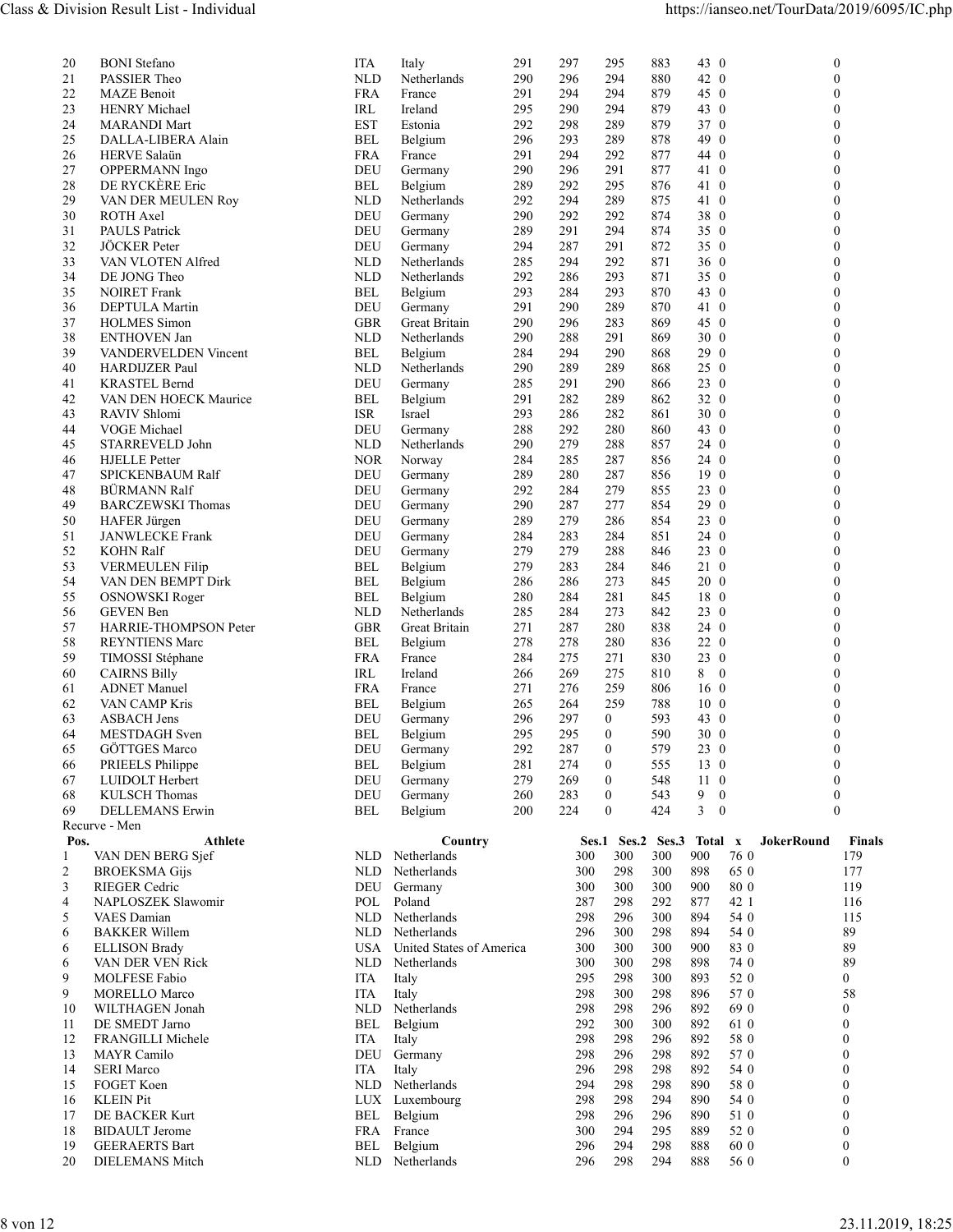| 21  | JEURISSEN Damiaan          |
|-----|----------------------------|
| 22  | WECKMÜLLER Max             |
| 23  | <b>BARBIER Anthony</b>     |
|     |                            |
| 24  | <b>BRESSON Victor</b>      |
| 25  | <b>FRERIKS</b> Tim         |
| 26  | <b>KLEINER Shahar</b>      |
| 27  | <b>BERANEK Radek</b>       |
|     |                            |
| 28  | ROOS Senna                 |
| 29  | <b>DAMAN</b> Peter         |
| 30  | SAFT Daan                  |
| 31  | <b>GONÇALVES Luis</b>      |
|     |                            |
| 32  | VAN LAARHOVEN Kay          |
| 33  | <b>WOUTERS Danny</b>       |
| 34  | <b>KUHRAU Markus</b>       |
| 35  | <b>SHANNY</b> Itay         |
| 36  | <b>HASTHI</b> Sander       |
|     |                            |
| 37  | <b>OUDIJN</b> Quinten      |
| 38  | VAN REMOORTERE Jorden      |
| 39  | VANHAEREN Maarten          |
| 41  | NESBITT Mark               |
|     |                            |
| 42  | RIPAUX Valentin            |
| 43  | KRIJGSMAN Kristian         |
| 44  | SMEETS Yaël                |
| 45  | <b>FORSTER Pascal</b>      |
|     |                            |
| 46  | <b>THEUNIS Marco</b>       |
| 47  | <b>DESMET</b> Sebastien    |
| 48  | VAN TIEL Bart              |
| 49  | <b>GARDINER Matthew</b>    |
|     |                            |
| 50  | RATILAINEN Samuel          |
| 51  | <b>FURNES Christoffer</b>  |
| 52  | LÜHRS Martin               |
| 53  | VAN DER ZANDEN Nico        |
| 54  |                            |
|     | VOS Julle                  |
| 55  | AJODHIA Vikash             |
| 56  | VAN DER VEN Geert          |
| 57  | STORELV Jon-Arne           |
| 58  | <b>WOUTERS</b> Yannick     |
|     |                            |
| 59  | <b>ERIKSEN Eilif</b>       |
| 60  | THIELE Alexander           |
| 60  | WITTHÖFT Mattes            |
| 62  | RIDDELL Christopher        |
|     |                            |
| 63  | ZILINSKI Thomas            |
| 64  | <b>BARAËR</b> Antoine      |
| 65  | <b>COUGHLAN Josh</b>       |
| 66  | VILÉ Simcha                |
|     | DAMAN Jelle                |
| 67  |                            |
| 68  | <b>KLEIN</b> Tobias        |
| 69  | <b>REIßER Lukas</b>        |
| 70  | <b>KACSO</b> Sandor        |
| 71  | <b>BLASWEILER Bart</b>     |
| 72  |                            |
|     | PLEITER Denzel             |
| 73  | <b>CORSIN Valentin</b>     |
| 74  | <b>PANHUIJSEN Rens</b>     |
| 75  | <b>CARUSO Paolo</b>        |
| 76  | <b>SZELESY Bence</b>       |
|     |                            |
| 77  | GUÉNIOT Joseph             |
| 78  | POP Noah                   |
| 79  | FIECHTER Gertjan           |
| 80  | VAN DEN BERG Gerben        |
| 81  | UHLMANN André              |
|     |                            |
| 82  | <b>ERIKSEN Arnt Marius</b> |
| 83  | LOBBIA Marco               |
| 84  | <b>STEGMANN Matthias</b>   |
| 85  | <b>ANGEVARE Tobias</b>     |
|     |                            |
| 86  | PONZIELLI Gianfranco       |
| 87  | <b>GIEBELS</b>             |
| 88  | <b>HOOGMANS</b> Frank      |
| 89  | <b>STEER Jelte</b>         |
| 90  | HISCHEMÖLLER Steffen       |
|     |                            |
| 91  | <b>LEFORT</b> Quentin      |
| 92  | <b>VAES</b> Tim            |
| 93. | REZELMAN Tom               |

| 21<br>22<br>23<br>24<br>25 | JEURISSEN Damiaan<br>WECKMÜLLER Max             |                                              |                                                                      |                              |
|----------------------------|-------------------------------------------------|----------------------------------------------|----------------------------------------------------------------------|------------------------------|
|                            |                                                 | NLD Netherlands<br>DEU Germany               | 293<br>298<br>887<br>50 0<br>296<br>68 0<br>300<br>288<br>298<br>886 | $\mathbf{0}$<br>$\mathbf{0}$ |
|                            | <b>BARBIER Anthony</b>                          | FRA France                                   | 295<br>298<br>293<br>886<br>50 0                                     | $\theta$                     |
|                            | <b>BRESSON</b> Victor<br><b>FRERIKS</b> Tim     | FRA France<br><b>NLD</b><br>Netherlands      | 298<br>294<br>294<br>886<br>47 0<br>294<br>298<br>294<br>886<br>46 0 | $\theta$<br>$\theta$         |
| 26                         | <b>KLEINER Shahar</b>                           | ISR<br>Israel                                | 294<br>298<br>293<br>885<br>53 0                                     | $\theta$                     |
| 27<br>28                   | <b>BERANEK Radek</b><br>ROOS Senna              | CZE<br>Czechia<br>BEL<br>Belgium             | 298<br>291<br>296<br>885<br>49 0<br>297<br>296<br>884<br>291<br>53 0 | $\theta$<br>$\theta$         |
| 29                         | <b>DAMAN</b> Peter                              | BEL<br>Belgium                               | 298<br>290<br>296<br>884<br>49 0                                     | $\theta$                     |
| 30<br>31                   | SAFT Daan<br><b>GONÇALVES Luis</b>              | <b>NLD</b><br>Netherlands<br>PRT<br>Portugal | 298<br>295<br>53 0<br>290<br>883<br>882<br>286<br>296<br>48 0<br>300 | $\theta$<br>$\theta$         |
| 32                         | VAN LAARHOVEN Kay                               | NLD<br>Netherlands                           | 298<br>296<br>880<br>53 0<br>286                                     | $\Omega$                     |
| 33<br>34                   | <b>WOUTERS Danny</b><br><b>KUHRAU Markus</b>    | Belgium<br>BEL<br>DEU<br>Germany             | 296<br>290<br>880<br>50 0<br>294<br>296<br>287<br>296<br>879<br>58 0 | $\theta$<br>$\Omega$         |
| 35                         | <b>SHANNY</b> Itay                              | ISR.<br>Israel                               | 291<br>879<br>53 0<br>294<br>294                                     | $\left($                     |
| 36<br>$3^{\circ}$          | HASTHI Sander<br><b>OUDIJN</b> Quinten          | NOR Norway<br>NLD<br>Netherlands             | 296<br>298<br>285<br>879<br>50 0<br>296<br>290<br>292<br>878<br>41 0 | $\Omega$<br>O                |
| 38                         | VAN REMOORTERE Jorden                           | BEL<br>Belgium                               | 292<br>290<br>296<br>878<br>39 0                                     | 0                            |
| 39<br>41                   | VANHAEREN Maarten<br>NESBITT Mark               | Belgium<br>BEL<br>IRL<br>Ireland             | 294<br>290<br>878<br>35 0<br>294<br>298<br>295<br>877<br>50 0<br>284 | $\theta$<br>$\theta$         |
| 42                         | RIPAUX Valentin                                 | FRA<br>France                                | 48 0<br>290<br>291<br>296<br>877                                     | $\Omega$                     |
| 43                         | KRIJGSMAN Kristian<br><b>SMEETS Yaël</b>        | NLD Netherlands<br>NLD Netherlands           | 292<br>288<br>296<br>876<br>44 0<br>296<br>294<br>54 0<br>284<br>874 | $\theta$<br>$\Omega$         |
| 44<br>45                   | <b>FORSTER Pascal</b>                           | DEU<br>Germany                               | 282<br>296<br>296<br>874<br>44 0                                     | $\theta$                     |
| 46                         | <b>THEUNIS Marco</b><br><b>DESMET</b> Sebastien | Belgium<br>BEL                               | 294<br>32 0<br>286<br>294<br>874<br>38 0                             | $\Omega$                     |
| 47<br>48                   | VAN TIEL Bart                                   | Belgium<br>BEL<br>NLD Netherlands            | 289<br>292<br>292<br>873<br>294<br>292<br>286<br>872<br>56 0         | 0<br>$\theta$                |
| 49                         | <b>GARDINER Matthew</b><br>RATILAINEN Samuel    | GBR Great Britain<br>FIN<br>Finland          | 872<br>292<br>294<br>286<br>44 0<br>292<br>288<br>292<br>872<br>41 0 | $\theta$<br>0                |
| 50<br>51                   | FURNES Christoffer                              | NOR Norway                                   | 291<br>872<br>285<br>296<br>38 0                                     | $\theta$                     |
| 52                         | LÜHRS Martin                                    | DEU Germany                                  | 289<br>39 0<br>287<br>294<br>870                                     | $\Omega$                     |
| 53<br>54                   | VAN DER ZANDEN Nico<br>VOS Julle                | NLD Netherlands<br>NLD Netherlands           | 292<br>284<br>28 0<br>294<br>870<br>290<br>286<br>293<br>869<br>58 0 | $\Omega$<br>$\theta$         |
| 55                         | AJODHIA Vikash                                  | NLD Netherlands                              | 284<br>286<br>296<br>866<br>46 0                                     | $\Omega$                     |
| 56<br>57                   | VAN DER VEN Geert<br>STORELV Jon-Arne           | NLD Netherlands<br>NOR Norway                | 294<br>282<br>287<br>863<br>37 0<br>292<br>275<br>295<br>862<br>45 0 | $\theta$<br>$\theta$         |
| 58                         | <b>WOUTERS Yannick</b>                          | Belgium<br>BEL                               | 285<br>289<br>42 0<br>287<br>861                                     | 0                            |
| 59<br>60                   | <b>ERIKSEN Eilif</b><br>THIELE Alexander        | NOR Norway<br>DEU<br>Germany                 | 295<br>276<br>290<br>861<br>33 0<br>292<br>283<br>285<br>34 0<br>860 | $\theta$<br>$\theta$         |
| 60                         | WITTHÖFT Mattes                                 | DEU<br>Germany                               | 279<br>294<br>287<br>34 0<br>860                                     |                              |
| 62<br>63                   | RIDDELL Christopher<br>ZILINSKI Thomas          | Ireland<br>IRL<br>DEU<br>Germany             | 280<br>284<br>29 0<br>294<br>858<br>857<br>42 0<br>282<br>290<br>285 | $\theta$<br>$\Omega$         |
| 64                         | <b>BARAËR</b> Antoine                           | FRA<br>France                                | 284<br>857<br>39 0<br>286<br>287                                     | $\theta$                     |
| 65<br>66                   | COUGHLAN Josh<br>VILÉ Simcha                    | Ireland<br>IRL<br><b>NLD</b><br>Netherlands  | 277<br>294<br>286<br>857<br>30 0<br>290<br>39 0<br>286<br>280<br>856 | $\Omega$<br>0                |
| 67                         | DAMAN Jelle                                     | BEL<br>Belgium                               | 289<br>282<br>285<br>856<br>33 0                                     | $\theta$                     |
| 68<br>69                   | <b>KLEIN</b> Tobias<br><b>REIßER Lukas</b>      | DEU Germany<br>DEU Germany                   | 281<br>32 0<br>281<br>294<br>856<br>287<br>282<br>853<br>30 0<br>284 | $\theta$<br>0                |
| 70                         | KACSO Sandor                                    | ROU Romania                                  | 288<br>277<br>286<br>851<br>30 0                                     | $\theta$                     |
| 71                         | <b>BLASWEILER Bart</b>                          | NLD Netherlands                              | 291<br>277<br>281<br>849<br>31 0                                     | $\theta$                     |
| 72<br>73                   | PLEITER Denzel<br><b>CORSIN Valentin</b>        | NLD<br>Netherlands<br>FRA France             | 286<br>39 0<br>271<br>290<br>847<br>278<br>289<br>280<br>847<br>37 0 | $\Omega$<br>$\theta$         |
| 74                         | PANHUIJSEN Rens                                 | NLD Netherlands                              | 275<br>284<br>31 0<br>287<br>846                                     | $\Omega$                     |
| 75<br>76                   | CARUSO Paolo<br><b>SZELESY Bence</b>            | ITA<br>Italy                                 | 290<br>273<br>282<br>37 0<br>845<br>282<br>277<br>285<br>844<br>25 0 | $\theta$<br>$\theta$         |
| 77                         | GUÉNIOT Joseph                                  | HUN Hungary<br>FRA France                    | 272<br>287<br>284<br>843<br>46 0                                     | 0                            |
| 78                         | POP Noah                                        | LUX Luxembourg                               | 276<br>287<br>280<br>843<br>42 0                                     | $\theta$                     |
| 79<br>80                   | FIECHTER Gertjan<br>VAN DEN BERG Gerben         | NLD Netherlands<br>NLD Netherlands           | 29 0<br>288<br>283<br>272<br>843<br>281<br>277<br>282<br>840<br>24 0 | $\theta$<br>0                |
| 81                         | UHLMANN André                                   | DEU Germany                                  | 277<br>839<br>28 0<br>275<br>287                                     | $\left($                     |
| 82                         | <b>ERIKSEN Arnt Marius</b>                      | NOR Norway                                   | 30 0<br>273<br>292<br>273<br>838                                     | $\theta$                     |
| 83<br>84                   | LOBBIA Marco<br><b>STEGMANN Matthias</b>        | NLD Netherlands<br>DEU Germany               | 267<br>294<br>276<br>837<br>36 0<br>282<br>278<br>277<br>32 0<br>837 | $\theta$<br>$\theta$         |
| 85                         | ANGEVARE Tobias                                 | NLD Netherlands                              | 283<br>837<br>277<br>277<br>20 0                                     | $\theta$                     |
| 86<br>87                   | PONZIELLI Gianfranco<br><b>GIEBELS</b>          | Italy<br>ITA<br>NLD Netherlands              | 270<br>279<br>284<br>833<br>24 0<br>284<br>833<br>276<br>273<br>170  | $\theta$<br>$\theta$         |
| 88                         | HOOGMANS Frank                                  | NLD Netherlands                              | 279<br>289<br>264<br>832<br>24 0                                     | $\theta$                     |
| 89                         | <b>STEER Jelte</b>                              | NLD Netherlands                              | 280<br>266<br>285<br>831<br>26 0                                     | $\theta$<br>$\theta$         |
| 90<br>91                   | HISCHEMÖLLER Steffen<br><b>LEFORT</b> Quentin   | DEU Germany<br>FRA France                    | 272<br>830<br>25 0<br>282<br>276<br>289<br>279<br>262<br>830<br>24 0 | $\theta$                     |
| 92                         | VAES Tim                                        | NLD Netherlands                              | 275<br>277<br>276<br>828<br>34 0                                     | $\theta$                     |
| 93<br>94                   | <b>REZELMAN Tom</b><br>POP Razvan               | NLD Netherlands<br>LUX Luxembourg            | 283<br>258<br>287<br>828<br>31 0<br>278<br>273<br>827<br>33 0<br>276 | $\theta$<br>$\mathbf{0}$     |
|                            |                                                 |                                              |                                                                      |                              |
|                            |                                                 |                                              |                                                                      |                              |
| 9 von 12                   |                                                 |                                              |                                                                      | 23.11.2019, 18:25            |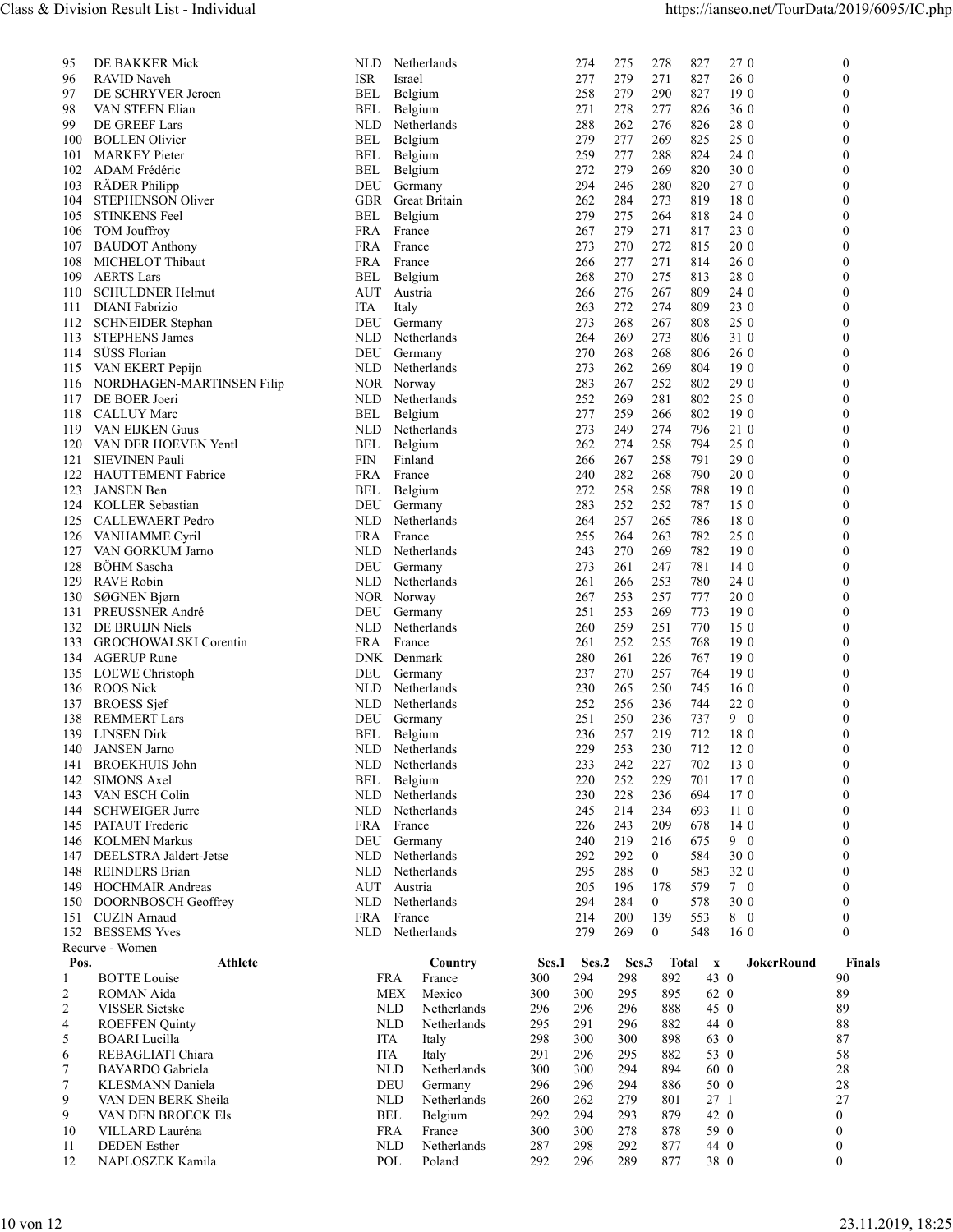| Class & Division Result List - Individual<br>CHORTI Ariadni<br>296<br>295<br><b>NLD</b><br>Netherlands<br>285<br>13<br>290<br>290<br>14<br><b>SCHEPPERS Lucrezia</b><br><b>FRA</b><br>France<br>296<br>15<br>VAN DER WINKEL Laura<br><b>NLD</b><br>Netherlands<br>295<br>298<br>281<br>292<br>16<br>FRANGILLI Carla<br>ITA<br>Italy<br>294<br>287<br>17<br>290<br>PARFAIT Helene<br><b>FRA</b><br>290<br>292<br>France<br>18<br>KUSHNIRUK Olena<br><b>BEL</b><br>Belgium<br>289<br>293<br>289<br>19<br>292<br><b>AGAMENNONI Annalisa</b><br><b>ITA</b><br>288<br>290<br>Italy<br>294<br>20<br><b>DESVIGNES Lauranne</b><br><b>FRA</b><br>France<br>285<br>290<br>21<br>279<br>298<br>292<br>LAAN Sarina<br><b>NLD</b><br>Netherlands<br>22<br>290<br><b>KWAKS</b> Sarah<br><b>NLD</b><br>285<br>290<br>Netherlands<br>23<br>DEU<br>VON SCHILLING Ute<br>290<br>287<br>Germany<br>287<br>24<br><b>MACHINET Audrey</b><br><b>FRA</b><br>287<br>292<br>284<br>France<br>25<br>292<br><b>NLD</b><br>292<br>278<br><b>HOUBIERS</b> Ilse<br>Netherlands<br>26<br><b>DESTROOPER Charlotte</b><br><b>BEL</b><br>281<br>294<br>284<br>Belgium<br>27<br>280<br>282<br>WINKLER Yael<br><b>NLD</b><br>Netherlands<br>288<br>28<br>292<br>GOOSSENS Lenka<br><b>BEL</b><br>288<br>267<br>Belgium<br>29<br>NOTO Serena<br>DEU<br>Germany<br>282<br>278<br>285<br>30<br><b>SCHEPPERS Madison</b><br>279<br>283<br>278<br><b>FRA</b><br>France<br>Netherlands<br>273<br>280<br>31<br>POST Jasmijn<br><b>NLD</b><br>287<br>32<br><b>ITA</b><br>275<br>278<br>286<br>NARDINOCCHI Livia<br>Italy<br>33<br>287<br>POLS Jennifer<br><b>NLD</b><br>Netherlands<br>286<br>264<br>34<br>STEYLAERTS Esther<br>274<br>270<br>293<br>BEL<br>Belgium<br>35<br>274<br>278<br>283<br>VAN GRINSVEN Marit<br><b>NLD</b><br>Netherlands<br>273<br>36<br><b>BEL</b><br>276<br>284<br>PUCCI Eleni<br>Belgium<br>37<br>NORDMEYER Britta<br>DEU<br>280<br>Germany<br>288<br>265<br>278<br>274<br>38<br>AUGUST Josephine<br><b>DNK</b><br>Denmark<br>280<br>39<br>272<br><b>BRUNET</b> Sabine<br><b>FRA</b><br>France<br>280<br>278<br>283<br>274<br>40<br>STORELV Amalie<br><b>NOR</b><br>Norway<br>266<br>272<br>271<br>41<br>MEERING Sophie<br>GBR<br><b>Great Britain</b><br>274<br>42<br><b>DAVIES Kristin</b><br>275<br>272<br>269<br><b>NLD</b><br>Netherlands<br>DE GROOT Shakira<br>276<br>43<br><b>NLD</b><br>Netherlands<br>285<br>254<br>44<br><b>JACOBS</b> Christine<br>265<br><b>BEL</b><br>Belgium<br>266<br>279<br>VISSER Savanna<br>268<br>284<br>45<br><b>NLD</b><br>Netherlands<br>256<br><b>BELLMANN</b> Sandra<br>268<br>46<br>DEU<br>275<br>259<br>Germany<br>48<br>DE SMEDT Aycko<br>267<br>272<br>262<br><b>BEL</b><br>Belgium<br>273<br>251<br>49<br><b>BROUWER Emily</b><br><b>NLD</b><br>Netherlands<br>275<br>50<br>VAN ESCH Yvonne<br>263<br>262<br>268<br><b>NLD</b><br>Netherlands<br>51<br><b>KESSLER Hannah</b><br>DEU<br>248<br>282<br>Germany<br>263<br>52<br>257<br>274<br>254<br>RADEMAKERS Magali<br><b>NLD</b><br>Netherlands<br>53<br>259<br>257<br>OTT Alina<br>DEU<br>265<br>Germany<br>54<br>VAN HOUTVEN Karianne<br><b>BEL</b><br>Belgium<br>253<br>260<br>264<br>265<br>55<br><b>CLAES</b> Haidi<br><b>BEL</b><br>Belgium<br>258<br>254<br>56<br>261<br>250<br>PAALVAST Denyse<br><b>NLD</b><br>Netherlands<br>264<br>57<br>ALBERT Vanessa<br><b>FRA</b><br>France<br>256<br>256<br>257<br>58<br>MOLNÁR Szilvia<br>268<br><b>HUN</b><br>256<br>244<br>Hungary<br>59<br>VOß Melanie<br>DEU<br>262<br>247<br>259<br>Germany<br>258<br>259<br>60<br>VAN DER PRIJT Nanne<br><b>NLD</b><br>Netherlands<br>246<br>KOONINGS Mariska<br>253<br>264<br>61<br><b>NLD</b><br>Netherlands<br>241<br>LOEWE Annika<br>DEU<br>62<br>Germany<br>253<br>244<br>247<br>63<br>246<br>250<br>245<br><b>SNELS Els</b><br><b>BEL</b><br>Belgium<br>235<br>262<br>64<br>CAHUZAC Aurelie<br><b>FRA</b><br>France<br>240<br><b>BLASWEILER-BUTTER Bianca</b><br><b>NLD</b><br>231<br>254<br>241<br>65<br>Netherlands<br>HELLEMANS Julie<br>227<br>246<br>66<br><b>BEL</b><br>Belgium<br>244<br>67<br><b>FRA</b><br>225<br>231<br>260<br>POUPARD Valerie<br>France<br>MERZ Heike<br>DEU<br>235<br>68<br>Germany<br>230<br>248<br>238<br>233<br>69<br><b>O'CONNOR Rhiannon</b><br>IRL<br>Ireland<br>235<br>70<br><b>BEL</b><br>257<br>214<br>VAN HERREWEGE Lauralee<br>Belgium<br>210<br>71<br>212<br><b>GRANATA</b> Giuliana<br><b>ITA</b><br>Italy<br>201<br>226<br>72<br>MAAGDENBERG Maeike<br><b>NLD</b><br>216<br>185<br>215<br>Netherlands<br>73<br>DEU<br>RENNETT Annika<br>Germany<br>268<br>289<br>$\mathbf{0}$<br>74<br>ACHTERSTRAAT Shauni<br><b>NLD</b><br>Netherlands<br>267<br>267<br>$\overline{0}$<br>75<br>221<br>$\overline{0}$<br><b>HEIJKERS</b> Antoinette<br><b>NLD</b><br>249<br>Netherlands<br>NAUWELAERTS Liezle<br>BEL<br>Belgium<br>59<br>$\mathbf{0}$<br>$\bf{0}$<br>76<br>Recurve - Senior Men<br>Athlete<br>Ses.2 Ses.3<br>Pos.<br>Country<br>Ses.1<br>296<br>294<br>Belgium<br>296<br>DAMAN Patrik<br>BEL<br><b>LIBERT</b> Eric<br>294<br>2<br>FRA<br>France<br>292<br>298<br><b>DEHNERT</b> Dieter<br>DEU<br>Germany<br>296<br>290<br>291<br>3<br><b>CALLEWAERT Danny</b><br>BEL<br>Belgium<br>292<br>294<br>286<br>$\overline{4}$<br><b>BRUNET Hervé</b><br>France<br>281<br>292<br>282<br>5<br>FRA<br>OTT Grigorij<br>DEU<br>Germany<br>290<br>273<br>6<br>287<br>FABI Franco<br>ITA<br>Italy<br>285<br>282<br>277<br>7<br>285<br>275<br>8<br><b>KWICK Bart</b><br>BEL<br>Belgium<br>278 |                                              |                          |
|-------------------------------------------------------------------------------------------------------------------------------------------------------------------------------------------------------------------------------------------------------------------------------------------------------------------------------------------------------------------------------------------------------------------------------------------------------------------------------------------------------------------------------------------------------------------------------------------------------------------------------------------------------------------------------------------------------------------------------------------------------------------------------------------------------------------------------------------------------------------------------------------------------------------------------------------------------------------------------------------------------------------------------------------------------------------------------------------------------------------------------------------------------------------------------------------------------------------------------------------------------------------------------------------------------------------------------------------------------------------------------------------------------------------------------------------------------------------------------------------------------------------------------------------------------------------------------------------------------------------------------------------------------------------------------------------------------------------------------------------------------------------------------------------------------------------------------------------------------------------------------------------------------------------------------------------------------------------------------------------------------------------------------------------------------------------------------------------------------------------------------------------------------------------------------------------------------------------------------------------------------------------------------------------------------------------------------------------------------------------------------------------------------------------------------------------------------------------------------------------------------------------------------------------------------------------------------------------------------------------------------------------------------------------------------------------------------------------------------------------------------------------------------------------------------------------------------------------------------------------------------------------------------------------------------------------------------------------------------------------------------------------------------------------------------------------------------------------------------------------------------------------------------------------------------------------------------------------------------------------------------------------------------------------------------------------------------------------------------------------------------------------------------------------------------------------------------------------------------------------------------------------------------------------------------------------------------------------------------------------------------------------------------------------------------------------------------------------------------------------------------------------------------------------------------------------------------------------------------------------------------------------------------------------------------------------------------------------------------------------------------------------------------------------------------------------------------------------------------------------------------------------------------------------------------------------------------------------------------------------------------------------------------------------------------------------------------------------------------------------------------------------------------------------------------------------------------------------------------------------------------------------------------------------------------------------------------------------------------------------------------------------------------------------------------------------------------------------------------------------------------------------------------------------------------------------------------------------------------------------------------------------------------------------------------------------------------------------------------------------------------------------------------------------------------------------------------------------------------------------------------------------------------------------------------------------------------------------------------------------------------------------------------------------------------------------------------------------------------------------------------------------------------------------------------------------------------------------------------------------------------|----------------------------------------------|--------------------------|
|                                                                                                                                                                                                                                                                                                                                                                                                                                                                                                                                                                                                                                                                                                                                                                                                                                                                                                                                                                                                                                                                                                                                                                                                                                                                                                                                                                                                                                                                                                                                                                                                                                                                                                                                                                                                                                                                                                                                                                                                                                                                                                                                                                                                                                                                                                                                                                                                                                                                                                                                                                                                                                                                                                                                                                                                                                                                                                                                                                                                                                                                                                                                                                                                                                                                                                                                                                                                                                                                                                                                                                                                                                                                                                                                                                                                                                                                                                                                                                                                                                                                                                                                                                                                                                                                                                                                                                                                                                                                                                                                                                                                                                                                                                                                                                                                                                                                                                                                                                                                                                                                                                                                                                                                                                                                                                                                                                                                                                                                                                       |                                              |                          |
|                                                                                                                                                                                                                                                                                                                                                                                                                                                                                                                                                                                                                                                                                                                                                                                                                                                                                                                                                                                                                                                                                                                                                                                                                                                                                                                                                                                                                                                                                                                                                                                                                                                                                                                                                                                                                                                                                                                                                                                                                                                                                                                                                                                                                                                                                                                                                                                                                                                                                                                                                                                                                                                                                                                                                                                                                                                                                                                                                                                                                                                                                                                                                                                                                                                                                                                                                                                                                                                                                                                                                                                                                                                                                                                                                                                                                                                                                                                                                                                                                                                                                                                                                                                                                                                                                                                                                                                                                                                                                                                                                                                                                                                                                                                                                                                                                                                                                                                                                                                                                                                                                                                                                                                                                                                                                                                                                                                                                                                                                                       |                                              |                          |
|                                                                                                                                                                                                                                                                                                                                                                                                                                                                                                                                                                                                                                                                                                                                                                                                                                                                                                                                                                                                                                                                                                                                                                                                                                                                                                                                                                                                                                                                                                                                                                                                                                                                                                                                                                                                                                                                                                                                                                                                                                                                                                                                                                                                                                                                                                                                                                                                                                                                                                                                                                                                                                                                                                                                                                                                                                                                                                                                                                                                                                                                                                                                                                                                                                                                                                                                                                                                                                                                                                                                                                                                                                                                                                                                                                                                                                                                                                                                                                                                                                                                                                                                                                                                                                                                                                                                                                                                                                                                                                                                                                                                                                                                                                                                                                                                                                                                                                                                                                                                                                                                                                                                                                                                                                                                                                                                                                                                                                                                                                       | https://ianseo.net/TourData/2019/6095/IC.php |                          |
|                                                                                                                                                                                                                                                                                                                                                                                                                                                                                                                                                                                                                                                                                                                                                                                                                                                                                                                                                                                                                                                                                                                                                                                                                                                                                                                                                                                                                                                                                                                                                                                                                                                                                                                                                                                                                                                                                                                                                                                                                                                                                                                                                                                                                                                                                                                                                                                                                                                                                                                                                                                                                                                                                                                                                                                                                                                                                                                                                                                                                                                                                                                                                                                                                                                                                                                                                                                                                                                                                                                                                                                                                                                                                                                                                                                                                                                                                                                                                                                                                                                                                                                                                                                                                                                                                                                                                                                                                                                                                                                                                                                                                                                                                                                                                                                                                                                                                                                                                                                                                                                                                                                                                                                                                                                                                                                                                                                                                                                                                                       | 876<br>43 0<br>876<br>40 0                   | $\mathbf{0}$<br>$\Omega$ |
|                                                                                                                                                                                                                                                                                                                                                                                                                                                                                                                                                                                                                                                                                                                                                                                                                                                                                                                                                                                                                                                                                                                                                                                                                                                                                                                                                                                                                                                                                                                                                                                                                                                                                                                                                                                                                                                                                                                                                                                                                                                                                                                                                                                                                                                                                                                                                                                                                                                                                                                                                                                                                                                                                                                                                                                                                                                                                                                                                                                                                                                                                                                                                                                                                                                                                                                                                                                                                                                                                                                                                                                                                                                                                                                                                                                                                                                                                                                                                                                                                                                                                                                                                                                                                                                                                                                                                                                                                                                                                                                                                                                                                                                                                                                                                                                                                                                                                                                                                                                                                                                                                                                                                                                                                                                                                                                                                                                                                                                                                                       | 874<br>57 0                                  | $\Omega$<br>$\Omega$     |
|                                                                                                                                                                                                                                                                                                                                                                                                                                                                                                                                                                                                                                                                                                                                                                                                                                                                                                                                                                                                                                                                                                                                                                                                                                                                                                                                                                                                                                                                                                                                                                                                                                                                                                                                                                                                                                                                                                                                                                                                                                                                                                                                                                                                                                                                                                                                                                                                                                                                                                                                                                                                                                                                                                                                                                                                                                                                                                                                                                                                                                                                                                                                                                                                                                                                                                                                                                                                                                                                                                                                                                                                                                                                                                                                                                                                                                                                                                                                                                                                                                                                                                                                                                                                                                                                                                                                                                                                                                                                                                                                                                                                                                                                                                                                                                                                                                                                                                                                                                                                                                                                                                                                                                                                                                                                                                                                                                                                                                                                                                       | 873<br>34 0<br>872<br>46 0                   | $\Omega$                 |
|                                                                                                                                                                                                                                                                                                                                                                                                                                                                                                                                                                                                                                                                                                                                                                                                                                                                                                                                                                                                                                                                                                                                                                                                                                                                                                                                                                                                                                                                                                                                                                                                                                                                                                                                                                                                                                                                                                                                                                                                                                                                                                                                                                                                                                                                                                                                                                                                                                                                                                                                                                                                                                                                                                                                                                                                                                                                                                                                                                                                                                                                                                                                                                                                                                                                                                                                                                                                                                                                                                                                                                                                                                                                                                                                                                                                                                                                                                                                                                                                                                                                                                                                                                                                                                                                                                                                                                                                                                                                                                                                                                                                                                                                                                                                                                                                                                                                                                                                                                                                                                                                                                                                                                                                                                                                                                                                                                                                                                                                                                       | 871<br>38 0<br>870<br>52 0                   | $\Omega$                 |
|                                                                                                                                                                                                                                                                                                                                                                                                                                                                                                                                                                                                                                                                                                                                                                                                                                                                                                                                                                                                                                                                                                                                                                                                                                                                                                                                                                                                                                                                                                                                                                                                                                                                                                                                                                                                                                                                                                                                                                                                                                                                                                                                                                                                                                                                                                                                                                                                                                                                                                                                                                                                                                                                                                                                                                                                                                                                                                                                                                                                                                                                                                                                                                                                                                                                                                                                                                                                                                                                                                                                                                                                                                                                                                                                                                                                                                                                                                                                                                                                                                                                                                                                                                                                                                                                                                                                                                                                                                                                                                                                                                                                                                                                                                                                                                                                                                                                                                                                                                                                                                                                                                                                                                                                                                                                                                                                                                                                                                                                                                       | 49 0<br>869<br>869<br>35 <sub>0</sub>        | $\Omega$<br>$\Omega$     |
|                                                                                                                                                                                                                                                                                                                                                                                                                                                                                                                                                                                                                                                                                                                                                                                                                                                                                                                                                                                                                                                                                                                                                                                                                                                                                                                                                                                                                                                                                                                                                                                                                                                                                                                                                                                                                                                                                                                                                                                                                                                                                                                                                                                                                                                                                                                                                                                                                                                                                                                                                                                                                                                                                                                                                                                                                                                                                                                                                                                                                                                                                                                                                                                                                                                                                                                                                                                                                                                                                                                                                                                                                                                                                                                                                                                                                                                                                                                                                                                                                                                                                                                                                                                                                                                                                                                                                                                                                                                                                                                                                                                                                                                                                                                                                                                                                                                                                                                                                                                                                                                                                                                                                                                                                                                                                                                                                                                                                                                                                                       | 360<br>865                                   | $\Omega$                 |
|                                                                                                                                                                                                                                                                                                                                                                                                                                                                                                                                                                                                                                                                                                                                                                                                                                                                                                                                                                                                                                                                                                                                                                                                                                                                                                                                                                                                                                                                                                                                                                                                                                                                                                                                                                                                                                                                                                                                                                                                                                                                                                                                                                                                                                                                                                                                                                                                                                                                                                                                                                                                                                                                                                                                                                                                                                                                                                                                                                                                                                                                                                                                                                                                                                                                                                                                                                                                                                                                                                                                                                                                                                                                                                                                                                                                                                                                                                                                                                                                                                                                                                                                                                                                                                                                                                                                                                                                                                                                                                                                                                                                                                                                                                                                                                                                                                                                                                                                                                                                                                                                                                                                                                                                                                                                                                                                                                                                                                                                                                       | 37 0<br>864<br>863<br>31 0                   | $\Omega$                 |
|                                                                                                                                                                                                                                                                                                                                                                                                                                                                                                                                                                                                                                                                                                                                                                                                                                                                                                                                                                                                                                                                                                                                                                                                                                                                                                                                                                                                                                                                                                                                                                                                                                                                                                                                                                                                                                                                                                                                                                                                                                                                                                                                                                                                                                                                                                                                                                                                                                                                                                                                                                                                                                                                                                                                                                                                                                                                                                                                                                                                                                                                                                                                                                                                                                                                                                                                                                                                                                                                                                                                                                                                                                                                                                                                                                                                                                                                                                                                                                                                                                                                                                                                                                                                                                                                                                                                                                                                                                                                                                                                                                                                                                                                                                                                                                                                                                                                                                                                                                                                                                                                                                                                                                                                                                                                                                                                                                                                                                                                                                       | 862<br>40 0<br>859<br>22 0                   | $\Omega$                 |
|                                                                                                                                                                                                                                                                                                                                                                                                                                                                                                                                                                                                                                                                                                                                                                                                                                                                                                                                                                                                                                                                                                                                                                                                                                                                                                                                                                                                                                                                                                                                                                                                                                                                                                                                                                                                                                                                                                                                                                                                                                                                                                                                                                                                                                                                                                                                                                                                                                                                                                                                                                                                                                                                                                                                                                                                                                                                                                                                                                                                                                                                                                                                                                                                                                                                                                                                                                                                                                                                                                                                                                                                                                                                                                                                                                                                                                                                                                                                                                                                                                                                                                                                                                                                                                                                                                                                                                                                                                                                                                                                                                                                                                                                                                                                                                                                                                                                                                                                                                                                                                                                                                                                                                                                                                                                                                                                                                                                                                                                                                       | 850<br>26 0                                  | $\Omega$<br>$\Omega$     |
|                                                                                                                                                                                                                                                                                                                                                                                                                                                                                                                                                                                                                                                                                                                                                                                                                                                                                                                                                                                                                                                                                                                                                                                                                                                                                                                                                                                                                                                                                                                                                                                                                                                                                                                                                                                                                                                                                                                                                                                                                                                                                                                                                                                                                                                                                                                                                                                                                                                                                                                                                                                                                                                                                                                                                                                                                                                                                                                                                                                                                                                                                                                                                                                                                                                                                                                                                                                                                                                                                                                                                                                                                                                                                                                                                                                                                                                                                                                                                                                                                                                                                                                                                                                                                                                                                                                                                                                                                                                                                                                                                                                                                                                                                                                                                                                                                                                                                                                                                                                                                                                                                                                                                                                                                                                                                                                                                                                                                                                                                                       | 847<br>31 0<br>845<br>29 0                   |                          |
|                                                                                                                                                                                                                                                                                                                                                                                                                                                                                                                                                                                                                                                                                                                                                                                                                                                                                                                                                                                                                                                                                                                                                                                                                                                                                                                                                                                                                                                                                                                                                                                                                                                                                                                                                                                                                                                                                                                                                                                                                                                                                                                                                                                                                                                                                                                                                                                                                                                                                                                                                                                                                                                                                                                                                                                                                                                                                                                                                                                                                                                                                                                                                                                                                                                                                                                                                                                                                                                                                                                                                                                                                                                                                                                                                                                                                                                                                                                                                                                                                                                                                                                                                                                                                                                                                                                                                                                                                                                                                                                                                                                                                                                                                                                                                                                                                                                                                                                                                                                                                                                                                                                                                                                                                                                                                                                                                                                                                                                                                                       | 33 0<br>840<br>840<br>26 0                   | $\Omega$                 |
|                                                                                                                                                                                                                                                                                                                                                                                                                                                                                                                                                                                                                                                                                                                                                                                                                                                                                                                                                                                                                                                                                                                                                                                                                                                                                                                                                                                                                                                                                                                                                                                                                                                                                                                                                                                                                                                                                                                                                                                                                                                                                                                                                                                                                                                                                                                                                                                                                                                                                                                                                                                                                                                                                                                                                                                                                                                                                                                                                                                                                                                                                                                                                                                                                                                                                                                                                                                                                                                                                                                                                                                                                                                                                                                                                                                                                                                                                                                                                                                                                                                                                                                                                                                                                                                                                                                                                                                                                                                                                                                                                                                                                                                                                                                                                                                                                                                                                                                                                                                                                                                                                                                                                                                                                                                                                                                                                                                                                                                                                                       | 839<br>28 0                                  |                          |
|                                                                                                                                                                                                                                                                                                                                                                                                                                                                                                                                                                                                                                                                                                                                                                                                                                                                                                                                                                                                                                                                                                                                                                                                                                                                                                                                                                                                                                                                                                                                                                                                                                                                                                                                                                                                                                                                                                                                                                                                                                                                                                                                                                                                                                                                                                                                                                                                                                                                                                                                                                                                                                                                                                                                                                                                                                                                                                                                                                                                                                                                                                                                                                                                                                                                                                                                                                                                                                                                                                                                                                                                                                                                                                                                                                                                                                                                                                                                                                                                                                                                                                                                                                                                                                                                                                                                                                                                                                                                                                                                                                                                                                                                                                                                                                                                                                                                                                                                                                                                                                                                                                                                                                                                                                                                                                                                                                                                                                                                                                       | 837<br>37 0<br>837<br>190                    | $\Omega$                 |
|                                                                                                                                                                                                                                                                                                                                                                                                                                                                                                                                                                                                                                                                                                                                                                                                                                                                                                                                                                                                                                                                                                                                                                                                                                                                                                                                                                                                                                                                                                                                                                                                                                                                                                                                                                                                                                                                                                                                                                                                                                                                                                                                                                                                                                                                                                                                                                                                                                                                                                                                                                                                                                                                                                                                                                                                                                                                                                                                                                                                                                                                                                                                                                                                                                                                                                                                                                                                                                                                                                                                                                                                                                                                                                                                                                                                                                                                                                                                                                                                                                                                                                                                                                                                                                                                                                                                                                                                                                                                                                                                                                                                                                                                                                                                                                                                                                                                                                                                                                                                                                                                                                                                                                                                                                                                                                                                                                                                                                                                                                       | 835<br>24 0<br>833<br>28 0                   |                          |
|                                                                                                                                                                                                                                                                                                                                                                                                                                                                                                                                                                                                                                                                                                                                                                                                                                                                                                                                                                                                                                                                                                                                                                                                                                                                                                                                                                                                                                                                                                                                                                                                                                                                                                                                                                                                                                                                                                                                                                                                                                                                                                                                                                                                                                                                                                                                                                                                                                                                                                                                                                                                                                                                                                                                                                                                                                                                                                                                                                                                                                                                                                                                                                                                                                                                                                                                                                                                                                                                                                                                                                                                                                                                                                                                                                                                                                                                                                                                                                                                                                                                                                                                                                                                                                                                                                                                                                                                                                                                                                                                                                                                                                                                                                                                                                                                                                                                                                                                                                                                                                                                                                                                                                                                                                                                                                                                                                                                                                                                                                       | 833<br>27 0                                  |                          |
|                                                                                                                                                                                                                                                                                                                                                                                                                                                                                                                                                                                                                                                                                                                                                                                                                                                                                                                                                                                                                                                                                                                                                                                                                                                                                                                                                                                                                                                                                                                                                                                                                                                                                                                                                                                                                                                                                                                                                                                                                                                                                                                                                                                                                                                                                                                                                                                                                                                                                                                                                                                                                                                                                                                                                                                                                                                                                                                                                                                                                                                                                                                                                                                                                                                                                                                                                                                                                                                                                                                                                                                                                                                                                                                                                                                                                                                                                                                                                                                                                                                                                                                                                                                                                                                                                                                                                                                                                                                                                                                                                                                                                                                                                                                                                                                                                                                                                                                                                                                                                                                                                                                                                                                                                                                                                                                                                                                                                                                                                                       | 23 0<br>832<br>830<br>20 0                   |                          |
|                                                                                                                                                                                                                                                                                                                                                                                                                                                                                                                                                                                                                                                                                                                                                                                                                                                                                                                                                                                                                                                                                                                                                                                                                                                                                                                                                                                                                                                                                                                                                                                                                                                                                                                                                                                                                                                                                                                                                                                                                                                                                                                                                                                                                                                                                                                                                                                                                                                                                                                                                                                                                                                                                                                                                                                                                                                                                                                                                                                                                                                                                                                                                                                                                                                                                                                                                                                                                                                                                                                                                                                                                                                                                                                                                                                                                                                                                                                                                                                                                                                                                                                                                                                                                                                                                                                                                                                                                                                                                                                                                                                                                                                                                                                                                                                                                                                                                                                                                                                                                                                                                                                                                                                                                                                                                                                                                                                                                                                                                                       | 823<br>25 0                                  |                          |
|                                                                                                                                                                                                                                                                                                                                                                                                                                                                                                                                                                                                                                                                                                                                                                                                                                                                                                                                                                                                                                                                                                                                                                                                                                                                                                                                                                                                                                                                                                                                                                                                                                                                                                                                                                                                                                                                                                                                                                                                                                                                                                                                                                                                                                                                                                                                                                                                                                                                                                                                                                                                                                                                                                                                                                                                                                                                                                                                                                                                                                                                                                                                                                                                                                                                                                                                                                                                                                                                                                                                                                                                                                                                                                                                                                                                                                                                                                                                                                                                                                                                                                                                                                                                                                                                                                                                                                                                                                                                                                                                                                                                                                                                                                                                                                                                                                                                                                                                                                                                                                                                                                                                                                                                                                                                                                                                                                                                                                                                                                       | 817<br>40 0<br>816<br>31 0                   |                          |
|                                                                                                                                                                                                                                                                                                                                                                                                                                                                                                                                                                                                                                                                                                                                                                                                                                                                                                                                                                                                                                                                                                                                                                                                                                                                                                                                                                                                                                                                                                                                                                                                                                                                                                                                                                                                                                                                                                                                                                                                                                                                                                                                                                                                                                                                                                                                                                                                                                                                                                                                                                                                                                                                                                                                                                                                                                                                                                                                                                                                                                                                                                                                                                                                                                                                                                                                                                                                                                                                                                                                                                                                                                                                                                                                                                                                                                                                                                                                                                                                                                                                                                                                                                                                                                                                                                                                                                                                                                                                                                                                                                                                                                                                                                                                                                                                                                                                                                                                                                                                                                                                                                                                                                                                                                                                                                                                                                                                                                                                                                       | 15 <sub>0</sub><br>815                       |                          |
|                                                                                                                                                                                                                                                                                                                                                                                                                                                                                                                                                                                                                                                                                                                                                                                                                                                                                                                                                                                                                                                                                                                                                                                                                                                                                                                                                                                                                                                                                                                                                                                                                                                                                                                                                                                                                                                                                                                                                                                                                                                                                                                                                                                                                                                                                                                                                                                                                                                                                                                                                                                                                                                                                                                                                                                                                                                                                                                                                                                                                                                                                                                                                                                                                                                                                                                                                                                                                                                                                                                                                                                                                                                                                                                                                                                                                                                                                                                                                                                                                                                                                                                                                                                                                                                                                                                                                                                                                                                                                                                                                                                                                                                                                                                                                                                                                                                                                                                                                                                                                                                                                                                                                                                                                                                                                                                                                                                                                                                                                                       | 810<br>24 0<br>808<br>19 0                   | $\Omega$                 |
|                                                                                                                                                                                                                                                                                                                                                                                                                                                                                                                                                                                                                                                                                                                                                                                                                                                                                                                                                                                                                                                                                                                                                                                                                                                                                                                                                                                                                                                                                                                                                                                                                                                                                                                                                                                                                                                                                                                                                                                                                                                                                                                                                                                                                                                                                                                                                                                                                                                                                                                                                                                                                                                                                                                                                                                                                                                                                                                                                                                                                                                                                                                                                                                                                                                                                                                                                                                                                                                                                                                                                                                                                                                                                                                                                                                                                                                                                                                                                                                                                                                                                                                                                                                                                                                                                                                                                                                                                                                                                                                                                                                                                                                                                                                                                                                                                                                                                                                                                                                                                                                                                                                                                                                                                                                                                                                                                                                                                                                                                                       | 802<br>16 <sub>0</sub><br>801<br>190         |                          |
|                                                                                                                                                                                                                                                                                                                                                                                                                                                                                                                                                                                                                                                                                                                                                                                                                                                                                                                                                                                                                                                                                                                                                                                                                                                                                                                                                                                                                                                                                                                                                                                                                                                                                                                                                                                                                                                                                                                                                                                                                                                                                                                                                                                                                                                                                                                                                                                                                                                                                                                                                                                                                                                                                                                                                                                                                                                                                                                                                                                                                                                                                                                                                                                                                                                                                                                                                                                                                                                                                                                                                                                                                                                                                                                                                                                                                                                                                                                                                                                                                                                                                                                                                                                                                                                                                                                                                                                                                                                                                                                                                                                                                                                                                                                                                                                                                                                                                                                                                                                                                                                                                                                                                                                                                                                                                                                                                                                                                                                                                                       | 799<br>$34\quad0$                            |                          |
|                                                                                                                                                                                                                                                                                                                                                                                                                                                                                                                                                                                                                                                                                                                                                                                                                                                                                                                                                                                                                                                                                                                                                                                                                                                                                                                                                                                                                                                                                                                                                                                                                                                                                                                                                                                                                                                                                                                                                                                                                                                                                                                                                                                                                                                                                                                                                                                                                                                                                                                                                                                                                                                                                                                                                                                                                                                                                                                                                                                                                                                                                                                                                                                                                                                                                                                                                                                                                                                                                                                                                                                                                                                                                                                                                                                                                                                                                                                                                                                                                                                                                                                                                                                                                                                                                                                                                                                                                                                                                                                                                                                                                                                                                                                                                                                                                                                                                                                                                                                                                                                                                                                                                                                                                                                                                                                                                                                                                                                                                                       | 793<br>24 0<br>793<br>22 0                   |                          |
|                                                                                                                                                                                                                                                                                                                                                                                                                                                                                                                                                                                                                                                                                                                                                                                                                                                                                                                                                                                                                                                                                                                                                                                                                                                                                                                                                                                                                                                                                                                                                                                                                                                                                                                                                                                                                                                                                                                                                                                                                                                                                                                                                                                                                                                                                                                                                                                                                                                                                                                                                                                                                                                                                                                                                                                                                                                                                                                                                                                                                                                                                                                                                                                                                                                                                                                                                                                                                                                                                                                                                                                                                                                                                                                                                                                                                                                                                                                                                                                                                                                                                                                                                                                                                                                                                                                                                                                                                                                                                                                                                                                                                                                                                                                                                                                                                                                                                                                                                                                                                                                                                                                                                                                                                                                                                                                                                                                                                                                                                                       | 785<br>22 0                                  |                          |
|                                                                                                                                                                                                                                                                                                                                                                                                                                                                                                                                                                                                                                                                                                                                                                                                                                                                                                                                                                                                                                                                                                                                                                                                                                                                                                                                                                                                                                                                                                                                                                                                                                                                                                                                                                                                                                                                                                                                                                                                                                                                                                                                                                                                                                                                                                                                                                                                                                                                                                                                                                                                                                                                                                                                                                                                                                                                                                                                                                                                                                                                                                                                                                                                                                                                                                                                                                                                                                                                                                                                                                                                                                                                                                                                                                                                                                                                                                                                                                                                                                                                                                                                                                                                                                                                                                                                                                                                                                                                                                                                                                                                                                                                                                                                                                                                                                                                                                                                                                                                                                                                                                                                                                                                                                                                                                                                                                                                                                                                                                       | 22 0<br>781<br>777<br>21 0                   |                          |
|                                                                                                                                                                                                                                                                                                                                                                                                                                                                                                                                                                                                                                                                                                                                                                                                                                                                                                                                                                                                                                                                                                                                                                                                                                                                                                                                                                                                                                                                                                                                                                                                                                                                                                                                                                                                                                                                                                                                                                                                                                                                                                                                                                                                                                                                                                                                                                                                                                                                                                                                                                                                                                                                                                                                                                                                                                                                                                                                                                                                                                                                                                                                                                                                                                                                                                                                                                                                                                                                                                                                                                                                                                                                                                                                                                                                                                                                                                                                                                                                                                                                                                                                                                                                                                                                                                                                                                                                                                                                                                                                                                                                                                                                                                                                                                                                                                                                                                                                                                                                                                                                                                                                                                                                                                                                                                                                                                                                                                                                                                       | 777<br>17 0<br>775<br>21 0                   |                          |
|                                                                                                                                                                                                                                                                                                                                                                                                                                                                                                                                                                                                                                                                                                                                                                                                                                                                                                                                                                                                                                                                                                                                                                                                                                                                                                                                                                                                                                                                                                                                                                                                                                                                                                                                                                                                                                                                                                                                                                                                                                                                                                                                                                                                                                                                                                                                                                                                                                                                                                                                                                                                                                                                                                                                                                                                                                                                                                                                                                                                                                                                                                                                                                                                                                                                                                                                                                                                                                                                                                                                                                                                                                                                                                                                                                                                                                                                                                                                                                                                                                                                                                                                                                                                                                                                                                                                                                                                                                                                                                                                                                                                                                                                                                                                                                                                                                                                                                                                                                                                                                                                                                                                                                                                                                                                                                                                                                                                                                                                                                       | 769<br>18 0                                  |                          |
|                                                                                                                                                                                                                                                                                                                                                                                                                                                                                                                                                                                                                                                                                                                                                                                                                                                                                                                                                                                                                                                                                                                                                                                                                                                                                                                                                                                                                                                                                                                                                                                                                                                                                                                                                                                                                                                                                                                                                                                                                                                                                                                                                                                                                                                                                                                                                                                                                                                                                                                                                                                                                                                                                                                                                                                                                                                                                                                                                                                                                                                                                                                                                                                                                                                                                                                                                                                                                                                                                                                                                                                                                                                                                                                                                                                                                                                                                                                                                                                                                                                                                                                                                                                                                                                                                                                                                                                                                                                                                                                                                                                                                                                                                                                                                                                                                                                                                                                                                                                                                                                                                                                                                                                                                                                                                                                                                                                                                                                                                                       | 250<br>768<br>20 0<br>768                    |                          |
|                                                                                                                                                                                                                                                                                                                                                                                                                                                                                                                                                                                                                                                                                                                                                                                                                                                                                                                                                                                                                                                                                                                                                                                                                                                                                                                                                                                                                                                                                                                                                                                                                                                                                                                                                                                                                                                                                                                                                                                                                                                                                                                                                                                                                                                                                                                                                                                                                                                                                                                                                                                                                                                                                                                                                                                                                                                                                                                                                                                                                                                                                                                                                                                                                                                                                                                                                                                                                                                                                                                                                                                                                                                                                                                                                                                                                                                                                                                                                                                                                                                                                                                                                                                                                                                                                                                                                                                                                                                                                                                                                                                                                                                                                                                                                                                                                                                                                                                                                                                                                                                                                                                                                                                                                                                                                                                                                                                                                                                                                                       | 763<br>190                                   |                          |
|                                                                                                                                                                                                                                                                                                                                                                                                                                                                                                                                                                                                                                                                                                                                                                                                                                                                                                                                                                                                                                                                                                                                                                                                                                                                                                                                                                                                                                                                                                                                                                                                                                                                                                                                                                                                                                                                                                                                                                                                                                                                                                                                                                                                                                                                                                                                                                                                                                                                                                                                                                                                                                                                                                                                                                                                                                                                                                                                                                                                                                                                                                                                                                                                                                                                                                                                                                                                                                                                                                                                                                                                                                                                                                                                                                                                                                                                                                                                                                                                                                                                                                                                                                                                                                                                                                                                                                                                                                                                                                                                                                                                                                                                                                                                                                                                                                                                                                                                                                                                                                                                                                                                                                                                                                                                                                                                                                                                                                                                                                       | 758<br>15 <sub>0</sub><br>744<br>17 0        |                          |
|                                                                                                                                                                                                                                                                                                                                                                                                                                                                                                                                                                                                                                                                                                                                                                                                                                                                                                                                                                                                                                                                                                                                                                                                                                                                                                                                                                                                                                                                                                                                                                                                                                                                                                                                                                                                                                                                                                                                                                                                                                                                                                                                                                                                                                                                                                                                                                                                                                                                                                                                                                                                                                                                                                                                                                                                                                                                                                                                                                                                                                                                                                                                                                                                                                                                                                                                                                                                                                                                                                                                                                                                                                                                                                                                                                                                                                                                                                                                                                                                                                                                                                                                                                                                                                                                                                                                                                                                                                                                                                                                                                                                                                                                                                                                                                                                                                                                                                                                                                                                                                                                                                                                                                                                                                                                                                                                                                                                                                                                                                       | 741<br>13 0<br>737<br>16 <sub>0</sub>        |                          |
|                                                                                                                                                                                                                                                                                                                                                                                                                                                                                                                                                                                                                                                                                                                                                                                                                                                                                                                                                                                                                                                                                                                                                                                                                                                                                                                                                                                                                                                                                                                                                                                                                                                                                                                                                                                                                                                                                                                                                                                                                                                                                                                                                                                                                                                                                                                                                                                                                                                                                                                                                                                                                                                                                                                                                                                                                                                                                                                                                                                                                                                                                                                                                                                                                                                                                                                                                                                                                                                                                                                                                                                                                                                                                                                                                                                                                                                                                                                                                                                                                                                                                                                                                                                                                                                                                                                                                                                                                                                                                                                                                                                                                                                                                                                                                                                                                                                                                                                                                                                                                                                                                                                                                                                                                                                                                                                                                                                                                                                                                                       | 726<br>13 0                                  |                          |
|                                                                                                                                                                                                                                                                                                                                                                                                                                                                                                                                                                                                                                                                                                                                                                                                                                                                                                                                                                                                                                                                                                                                                                                                                                                                                                                                                                                                                                                                                                                                                                                                                                                                                                                                                                                                                                                                                                                                                                                                                                                                                                                                                                                                                                                                                                                                                                                                                                                                                                                                                                                                                                                                                                                                                                                                                                                                                                                                                                                                                                                                                                                                                                                                                                                                                                                                                                                                                                                                                                                                                                                                                                                                                                                                                                                                                                                                                                                                                                                                                                                                                                                                                                                                                                                                                                                                                                                                                                                                                                                                                                                                                                                                                                                                                                                                                                                                                                                                                                                                                                                                                                                                                                                                                                                                                                                                                                                                                                                                                                       | 717<br>190<br>716<br>17 0                    |                          |
|                                                                                                                                                                                                                                                                                                                                                                                                                                                                                                                                                                                                                                                                                                                                                                                                                                                                                                                                                                                                                                                                                                                                                                                                                                                                                                                                                                                                                                                                                                                                                                                                                                                                                                                                                                                                                                                                                                                                                                                                                                                                                                                                                                                                                                                                                                                                                                                                                                                                                                                                                                                                                                                                                                                                                                                                                                                                                                                                                                                                                                                                                                                                                                                                                                                                                                                                                                                                                                                                                                                                                                                                                                                                                                                                                                                                                                                                                                                                                                                                                                                                                                                                                                                                                                                                                                                                                                                                                                                                                                                                                                                                                                                                                                                                                                                                                                                                                                                                                                                                                                                                                                                                                                                                                                                                                                                                                                                                                                                                                                       | 713<br>$9\quad 0$                            |                          |
|                                                                                                                                                                                                                                                                                                                                                                                                                                                                                                                                                                                                                                                                                                                                                                                                                                                                                                                                                                                                                                                                                                                                                                                                                                                                                                                                                                                                                                                                                                                                                                                                                                                                                                                                                                                                                                                                                                                                                                                                                                                                                                                                                                                                                                                                                                                                                                                                                                                                                                                                                                                                                                                                                                                                                                                                                                                                                                                                                                                                                                                                                                                                                                                                                                                                                                                                                                                                                                                                                                                                                                                                                                                                                                                                                                                                                                                                                                                                                                                                                                                                                                                                                                                                                                                                                                                                                                                                                                                                                                                                                                                                                                                                                                                                                                                                                                                                                                                                                                                                                                                                                                                                                                                                                                                                                                                                                                                                                                                                                                       | $8 \quad 0$<br>706<br>190<br>681             |                          |
|                                                                                                                                                                                                                                                                                                                                                                                                                                                                                                                                                                                                                                                                                                                                                                                                                                                                                                                                                                                                                                                                                                                                                                                                                                                                                                                                                                                                                                                                                                                                                                                                                                                                                                                                                                                                                                                                                                                                                                                                                                                                                                                                                                                                                                                                                                                                                                                                                                                                                                                                                                                                                                                                                                                                                                                                                                                                                                                                                                                                                                                                                                                                                                                                                                                                                                                                                                                                                                                                                                                                                                                                                                                                                                                                                                                                                                                                                                                                                                                                                                                                                                                                                                                                                                                                                                                                                                                                                                                                                                                                                                                                                                                                                                                                                                                                                                                                                                                                                                                                                                                                                                                                                                                                                                                                                                                                                                                                                                                                                                       | 639<br>$11\quad0$                            |                          |
|                                                                                                                                                                                                                                                                                                                                                                                                                                                                                                                                                                                                                                                                                                                                                                                                                                                                                                                                                                                                                                                                                                                                                                                                                                                                                                                                                                                                                                                                                                                                                                                                                                                                                                                                                                                                                                                                                                                                                                                                                                                                                                                                                                                                                                                                                                                                                                                                                                                                                                                                                                                                                                                                                                                                                                                                                                                                                                                                                                                                                                                                                                                                                                                                                                                                                                                                                                                                                                                                                                                                                                                                                                                                                                                                                                                                                                                                                                                                                                                                                                                                                                                                                                                                                                                                                                                                                                                                                                                                                                                                                                                                                                                                                                                                                                                                                                                                                                                                                                                                                                                                                                                                                                                                                                                                                                                                                                                                                                                                                                       | $2 \quad 0$<br>616<br>18 0<br>557            | $\Omega$                 |
|                                                                                                                                                                                                                                                                                                                                                                                                                                                                                                                                                                                                                                                                                                                                                                                                                                                                                                                                                                                                                                                                                                                                                                                                                                                                                                                                                                                                                                                                                                                                                                                                                                                                                                                                                                                                                                                                                                                                                                                                                                                                                                                                                                                                                                                                                                                                                                                                                                                                                                                                                                                                                                                                                                                                                                                                                                                                                                                                                                                                                                                                                                                                                                                                                                                                                                                                                                                                                                                                                                                                                                                                                                                                                                                                                                                                                                                                                                                                                                                                                                                                                                                                                                                                                                                                                                                                                                                                                                                                                                                                                                                                                                                                                                                                                                                                                                                                                                                                                                                                                                                                                                                                                                                                                                                                                                                                                                                                                                                                                                       | $12\quad0$<br>534<br>14 0<br>470             | $\Omega$                 |
|                                                                                                                                                                                                                                                                                                                                                                                                                                                                                                                                                                                                                                                                                                                                                                                                                                                                                                                                                                                                                                                                                                                                                                                                                                                                                                                                                                                                                                                                                                                                                                                                                                                                                                                                                                                                                                                                                                                                                                                                                                                                                                                                                                                                                                                                                                                                                                                                                                                                                                                                                                                                                                                                                                                                                                                                                                                                                                                                                                                                                                                                                                                                                                                                                                                                                                                                                                                                                                                                                                                                                                                                                                                                                                                                                                                                                                                                                                                                                                                                                                                                                                                                                                                                                                                                                                                                                                                                                                                                                                                                                                                                                                                                                                                                                                                                                                                                                                                                                                                                                                                                                                                                                                                                                                                                                                                                                                                                                                                                                                       | 59<br>$0\quad 0$                             | $\mathbf{0}$             |
|                                                                                                                                                                                                                                                                                                                                                                                                                                                                                                                                                                                                                                                                                                                                                                                                                                                                                                                                                                                                                                                                                                                                                                                                                                                                                                                                                                                                                                                                                                                                                                                                                                                                                                                                                                                                                                                                                                                                                                                                                                                                                                                                                                                                                                                                                                                                                                                                                                                                                                                                                                                                                                                                                                                                                                                                                                                                                                                                                                                                                                                                                                                                                                                                                                                                                                                                                                                                                                                                                                                                                                                                                                                                                                                                                                                                                                                                                                                                                                                                                                                                                                                                                                                                                                                                                                                                                                                                                                                                                                                                                                                                                                                                                                                                                                                                                                                                                                                                                                                                                                                                                                                                                                                                                                                                                                                                                                                                                                                                                                       | Total x<br>JokerRound                        | Finals                   |
|                                                                                                                                                                                                                                                                                                                                                                                                                                                                                                                                                                                                                                                                                                                                                                                                                                                                                                                                                                                                                                                                                                                                                                                                                                                                                                                                                                                                                                                                                                                                                                                                                                                                                                                                                                                                                                                                                                                                                                                                                                                                                                                                                                                                                                                                                                                                                                                                                                                                                                                                                                                                                                                                                                                                                                                                                                                                                                                                                                                                                                                                                                                                                                                                                                                                                                                                                                                                                                                                                                                                                                                                                                                                                                                                                                                                                                                                                                                                                                                                                                                                                                                                                                                                                                                                                                                                                                                                                                                                                                                                                                                                                                                                                                                                                                                                                                                                                                                                                                                                                                                                                                                                                                                                                                                                                                                                                                                                                                                                                                       | 51 0<br>886                                  | $\Omega$                 |
|                                                                                                                                                                                                                                                                                                                                                                                                                                                                                                                                                                                                                                                                                                                                                                                                                                                                                                                                                                                                                                                                                                                                                                                                                                                                                                                                                                                                                                                                                                                                                                                                                                                                                                                                                                                                                                                                                                                                                                                                                                                                                                                                                                                                                                                                                                                                                                                                                                                                                                                                                                                                                                                                                                                                                                                                                                                                                                                                                                                                                                                                                                                                                                                                                                                                                                                                                                                                                                                                                                                                                                                                                                                                                                                                                                                                                                                                                                                                                                                                                                                                                                                                                                                                                                                                                                                                                                                                                                                                                                                                                                                                                                                                                                                                                                                                                                                                                                                                                                                                                                                                                                                                                                                                                                                                                                                                                                                                                                                                                                       | 884<br>46 0<br>49 0<br>877                   | $\mathbf{0}$<br>$\Omega$ |
|                                                                                                                                                                                                                                                                                                                                                                                                                                                                                                                                                                                                                                                                                                                                                                                                                                                                                                                                                                                                                                                                                                                                                                                                                                                                                                                                                                                                                                                                                                                                                                                                                                                                                                                                                                                                                                                                                                                                                                                                                                                                                                                                                                                                                                                                                                                                                                                                                                                                                                                                                                                                                                                                                                                                                                                                                                                                                                                                                                                                                                                                                                                                                                                                                                                                                                                                                                                                                                                                                                                                                                                                                                                                                                                                                                                                                                                                                                                                                                                                                                                                                                                                                                                                                                                                                                                                                                                                                                                                                                                                                                                                                                                                                                                                                                                                                                                                                                                                                                                                                                                                                                                                                                                                                                                                                                                                                                                                                                                                                                       | 872<br>44 0                                  | $\Omega$                 |
|                                                                                                                                                                                                                                                                                                                                                                                                                                                                                                                                                                                                                                                                                                                                                                                                                                                                                                                                                                                                                                                                                                                                                                                                                                                                                                                                                                                                                                                                                                                                                                                                                                                                                                                                                                                                                                                                                                                                                                                                                                                                                                                                                                                                                                                                                                                                                                                                                                                                                                                                                                                                                                                                                                                                                                                                                                                                                                                                                                                                                                                                                                                                                                                                                                                                                                                                                                                                                                                                                                                                                                                                                                                                                                                                                                                                                                                                                                                                                                                                                                                                                                                                                                                                                                                                                                                                                                                                                                                                                                                                                                                                                                                                                                                                                                                                                                                                                                                                                                                                                                                                                                                                                                                                                                                                                                                                                                                                                                                                                                       | 855<br>32 0<br>330<br>850                    | $\Omega$                 |
|                                                                                                                                                                                                                                                                                                                                                                                                                                                                                                                                                                                                                                                                                                                                                                                                                                                                                                                                                                                                                                                                                                                                                                                                                                                                                                                                                                                                                                                                                                                                                                                                                                                                                                                                                                                                                                                                                                                                                                                                                                                                                                                                                                                                                                                                                                                                                                                                                                                                                                                                                                                                                                                                                                                                                                                                                                                                                                                                                                                                                                                                                                                                                                                                                                                                                                                                                                                                                                                                                                                                                                                                                                                                                                                                                                                                                                                                                                                                                                                                                                                                                                                                                                                                                                                                                                                                                                                                                                                                                                                                                                                                                                                                                                                                                                                                                                                                                                                                                                                                                                                                                                                                                                                                                                                                                                                                                                                                                                                                                                       | 844<br>$35\quad0$<br>838<br>39 0             | $\theta$<br>$\mathbf{0}$ |
|                                                                                                                                                                                                                                                                                                                                                                                                                                                                                                                                                                                                                                                                                                                                                                                                                                                                                                                                                                                                                                                                                                                                                                                                                                                                                                                                                                                                                                                                                                                                                                                                                                                                                                                                                                                                                                                                                                                                                                                                                                                                                                                                                                                                                                                                                                                                                                                                                                                                                                                                                                                                                                                                                                                                                                                                                                                                                                                                                                                                                                                                                                                                                                                                                                                                                                                                                                                                                                                                                                                                                                                                                                                                                                                                                                                                                                                                                                                                                                                                                                                                                                                                                                                                                                                                                                                                                                                                                                                                                                                                                                                                                                                                                                                                                                                                                                                                                                                                                                                                                                                                                                                                                                                                                                                                                                                                                                                                                                                                                                       |                                              |                          |
|                                                                                                                                                                                                                                                                                                                                                                                                                                                                                                                                                                                                                                                                                                                                                                                                                                                                                                                                                                                                                                                                                                                                                                                                                                                                                                                                                                                                                                                                                                                                                                                                                                                                                                                                                                                                                                                                                                                                                                                                                                                                                                                                                                                                                                                                                                                                                                                                                                                                                                                                                                                                                                                                                                                                                                                                                                                                                                                                                                                                                                                                                                                                                                                                                                                                                                                                                                                                                                                                                                                                                                                                                                                                                                                                                                                                                                                                                                                                                                                                                                                                                                                                                                                                                                                                                                                                                                                                                                                                                                                                                                                                                                                                                                                                                                                                                                                                                                                                                                                                                                                                                                                                                                                                                                                                                                                                                                                                                                                                                                       |                                              |                          |
| 11 von 12                                                                                                                                                                                                                                                                                                                                                                                                                                                                                                                                                                                                                                                                                                                                                                                                                                                                                                                                                                                                                                                                                                                                                                                                                                                                                                                                                                                                                                                                                                                                                                                                                                                                                                                                                                                                                                                                                                                                                                                                                                                                                                                                                                                                                                                                                                                                                                                                                                                                                                                                                                                                                                                                                                                                                                                                                                                                                                                                                                                                                                                                                                                                                                                                                                                                                                                                                                                                                                                                                                                                                                                                                                                                                                                                                                                                                                                                                                                                                                                                                                                                                                                                                                                                                                                                                                                                                                                                                                                                                                                                                                                                                                                                                                                                                                                                                                                                                                                                                                                                                                                                                                                                                                                                                                                                                                                                                                                                                                                                                             |                                              | 23.11.2019, 18:25        |